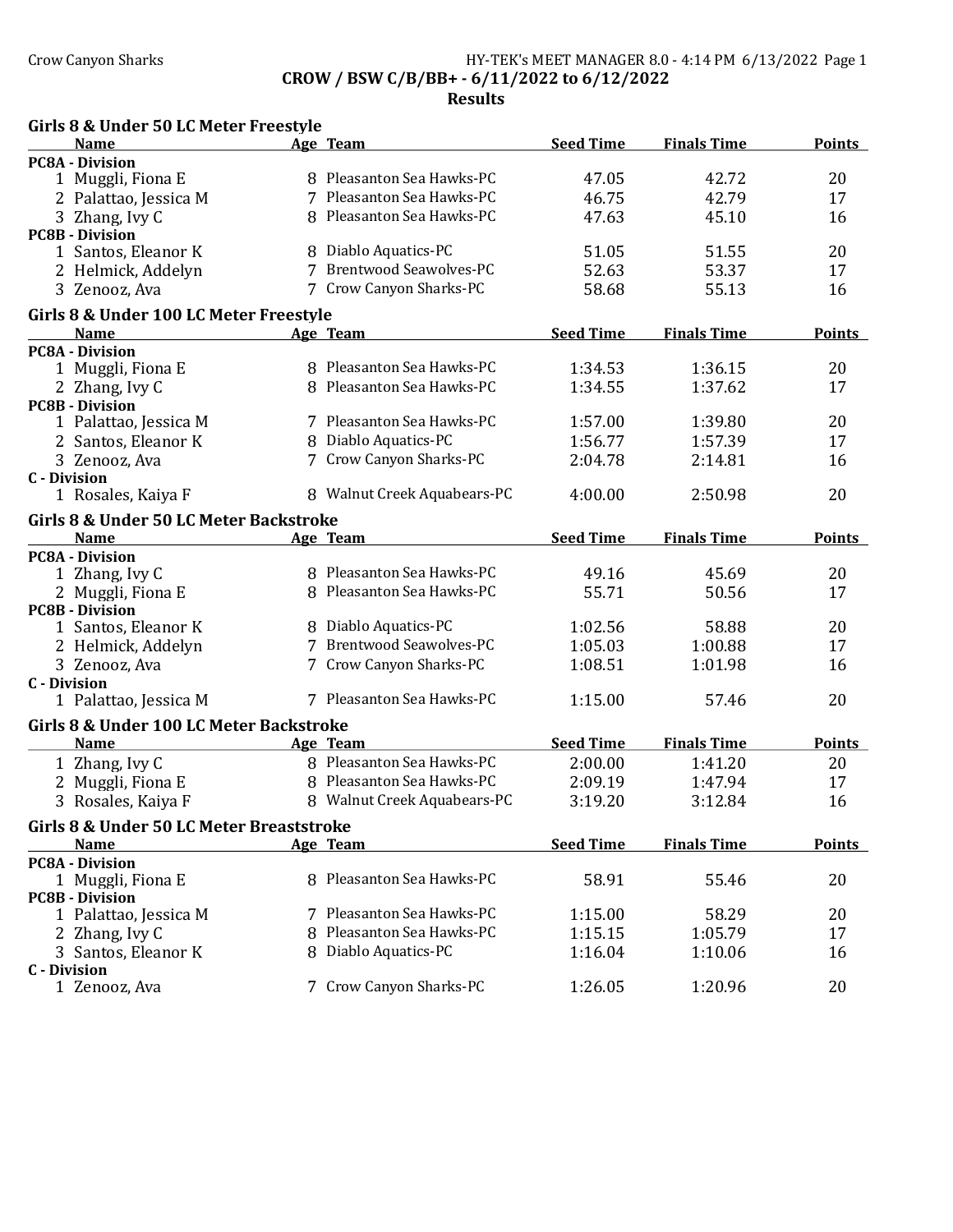## Crow Canyon Sharks **HY-TEK's MEET MANAGER 8.0 - 4:14 PM 6/13/2022** Page 2 CROW / BSW C/B/BB+ - 6/11/2022 to 6/12/2022

|                     | Girls 8 & Under 100 LC Meter Breaststroke<br><b>Name</b> |    | Age Team                   | <b>Seed Time</b> | <b>Finals Time</b> | <b>Points</b>    |
|---------------------|----------------------------------------------------------|----|----------------------------|------------------|--------------------|------------------|
|                     |                                                          |    | 8 Pleasanton Sea Hawks-PC  |                  |                    |                  |
|                     | 1 Muggli, Fiona E                                        |    |                            | 2:02.89          | 2:00.78            | 20               |
|                     | 2 Palattao, Jessica M                                    |    | 7 Pleasanton Sea Hawks-PC  | 2:00.00          | 2:06.75            | 17               |
|                     | 3 Zhang, Ivy C                                           |    | 8 Pleasanton Sea Hawks-PC  | 2:24.00          | 2:12.06            | 16               |
|                     | --- Zenooz, Ava                                          |    | 7 Crow Canyon Sharks-PC    | 2:59.00          | DQ                 |                  |
|                     | Girls 8 & Under 50 LC Meter Butterfly<br><b>Name</b>     |    | Age Team                   | <b>Seed Time</b> | <b>Finals Time</b> | <b>Points</b>    |
|                     | <b>PC8A - Division</b>                                   |    |                            |                  |                    |                  |
|                     | 1 Zhang, Ivy C                                           |    | 8 Pleasanton Sea Hawks-PC  | 1:00.64          | 49.94              | 20               |
|                     | 2 Muggli, Fiona E                                        | 8  | Pleasanton Sea Hawks-PC    | 53.49            | 56.20              | 17               |
|                     | <b>C</b> - Division                                      |    |                            |                  |                    |                  |
|                     | 1 Palattao, Jessica M                                    |    | 7 Pleasanton Sea Hawks-PC  | 1:20.00          | 1:00.43            | 20               |
|                     | 2 Zenooz, Ava                                            |    | 7 Crow Canyon Sharks-PC    | 1:34.17          | 1:21.09            | 17               |
|                     | Girls 9-10 50 LC Meter Freestyle                         |    |                            |                  |                    |                  |
|                     | <b>Name</b>                                              |    | Age Team                   | <b>Seed Time</b> | <b>Finals Time</b> | <b>Points</b>    |
|                     | <b>BB</b> - Division                                     |    |                            |                  |                    |                  |
|                     | 1 Didenko, Marina                                        |    | 10 Terrapins Swim Team-PC  | 32.95            | 31.66              | 20               |
|                     | 2 Legg, Ella                                             |    | 10 Crow Canyon Sharks-PC   | 34.38            | 31.73              | 17               |
|                     | 3 Searle, Savannah J                                     |    | 9 Crow Canyon Sharks-PC    | 33.38            | 32.81              | 16               |
|                     | 4 Fukami, Ellie M                                        | 10 | Pleasanton Sea Hawks-PC    | 33.14            | 33.33              | 15               |
|                     |                                                          |    | 10 Unattached              | 34.43            | 34.20              | 14               |
|                     | 5 Saligrama, Tanisha S                                   |    | 10 Ruby Hill Aquatics-PC   | 34.58            | 34.24              |                  |
|                     | 6 Law, Allison Y                                         |    | 10 Pleasanton Sea Hawks-PC |                  |                    | 13               |
|                     | 7 Ling, Arienne J                                        |    |                            | 36.47            | 34.48              | 12               |
|                     | 8 Ulicki, Miley D                                        |    | 10 Terrapins Swim Team-PC  | 34.07            | 35.01              | 11               |
| 9                   | Searle, Sage L                                           |    | 9 Crow Canyon Sharks-PC    | 35.54            | 35.39              | 9                |
|                     | 10 Babushkina, Katherine                                 |    | 10 Diablo Aquatics-PC      | 37.23            | 37.11              | 7                |
|                     | 11 Wang, Emelia Y                                        |    | 9 Pleasanton Sea Hawks-PC  | 39.27            | 38.03              | $\boldsymbol{6}$ |
|                     | 12 Lendaris, Miranda E                                   |    | 10 Brentwood Seawolves-PC  | 39.21            | 38.84              | 5                |
| <b>B</b> - Division |                                                          |    | 10 Brentwood Seawolves-PC  |                  |                    |                  |
|                     | 1 Ybanez, Lyla R                                         |    |                            | 44.00            | 35.15              | 20               |
|                     | 2 Goodell, Tatum L                                       | 10 | Crow Canyon Sharks-PC      | 40.80            | 37.98              | 17               |
| 3                   | Chun, Tatelyn R                                          | 10 | Diablo Aquatics-PC         | 44.00            | 41.91              | 16               |
|                     | 4 Mapara, Aiyana                                         | 10 | Diablo Aquatics-PC         | 42.10            | 42.31              | 15               |
|                     | 5 Hung, Mia                                              | 9  | Crow Canyon Sharks-PC      | 43.41            | 43.86              | 14               |
|                     | 6 Magna, Fiona M                                         | 9  | Crow Canyon Sharks-PC      | 42.90            | 44.33              | 13               |
|                     | 7 Bryant, Avery V                                        |    | 10 Crow Canyon Sharks-PC   | 43.92            | 45.03              | 12               |
| <b>C</b> - Division |                                                          |    |                            |                  |                    |                  |
|                     | 1 Kirasirov, Galina                                      | 10 | Terrapins Swim Team-PC     | 46.07            | 40.63              | 20               |
|                     | 2 Rosales, Yukiko C                                      | 10 | Walnut Creek Aquabears-PC  | 57.55            | 42.02              | 17               |
|                     | 3 Gupta, Saesha                                          | 9  | Crow Canyon Sharks-PC      | 49.26            | 48.49              | 16               |
|                     | 4 Woodall, Maya A                                        | 10 | Terrapins Swim Team-PC     | 1:10.20          | 1:03.75            | 15               |
| 5.                  | Reich, Ada E                                             | 9  | Ruby Hill Aquatics-PC      | 1:05.37          | 1:06.87            | 14               |
|                     | 6 Heltne, Emma C                                         | q  | Walnut Creek Aquabears-PC  | 1:00.00          | 1:06.94            | 13               |
|                     | Girls 9-10 100 LC Meter Freestyle                        |    |                            |                  |                    |                  |
|                     | <b>Name</b>                                              |    | Age Team                   | <b>Seed Time</b> | <b>Finals Time</b> | <b>Points</b>    |
|                     | <b>BB</b> - Division                                     |    |                            |                  |                    |                  |
|                     | 1 Didenko, Marina                                        | 10 | Terrapins Swim Team-PC     | 1:10.07          | 1:10.22            | 20               |
|                     | 2 Legg, Ella                                             | 10 | Crow Canyon Sharks-PC      | 1:11.51          | 1:11.32            | 17               |
|                     | 3 Ling, Arienne J                                        | 10 | Pleasanton Sea Hawks-PC    | 1:10.29          | 1:12.85            | 16               |
|                     | 4 Fukami, Ellie M                                        | 10 | Pleasanton Sea Hawks-PC    | 1:15.40          | 1:14.10            | 15               |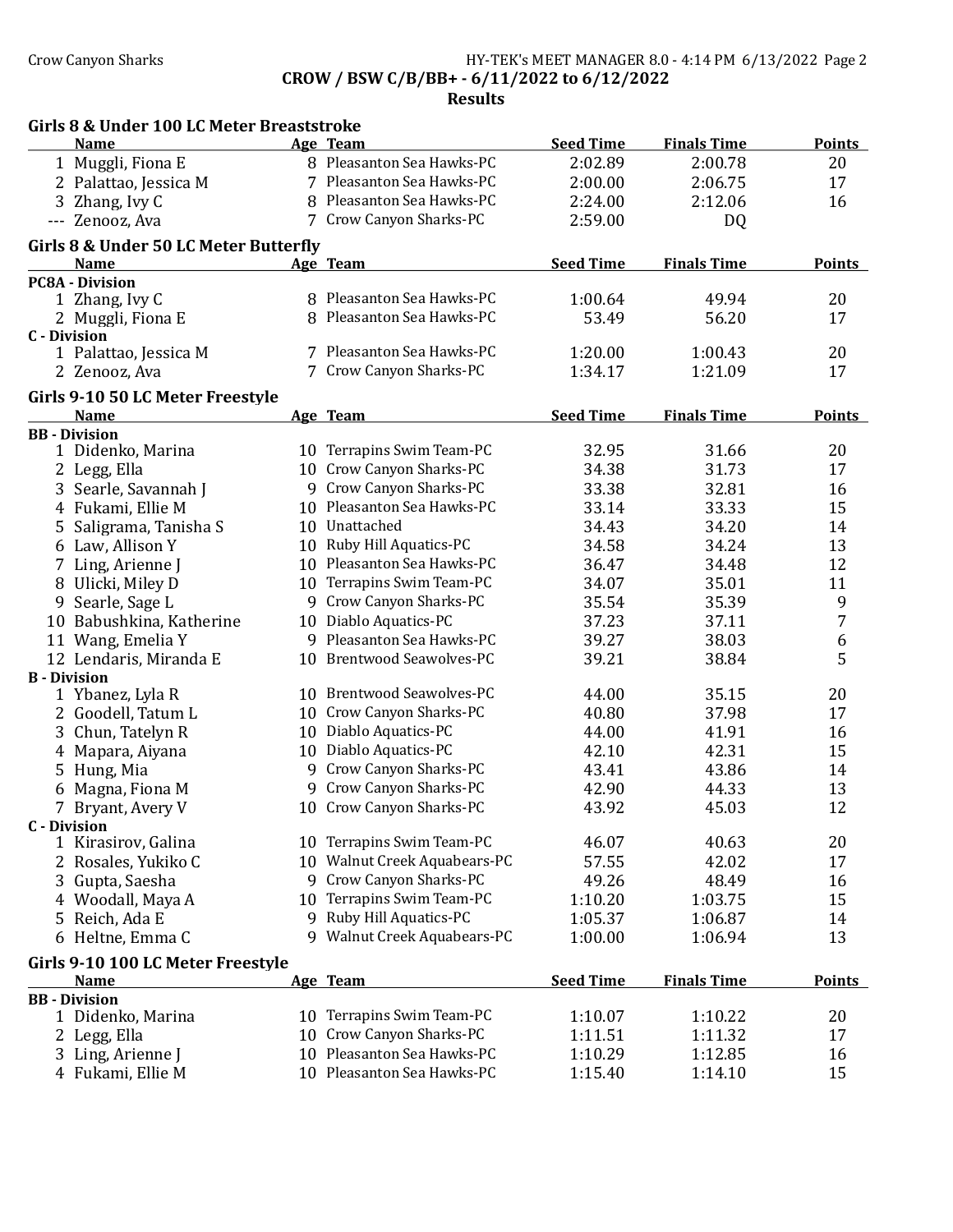# Crow Canyon Sharks **HY-TEK's MEET MANAGER 8.0 - 4:14 PM 6/13/2022** Page 3

CROW / BSW C/B/BB+ - 6/11/2022 to 6/12/2022

### Results

# BB - Division ... (Girls 9-10 100 LC Meter Freestyle)

|                     | <b>Name</b>                                      |    | Age Team                            | <b>Seed Time</b> | <b>Finals Time</b> | <b>Points</b>  |
|---------------------|--------------------------------------------------|----|-------------------------------------|------------------|--------------------|----------------|
|                     | 5 Searle, Savannah J                             |    | 9 Crow Canyon Sharks-PC             | 1:15.22          | 1:16.81            | 14             |
|                     | 6 Saligrama, Tanisha S                           |    | 10 Unattached                       | 1:21.02          | 1:17.27            | 13             |
|                     | Ulicki, Miley D                                  |    | 10 Terrapins Swim Team-PC           | 1:16.90          | 1:19.16            | 12             |
|                     | 8 Searle, Sage L                                 |    | 9 Crow Canyon Sharks-PC             | 1:19.85          | 1:21.13            | 11             |
| 9                   | Babushkina, Katherine                            |    | 10 Diablo Aquatics-PC               | 1:24.22          | 1:24.54            | 9              |
|                     | 10 Wang, Emelia Y                                |    | 9 Pleasanton Sea Hawks-PC           | 1:26.22          | 1:25.15            | $\overline{7}$ |
|                     | 11 Lendaris, Miranda E                           |    | 10 Brentwood Seawolves-PC           | 1:23.98          | 1:26.37            | 6              |
|                     | 12 Holbrook, Olivia M                            |    | 10 Walnut Creek Aquabears-PC        | 1:26.77          | 1:28.23            | 5              |
| <b>B</b> - Division |                                                  |    |                                     |                  |                    |                |
|                     | 1 Goodell, Tatum L                               |    | 10 Crow Canyon Sharks-PC            | 1:32.43          | 1:22.08            | 20             |
|                     | 2 Curry, Riley                                   |    | 10 Diablo Aquatics-PC               | 1:35.74          | 1:32.37            | 17             |
| 3 <sup>1</sup>      | Chun, Tatelyn R                                  |    | 10 Diablo Aquatics-PC               | 1:37.20          | 1:36.32            | 16             |
|                     | 4 Hung, Mia                                      |    | 9 Crow Canyon Sharks-PC             | 1:37.46          | 1:37.15            | 15             |
|                     | 5 Mapara, Aiyana                                 |    | 10 Diablo Aquatics-PC               | 1:38.81          | 1:38.26            | 14             |
| <b>C</b> - Division |                                                  |    |                                     |                  |                    |                |
|                     | 1 Rosales, Yukiko C                              |    | 10 Walnut Creek Aquabears-PC        | 2:00.00          | 1:32.38            | 20             |
|                     | 2 Bryant, Avery V                                |    | 10 Crow Canyon Sharks-PC            | 1:49.25          | 1:41.18            | 17             |
|                     | 3 Gupta, Saesha                                  |    | 9 Crow Canyon Sharks-PC             | 2:30.45          | 1:44.35            | 16             |
|                     |                                                  |    |                                     |                  |                    |                |
|                     | Girls 9-10 200 LC Meter Freestyle<br><b>Name</b> |    |                                     | <b>Seed Time</b> | <b>Finals Time</b> | <b>Points</b>  |
|                     | <b>BB</b> - Division                             |    | Age Team                            |                  |                    |                |
|                     | 1 Didenko, Marina                                |    | 10 Terrapins Swim Team-PC           | 2:29.03          | 2:30.91            | 20             |
|                     | 2 Legg, Ella                                     |    | 10 Crow Canyon Sharks-PC            | 2:42.61          | 2:31.15            | 17             |
|                     | 3 Fukami, Ellie M                                |    | 10 Pleasanton Sea Hawks-PC          | 2:37.91          | 2:42.38            | 16             |
|                     | 4 Saligrama, Tanisha S                           |    | 10 Unattached                       | 3:11.01          | 2:48.38            | 15             |
| 5                   | Goodell, Tatum L                                 |    | 10 Crow Canyon Sharks-PC            | 3:19.12          | 2:57.22            | 14             |
|                     | 6 Wang, Emelia Y                                 |    | 9 Pleasanton Sea Hawks-PC           | 3:05.01          | 3:01.50            | 13             |
|                     |                                                  |    | 9 Crow Canyon Sharks-PC             | 3:15.00          | 3:23.67            | 12             |
| 7                   | Hung, Mia                                        |    | 9 Crow Canyon Sharks-PC             |                  |                    | 11             |
| <b>B</b> - Division | 8 Magna, Fiona M                                 |    |                                     | 3:20.68          | 3:38.37            |                |
|                     | 1 Searle, Savannah J                             |    | 9 Crow Canyon Sharks-PC             | 3:23.80          | 2:41.84            | 20             |
|                     | 2 Searle, Sage L                                 |    | 9 Crow Canyon Sharks-PC             | 3:23.80          | 2:51.57            | 17             |
|                     | 3 Ulicki, Miley D                                |    | 10 Terrapins Swim Team-PC           | 3:25.54          | 2:57.25            | 16             |
|                     | 4 Gupta, Saesha                                  |    | 9 Crow Canyon Sharks-PC             | 3:45.10          | 3:42.40            | 15             |
| <b>C</b> - Division |                                                  |    |                                     |                  |                    |                |
|                     | 1 Rosales, Yukiko C                              |    | 10 Walnut Creek Aquabears-PC        | 3:54.58          | 3:15.99            | 20             |
|                     |                                                  |    |                                     |                  |                    |                |
|                     | Girls 9-10 50 LC Meter Backstroke                |    |                                     |                  | <b>Finals Time</b> | <b>Points</b>  |
|                     | <b>Name</b><br><b>BB</b> - Division              |    | Age Team                            | <b>Seed Time</b> |                    |                |
|                     | 1 Logan, Adelyn A                                |    | 10 Walnut Creek Aquabears-PC        | 47.11            | 36.59              | 20             |
|                     | 2 Didenko, Marina                                | 10 | Terrapins Swim Team-PC              | 37.07            | 37.91              | 17             |
|                     | Legg, Ella                                       | 10 | Crow Canyon Sharks-PC               | 38.27            | 38.11              | 16             |
| 3                   |                                                  |    | 10 Pleasanton Sea Hawks-PC          | 39.49            | 39.28              | 15             |
|                     | 4 Ling, Arienne J                                |    | 9 Crow Canyon Sharks-PC             |                  |                    |                |
| 5.                  | Searle, Savannah J                               |    |                                     | 41.52            | 40.66              | 14             |
|                     | 6 Law, Allison Y                                 | 10 | Ruby Hill Aquatics-PC<br>Unattached | 41.23            | 41.06              | 13             |
|                     | Saligrama, Tanisha S                             | 10 |                                     | 42.83            | 41.78              | 12             |
| 8                   | Goodell, Tatum L                                 | 10 | Crow Canyon Sharks-PC               | 46.21            | 41.96              | 11             |
| 9                   | Searle, Sage L                                   | 9. | Crow Canyon Sharks-PC               | 43.36            | 43.55              | 9              |
|                     | 10 Ulicki, Miley D                               | 10 | Terrapins Swim Team-PC              | 45.19            | 45.00              | 7              |
|                     | 11 Babushkina, Katherine                         |    | 10 Diablo Aquatics-PC               | 47.56            | 45.82              | 6              |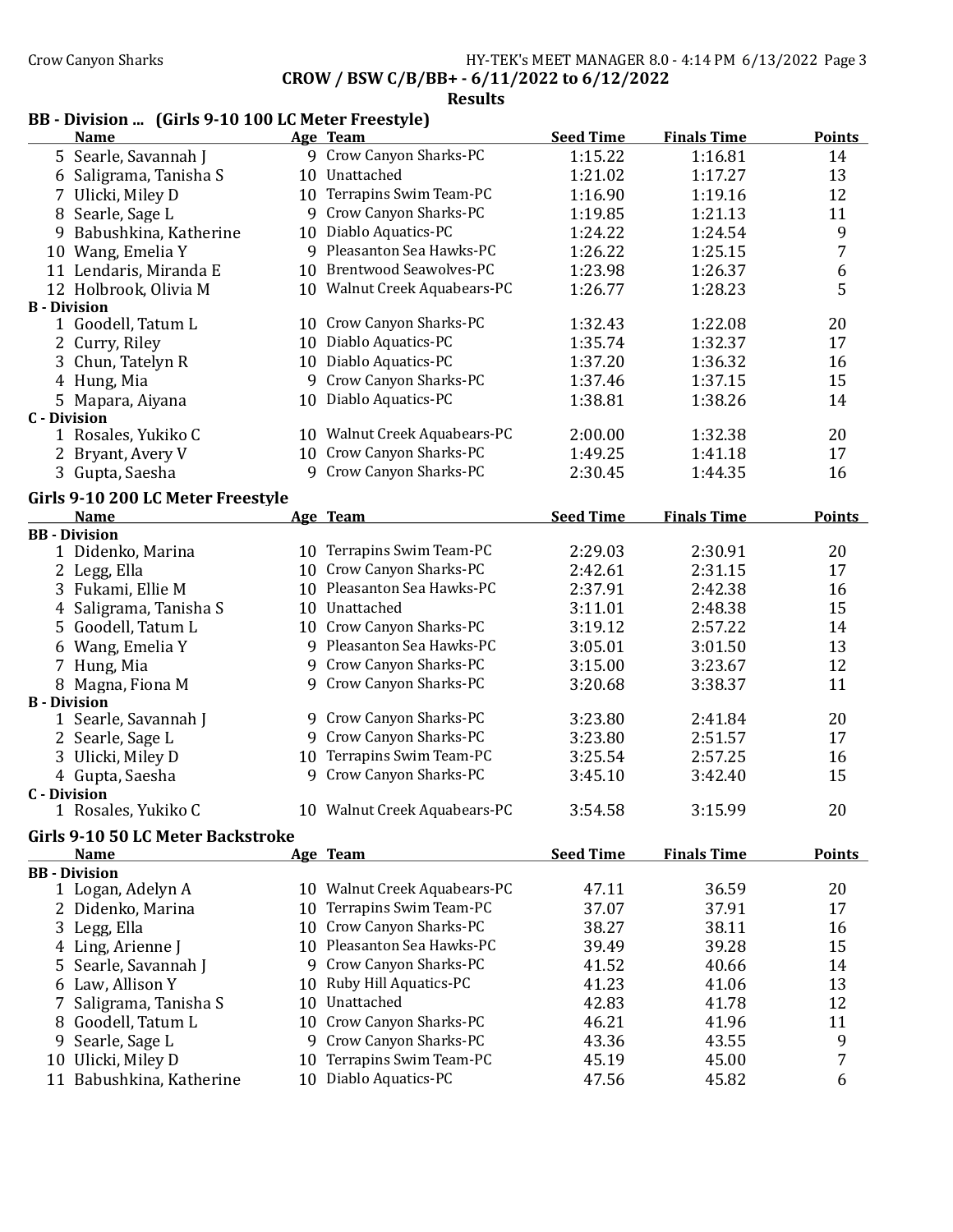CROW / BSW C/B/BB+ - 6/11/2022 to 6/12/2022

Results

# BB - Division ... (Girls 9-10 50 LC Meter Backstroke)

|   | <b>Name</b>                                        |    | Age Team                   | <b>Seed Time</b> | <b>Finals Time</b> | <b>Points</b> |
|---|----------------------------------------------------|----|----------------------------|------------------|--------------------|---------------|
|   | 12 Wang, Emelia Y                                  |    | 9 Pleasanton Sea Hawks-PC  | 48.77            | 47.38              | 5             |
|   | 13 Mapara, Aiyana                                  |    | 10 Diablo Aquatics-PC      | 47.29            | 47.97              | 4             |
|   | <b>B</b> - Division                                |    |                            |                  |                    |               |
|   | 1 Chun, Tatelyn R                                  |    | 10 Diablo Aquatics-PC      | 49.28            | 47.54              | 20            |
|   | 2 Lendaris, Miranda E                              |    | 10 Brentwood Seawolves-PC  | 49.54            | 48.18              | 17            |
|   | 3 Kirasirov, Galina                                |    | 10 Terrapins Swim Team-PC  | 51.72            | 48.31              | 16            |
|   | 4 Hung, Mia                                        |    | 9 Crow Canyon Sharks-PC    | 50.14            | 49.85              | 15            |
|   | 5 Bryant, Avery V                                  |    | 10 Crow Canyon Sharks-PC   | 51.66            | 50.85              | 14            |
|   | <b>C</b> - Division                                |    |                            |                  |                    |               |
|   | 1 Ybanez, Lyla R                                   |    | 10 Brentwood Seawolves-PC  | 1:00.00          | 42.27              | 20            |
|   | 2 Gupta, Saesha                                    |    | 9 Crow Canyon Sharks-PC    | 1:09.35          | 51.45              | 17            |
|   | 3 Woodall, Maya A                                  |    | 10 Terrapins Swim Team-PC  | 1:03.00          | 59.74              | 16            |
|   | 4 Reich, Ada E                                     | 9  | Ruby Hill Aquatics-PC      | 1:45.00          | 1:15.89            | 15            |
|   | Girls 9-10 100 LC Meter Backstroke                 |    |                            |                  |                    |               |
|   | <b>Name</b>                                        |    | Age Team                   | <b>Seed Time</b> | <b>Finals Time</b> | <b>Points</b> |
|   | <b>BB</b> - Division                               |    |                            |                  |                    |               |
|   | 1 Didenko, Marina                                  |    | 10 Terrapins Swim Team-PC  | 1:21.58          | 1:21.39            | 20            |
|   | 2 Legg, Ella                                       |    | 10 Crow Canyon Sharks-PC   | 1:21.66          | 1:21.51            | 17            |
|   | 3 Fukami, Ellie M                                  |    | 10 Pleasanton Sea Hawks-PC | 1:26.15          | 1:24.48            | 16            |
|   | 4 Searle, Savannah J                               |    | 9 Crow Canyon Sharks-PC    | 1:30.54          | 1:26.77            | 15            |
|   | 5 Goodell, Tatum L                                 |    | 10 Crow Canyon Sharks-PC   | 1:40.50          | 1:29.92            | 14            |
|   | 6 Searle, Sage L                                   |    | 9 Crow Canyon Sharks-PC    | 1:33.32          | 1:32.26            | 13            |
| 7 | Saligrama, Tanisha S                               |    | 10 Unattached              | 1:34.18          | 1:33.11            | 12            |
|   | 8 Wang, Emelia Y                                   |    | 9 Pleasanton Sea Hawks-PC  | 1:44.99          | 1:38.92            | 11            |
|   | 9 Hung, Mia                                        |    | 9 Crow Canyon Sharks-PC    | 1:39.22          | 1:44.62            | 9             |
|   | 10 Curry, Riley                                    |    | 10 Diablo Aquatics-PC      | 1:45.54          | 1:46.14            | 7             |
|   | 11 Gupta, Saesha                                   | 9  | Crow Canyon Sharks-PC      | 1:45.10          | 1:51.77            | 6             |
|   | <b>B</b> - Division                                |    |                            |                  |                    |               |
|   | 1 Mapara, Aiyana                                   |    | 10 Diablo Aquatics-PC      | 1:49.95          | 1:46.65            | 20            |
|   | 2 Kirasirov, Galina                                |    | 10 Terrapins Swim Team-PC  | 1:50.26          | 1:47.56            | 17            |
|   |                                                    |    |                            |                  |                    |               |
|   | Girls 9-10 50 LC Meter Breaststroke<br><b>Name</b> |    | Age Team                   | <b>Seed Time</b> | <b>Finals Time</b> | <b>Points</b> |
|   | <b>BB</b> - Division                               |    |                            |                  |                    |               |
|   | 1 Ling, Arienne J                                  |    | 10 Pleasanton Sea Hawks-PC | 39.07            | 39.65              | 20            |
|   | 2 Fukami, Ellie M                                  |    | 10 Pleasanton Sea Hawks-PC | 43.95            | 44.00              | 17            |
|   | 3 Goodell, Tatum L                                 |    | 10 Crow Canyon Sharks-PC   | 49.96            | 45.88              | 16            |
|   | 4 Saligrama, Tanisha S                             |    | 10 Unattached              | 48.48            | 48.59              | 15            |
|   | 5 Legg, Ella                                       | 10 | Crow Canyon Sharks-PC      | 48.04            | 48.63              | 14            |
| 6 | Searle, Savannah J                                 |    | 9 Crow Canyon Sharks-PC    | 53.21            | 49.03              | 13            |
|   | Chun, Tatelyn R                                    | 10 | Diablo Aquatics-PC         | 51.88            | 50.65              | 12            |
| 8 | Babushkina, Katherine                              | 10 | Diablo Aquatics-PC         | 53.45            | 51.16              | 11            |
| 9 | Mapara, Aiyana                                     | 10 | Diablo Aquatics-PC         | 53.61            | 53.14              | 9             |
|   | 10 Wang, Emelia Y                                  | 9  | Pleasanton Sea Hawks-PC    | 53.68            | 53.24              | 7             |
|   |                                                    | 10 | Terrapins Swim Team-PC     | 51.67            | 53.95              |               |
|   | 11 Kirasirov, Galina                               |    |                            |                  |                    | 6             |
|   | 12 Holbrook, Olivia M                              | 10 | Walnut Creek Aquabears-PC  | 53.98            | 54.56              | 5             |
|   | 13 Hung, Mia<br><b>B</b> - Division                | 9  | Crow Canyon Sharks-PC      | 50.11            | 1:00.16            | 4             |
|   | 1 Curry, Riley                                     |    | 10 Diablo Aquatics-PC      | 54.48            | 50.19              | 20            |
|   | 2 Searle, Sage L                                   |    | 9 Crow Canyon Sharks-PC    | 55.48            | 51.18              | 17            |
|   | 3 Ulicki, Miley D                                  |    | 10 Terrapins Swim Team-PC  | 54.98            | 51.59              | 16            |
|   |                                                    |    |                            |                  |                    |               |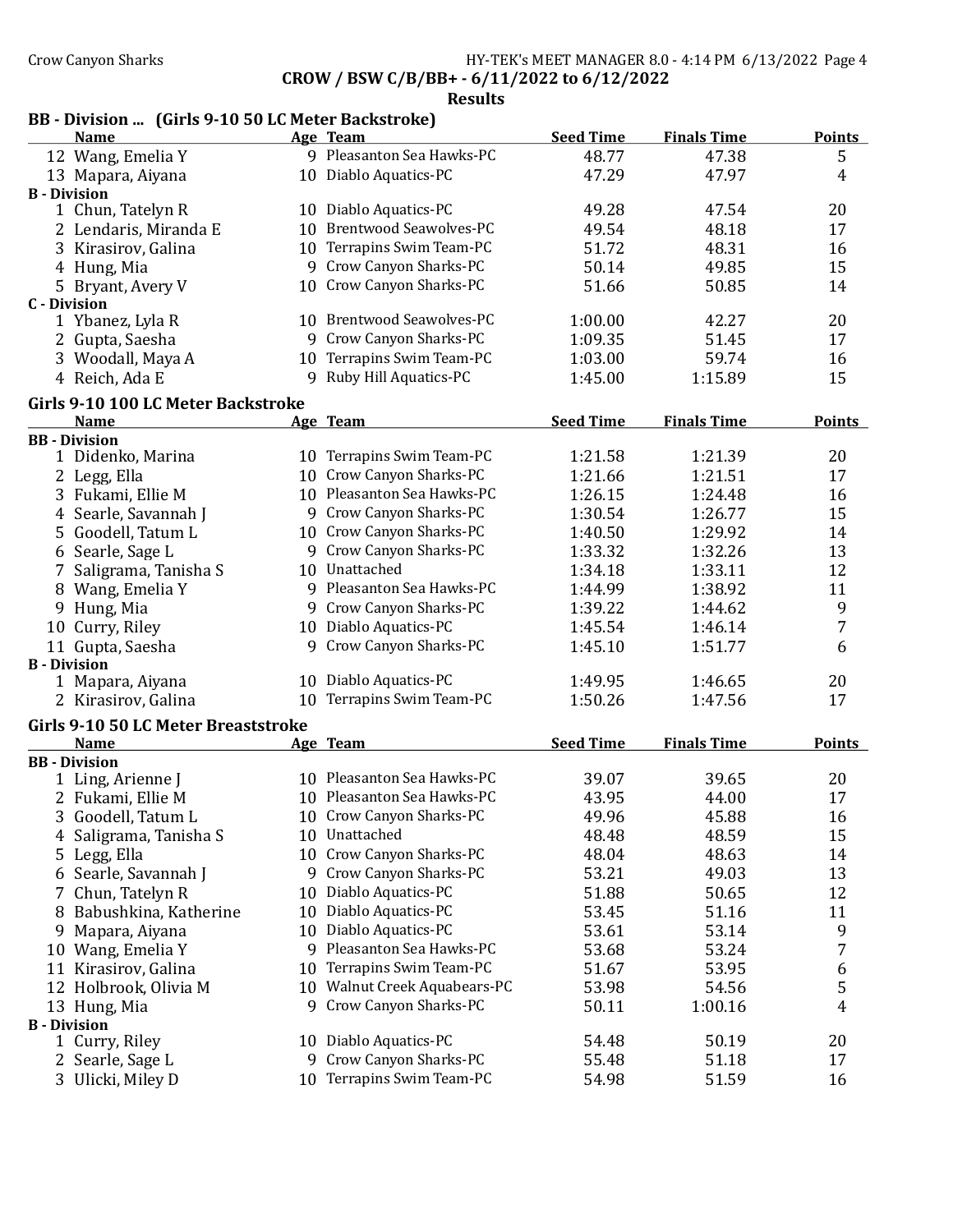### Crow Canyon Sharks **HY-TEK's MEET MANAGER 8.0 - 4:14 PM 6/13/2022** Page 5 CROW / BSW C/B/BB+ - 6/11/2022 to 6/12/2022

| B - Division  (Girls 9-10 50 LC Meter Breaststroke) |    |                              |                  |                    |               |
|-----------------------------------------------------|----|------------------------------|------------------|--------------------|---------------|
| <b>Name</b>                                         |    | Age Team                     | <b>Seed Time</b> | <b>Finals Time</b> | <b>Points</b> |
| 4 Rosales, Yukiko C                                 |    | 10 Walnut Creek Aquabears-PC | 59.27            | 53.53              | 15            |
| Bryant, Avery V<br>5                                |    | 10 Crow Canyon Sharks-PC     | 55.57            | 54.49              | 14            |
| 6 Lendaris, Miranda E                               |    | 10 Brentwood Seawolves-PC    | 59.78            | 58.99              | 13            |
| 7 Gupta, Saesha                                     | 9  | Crow Canyon Sharks-PC        | 56.89            | 59.13              | 12            |
| Girls 9-10 100 LC Meter Breaststroke<br><b>Name</b> |    | Age Team                     | <b>Seed Time</b> | <b>Finals Time</b> | <b>Points</b> |
| <b>BB</b> - Division                                |    |                              |                  |                    |               |
| 1 Didenko, Marina                                   |    | 10 Terrapins Swim Team-PC    | 1:30.11          | 1:26.69            | 20            |
| 2 Ling, Arienne J                                   |    | 10 Pleasanton Sea Hawks-PC   | 1:25.84          | 1:28.39            | 17            |
| 3 Fukami, Ellie M                                   |    | 10 Pleasanton Sea Hawks-PC   | 1:36.30          | 1:36.11            | 16            |
| Goodell, Tatum L<br>4                               |    | 10 Crow Canyon Sharks-PC     | 1:49.20          | 1:42.52            | 15            |
| Law, Allison Y<br>5                                 |    | 10 Ruby Hill Aquatics-PC     | 1:50.00          | 1:42.69            | 14            |
| Saligrama, Tanisha S<br>6                           |    | 10 Unattached                | 1:49.69          | 1:43.82            | 13            |
| 7<br>Babushkina, Katherine                          |    | 10 Diablo Aquatics-PC        | 1:54.97          | 1:54.53            | 12            |
| Wang, Emelia Y<br>8                                 | 9  | Pleasanton Sea Hawks-PC      | 1:50.01          | 1:55.41            | 11            |
| Ulicki, Miley D<br>9                                |    | 10 Terrapins Swim Team-PC    | 1:58.38          | 1:57.94            | 9             |
| Mapara, Aiyana<br>10                                |    | 10 Diablo Aquatics-PC        | 1:56.10          | 1:58.28            | 7             |
| 11 Kirasirov, Galina                                |    | 10 Terrapins Swim Team-PC    | 1:53.84          | 1:59.40            | 6             |
| 12 Hung, Mia                                        | 9  | Crow Canyon Sharks-PC        | 1:58.96          | 2:00.58            | 5             |
| <b>B</b> - Division                                 |    |                              |                  |                    |               |
| 1 Logan, Adelyn A                                   |    | 10 Walnut Creek Aquabears-PC | 2:11.28          | 1:46.68            | 20            |
| 2 Chun, Tatelyn R                                   |    | 10 Diablo Aquatics-PC        | 2:05.00          | 1:54.11            | 17            |
| Magna, Fiona M<br>3                                 | 9  | Crow Canyon Sharks-PC        | 2:00.89          | 1:59.50            | 16            |
| 4 Gupta, Saesha                                     | 9  | Crow Canyon Sharks-PC        | 2:10.16          | 2:06.66            | 15            |
| 5 Lendaris, Miranda E                               |    | 10 Brentwood Seawolves-PC    | 2:10.11          | 2:08.51            | 14            |
| <b>C</b> - Division                                 |    |                              |                  |                    |               |
| 1 Ybanez, Lyla R                                    |    | 10 Brentwood Seawolves-PC    | 2:19.00          | 1:54.84            | 20            |
| 2 Rosales, Yukiko C                                 |    | 10 Walnut Creek Aquabears-PC | 2:40.66          | 1:58.53            | 17            |
| 3 Reich, Ada E                                      | 9  | Ruby Hill Aquatics-PC        | 2:21.62          | 2:23.32            | 16            |
| Girls 9-10 50 LC Meter Butterfly                    |    |                              |                  |                    |               |
| <b>Name</b>                                         |    | Age Team                     | <b>Seed Time</b> | <b>Finals Time</b> | <b>Points</b> |
| <b>BB</b> - Division                                |    |                              |                  |                    |               |
| 1 Didenko, Marina                                   |    | 10 Terrapins Swim Team-PC    | 34.38            | 34.21              | 20            |
| 2 Fukami, Ellie M                                   |    | 10 Pleasanton Sea Hawks-PC   | 34.75            | 35.03              | 17            |
| 3 Legg, Ella                                        |    | 10 Crow Canyon Sharks-PC     | 36.35            | 35.40              | 16            |
| 4 Ling, Arienne J                                   |    | 10 Pleasanton Sea Hawks-PC   | 37.03            | 35.83              | 15            |
| 5 Searle, Sage L                                    |    | 9 Crow Canyon Sharks-PC      | 38.51            | 37.94              | 14            |
| 6 Saligrama, Tanisha S                              | 10 | Unattached                   | 41.84            | 39.22              | 13            |
| 7 Ulicki, Miley D                                   |    | 10 Terrapins Swim Team-PC    | 41.34            | 42.43              | 12            |
| Searle, Savannah J<br>8                             |    | 9 Crow Canyon Sharks-PC      | 39.48            | 42.44              | 11            |
| 9 Wang, Emelia Y                                    | 9  | Pleasanton Sea Hawks-PC      | 44.85            | 46.02              | 9             |
| 10 Babushkina, Katherine                            |    | 10 Diablo Aquatics-PC        | 44.80            | 46.30              | 7             |
| 11 Holbrook, Olivia M                               |    | 10 Walnut Creek Aquabears-PC | 47.06            | 48.61              | 6             |
| <b>B</b> - Division                                 |    |                              |                  |                    |               |
| 1 Goodell, Tatum L                                  |    | 10 Crow Canyon Sharks-PC     | 50.26            | 40.86              | 20            |
| 2 Lendaris, Miranda E                               |    | 10 Brentwood Seawolves-PC    | 49.93            | 48.87              | 17            |
| 3 Hung, Mia                                         | 9  | Crow Canyon Sharks-PC        | 51.27            | 56.15              | 16            |
| <b>C</b> - Division<br>1 Kirasirov, Galina          |    | 10 Terrapins Swim Team-PC    | 53.85            | 48.54              | 20            |
| 2 Mapara, Aiyana                                    |    | 10 Diablo Aquatics-PC        | 53.47            | 52.36              | 17            |
|                                                     |    |                              |                  |                    |               |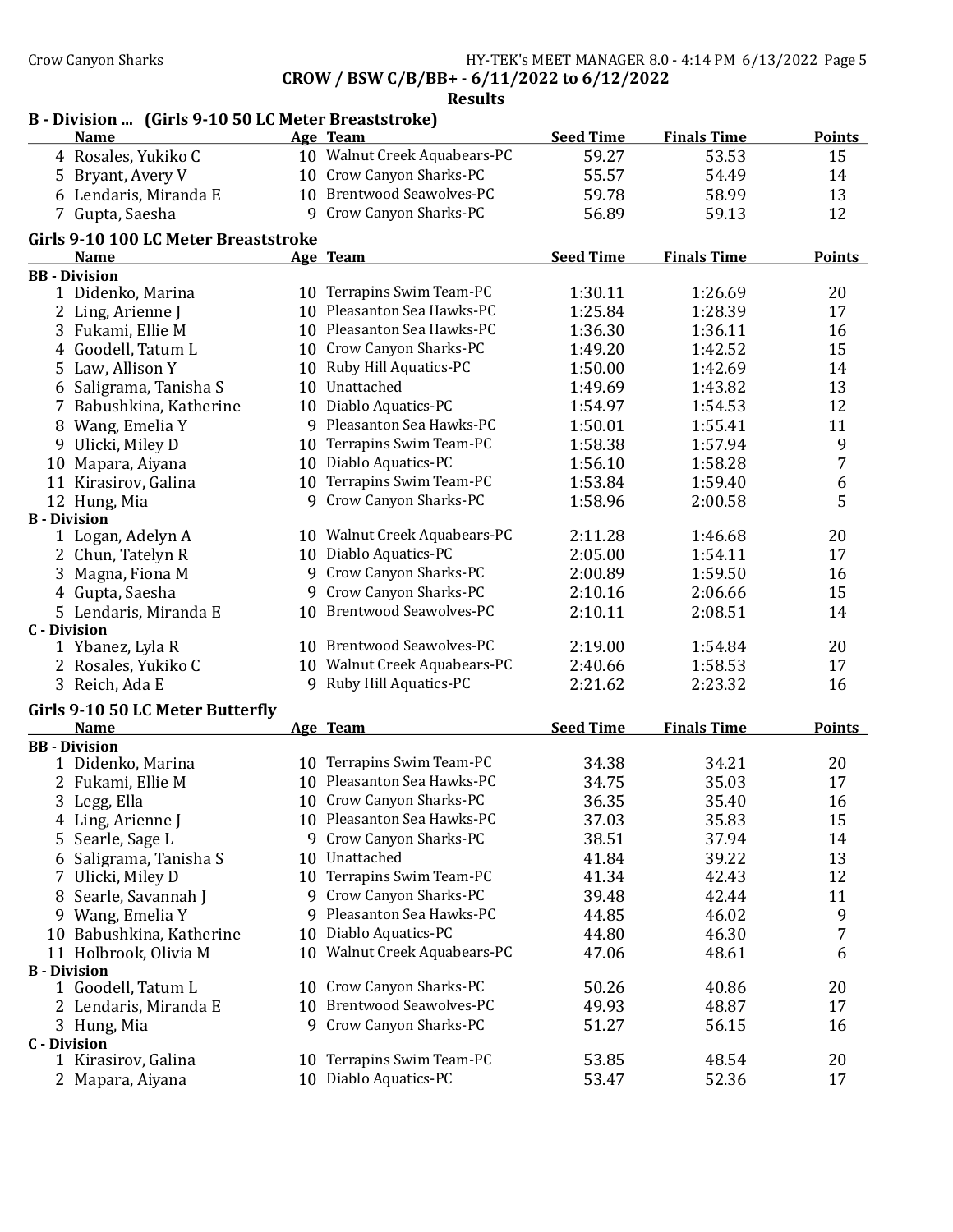### Crow Canyon Sharks **HY-TEK's MEET MANAGER 8.0 - 4:14 PM 6/13/2022** Page 6 CROW / BSW C/B/BB+ - 6/11/2022 to 6/12/2022

Results

# C - Division ... (Girls 9-10 50 LC Meter Butterfly)

|                      | <b>Name</b>                        |    | Age Team                     | <b>Seed Time</b> | <b>Finals Time</b> | Points         |
|----------------------|------------------------------------|----|------------------------------|------------------|--------------------|----------------|
|                      | 3 Gupta, Saesha                    |    | 9 Crow Canyon Sharks-PC      | 1:06.88          | 59.75              | 16             |
|                      | Girls 11-12 50 LC Meter Freestyle  |    |                              |                  |                    |                |
|                      | <b>Name</b>                        |    | Age Team                     | <b>Seed Time</b> | <b>Finals Time</b> | <b>Points</b>  |
| <b>BB</b> - Division |                                    |    |                              |                  |                    |                |
|                      | 1 Lin, Francesca                   |    | 12 Pleasanton Sea Hawks-PC   | 30.46            | 29.82              | 20             |
|                      | 2 Arneson, Kayla M                 |    | 11 Crow Canyon Sharks-PC     | 31.74            | 30.46              | 17             |
| 3                    | Estimo, Jade M                     |    | 11 Pleasanton Sea Hawks-PC   | 31.71            | 30.92              | 16             |
|                      | 4 Meissner, Claire E               |    | 11 Terrapins Swim Team-PC    | 34.36            | 31.31              | 15             |
|                      | 5 Jacquay, Alyvia P                |    | 12 Crow Canyon Sharks-PC     | 31.37            | 31.42              | 14             |
|                      | 6 Morrison, Simone L               |    | 11 Terrapins Swim Team-PC    | 32.15            | 31.48              | 13             |
|                      | 7 Trevaskis, Isabella R            |    | 12 Crow Canyon Sharks-PC     | 32.77            | 31.99              | 12             |
|                      | 8 Smith, Perri C                   |    | 11 Walnut Creek Aquabears-PC | 32.98            | 32.34              | 11             |
|                      | 9 Choe, Grace                      |    | 12 Pleasanton Sea Hawks-PC   | 35.69            | 32.55              | 9              |
|                      | 10 Santos, Kaitlin M               |    | 11 Diablo Aquatics-PC        | 32.51            | 32.86              | 7              |
|                      | 11 Kang, Soyeon                    |    | 12 Crow Canyon Sharks-PC     | 34.82            | 33.43              | 6              |
|                      | 12 Goerke, Ruby                    |    | 12 Crow Canyon Sharks-PC     | 35.07            | 33.50              | 5              |
|                      | 13 XU, Audrey L                    |    | 12 Pleasanton Sea Hawks-PC   | 33.27            | 33.57              | $\overline{4}$ |
|                      | 14 Mohanty, Adwaita M              |    | 12 Pleasanton Sea Hawks-PC   | 34.30            | 34.29              | 3              |
|                      | 15 Law, Alexis H                   |    | 12 Ruby Hill Aquatics-PC     | 35.25            | 34.32              | $\overline{c}$ |
|                      | 16 Kirst, Sophia                   |    | 12 Crow Canyon Sharks-PC     | 34.10            | 34.52              | $\mathbf{1}$   |
|                      | 17 Dwidar, Laila A                 |    | 11 Pleasanton Sea Hawks-PC   | 34.61            | 34.76              |                |
|                      | 18 Dorsett, Aubrielle R            |    | 11 Terrapins Swim Team-PC    | 34.97            | 34.84              |                |
|                      | 19 McCluskey, Tarah G              |    | 11 Diablo Aquatics-PC        | 35.51            | 34.86              |                |
|                      | 20 Vigilia, Jamie F                |    | 11 Diablo Aquatics-PC        | 35.67            | 35.09              |                |
|                      | 21 Chun, Kaya R                    |    | 11 Diablo Aquatics-PC        | 35.00            | 35.10              |                |
|                      | 22 Swanson, Harper R               |    | 11 Terrapins Swim Team-PC    | 35.17            | 35.15              |                |
|                      | 23 Santhanakrishnan, Akshata       |    | 11 Pleasanton Sea Hawks-PC   | 35.33            | 35.31              |                |
|                      | 24 White, Elena M                  |    | 12 Terrapins Swim Team-PC    | 35.69            | 36.77              |                |
| <b>B</b> - Division  |                                    |    |                              |                  |                    |                |
|                      | 1 Bennett, Taylor L                |    | 11 Pleasanton Sea Hawks-PC   | 35.79            | 34.46              | 20             |
|                      | 2 Pankhurst, Anna J                |    | 11 Brentwood Seawolves-PC    | 35.81            | 34.68              | 17             |
|                      | 3 Whittlinger, Kaitlyn B           |    | 11 Terrapins Swim Team-PC    | 35.87            | 34.69              | 16             |
|                      | 4 Kroz, Anna                       |    | 12 Terrapins Swim Team-PC    | 36.72            | 35.14              | 15             |
| 5                    | Nonaka, Alyssa M                   |    | 11 Walnut Creek Aquabears-PC | 36.09            | 35.22              | 14             |
|                      | 6 Loeser, Jillian A                |    | 12 Pleasanton Sea Hawks-PC   | 36.89            | 35.24              | 13             |
|                      | 7 Reed, Addison L                  |    | 11 Terrapins Swim Team-PC    | 36.13            | 36.24              | 12             |
| <b>C</b> - Division  |                                    |    |                              |                  |                    |                |
|                      | 1 Pirtle, Sydney M                 |    | 11 Terrapins Swim Team-PC    | 39.22            | 36.08              | 20             |
|                      | 2 Dong, Dorothy Z                  | 11 | Diablo Aquatics-PC           | 38.77            | 39.78              | 17             |
|                      | 3 Flavin, Zoey                     |    | 11 Ruby Hill Aquatics-PC     | 57.87            | 1:17.76            | 16             |
|                      | Girls 11-12 100 LC Meter Freestyle |    |                              |                  |                    |                |
|                      | <b>Name</b>                        |    | Age Team                     | <b>Seed Time</b> | <b>Finals Time</b> | <b>Points</b>  |
| <b>BB</b> - Division |                                    |    |                              |                  |                    |                |
|                      | 1 Lin, Francesca                   |    | 12 Pleasanton Sea Hawks-PC   | 1:05.13          | 1:06.49            | 20             |
|                      | 2 Estimo, Jade M                   | 11 | Pleasanton Sea Hawks-PC      | 1:08.08          | 1:07.05            | 17             |
|                      | 3 Arneson, Kayla M                 | 11 | Crow Canyon Sharks-PC        | 1:10.63          | 1:07.69            | 16             |
|                      | 4 Feng, Janet                      |    | 12 Pleasanton Sea Hawks-PC   | 1:08.98          | 1:07.93            | 15             |
| 5.                   | Otaegi, Katrin D                   |    | 12 Pleasanton Sea Hawks-PC   | 1:10.39          | 1:08.86            | 14             |
| 6                    | Jacquay, Alyvia P                  |    | 12 Crow Canyon Sharks-PC     | 1:09.97          | 1:09.22            | 13             |
|                      | 7 Santos, Kaitlin M                |    | 11 Diablo Aquatics-PC        | 1:11.83          | 1:10.82            | 12             |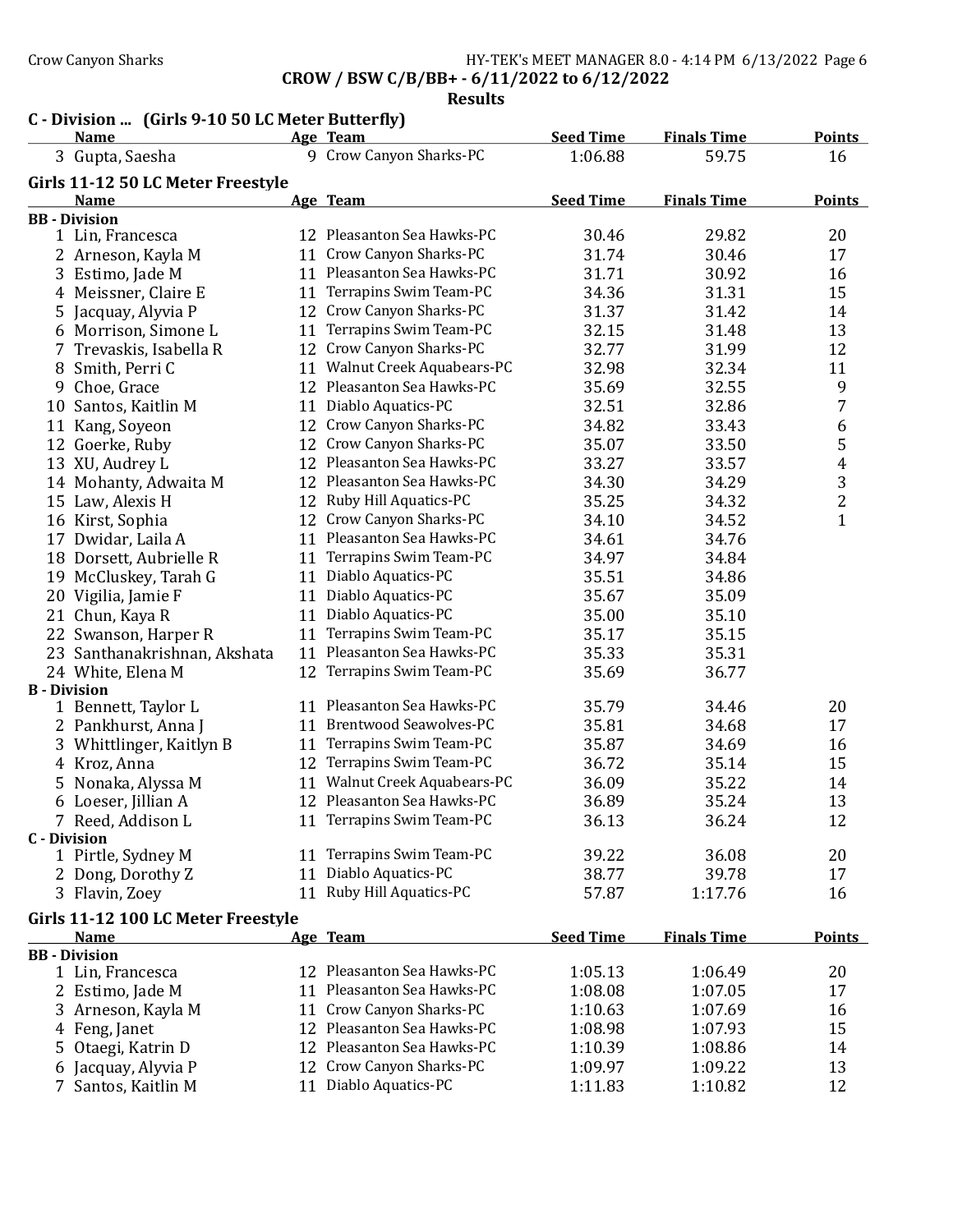# Crow Canyon Sharks **HY-TEK's MEET MANAGER 8.0 - 4:14 PM 6/13/2022** Page 7

CROW / BSW C/B/BB+ - 6/11/2022 to 6/12/2022

Results

# BB - Division ... (Girls 11-12 100 LC Meter Freestyle)

|                     | <b>Name</b>                                           |    | Age Team                     | <b>Seed Time</b> | <b>Finals Time</b> | Points                  |
|---------------------|-------------------------------------------------------|----|------------------------------|------------------|--------------------|-------------------------|
|                     | 8 XU, Audrey L                                        |    | 12 Pleasanton Sea Hawks-PC   | 1:10.18          | 1:11.77            | 11                      |
|                     | 9 Vijay Arumugam, Angammai                            |    | 12 Pleasanton Sea Hawks-PC   | 1:11.67          | 1:12.36            | 9                       |
|                     | 10 Whittlinger, Kaitlyn B                             |    | 11 Terrapins Swim Team-PC    | 1:14.43          | 1:13.43            | 7                       |
|                     | 11 Bennett, Taylor L                                  |    | 11 Pleasanton Sea Hawks-PC   | 1:13.45          | 1:13.53            | 6                       |
|                     | 12 Trevaskis, Isabella R                              |    | 12 Crow Canyon Sharks-PC     | 1:14.21          | 1:13.61            | 5                       |
|                     | 13 Dorsett, Aubrielle R                               |    | 11 Terrapins Swim Team-PC    | 1:17.80          | 1:14.56            | $\overline{\mathbf{4}}$ |
|                     | 14 Dwidar, Laila A                                    |    | 11 Pleasanton Sea Hawks-PC   | 1:12.89          | 1:14.78            | 3                       |
|                     | 15 Mohanty, Adwaita M                                 |    | 12 Pleasanton Sea Hawks-PC   | 1:13.31          | 1:15.08            | $\overline{\mathbf{c}}$ |
|                     | 16 Kang, Soyeon                                       |    | 12 Crow Canyon Sharks-PC     | 1:14.41          | 1:15.80            | $\mathbf{1}$            |
|                     | 17 Kirst, Sophia                                      |    | 12 Crow Canyon Sharks-PC     | 1:15.20          | 1:16.24            |                         |
|                     | 18 Pankhurst, Anna J                                  |    | 11 Brentwood Seawolves-PC    | 1:16.76          | 1:17.03            |                         |
| <b>B</b> - Division |                                                       |    |                              |                  |                    |                         |
|                     | 1 Santhanakrishnan, Akshata                           |    | 11 Pleasanton Sea Hawks-PC   | 1:18.71          | 1:13.85            | 20                      |
|                     | 2 Byrne Bautista, Emma L                              |    | 12 Walnut Creek Aquabears-PC | 1:18.32          | 1:15.91            | 17                      |
|                     | 3 Goerke, Ruby                                        |    | 12 Crow Canyon Sharks-PC     | 1:18.16          | 1:16.67            | 16                      |
|                     | 4 McCluskey, Tarah G                                  |    | 11 Diablo Aquatics-PC        | 1:19.85          | 1:19.14            | 15                      |
|                     | 5 Reed, Addison L                                     |    | 11 Terrapins Swim Team-PC    | 1:23.04          | 1:20.23            | 14                      |
|                     | 6 Loeser, Jillian A                                   |    | 12 Pleasanton Sea Hawks-PC   | 1:21.20          | 1:20.67            | 13                      |
|                     | 7 Pirtle, Sydney M                                    |    | 11 Terrapins Swim Team-PC    | 1:20.43          | 1:20.83            | 12                      |
|                     | 8 Kroz, Anna                                          |    | 12 Terrapins Swim Team-PC    | 1:20.85          | 1:21.55            | 11                      |
|                     | 9 Primm, Emily                                        |    | 12 Crow Canyon Sharks-PC     | 1:23.00          | 1:26.34            | 9                       |
| <b>C</b> - Division |                                                       |    |                              |                  |                    |                         |
|                     | 1 Vigilia, Jamie F                                    |    | 11 Diablo Aquatics-PC        | 1:35.06          | 1:17.36            | 20                      |
|                     | 2 Chun, Kaya R                                        |    | 11 Diablo Aquatics-PC        | 1:28.00          | 1:22.42            | 17                      |
| 3                   | Moghal, Sophie A                                      |    | 12 Pleasanton Sea Hawks-PC   | 1:25.81          | 1:23.16            | 16                      |
|                     | 4 Dong, Dorothy Z                                     |    | 11 Diablo Aquatics-PC        | 1:28.41          | 1:29.51            | 15                      |
|                     | 5 Ozdemir, Zeynep D                                   |    | 11 Brentwood Seawolves-PC    | 1:38.95          | 1:31.81            | 14                      |
|                     | 6 Tortorici, Madison                                  |    | 11 Crow Canyon Sharks-PC     | 1:38.09          | 1:36.42            | 13                      |
|                     |                                                       |    |                              |                  |                    |                         |
|                     | Girls 11-12 200 LC Meter Freestyle                    |    |                              |                  |                    |                         |
|                     | <b>Name</b>                                           |    | Age Team                     | <b>Seed Time</b> | <b>Finals Time</b> |                         |
|                     | <b>Non-Award Division</b><br>1 Whittlinger, Kaitlyn B |    | 11 Terrapins Swim Team-PC    | <b>NT</b>        | 2:36.00            |                         |
|                     |                                                       |    |                              |                  |                    |                         |
|                     | Girls 11-12 50 LC Meter Backstroke                    |    |                              |                  |                    |                         |
|                     | <b>Name</b>                                           |    | Age Team                     | <b>Seed Time</b> | <b>Finals Time</b> | <b>Points</b>           |
|                     | <b>BB</b> - Division                                  |    | 11 Terrapins Swim Team-PC    | 37.15            |                    |                         |
|                     | *1 Meissner, Claire E                                 |    |                              |                  | 35.70              | 18.50                   |
|                     | *1 Feng, Janet                                        |    | 12 Pleasanton Sea Hawks-PC   | 36.84            | 35.70              | 18.50                   |
|                     | 3 Estimo, Jade M                                      |    | 11 Pleasanton Sea Hawks-PC   | 38.14            | 35.91              | 16                      |
|                     | 4 Arneson, Kayla M                                    |    | 11 Crow Canyon Sharks-PC     | 36.95            | 36.28              | 15                      |
|                     | 5 Trevaskis, Isabella R                               |    | 12 Crow Canyon Sharks-PC     | 37.12            | 36.50              | 14                      |
|                     | 6 Warren, Monica A                                    |    | 12 Walnut Creek Aquabears-PC | 37.97            | 36.85              | 13                      |
|                     | Morrison, Simone L                                    |    | 11 Terrapins Swim Team-PC    | 39.48            | 38.74              | 12                      |
|                     | 8 Vijay Arumugam, Angammai                            |    | 12 Pleasanton Sea Hawks-PC   | 39.70            | 38.87              | 11                      |
|                     | 9 Goerke, Ruby                                        |    | 12 Crow Canyon Sharks-PC     | 39.70            | 39.85              | 9                       |
|                     | 10 Santos, Kaitlin M                                  |    | 11 Diablo Aquatics-PC        | 40.79            | 39.91              | 7                       |
|                     | 11 Primm, Emily                                       |    | 12 Crow Canyon Sharks-PC     | 40.00            | 45.03              | 6                       |
| <b>B</b> - Division |                                                       |    |                              |                  |                    |                         |
|                     | 1 Pankhurst, Anna J                                   |    | 11 Brentwood Seawolves-PC    | 42.25            | 39.33              | 20                      |
|                     | 2 Santhanakrishnan, Akshata                           | 11 | Pleasanton Sea Hawks-PC      | 43.14            | 40.26              | 17                      |
|                     | 3 Kang, Soyeon                                        |    | 12 Crow Canyon Sharks-PC     | 41.00            | 40.44              | 16                      |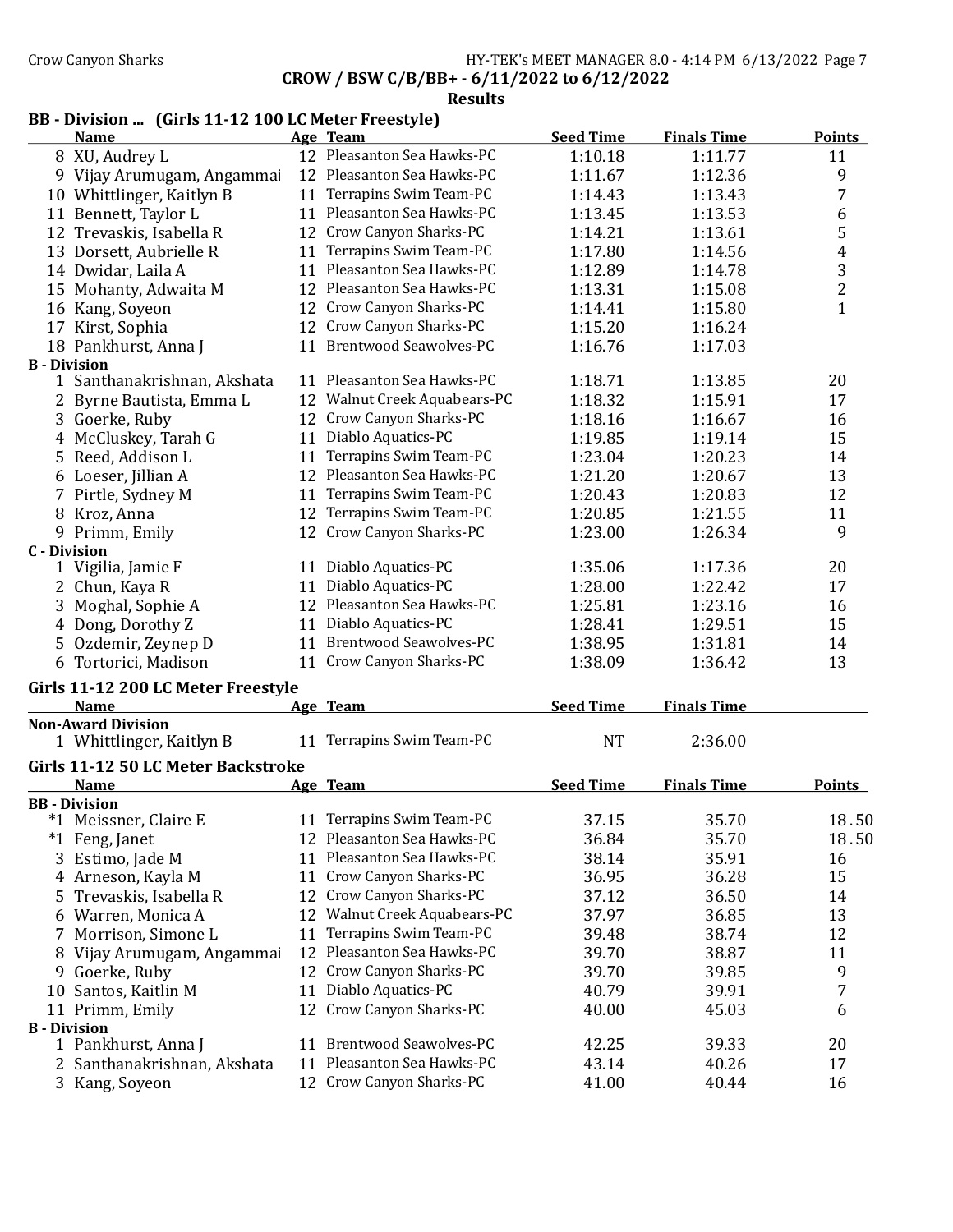# Crow Canyon Sharks **HY-TEK's MEET MANAGER 8.0 - 4:14 PM 6/13/2022** Page 8

CROW / BSW C/B/BB+ - 6/11/2022 to 6/12/2022

### Results

# B - Division ... (Girls 11-12 50 LC Meter Backstroke)

|                     | <b>Name</b>                         |    | Age Team                      | <b>Seed Time</b> | <b>Finals Time</b> | <b>Points</b>    |
|---------------------|-------------------------------------|----|-------------------------------|------------------|--------------------|------------------|
|                     | 4 XU, Audrey L                      |    | 12 Pleasanton Sea Hawks-PC    | 41.30            | 40.53              | 15               |
| 5                   | Jacquay, Alyvia P                   |    | 12 Crow Canyon Sharks-PC      | 42.06            | 41.85              | 14               |
|                     | 6 Whittlinger, Kaitlyn B            | 11 | Terrapins Swim Team-PC        | 42.74            | 41.94              | 13               |
|                     | 7 Reed, Addison L                   | 11 | Terrapins Swim Team-PC        | 43.59            | 42.69              | 12               |
|                     | 8 Chun, Kaya R                      | 11 | Diablo Aquatics-PC            | 43.00            | 42.77              | 11               |
| <b>C</b> - Division |                                     |    |                               |                  |                    |                  |
|                     | 1 Dwidar, Laila A                   |    | 11 Pleasanton Sea Hawks-PC    | 47.09            | 39.66              | 20               |
|                     | 2 Kirst, Sophia                     |    | 12 Crow Canyon Sharks-PC      | 49.48            | 41.35              | 17               |
|                     | 3 Loeser, Jillian A                 |    | 12 Pleasanton Sea Hawks-PC    | 45.64            | 41.38              | 16               |
| 4                   | Vigilia, Jamie F                    |    | 11 Diablo Aquatics-PC         | 54.89            | 41.79              | 15               |
| 5                   | McCluskey, Tarah G                  |    | 11 Diablo Aquatics-PC         | 45.58            | 42.58              | 14               |
|                     | 6 Pirtle, Sydney M                  | 11 | Terrapins Swim Team-PC        | 47.17            | 43.43              | 13               |
|                     | 7 Dorsett, Aubrielle R              | 11 | Terrapins Swim Team-PC        | 45.89            | 43.59              | 12               |
| 8                   | Mohanty, Adwaita M                  | 12 | Pleasanton Sea Hawks-PC       | 44.70            | 43.89              | 11               |
| 9                   | Dong, Dorothy Z                     | 11 | Diablo Aquatics-PC            | 50.00            | 45.53              | 9                |
|                     | 10 Kroz, Anna                       | 12 | Terrapins Swim Team-PC        | 44.52            | 47.21              | 7                |
|                     | 11 Ozdemir, Zeynep D                | 11 | <b>Brentwood Seawolves-PC</b> | 48.18            | 48.45              | 6                |
|                     | 12 Tortorici, Madison               |    | 11 Crow Canyon Sharks-PC      | 58.48            | 51.55              | 5                |
|                     | Girls 11-12 100 LC Meter Backstroke |    |                               |                  |                    |                  |
|                     | <b>Name</b>                         |    | Age Team                      | <b>Seed Time</b> | <b>Finals Time</b> | <b>Points</b>    |
|                     | <b>BB</b> - Division                |    |                               |                  |                    |                  |
|                     | 1 Lin, Francesca                    |    | 12 Pleasanton Sea Hawks-PC    | 1:18.12          | 1:15.61            | 20               |
|                     | 2 Feng, Janet                       |    | 12 Pleasanton Sea Hawks-PC    | 1:17.68          | 1:15.81            | 17               |
|                     | 3 Arneson, Kayla M                  |    | 11 Crow Canyon Sharks-PC      | 1:19.10          | 1:18.16            | 16               |
|                     | 4 Trevaskis, Isabella R             |    | 12 Crow Canyon Sharks-PC      | 1:21.39          | 1:18.28            | 15               |
| 5.                  | Choe, Grace                         |    | 12 Pleasanton Sea Hawks-PC    | 1:30.99          | 1:20.63            | 14               |
|                     | 6 Bennett, Taylor L                 |    | 11 Pleasanton Sea Hawks-PC    | 1:27.30          | 1:23.94            | 13               |
|                     | 7 Vijay Arumugam, Angammai          |    | 12 Pleasanton Sea Hawks-PC    | 1:24.74          | 1:24.26            | 12               |
|                     | 8 Dwidar, Laila A                   |    | 11 Pleasanton Sea Hawks-PC    | 1:28.07          | 1:24.37            | 11               |
|                     | 9 Goerke, Ruby                      |    | 12 Crow Canyon Sharks-PC      | 1:27.25          | 1:24.52            | 9                |
|                     | 10 Kang, Soyeon                     |    | 12 Crow Canyon Sharks-PC      | 1:25.58          | 1:25.48            | 7                |
|                     | 11 Morrison, Simone L               |    | 11 Terrapins Swim Team-PC     | 1:22.07          | 1:25.90            | $\boldsymbol{6}$ |
|                     | 12 Pankhurst, Anna J                |    | 11 Brentwood Seawolves-PC     | 1:25.94          | 1:27.25            | $\mathsf S$      |
|                     | 13 Reed, Addison L                  | 11 | Terrapins Swim Team-PC        | 1:30.46          | 1:32.66            | $\pmb{4}$        |
|                     | 14 Whittlinger, Kaitlyn B           | 11 | Terrapins Swim Team-PC        | 1:27.82          | 1:34.55            | 3                |
|                     | --- Gueno, Gabrielle E              |    | 12 Brentwood Seawolves-PC     | 1:30.53          | DQ                 |                  |
| <b>B</b> - Division |                                     |    |                               |                  |                    |                  |
|                     | 1 Smith, Perri C                    |    | 11 Walnut Creek Aquabears-PC  | 1:31.95          | 1:26.21            | 20               |
|                     | Santhanakrishnan, Akshata           |    | 11 Pleasanton Sea Hawks-PC    | 1:34.00          | 1:29.23            | 17               |
|                     | 3 Law, Alexis H                     |    | 12 Ruby Hill Aquatics-PC      | 1:34.35          | 1:34.40            | 16               |
|                     | 4 Pirtle, Sydney M                  |    | 11 Terrapins Swim Team-PC     | 1:33.35          | 1:35.39            | 15               |
| <b>C</b> - Division |                                     |    |                               |                  |                    |                  |
|                     | 1 Nonaka, Alyssa M                  |    | 11 Walnut Creek Aquabears-PC  | 1:40.00          | 1:32.39            | 20               |
| 2                   | Dong, Dorothy Z                     | 11 | Diablo Aquatics-PC            | 1:42.30          | 1:37.97            | 17               |
|                     | 3 McCluskey, Tarah G                | 11 | Diablo Aquatics-PC            | 1:40.75          | 1:38.27            | 16               |
|                     | 4 Kroz, Anna                        |    | 12 Terrapins Swim Team-PC     | 1:41.11          | 1:40.39            | 15               |
|                     | 5 Flavin, Zoey                      |    | 11 Ruby Hill Aquatics-PC      | 2:00.00          | 2:55.09            | 14               |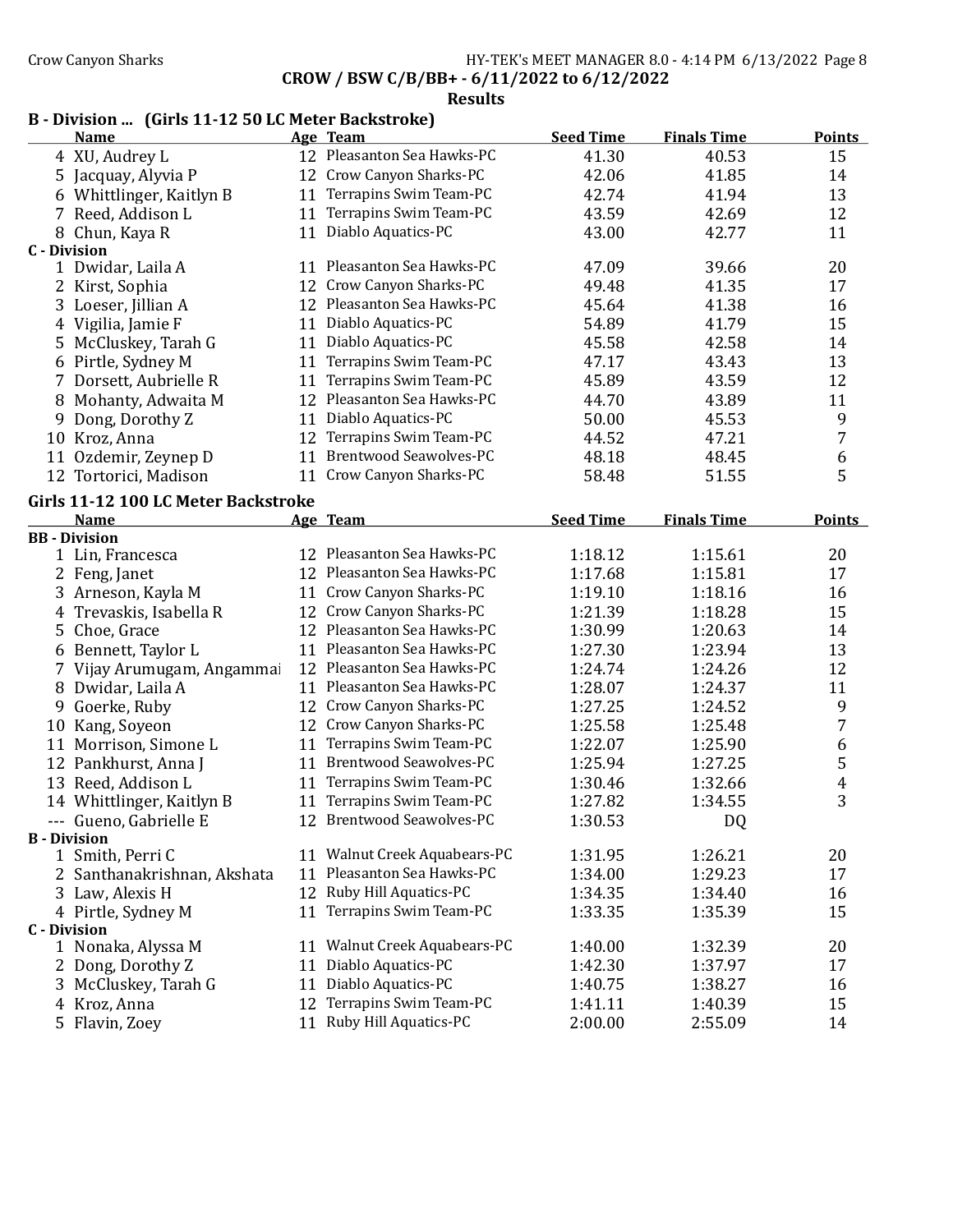## Crow Canyon Sharks **HY-TEK's MEET MANAGER 8.0 - 4:14 PM 6/13/2022** Page 9 CROW / BSW C/B/BB+ - 6/11/2022 to 6/12/2022

Results

### Girls 11-12 200 LC Meter Backstroke

|                     | <b>Name</b>                          |    | Age Team                      | <b>Seed Time</b> | <b>Finals Time</b> | <b>Points</b> |
|---------------------|--------------------------------------|----|-------------------------------|------------------|--------------------|---------------|
|                     | <b>BB</b> - Division                 |    |                               |                  |                    |               |
|                     | 1 Lin, Francesca                     |    | 12 Pleasanton Sea Hawks-PC    | 2:44.69          | 2:37.09            | 20            |
|                     | 2 Meissner, Claire E                 |    | 11 Terrapins Swim Team-PC     | 2:46.93          | 2:40.43            | 17            |
|                     | 3 Estimo, Jade M                     |    | 11 Pleasanton Sea Hawks-PC    | 3:05.00          | 2:41.59            | 16            |
|                     | 4 Feng, Janet                        |    | 12 Pleasanton Sea Hawks-PC    | 2:54.35          | 2:45.53            | 15            |
|                     | 5 Bennett, Taylor L                  |    | 11 Pleasanton Sea Hawks-PC    | 2:55.34          | 2:54.70            | 14            |
|                     | 6 Otaegi, Katrin D                   |    | 12 Pleasanton Sea Hawks-PC    | 3:00.00          | 2:56.01            | 13            |
| <b>B</b> - Division |                                      |    |                               |                  |                    |               |
|                     | 1 Arneson, Kayla M                   |    | 11 Crow Canyon Sharks-PC      | 3:12.73          | 2:51.90            | 20            |
|                     | 2 Vijay Arumugam, Angammai           |    | 12 Pleasanton Sea Hawks-PC    | 3:09.92          | 2:56.47            | 17            |
|                     | 3 Pankhurst, Anna J                  |    | 11 Brentwood Seawolves-PC     | 3:19.63          | 3:06.03            | 16            |
|                     | 4 Reed, Addison L                    |    | 11 Terrapins Swim Team-PC     | 3:13.27          | 3:10.50            | 15            |
|                     | 5 Gueno, Gabrielle E                 |    | 12 Brentwood Seawolves-PC     | 3:20.40          | 3:31.17            | 14            |
| <b>C</b> - Division |                                      |    |                               |                  |                    |               |
|                     | 1 Santhanakrishnan, Akshata          |    | 11 Pleasanton Sea Hawks-PC    | 3:40.00          | 3:04.83            | 20            |
|                     | 2 Pirtle, Sydney M                   |    | 11 Terrapins Swim Team-PC     | 3:24.50          | 3:16.99            | 17            |
|                     | Girls 11-12 50 LC Meter Breaststroke |    |                               |                  |                    |               |
|                     | <b>Name</b>                          |    | <u>Age Team</u>               | <b>Seed Time</b> | <b>Finals Time</b> | <b>Points</b> |
|                     | <b>BB</b> - Division                 |    |                               |                  |                    |               |
|                     | 1 Meissner, Claire E                 |    | 11 Terrapins Swim Team-PC     | 40.75            | 38.72              | 20            |
|                     | 2 Estimo, Jade M                     |    | 11 Pleasanton Sea Hawks-PC    | 40.47            | 39.70              | 17            |
|                     | 3 Otaegi, Katrin D                   |    | 12 Pleasanton Sea Hawks-PC    | 44.31            | 41.11              | 16            |
|                     | 4 Bennett, Taylor L                  |    | 11 Pleasanton Sea Hawks-PC    | 43.04            | 41.57              | 15            |
|                     | 5 Mohanty, Adwaita M                 |    | 12 Pleasanton Sea Hawks-PC    | 41.66            | 42.03              | 14            |
|                     | 6 Jacquay, Alyvia P                  |    | 12 Crow Canyon Sharks-PC      | 41.70            | 42.30              | 13            |
|                     | 7 Vigilia, Jamie F                   | 11 | Diablo Aquatics-PC            | 44.28            | 43.44              | 12            |
|                     | 8 Kroz, Anna                         |    | 12 Terrapins Swim Team-PC     | 45.16            | 44.94              | 11            |
|                     | 9 Choe, Grace                        |    | 12 Pleasanton Sea Hawks-PC    | 45.49            | 46.37              | 9             |
|                     | 10 White, Elena M                    |    | 12 Terrapins Swim Team-PC     | 45.49            | 47.74              | 7             |
| <b>B</b> - Division |                                      |    |                               |                  |                    |               |
|                     | 1 Dorsett, Aubrielle R               |    | 11 Terrapins Swim Team-PC     | 46.68            | 42.59              | 20            |
|                     | 2 Morrison, Simone L                 |    | 11 Terrapins Swim Team-PC     | 45.66            | 43.56              | 17            |
|                     | 3 Kang, Soyeon                       | 12 | Crow Canyon Sharks-PC         | 47.61            | 43.62              | 16            |
|                     | 4 Santos, Kaitlin M                  | 11 | Diablo Aquatics-PC            | 45.88            | 45.13              | 15            |
|                     | 5 Goerke, Ruby                       |    | 12 Crow Canyon Sharks-PC      | 46.82            | 45.84              | 14            |
|                     | 6 Dwidar, Laila A                    |    | 11 Pleasanton Sea Hawks-PC    | 47.15            | 46.25              | 13            |
|                     | 7 Pirtle, Sydney M                   |    | 11 Terrapins Swim Team-PC     | 48.98            | 46.46              | 12            |
|                     | 8 Loeser, Jillian A                  |    | 12 Pleasanton Sea Hawks-PC    | 45.59            | 47.20              | 11            |
|                     | 9 Santhanakrishnan, Akshata          |    | 11 Pleasanton Sea Hawks-PC    | 48.04            | 47.99              | 9             |
|                     | <b>PC8B - Division</b>               |    |                               |                  |                    |               |
|                     | 1 Nonaka, Alyssa M                   |    | 11 Walnut Creek Aquabears-PC  | 49.37            | 46.35              | 20            |
| 2                   | Trevaskis, Isabella R                |    | 12 Crow Canyon Sharks-PC      | 49.43            | 48.25              | 17            |
|                     | 3 Swanson, Harper R                  |    | 11 Terrapins Swim Team-PC     | 55.47            | 48.57              | 16            |
|                     | 4 Pankhurst, Anna J                  | 11 | <b>Brentwood Seawolves-PC</b> | 49.77            | 49.62              | 15            |
|                     | 5 Law, Alexis H                      |    | 12 Ruby Hill Aquatics-PC      | 49.23            | 50.99              | 14            |
|                     | 6 Chun, Kaya R                       | 11 | Diablo Aquatics-PC            | 50.38            | 53.06              | 13            |
|                     | 7 Dong, Dorothy Z                    | 11 | Diablo Aquatics-PC            | 58.09            | 57.43              | 12            |
|                     | 8 Flavin, Zoev                       | 11 | Ruby Hill Aquatics-PC         | 1:04.76          | 1:07.83            | 11            |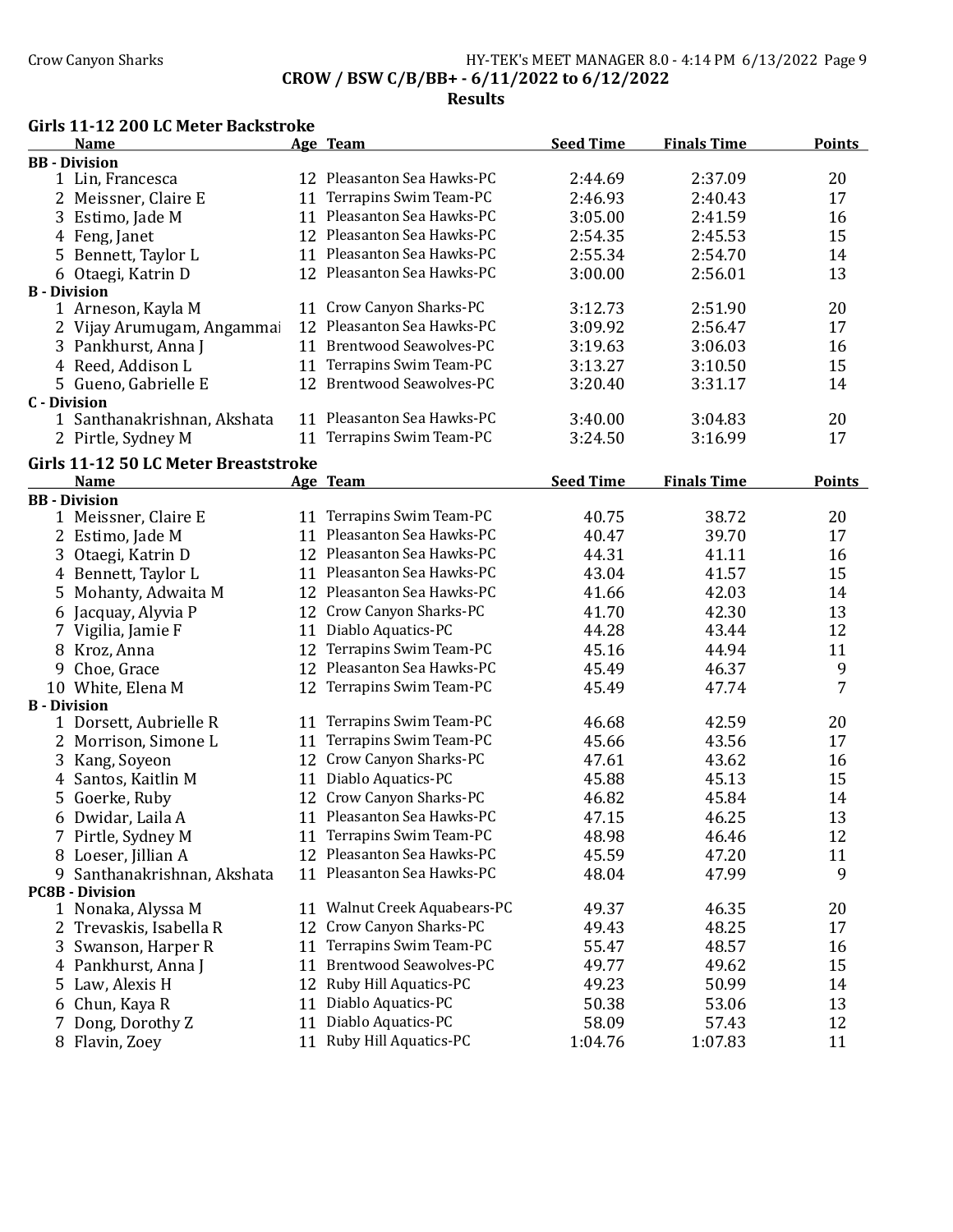## Crow Canyon Sharks **HY-TEK's MEET MANAGER 8.0 - 4:14 PM 6/13/2022** Page 10 CROW / BSW C/B/BB+ - 6/11/2022 to 6/12/2022

Results

#### Girls 11-12 100 LC Meter Breaststroke

|                     | Name                                             |    | Age Team                      | <b>Seed Time</b> | <b>Finals Time</b> | <b>Points</b> |
|---------------------|--------------------------------------------------|----|-------------------------------|------------------|--------------------|---------------|
|                     | <b>BB</b> - Division                             |    |                               |                  |                    |               |
|                     | 1 Lin, Francesca                                 |    | 12 Pleasanton Sea Hawks-PC    | 1:24.76          | 1:23.35            | 20            |
|                     | 2 Meissner, Claire E                             |    | 11 Terrapins Swim Team-PC     | 1:25.15          | 1:25.13            | 17            |
|                     | 3 Bennett, Taylor L                              |    | 11 Pleasanton Sea Hawks-PC    | 1:33.32          | 1:28.47            | 16            |
|                     | 4 Estimo, Jade M                                 |    | 11 Pleasanton Sea Hawks-PC    | 1:35.11          | 1:29.27            | 15            |
|                     | 5 Jacquay, Alyvia P                              |    | 12 Crow Canyon Sharks-PC      | 1:30.00          | 1:31.41            | 14            |
|                     | 6 Mohanty, Adwaita M                             |    | 12 Pleasanton Sea Hawks-PC    | 1:34.06          | 1:32.36            | 13            |
|                     | 7 Kroz, Anna                                     |    | 12 Terrapins Swim Team-PC     | 1:40.86          | 1:42.11            | 12            |
| <b>B</b> - Division |                                                  |    |                               |                  |                    |               |
|                     | 1 Morrison, Simone L                             |    | 11 Terrapins Swim Team-PC     | 1:41.23          | 1:32.02            | 20            |
|                     | 2 Dorsett, Aubrielle R                           | 11 | Terrapins Swim Team-PC        | 1:42.81          | 1:32.71            | 17            |
|                     | 3 Reed, Addison L                                | 11 | Terrapins Swim Team-PC        | 1:42.97          | 1:42.36            | 16            |
|                     | 4 Goerke, Ruby                                   |    | 12 Crow Canyon Sharks-PC      | 1:41.81          | 1:45.93            | 15            |
| <b>C</b> - Division |                                                  |    |                               |                  |                    |               |
|                     | 1 Vigilia, Jamie F                               |    | 11 Diablo Aquatics-PC         | 1:55.10          | 1:34.88            | 20            |
|                     | 2 Dwidar, Laila A                                |    | 11 Pleasanton Sea Hawks-PC    | 2:11.35          | 1:37.90            | 17            |
|                     | 3 Loeser, Jillian A                              |    | 12 Pleasanton Sea Hawks-PC    | 2:05.00          | 1:38.05            | 16            |
|                     | 4 Whittlinger, Kaitlyn B                         |    | 11 Terrapins Swim Team-PC     | 1:54.05          | 1:43.26            | 15            |
|                     | 5 Pirtle, Sydney M                               | 11 | Terrapins Swim Team-PC        | 1:57.33          | 1:46.15            | 14            |
|                     | 6 Chun, Kaya R                                   | 11 | Diablo Aquatics-PC            | 1:58.00          | 1:49.24            | 13            |
|                     | 7 Moghal, Sophie A                               |    | 12 Pleasanton Sea Hawks-PC    | 2:01.24          | 1:53.55            | 12            |
|                     |                                                  |    |                               |                  |                    |               |
|                     | Girls 11-12 50 LC Meter Butterfly<br><b>Name</b> |    | Age Team                      | <b>Seed Time</b> | <b>Finals Time</b> | <b>Points</b> |
|                     | <b>BB</b> - Division                             |    |                               |                  |                    |               |
|                     | 1 Lin, Francesca                                 |    | 12 Pleasanton Sea Hawks-PC    | 34.00            | 33.28              | 20            |
|                     | 2 Meissner, Claire E                             |    | 11 Terrapins Swim Team-PC     | 36.59            | 33.36              | 17            |
|                     | 3 Warren, Monica A                               |    | 12 Walnut Creek Aquabears-PC  | 33.56            | 33.39              | 16            |
| 4                   | Otaegi, Katrin D                                 |    | 12 Pleasanton Sea Hawks-PC    | 34.53            | 33.50              | 15            |
| 5                   | Feng, Janet                                      |    | 12 Pleasanton Sea Hawks-PC    | 33.33            | 33.56              | 14            |
|                     | 6 Kang, Soyeon                                   |    | 12 Crow Canyon Sharks-PC      | 34.74            | 33.71              | 13            |
| 7                   | Santos, Kaitlin M                                | 11 | Diablo Aquatics-PC            | 34.20            | 34.01              | 12            |
|                     | 8 Arneson, Kayla M                               | 11 | Crow Canyon Sharks-PC         | 37.58            | 34.15              | 11            |
| 9                   | Jacquay, Alyvia P                                | 12 | Crow Canyon Sharks-PC         | 35.23            | 34.41              | 9             |
|                     |                                                  | 12 | Pleasanton Sea Hawks-PC       |                  |                    | 7             |
|                     | 10 Vijay Arumugam, Angammai                      | 12 | Crow Canyon Sharks-PC         | 34.58            | 35.11              |               |
|                     | 11 Kirst, Sophia                                 |    | 12 Crow Canyon Sharks-PC      | 36.48            | 35.23              | 6<br>5        |
|                     | 12 Trevaskis, Isabella R                         |    |                               | 37.06            | 35.70              |               |
|                     | 13 XU, Audrey L                                  |    | 12 Pleasanton Sea Hawks-PC    | 37.48            | 36.13              | 4             |
|                     | 14 Vigilia, Jamie F                              |    | 11 Diablo Aquatics-PC         | 38.05            | 38.01              | 3             |
| <b>B</b> - Division | 1 Mohanty, Adwaita M                             |    | 12 Pleasanton Sea Hawks-PC    | 40.51            | 35.86              | 20            |
|                     | 2 Dwidar, Laila A                                |    | 11 Pleasanton Sea Hawks-PC    | 38.53            | 36.78              | 17            |
|                     | 3 Dorsett, Aubrielle R                           |    | 11 Terrapins Swim Team-PC     | 38.33            | 37.90              | 16            |
|                     |                                                  |    | 11 Terrapins Swim Team-PC     |                  | 38.01              | 15            |
|                     | 4 Whittlinger, Kaitlyn B                         |    | 12 Walnut Creek Aquabears-PC  | 40.07            | 39.61              |               |
| 5                   | Byrne Bautista, Emma L                           |    |                               | 41.00            |                    | 14            |
|                     | 6 Chun, Kaya R                                   | 11 | Diablo Aquatics-PC            | 41.00            | 39.89              | 13            |
|                     | 7 Goerke, Ruby                                   |    | 12 Crow Canyon Sharks-PC      | 40.06            | 40.24              | 12            |
|                     | 8 Pankhurst, Anna J                              | 11 | <b>Brentwood Seawolves-PC</b> | 39.01            | 40.86              | 11            |
|                     | 9 Gueno, Gabrielle E                             |    | 12 Brentwood Seawolves-PC     | 40.84            | 42.20              | 9             |
| <b>C</b> - Division | 1 Bennett, Taylor L                              |    | 11 Pleasanton Sea Hawks-PC    | 42.07            | 40.34              | 20            |
|                     |                                                  |    |                               |                  |                    |               |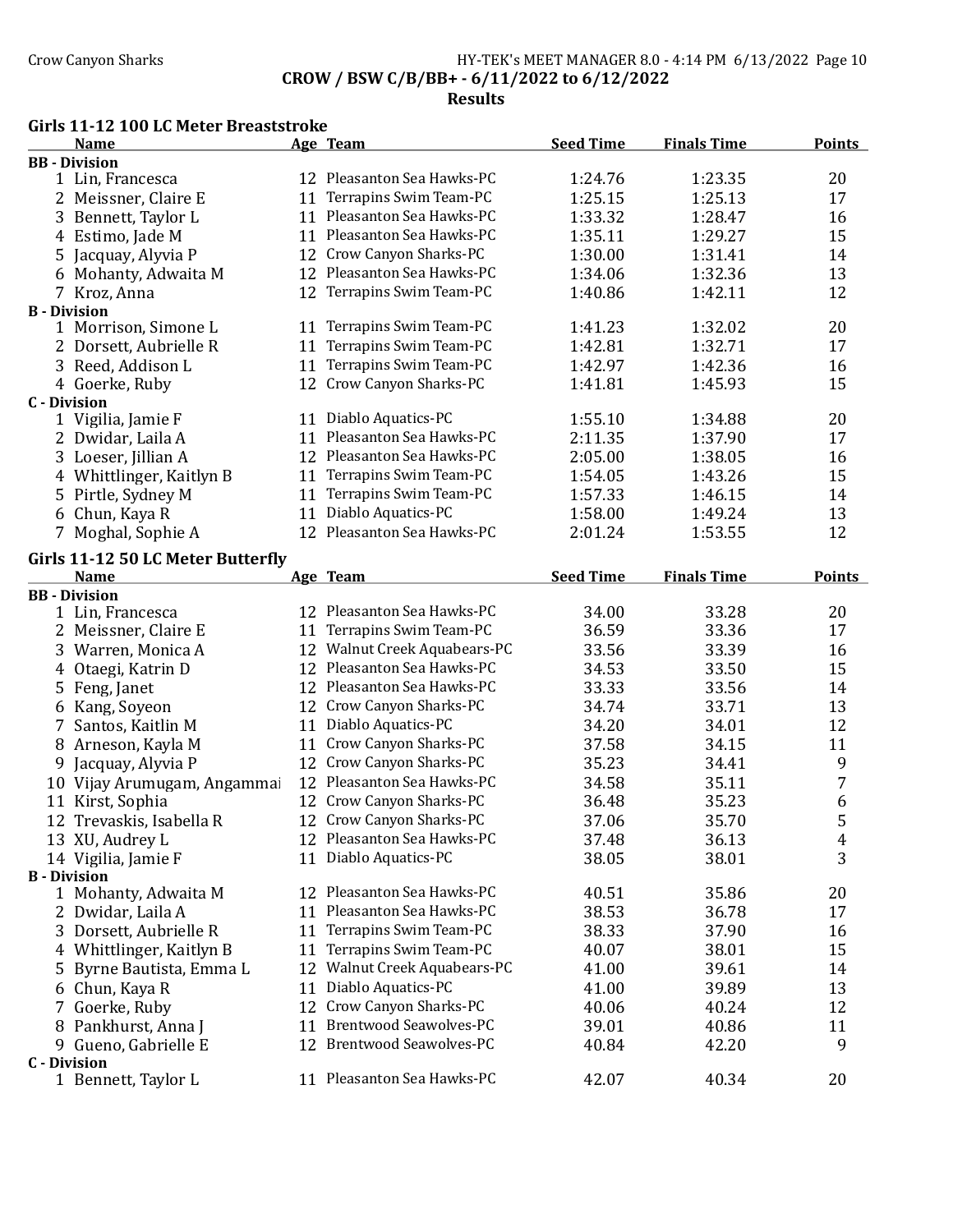Crow Canyon Sharks HY-TEK's MEET MANAGER 8.0 - 4:14 PM 6/13/2022 Page 11

CROW / BSW C/B/BB+ - 6/11/2022 to 6/12/2022

|                     | C - Division  (Girls 11-12 50 LC Meter Butterfly) |    |                              |                  |                    |                  |
|---------------------|---------------------------------------------------|----|------------------------------|------------------|--------------------|------------------|
|                     | <b>Name</b>                                       |    | Age Team                     | <b>Seed Time</b> | <b>Finals Time</b> | <b>Points</b>    |
|                     | 2 Primm, Emily                                    |    | 12 Crow Canyon Sharks-PC     | 42.00            | 41.02              | 17               |
|                     | 3 Santhanakrishnan, Akshata                       |    | 11 Pleasanton Sea Hawks-PC   | 42.43            | 41.10              | 16               |
|                     | 4 McCluskey, Tarah G                              |    | 11 Diablo Aquatics-PC        | 47.53            | 42.11              | 15               |
|                     | 5 Moghal, Sophie A                                |    | 12 Pleasanton Sea Hawks-PC   | 48.51            | 45.01              | 14               |
|                     | 6 Kroz, Anna                                      |    | 12 Terrapins Swim Team-PC    | 42.23            | 45.81              | 13               |
|                     | 7 Dong, Dorothy Z                                 |    | 11 Diablo Aquatics-PC        | 48.68            | 46.54              | 12               |
| 8                   | Tortorici, Madison                                |    | 11 Crow Canyon Sharks-PC     | 52.80            | 46.81              | 11               |
|                     | 9 Ozdemir, Zeynep D                               |    | 11 Brentwood Seawolves-PC    | 45.00            | 49.59              | 9                |
|                     | Girls 11-12 200 LC Meter Butterfly                |    |                              |                  |                    |                  |
|                     | <b>Name</b>                                       |    | Age Team                     | <b>Seed Time</b> | <b>Finals Time</b> | <b>Points</b>    |
|                     | <b>BB</b> - Division                              |    |                              |                  |                    |                  |
|                     | 1 Lin, Francesca                                  |    | 12 Pleasanton Sea Hawks-PC   | 2:46.12          | 2:44.82            | 20               |
|                     | 2 Feng, Janet                                     |    | 12 Pleasanton Sea Hawks-PC   | 3:00.09          | 2:55.92            | 17               |
|                     | 3 Estimo, Jade M                                  |    | 11 Pleasanton Sea Hawks-PC   | 3:10.00          | 2:56.89            | 16               |
|                     | 4 Vijay Arumugam, Angammai                        |    | 12 Pleasanton Sea Hawks-PC   | 2:59.87          | 3:02.13            | 15               |
| <b>B</b> - Division |                                                   |    |                              |                  |                    |                  |
|                     | 1 Dorsett, Aubrielle R                            |    | 11 Terrapins Swim Team-PC    | 3:21.48          | 3:15.38            | 20               |
|                     | <b>Girls 11-12 200 LC Meter IM</b>                |    |                              |                  |                    |                  |
|                     | <b>Name</b>                                       |    | Age Team                     | <b>Seed Time</b> | <b>Finals Time</b> | <b>Points</b>    |
|                     | <b>BB</b> - Division                              |    |                              |                  |                    |                  |
|                     | 1 Lin, Francesca                                  |    | 12 Pleasanton Sea Hawks-PC   | 2:36.77          | 2:34.72            | 20               |
|                     | 2 Meissner, Claire E                              |    | 11 Terrapins Swim Team-PC    | 2:41.49          | 2:39.70            | 17               |
| 3                   | Bennett, Taylor L                                 |    | 11 Pleasanton Sea Hawks-PC   | 2:58.46          | 2:51.40            | 16               |
|                     | 4 Feng, Janet                                     |    | 12 Pleasanton Sea Hawks-PC   | 3:05.73          | 2:51.68            | 15               |
|                     | 5 Otaegi, Katrin D                                |    | 12 Pleasanton Sea Hawks-PC   | 3:05.10          | 2:52.39            | 14               |
|                     | 6 Choe, Grace                                     |    | 12 Pleasanton Sea Hawks-PC   | 3:11.39          | 2:55.07            | 13               |
|                     | 7 Dwidar, Laila A                                 |    | 11 Pleasanton Sea Hawks-PC   | 3:01.42          | 2:57.38            | 12               |
|                     | Jacquay, Alyvia P                                 |    | 12 Crow Canyon Sharks-PC     | 2:59.43          | 2:58.22            | 11               |
|                     | 9 Smith, Perri C                                  |    | 11 Walnut Creek Aquabears-PC | 3:10.00          | 2:59.18            | 9                |
|                     | 10 Kang, Soyeon                                   |    | 12 Crow Canyon Sharks-PC     | 3:10.00          | 2:59.38            | 7                |
|                     | 11 Vijay Arumugam, Angammai                       |    | 12 Pleasanton Sea Hawks-PC   | 2:58.02          | 2:59.62            | $\boldsymbol{6}$ |
|                     | 12 Santos, Kaitlin M                              |    | 11 Diablo Aquatics-PC        | 3:11.39          | 3:04.00            | $\mathsf S$      |
|                     | 13 Whittlinger, Kaitlyn B                         |    | 11 Terrapins Swim Team-PC    | 3:06.43          | 3:06.07            | $\overline{4}$   |
|                     | 14 XU, Audrey L                                   |    | 12 Pleasanton Sea Hawks-PC   | 3:04.29          | 3:06.43            | 3                |
|                     | 15 Mohanty, Adwaita M                             |    | 12 Pleasanton Sea Hawks-PC   | 3:04.56          | 3:08.51            | $\boldsymbol{2}$ |
|                     | <b>B</b> - Division                               |    |                              |                  |                    |                  |
|                     | 1 Arneson, Kayla M                                |    | 11 Crow Canyon Sharks-PC     | 3:16.15          | 2:53.33            | 20               |
|                     | 2 Dorsett, Aubrielle R                            |    | 11 Terrapins Swim Team-PC    | 3:18.13          | 3:03.42            | 17               |
|                     | 3 Kirst, Sophia                                   |    | 12 Crow Canyon Sharks-PC     | 3:20.06          | 3:06.54            | 16               |
|                     | 4 Reed, Addison L                                 |    | 11 Terrapins Swim Team-PC    | 3:16.96          | 3:12.61            | 15               |
|                     | 5 White, Elena M                                  |    | 12 Terrapins Swim Team-PC    | 3:26.09          | 3:19.92            | 14               |
|                     | 6 Pirtle, Sydney M                                | 11 | Terrapins Swim Team-PC       | 3:18.70          | 3:25.79            | 13               |
|                     | 7 Gueno, Gabrielle E                              |    | 12 Brentwood Seawolves-PC    | 3:23.05          | 3:28.45            | 12               |
| <b>C</b> - Division |                                                   |    |                              |                  |                    |                  |
|                     | 1 Vigilia, Jamie F                                | 11 | Diablo Aquatics-PC           | 3:30.00          | 3:03.95            | 20               |
|                     | 2 Santhanakrishnan, Akshata                       | 11 | Pleasanton Sea Hawks-PC      | 3:40.00          | 3:17.07            | 17               |
|                     | 3 Swanson, Harper R                               | 11 | Terrapins Swim Team-PC       | 3:49.13          | 3:18.66            | 16               |
|                     | 4 Loeser, Jillian A                               |    | 12 Pleasanton Sea Hawks-PC   | 4:10.00          | 3:19.13            | 15               |
|                     | 5 Chun, Kaya R                                    |    | 11 Diablo Aquatics-PC        | 3:50.43          | 3:35.00            | 14               |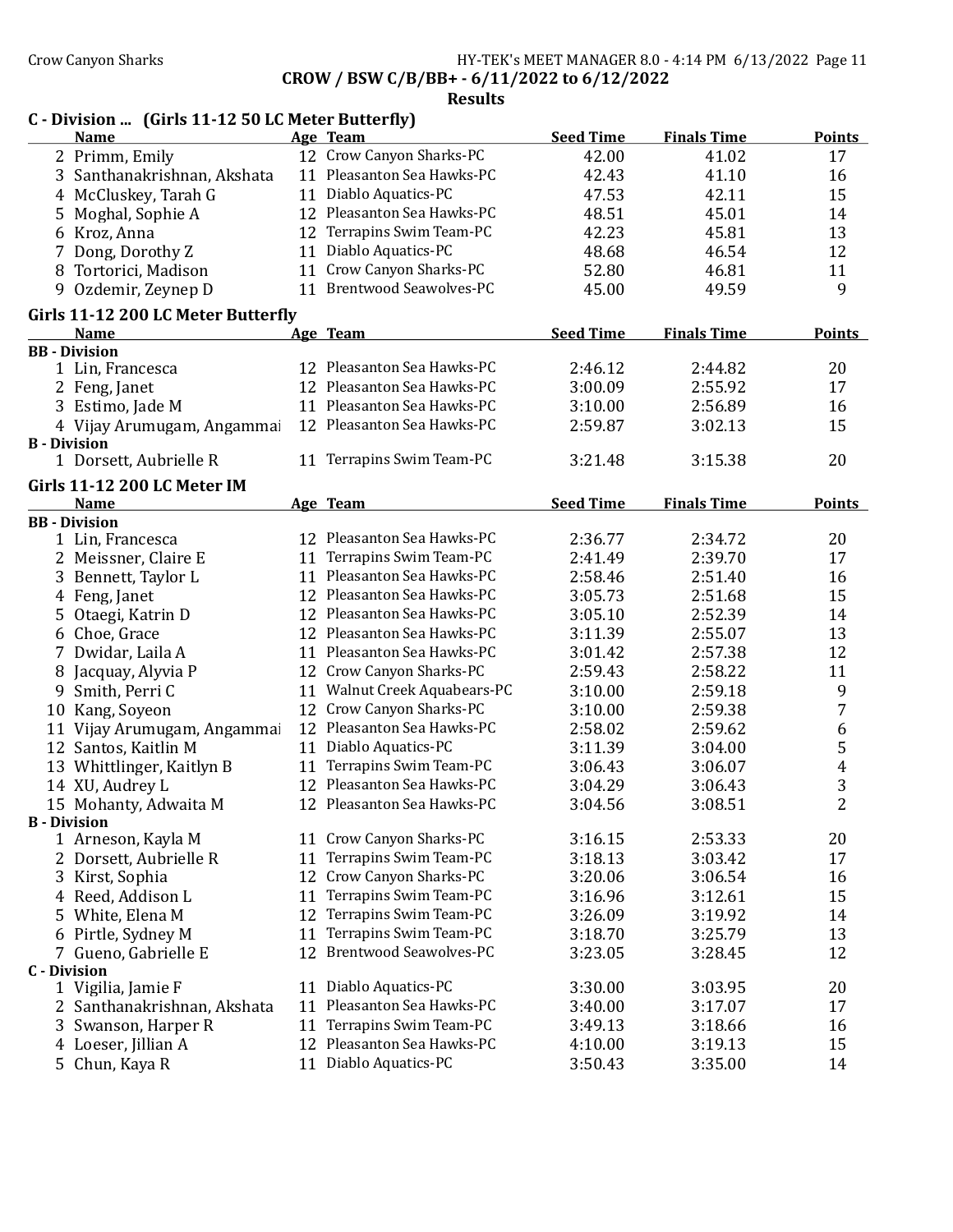## Crow Canyon Sharks **HY-TEK's MEET MANAGER 8.0 - 4:14 PM 6/13/2022** Page 12 CROW / BSW C/B/BB+ - 6/11/2022 to 6/12/2022

### Results

### Girls 13-14 50 LC Meter Freestyle

|                     | <b>Name</b>              |    | Age Team                      | <b>Seed Time</b> | <b>Finals Time</b> | <b>Points</b>  |
|---------------------|--------------------------|----|-------------------------------|------------------|--------------------|----------------|
|                     | <b>BB</b> - Division     |    |                               |                  |                    |                |
|                     | 1 Griffin, Rebecca L     |    | 13 Terrapins Swim Team-PC     | 29.91            | 28.93              | 20             |
|                     | 2 Salgarino, Eilidh P    |    | 13 Pleasanton Sea Hawks-PC    | 29.55            | 29.26              | 17             |
|                     | 3 Davis, Carlee J        |    | 14 Walnut Creek Aquabears-PC  | 29.17            | 29.32              | 16             |
|                     | 4 Mullikin, Brielle M    |    | 13 Pleasanton Sea Hawks-PC    | 30.26            | 29.46              | 15             |
|                     | 5 Gornyitzki, Eva M      |    | 14 Walnut Creek Aquabears-PC  | 30.26            | 30.11              | 14             |
|                     | 6 Mehmood, Zara          |    | 14 Crow Canyon Sharks-PC      | 31.03            | 30.63              | 13             |
|                     | 7 Berger, Reagan M       |    | 14 Terrapins Swim Team-PC     | 31.14            | 30.93              | 12             |
|                     | 8 Flemer, Brooke A       |    | 13 Diablo Aquatics-PC         | 31.00            | 31.02              | 11             |
|                     | 9 Chang, Andrea E        |    | 13 Brentwood Seawolves-PC     | 31.21            | 31.07              | 9              |
|                     | 10 Deng, Valentina       |    | 14 Crow Canyon Sharks-PC      | 30.45            | 31.10              | 7              |
|                     | 11 Huang, Joyce L        |    | 14 Ruby Hill Aquatics-PC      | 30.44            | 31.16              | 6              |
|                     | 12 Dwidar, Salma A       |    | 14 Pleasanton Sea Hawks-PC    | 31.95            | 31.44              | 5              |
|                     | 13 Deras, Audrey D       |    | 14 Unattached-PC              | 31.37            | 31.45              | 4              |
|                     | 14 Tare, Kopal           |    | 13 Pleasanton Sea Hawks-PC    | 32.69            | 32.02              | 3              |
|                     | 15 Keller, Abigail M     |    | 13 Terrapins Swim Team-PC     | 31.76            | 32.34              | $\overline{c}$ |
|                     | 16 Bailey, Vivienne M    |    | 13 Crow Canyon Sharks-PC      | 32.76            | 32.42              | $\mathbf{1}$   |
|                     | 17 Ikeda, Abby R         |    | 13 Terrapins Swim Team-PC     | 31.84            | 32.47              |                |
|                     | 18 Faulkner, Addison     | 14 | Terrapins Swim Team-PC        | 32.11            | 32.62              |                |
|                     | 19 Helmick, Brookelyn R  | 13 | <b>Brentwood Seawolves-PC</b> | 32.61            | 32.72              |                |
|                     | 20 Carmichael, Luciana R | 14 | Terrapins Swim Team-PC        | 32.56            | 32.78              |                |
|                     | 21 Carmichael, Sasha A   |    | 14 Terrapins Swim Team-PC     | 31.85            | 33.01              |                |
|                     | 22 Anand, Monisha        |    | 14 Pleasanton Sea Hawks-PC    | 32.59            | 33.02              |                |
|                     | *23 Kim, Soyeon          |    | 13 Pleasanton Sea Hawks-PC    | 33.99            | 33.39              |                |
|                     | *23 Brungard, Eleanore Q |    | 14 Valley Splash-PC           | 33.76            | 33.39              |                |
|                     | 25 Schulz, Sophia N      |    | 13 Brentwood Seawolves-PC     | 34.45            | 33.98              |                |
|                     | 26 Garcia, Andrea M      |    | 14 Terrapins Swim Team-PC     | 34.00            | 34.07              |                |
|                     | --- Fruge, Ariel E       | 13 | Terrapins Swim Team-PC        | 31.16            | <b>DQ</b>          |                |
| <b>B</b> - Division |                          |    |                               |                  |                    |                |
|                     | 1 Gupta, Sanvi           |    | 13 Crow Canyon Sharks-PC      | 35.65            | 35.14              | 20             |
|                     | 2 Thong, Zoe S           | 13 | Terrapins Swim Team-PC        | 35.52            | 35.54              | 17             |
|                     | 3 Mahoney, McKayla C     | 13 | Terrapins Swim Team-PC        | 35.13            | 35.91              | 16             |
|                     | 4 Mapara, Arya A         |    | 13 Diablo Aquatics-PC         | 35.51            | 36.61              | 15             |
|                     | 5 Tanimura, Avery I      |    | 13 Walnut Creek Aquabears-PC  | 36.12            | 37.00              | 14             |
| <b>C</b> - Division |                          |    |                               |                  |                    |                |
|                     | 1 Choe, Emily E          |    | 14 Pleasanton Sea Hawks-PC    | 42.09            | 31.72              | 20             |
|                     | 2 Chen, Audrey V         |    | 13 Terrapins Swim Team-PC     | 38.40            | 36.23              | 17             |
|                     | 3 LI, Amy Z              |    | 13 Pleasanton Sea Hawks-PC    | 38.04            | 37.21              | 16             |

#### Girls 13-14 100 LC Meter Freestyle

| ullis 15-14 100 LC Meter Preesivie |    |                               |                  |                    |               |
|------------------------------------|----|-------------------------------|------------------|--------------------|---------------|
| <b>Name</b>                        |    | Age Team                      | <b>Seed Time</b> | <b>Finals Time</b> | <b>Points</b> |
| <b>BB</b> - Division               |    |                               |                  |                    |               |
| 1 Mullikin, Brielle M              |    | 13 Pleasanton Sea Hawks-PC    | 1:04.24          | 1:05.04            | 20            |
| 2 Griffin, Rebecca L               |    | 13 Terrapins Swim Team-PC     | 1:06.03          | 1:05.31            | 17            |
| 3 Barretto, Sequoia G              |    | 13 Pleasanton Sea Hawks-PC    | 1:07.08          | 1:06.03            | 16            |
| 4 Warner, Alexia A                 |    | 13 Brentwood Seawolves-PC     | 1:09.13          | 1:07.15            | 15            |
| 5 Babushkina, Sasha                |    | 14 Diablo Aquatics-PC         | 1:07.68          | 1:07.24            | 14            |
| 6 Mehmood, Zara                    |    | 14 Crow Canyon Sharks-PC      | 1:07.13          | 1:07.33            | 13            |
| 7 Flemer, Brooke A                 | 13 | Diablo Aquatics-PC            | 1:08.00          | 1:07.35            | 12            |
| 8 Gornyitzki, Eva M                |    | 14 Walnut Creek Aquabears-PC  | 1:07.41          | 1:07.41            | 11            |
| 9 Chang, Andrea E                  |    | <b>Brentwood Seawolves-PC</b> | 1:08.23          | 1:07.76            | 9             |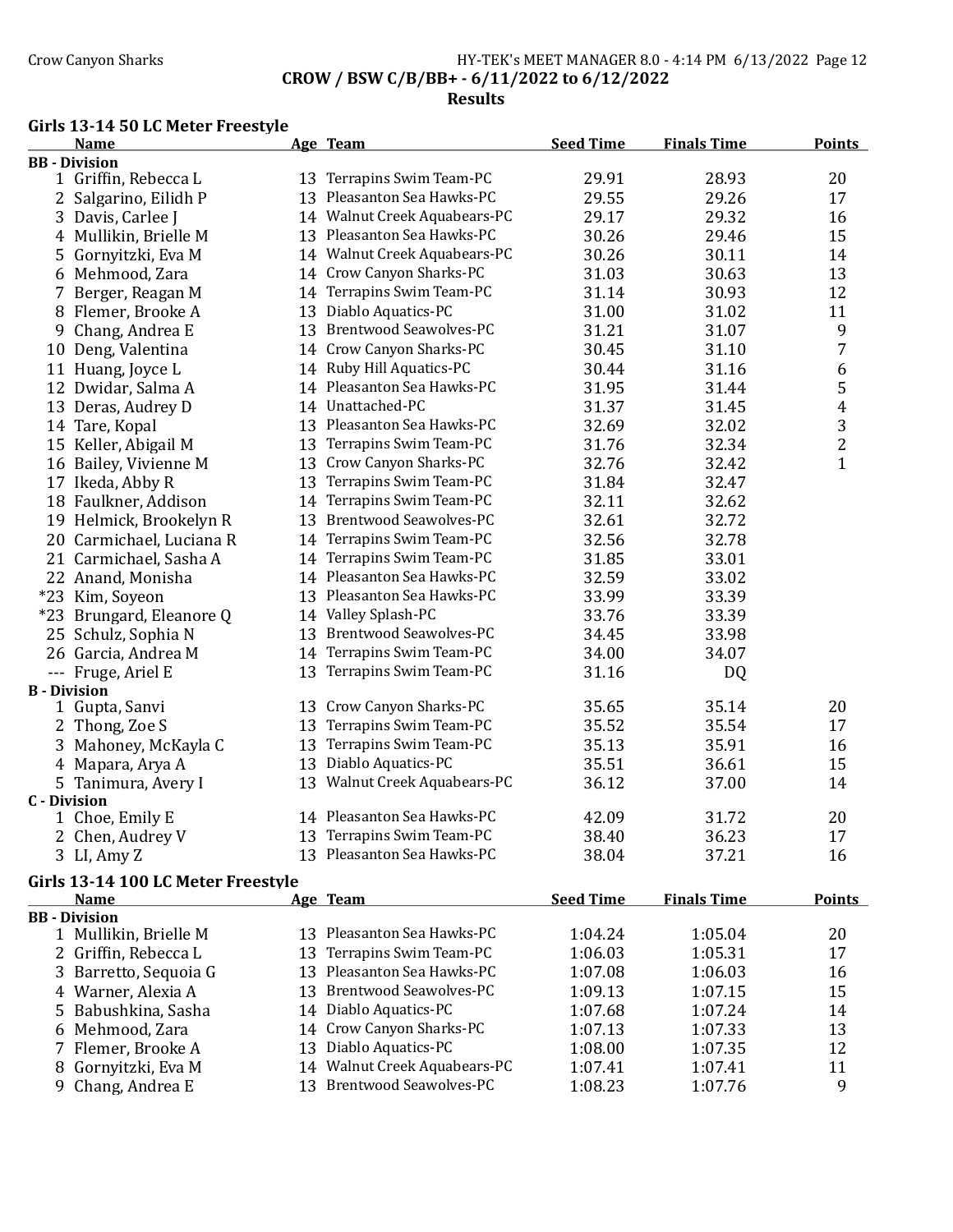# Crow Canyon Sharks **HY-TEK's MEET MANAGER 8.0 - 4:14 PM 6/13/2022** Page 13

CROW / BSW C/B/BB+ - 6/11/2022 to 6/12/2022

#### Results

# BB - Division ... (Girls 13-14 100 LC Meter Freestyle)

|                     | <b>Name</b>                         |    | Age Team                     | <b>Seed Time</b> | <b>Finals Time</b> | <b>Points</b> |
|---------------------|-------------------------------------|----|------------------------------|------------------|--------------------|---------------|
|                     | 10 Salgarino, Eilidh P              |    | 13 Pleasanton Sea Hawks-PC   | 1:07.00          | 1:08.82            | 7             |
|                     | 11 Berger, Reagan M                 |    | 14 Terrapins Swim Team-PC    | 1:09.48          | 1:09.64            | 6             |
|                     | 12 Fruge, Ariel E                   |    | 13 Terrapins Swim Team-PC    | 1:09.76          | 1:09.81            | 5             |
|                     | 13 Keller, Abigail M                |    | 13 Terrapins Swim Team-PC    | 1:11.88          | 1:10.05            | 4             |
|                     | 14 Huang, Joyce L                   |    | 14 Ruby Hill Aquatics-PC     | 1:10.11          | 1:10.27            |               |
|                     | 15 Dwidar, Salma A                  |    | 14 Pleasanton Sea Hawks-PC   | 1:09.93          | 1:10.87            | $\frac{3}{2}$ |
|                     | 16 Ikeda, Abby R                    |    | 13 Terrapins Swim Team-PC    | 1:11.99          | 1:10.99            | $\mathbf{1}$  |
|                     | 17 Kruger, Annabelle K              |    | 13 Walnut Creek Aquabears-PC | 1:11.81          | 1:11.13            |               |
|                     | 18 Tare, Kopal                      |    | 13 Pleasanton Sea Hawks-PC   | 1:13.67          | 1:12.30            |               |
|                     | 19 Allala, Elle S                   |    | 13 Tiger Aquatics-PC         | 1:14.33          | 1:13.10            |               |
|                     | 20 Brungard, Eleanore Q             |    | 14 Valley Splash-PC          | 1:13.66          | 1:13.17            |               |
|                     | 21 Joseph, Elizabeth M              |    | 14 Terrapins Swim Team-PC    | 1:04.58          | 1:13.78            |               |
|                     | 22 Bailey, Vivienne M               |    | 13 Crow Canyon Sharks-PC     | 1:12.52          | 1:14.26            |               |
| <b>B</b> - Division |                                     |    |                              |                  |                    |               |
|                     | 1 Roncal, Katelyn W                 |    | 14 Crow Canyon Sharks-PC     | 1:19.25          | 1:06.67            | 20            |
|                     | 2 Palattao, Jenna M                 |    | 14 Pleasanton Sea Hawks-PC   | 1:15.09          | 1:13.76            | 17            |
|                     | 3 Nakazato, Emma E                  |    | 14 Diablo Aquatics-PC        | 1:15.00          | 1:14.55            | 16            |
|                     | 4 Kim, Soyeon                       |    | 13 Pleasanton Sea Hawks-PC   | 1:16.42          | 1:14.94            | 15            |
|                     | 5 Gupta, Sanvi                      |    | 13 Crow Canyon Sharks-PC     | 1:19.21          | 1:16.32            | 14            |
|                     | 6 Pengilly, Audrey R                |    | 13 Tiger Aquatics-PC         | 1:17.33          | 1:17.43            | 13            |
|                     | 7 Mahoney, McKayla C                |    | 13 Terrapins Swim Team-PC    | 1:16.68          | 1:20.69            | 12            |
| <b>C</b> - Division |                                     |    |                              |                  |                    |               |
|                     | 1 Chen, Audrey V                    |    | 13 Terrapins Swim Team-PC    | 1:25.97          | 1:20.67            | 20            |
|                     | 2 Thong, Zoe S                      |    | 13 Terrapins Swim Team-PC    | 1:30.49          | 1:21.80            | 17            |
|                     | 3 Mapara, Arya A                    |    | 13 Diablo Aquatics-PC        | 1:21.26          | 1:22.50            | 16            |
|                     | 4 Kumar, Gauri                      |    | 14 Crow Canyon Sharks-PC     | 1:24.39          | 1:23.71            | 15            |
|                     | 5 LI, Amy Z                         |    | 13 Pleasanton Sea Hawks-PC   | 1:22.67          | 1:23.77            | 14            |
|                     | 6 Baskin, Carrie M                  |    | 14 Terrapins Swim Team-PC    | 1:22.05          | 1:24.54            | 13            |
|                     | Girls 13-14 100 LC Meter Backstroke |    |                              |                  |                    |               |
|                     | <b>Name</b>                         |    | Age Team                     | <b>Seed Time</b> | <b>Finals Time</b> | <b>Points</b> |
|                     | <b>BB</b> - Division                |    |                              |                  |                    |               |
|                     | 1 Mullikin, Brielle M               |    | 13 Pleasanton Sea Hawks-PC   | 1:12.81          | 1:11.74            | 20            |
|                     | 2 Salgarino, Eilidh P               |    | 13 Pleasanton Sea Hawks-PC   | 1:14.58          | 1:15.09            | 17            |
|                     | 3 Chang, Andrea E                   |    | 13 Brentwood Seawolves-PC    | 1:19.74          | 1:15.72            | 16            |
|                     | 4 Mehmood, Zara                     |    | 14 Crow Canyon Sharks-PC     | 1:14.89          | 1:16.31            | 15            |
|                     | 5 Deng, Valentina                   |    | 14 Crow Canyon Sharks-PC     | 1:19.57          | 1:16.68            | 14            |
|                     | 6 Flemer, Brooke A                  |    | 13 Diablo Aquatics-PC        | 1:15.00          | 1:16.77            | 13            |
|                     | Fruge, Ariel E                      | 13 | Terrapins Swim Team-PC       | 1:17.64          | 1:18.59            | 12            |
| 8                   | Davis, Carlee J                     |    | 14 Walnut Creek Aquabears-PC | 1:19.33          | 1:19.49            | 11            |
| 9.                  | Keller, Abigail M                   | 13 | Terrapins Swim Team-PC       | 1:21.68          | 1:21.56            | 9             |
| 10                  | Tare, Kopal                         | 13 | Pleasanton Sea Hawks-PC      | 1:21.17          | 1:22.90            | 7             |
|                     | 11 Faulkner, Addison                |    | 14 Terrapins Swim Team-PC    | 1:21.85          | 1:24.49            | 6             |
| <b>B</b> - Division |                                     |    |                              |                  |                    |               |
|                     | 1 Carmichael, Luciana R             |    | 14 Terrapins Swim Team-PC    | 1:23.79          | 1:18.80            | 20            |
|                     | Bailey, Vivienne M                  | 13 | Crow Canyon Sharks-PC        | 1:23.66          | 1:19.86            | 17            |
|                     | 3 Ikeda, Abby R                     | 13 | Terrapins Swim Team-PC       | 1:23.81          | 1:21.96            | 16            |
|                     | 4 Dwidar, Salma A                   | 14 | Pleasanton Sea Hawks-PC      | 1:26.95          | 1:22.93            | 15            |
|                     | 5 Carmichael, Sasha A               |    | 14 Terrapins Swim Team-PC    | 1:24.94          | 1:23.27            | 14            |
|                     | 6 Griffin, Rebecca L                | 13 | Terrapins Swim Team-PC       | 1:25.76          | 1:23.62            | 13            |
| 7                   | Palattao, Jenna M                   |    | 14 Pleasanton Sea Hawks-PC   | 1:26.52          | 1:25.43            | 12            |
|                     | 8 Choe, Emily E                     |    | 14 Pleasanton Sea Hawks-PC   | 1:29.17          | 1:26.05            | 11            |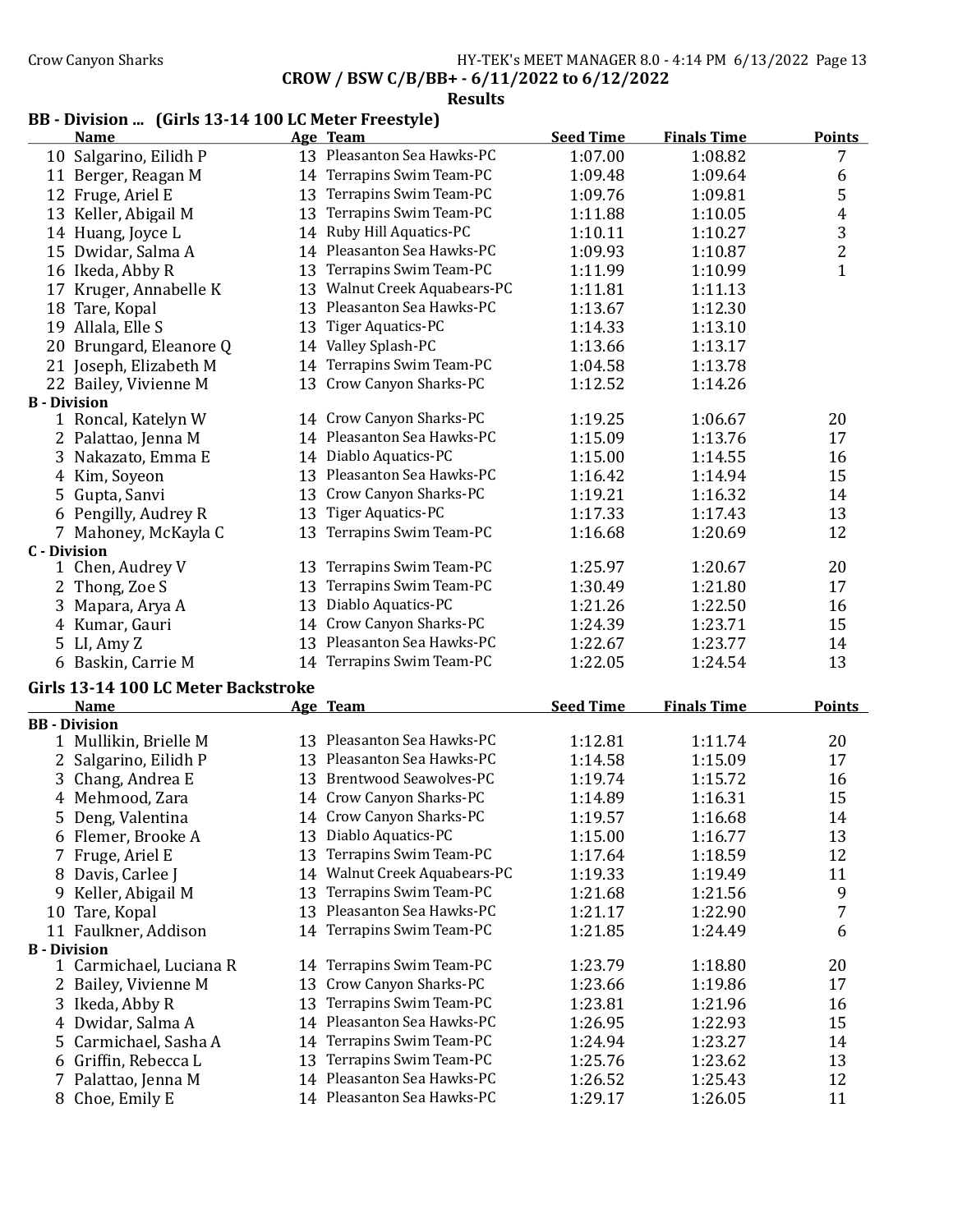### Crow Canyon Sharks HY-TEK's MEET MANAGER 8.0 - 4:14 PM 6/13/2022 Page 14 CROW / BSW C/B/BB+ - 6/11/2022 to 6/12/2022

Results

# B - Division ... (Girls 13-14 100 LC Meter Backstroke)

| on  Tunis 19 11 100 Bu Meter Baenströne J<br><u>Name</u> |    | Age Team                     | <b>Seed Time</b> | <b>Finals Time</b> | <b>Points</b>  |
|----------------------------------------------------------|----|------------------------------|------------------|--------------------|----------------|
| 9 Garcia, Andrea M                                       |    | 14 Terrapins Swim Team-PC    | 1:24.83          | 1:27.23            | 9              |
| 10 Helmick, Brookelyn R                                  |    | 13 Brentwood Seawolves-PC    | 1:29.43          | 1:30.79            | 7              |
| 11 Mapara, Arya A                                        |    | 13 Diablo Aquatics-PC        | 1:29.74          | 1:32.76            | 6              |
| <b>C</b> - Division                                      |    |                              |                  |                    |                |
| 1 Huang, Joyce L                                         |    | 14 Ruby Hill Aquatics-PC     | 1:31.80          | 1:28.25            | 20             |
| 2 Gupta, Sanvi                                           |    | 13 Crow Canyon Sharks-PC     | 1:51.39          | 1:29.32            | 17             |
| 3 Thong, Zoe S                                           |    | 13 Terrapins Swim Team-PC    | 2:24.51          | 1:30.32            | 16             |
| 4 Tanimura, Avery I                                      |    | 13 Walnut Creek Aquabears-PC | 1:31.73          | 1:31.25            | 15             |
| 5 Mahoney, McKayla C                                     |    | 13 Terrapins Swim Team-PC    | 1:36.67          | 1:35.47            | 14             |
| 6 LI, Amy Z                                              |    | 13 Pleasanton Sea Hawks-PC   | 1:41.00          | 1:38.03            | 13             |
| 7 Chen, Audrey V                                         |    | 13 Terrapins Swim Team-PC    | 1:43.44          | 1:42.78            | 12             |
| Girls 13-14 200 LC Meter Backstroke                      |    |                              |                  |                    |                |
| <b>Name</b>                                              |    | Age Team                     | <b>Seed Time</b> | <b>Finals Time</b> | <b>Points</b>  |
| <b>BB</b> - Division                                     |    |                              |                  |                    |                |
| 1 Mullikin, Brielle M                                    |    | 13 Pleasanton Sea Hawks-PC   | 2:35.92          | 2:32.75            | 20             |
| 2 Mehmood, Zara                                          |    | 14 Crow Canyon Sharks-PC     | 2:40.30          | 2:45.12            | 17             |
| 3 Barretto, Sequoia G                                    |    | 13 Pleasanton Sea Hawks-PC   | 2:55.00          | 2:46.35            | 16             |
| Chang, Andrea E<br>4                                     |    | 13 Brentwood Seawolves-PC    | 2:51.60          | 2:46.43            | 15             |
| 5 Deng, Valentina                                        |    | 14 Crow Canyon Sharks-PC     | 2:39.04          | 2:46.72            | 14             |
| 6 Joseph, Elizabeth M                                    |    | 14 Terrapins Swim Team-PC    | 2:38.04          | 2:46.81            | 13             |
| 7 Salgarino, Eilidh P                                    |    | 13 Pleasanton Sea Hawks-PC   | 2:40.09          | 2:47.46            | 12             |
| 8 Fruge, Ariel E                                         |    | 13 Terrapins Swim Team-PC    | 2:53.56          | 2:47.53            | 11             |
| Roncal, Katelyn W<br>9                                   |    | 14 Crow Canyon Sharks-PC     | 2:54.36          | 2:48.14            | 9              |
| 10 Flemer, Brooke A                                      |    | 13 Diablo Aquatics-PC        | 2:42.00          | 2:48.65            | 7              |
| 11 Bailey, Vivienne M                                    |    | 13 Crow Canyon Sharks-PC     | 2:55.02          | 2:51.39            | 6              |
| 12 Arrizon, Sofia A                                      |    | 14 Terrapins Swim Team-PC    | 2:54.50          | 2:55.13            | 5              |
| 13 Keller, Abigail M                                     |    | 13 Terrapins Swim Team-PC    | 2:56.30          | 2:55.26            | 4              |
| 14 Berger, Reagan M                                      |    | 14 Terrapins Swim Team-PC    | 2:56.09          | 2:56.06            | 3              |
| 15 Dwidar, Salma A                                       |    | 14 Pleasanton Sea Hawks-PC   | 2:49.52          | 2:57.62            | $\overline{2}$ |
| 16 Gupta, Sanvi                                          |    | 13 Crow Canyon Sharks-PC     | 2:45.20          | 3:14.55            | $\mathbf{1}$   |
| <b>B</b> - Division                                      |    |                              |                  |                    |                |
| 1 Ikeda, Abby R                                          |    | 13 Terrapins Swim Team-PC    | 3:05.00          | 2:58.32            | 20             |
| 2 Palattao, Jenna M                                      |    | 14 Pleasanton Sea Hawks-PC   | 3:11.59          | 2:58.66            | 17             |
| 3 Pengilly, Audrey R                                     |    | 13 Tiger Aquatics-PC         | 3:05.73          | 3:01.94            | 16             |
| 4 Tare, Kopal                                            |    | 13 Pleasanton Sea Hawks-PC   | 3:08.70          | 3:03.02            | 15             |
| <b>C</b> - Division                                      |    |                              |                  |                    |                |
| 1 Griffin, Rebecca L                                     |    | 13 Terrapins Swim Team-PC    | 3:14.37          | 2:53.07            | 20             |
| Baskin, Carrie M                                         | 14 | Terrapins Swim Team-PC       | 3:30.70          | 3:15.13            | 17             |
| Thong, Zoe S<br>3                                        | 13 | Terrapins Swim Team-PC       | 4:01.05          | 3:15.33            | 16             |
| 4 Mahoney, McKayla C                                     |    | 13 Terrapins Swim Team-PC    | 3:16.19          | 3:15.74            | 15             |
| Girls 13-14 100 LC Meter Breaststroke                    |    |                              |                  |                    |                |
| <b>Name</b>                                              |    | Age Team                     | <b>Seed Time</b> | <b>Finals Time</b> | <b>Points</b>  |
| <b>BB</b> - Division                                     |    |                              |                  |                    |                |
| 1 Mullikin, Brielle M                                    |    | 13 Pleasanton Sea Hawks-PC   | 1:21.58          | 1:21.63            | 20             |
| Barretto, Sequoia G<br>2                                 | 13 | Pleasanton Sea Hawks-PC      | 1:26.68          | 1:24.60            | 17             |
| 3 Ikeda, Abby R                                          | 13 | Terrapins Swim Team-PC       | 1:28.47          | 1:27.82            | 16             |
| 4 Joseph, Elizabeth M                                    |    | 14 Terrapins Swim Team-PC    | 1:21.17          | 1:28.69            | 15             |
| Babushkina, Sasha<br>5.                                  | 14 | Diablo Aquatics-PC           | 1:29.30          | 1:29.54            | 14             |
| Fruge, Ariel E<br>6                                      | 13 | Terrapins Swim Team-PC       | 1:30.77          | 1:30.32            | 13             |
| 7 Deng, Valentina                                        |    | 14 Crow Canyon Sharks-PC     | 1:27.77          | 1:30.85            | 12             |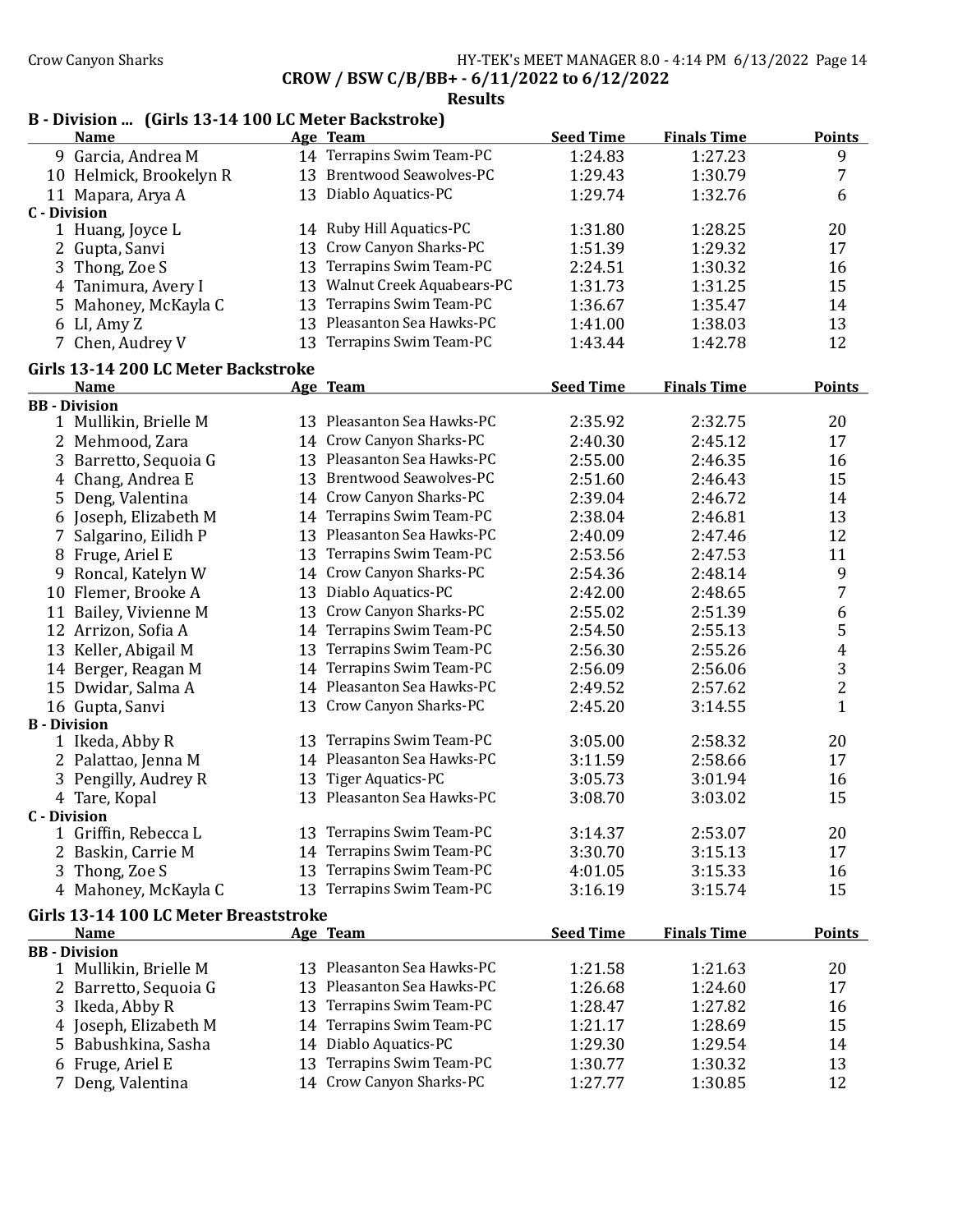### Crow Canyon Sharks **HY-TEK's MEET MANAGER 8.0 - 4:14 PM 6/13/2022** Page 15 CROW / BSW C/B/BB+ - 6/11/2022 to 6/12/2022

# Results

# BB - Division ... (Girls 13-14 100 LC Meter Breaststroke)

| 14 Walnut Creek Aquabears-PC<br>1:33.05<br>1:32.87<br>11<br>8 Gornyitzki, Eva M<br>13 Terrapins Swim Team-PC<br>9<br>9 Keller, Abigail M<br>1:33.46<br>1:33.07<br>13 Pleasanton Sea Hawks-PC<br>7<br>10 Tare, Kopal<br>1:29.79<br>1:33.46<br>Diablo Aquatics-PC<br>6<br>11 Flemer, Brooke A<br>13<br>1:31.00<br>1:33.56<br>5<br>13 Tiger Aquatics-PC<br>12 Allala, Elle S<br>1:34.54<br>1:33.71<br>14 Terrapins Swim Team-PC<br>4<br>1:33.94<br>1:34.27<br>13 Arrizon, Sofia A<br><b>B</b> - Division<br>20<br>1 Huang, Joyce L<br>14 Ruby Hill Aquatics-PC<br>1:32.56<br>1:37.37<br>Terrapins Swim Team-PC<br>17<br>2 Griffin, Rebecca L<br>1:36.35<br>1:34.51<br>13<br>Tiger Aquatics-PC<br>16<br>3 Pengilly, Audrey R<br>13<br>1:37.70<br>1:36.23<br>Pleasanton Sea Hawks-PC<br>15<br>4 Kim, Soyeon<br>13<br>1:35.08<br>1:36.86<br>Terrapins Swim Team-PC<br>5 Mahoney, McKayla C<br>14<br>13<br>1:41.87<br>1:42.25<br>Terrapins Swim Team-PC<br>13<br>6 Thong, Zoe S<br>13<br>1:39.44<br>1:45.29<br>14 Crow Canyon Sharks-PC<br>12<br>7 Kumar, Gauri<br>1:40.00<br>1:46.48<br><b>C</b> - Division<br>13 Brentwood Seawolves-PC<br>20<br>1 Warner, Alexia A<br>1:42.68<br>1:41.23<br>13 Diablo Aquatics-PC<br>2 Mapara, Arya A<br>1:44.25<br>1:43.29<br>17<br>13 Crow Canyon Sharks-PC<br>3 Gupta, Sanvi<br>1:51.66<br>16<br>1:43.34<br>13 Pleasanton Sea Hawks-PC<br>15<br>4 LI, Amy Z<br>1:51.12<br>1:46.56<br>Terrapins Swim Team-PC<br>14<br>5 Chen, Audrey V<br>13<br>1:54.86<br>1:46.96<br>14 Terrapins Swim Team-PC<br>13<br>6 Baskin, Carrie M<br>1:52.18<br>1:57.86<br>Girls 13-14 200 LC Meter Breaststroke<br><b>Name</b><br><b>Seed Time</b><br><b>Finals Time</b><br><b>Points</b><br>Age Team<br><b>BB</b> - Division<br>1 Deras, Audrey D<br>14 Unattached-PC<br>2:49.08<br>2:48.17<br>20<br>13 Pleasanton Sea Hawks-PC<br>17<br>2 Mullikin, Brielle M<br>2:54.78<br>2:51.73<br>14 Valley Splash-PC<br>3 Brungard, Eleanore Q<br>3:19.78<br>3:11.09<br>16<br>13 Terrapins Swim Team-PC<br>15<br>4 Ikeda, Abby R<br>3:12.10<br>3:12.04<br>13 Pleasanton Sea Hawks-PC<br>5 Tare, Kopal<br>3:19.92<br>3:17.39<br>14<br>6 Keller, Abigail M<br>13 Terrapins Swim Team-PC<br>13<br>3:08.67<br>3:20.35<br>13 Pleasanton Sea Hawks-PC<br>12<br>7 Kim, Soyeon<br>3:23.65<br>3:22.41<br>13 Brentwood Seawolves-PC<br>11<br>8 Schulz, Sophia N<br>3:17.49<br>3:23.00<br><b>B</b> - Division<br>13 Brentwood Seawolves-PC<br>1 Helmick, Brookelyn R<br>3:30.00<br>20<br>3:24.49<br>Terrapins Swim Team-PC<br>2 Thong, Zoe S<br>17<br>13<br>3:31.06<br>3:34.92<br>13 Terrapins Swim Team-PC<br>3:37.98<br>3:35.54<br>16<br>3 Mahoney, McKayla C<br><b>PC8B - Division</b><br>14 Walnut Creek Aquabears-PC<br>3:20.85<br>20<br>1 Gornyitzki, Eva M<br>3:47.43<br>13 Pleasanton Sea Hawks-PC<br>3:55.00<br>3:43.26<br>17<br>2 LI, Amy Z<br>Walnut Creek Aquabears-PC<br>3 Tanimura, Avery I<br>13<br>3:44.50<br>3:47.46<br>16<br>13 Terrapins Swim Team-PC<br>4 Chen, Audrey V<br>15<br>4:04.73<br>3:59.41<br>Girls 13-14 100 LC Meter Butterfly<br><b>Seed Time</b><br><b>Finals Time</b><br><b>Points</b><br><b>Name</b><br>Age Team<br><b>BB</b> - Division<br>Terrapins Swim Team-PC<br>1 Fruge, Ariel E<br>1:13.25<br>1:12.16<br>20<br>13<br>Walnut Creek Aquabears-PC<br>2 Kruger, Annabelle K<br>1:16.92<br>1:14.85<br>13<br>17<br>Terrapins Swim Team-PC<br>3 Keller, Abigail M<br>1:13.25<br>1:15.63<br>16<br>13<br>Pleasanton Sea Hawks-PC<br>4 Dwidar, Salma A<br>1:18.30<br>1:16.81<br>15<br>14<br>Pleasanton Sea Hawks-PC<br>Mullikin, Brielle M<br>1:17.50<br>1:17.32<br>14<br>13<br>5.<br>14 Terrapins Swim Team-PC<br>6 Berger, Reagan M<br>1:17.30<br>13<br>1:17.68 | <b>Name</b> | Age Team | <b>Seed Time</b> | <b>Finals Time</b> | <b>Points</b> |
|------------------------------------------------------------------------------------------------------------------------------------------------------------------------------------------------------------------------------------------------------------------------------------------------------------------------------------------------------------------------------------------------------------------------------------------------------------------------------------------------------------------------------------------------------------------------------------------------------------------------------------------------------------------------------------------------------------------------------------------------------------------------------------------------------------------------------------------------------------------------------------------------------------------------------------------------------------------------------------------------------------------------------------------------------------------------------------------------------------------------------------------------------------------------------------------------------------------------------------------------------------------------------------------------------------------------------------------------------------------------------------------------------------------------------------------------------------------------------------------------------------------------------------------------------------------------------------------------------------------------------------------------------------------------------------------------------------------------------------------------------------------------------------------------------------------------------------------------------------------------------------------------------------------------------------------------------------------------------------------------------------------------------------------------------------------------------------------------------------------------------------------------------------------------------------------------------------------------------------------------------------------------------------------------------------------------------------------------------------------------------------------------------------------------------------------------------------------------------------------------------------------------------------------------------------------------------------------------------------------------------------------------------------------------------------------------------------------------------------------------------------------------------------------------------------------------------------------------------------------------------------------------------------------------------------------------------------------------------------------------------------------------------------------------------------------------------------------------------------------------------------------------------------------------------------------------------------------------------------------------------------------------------------------------------------------------------------------------------------------------------------------------------------------------------------------------------------------------------------------------------------------------------------------------------------------------------------------------------------------------------------------------------------------------------------------|-------------|----------|------------------|--------------------|---------------|
|                                                                                                                                                                                                                                                                                                                                                                                                                                                                                                                                                                                                                                                                                                                                                                                                                                                                                                                                                                                                                                                                                                                                                                                                                                                                                                                                                                                                                                                                                                                                                                                                                                                                                                                                                                                                                                                                                                                                                                                                                                                                                                                                                                                                                                                                                                                                                                                                                                                                                                                                                                                                                                                                                                                                                                                                                                                                                                                                                                                                                                                                                                                                                                                                                                                                                                                                                                                                                                                                                                                                                                                                                                                                                          |             |          |                  |                    |               |
|                                                                                                                                                                                                                                                                                                                                                                                                                                                                                                                                                                                                                                                                                                                                                                                                                                                                                                                                                                                                                                                                                                                                                                                                                                                                                                                                                                                                                                                                                                                                                                                                                                                                                                                                                                                                                                                                                                                                                                                                                                                                                                                                                                                                                                                                                                                                                                                                                                                                                                                                                                                                                                                                                                                                                                                                                                                                                                                                                                                                                                                                                                                                                                                                                                                                                                                                                                                                                                                                                                                                                                                                                                                                                          |             |          |                  |                    |               |
|                                                                                                                                                                                                                                                                                                                                                                                                                                                                                                                                                                                                                                                                                                                                                                                                                                                                                                                                                                                                                                                                                                                                                                                                                                                                                                                                                                                                                                                                                                                                                                                                                                                                                                                                                                                                                                                                                                                                                                                                                                                                                                                                                                                                                                                                                                                                                                                                                                                                                                                                                                                                                                                                                                                                                                                                                                                                                                                                                                                                                                                                                                                                                                                                                                                                                                                                                                                                                                                                                                                                                                                                                                                                                          |             |          |                  |                    |               |
|                                                                                                                                                                                                                                                                                                                                                                                                                                                                                                                                                                                                                                                                                                                                                                                                                                                                                                                                                                                                                                                                                                                                                                                                                                                                                                                                                                                                                                                                                                                                                                                                                                                                                                                                                                                                                                                                                                                                                                                                                                                                                                                                                                                                                                                                                                                                                                                                                                                                                                                                                                                                                                                                                                                                                                                                                                                                                                                                                                                                                                                                                                                                                                                                                                                                                                                                                                                                                                                                                                                                                                                                                                                                                          |             |          |                  |                    |               |
|                                                                                                                                                                                                                                                                                                                                                                                                                                                                                                                                                                                                                                                                                                                                                                                                                                                                                                                                                                                                                                                                                                                                                                                                                                                                                                                                                                                                                                                                                                                                                                                                                                                                                                                                                                                                                                                                                                                                                                                                                                                                                                                                                                                                                                                                                                                                                                                                                                                                                                                                                                                                                                                                                                                                                                                                                                                                                                                                                                                                                                                                                                                                                                                                                                                                                                                                                                                                                                                                                                                                                                                                                                                                                          |             |          |                  |                    |               |
|                                                                                                                                                                                                                                                                                                                                                                                                                                                                                                                                                                                                                                                                                                                                                                                                                                                                                                                                                                                                                                                                                                                                                                                                                                                                                                                                                                                                                                                                                                                                                                                                                                                                                                                                                                                                                                                                                                                                                                                                                                                                                                                                                                                                                                                                                                                                                                                                                                                                                                                                                                                                                                                                                                                                                                                                                                                                                                                                                                                                                                                                                                                                                                                                                                                                                                                                                                                                                                                                                                                                                                                                                                                                                          |             |          |                  |                    |               |
|                                                                                                                                                                                                                                                                                                                                                                                                                                                                                                                                                                                                                                                                                                                                                                                                                                                                                                                                                                                                                                                                                                                                                                                                                                                                                                                                                                                                                                                                                                                                                                                                                                                                                                                                                                                                                                                                                                                                                                                                                                                                                                                                                                                                                                                                                                                                                                                                                                                                                                                                                                                                                                                                                                                                                                                                                                                                                                                                                                                                                                                                                                                                                                                                                                                                                                                                                                                                                                                                                                                                                                                                                                                                                          |             |          |                  |                    |               |
|                                                                                                                                                                                                                                                                                                                                                                                                                                                                                                                                                                                                                                                                                                                                                                                                                                                                                                                                                                                                                                                                                                                                                                                                                                                                                                                                                                                                                                                                                                                                                                                                                                                                                                                                                                                                                                                                                                                                                                                                                                                                                                                                                                                                                                                                                                                                                                                                                                                                                                                                                                                                                                                                                                                                                                                                                                                                                                                                                                                                                                                                                                                                                                                                                                                                                                                                                                                                                                                                                                                                                                                                                                                                                          |             |          |                  |                    |               |
|                                                                                                                                                                                                                                                                                                                                                                                                                                                                                                                                                                                                                                                                                                                                                                                                                                                                                                                                                                                                                                                                                                                                                                                                                                                                                                                                                                                                                                                                                                                                                                                                                                                                                                                                                                                                                                                                                                                                                                                                                                                                                                                                                                                                                                                                                                                                                                                                                                                                                                                                                                                                                                                                                                                                                                                                                                                                                                                                                                                                                                                                                                                                                                                                                                                                                                                                                                                                                                                                                                                                                                                                                                                                                          |             |          |                  |                    |               |
|                                                                                                                                                                                                                                                                                                                                                                                                                                                                                                                                                                                                                                                                                                                                                                                                                                                                                                                                                                                                                                                                                                                                                                                                                                                                                                                                                                                                                                                                                                                                                                                                                                                                                                                                                                                                                                                                                                                                                                                                                                                                                                                                                                                                                                                                                                                                                                                                                                                                                                                                                                                                                                                                                                                                                                                                                                                                                                                                                                                                                                                                                                                                                                                                                                                                                                                                                                                                                                                                                                                                                                                                                                                                                          |             |          |                  |                    |               |
|                                                                                                                                                                                                                                                                                                                                                                                                                                                                                                                                                                                                                                                                                                                                                                                                                                                                                                                                                                                                                                                                                                                                                                                                                                                                                                                                                                                                                                                                                                                                                                                                                                                                                                                                                                                                                                                                                                                                                                                                                                                                                                                                                                                                                                                                                                                                                                                                                                                                                                                                                                                                                                                                                                                                                                                                                                                                                                                                                                                                                                                                                                                                                                                                                                                                                                                                                                                                                                                                                                                                                                                                                                                                                          |             |          |                  |                    |               |
|                                                                                                                                                                                                                                                                                                                                                                                                                                                                                                                                                                                                                                                                                                                                                                                                                                                                                                                                                                                                                                                                                                                                                                                                                                                                                                                                                                                                                                                                                                                                                                                                                                                                                                                                                                                                                                                                                                                                                                                                                                                                                                                                                                                                                                                                                                                                                                                                                                                                                                                                                                                                                                                                                                                                                                                                                                                                                                                                                                                                                                                                                                                                                                                                                                                                                                                                                                                                                                                                                                                                                                                                                                                                                          |             |          |                  |                    |               |
|                                                                                                                                                                                                                                                                                                                                                                                                                                                                                                                                                                                                                                                                                                                                                                                                                                                                                                                                                                                                                                                                                                                                                                                                                                                                                                                                                                                                                                                                                                                                                                                                                                                                                                                                                                                                                                                                                                                                                                                                                                                                                                                                                                                                                                                                                                                                                                                                                                                                                                                                                                                                                                                                                                                                                                                                                                                                                                                                                                                                                                                                                                                                                                                                                                                                                                                                                                                                                                                                                                                                                                                                                                                                                          |             |          |                  |                    |               |
|                                                                                                                                                                                                                                                                                                                                                                                                                                                                                                                                                                                                                                                                                                                                                                                                                                                                                                                                                                                                                                                                                                                                                                                                                                                                                                                                                                                                                                                                                                                                                                                                                                                                                                                                                                                                                                                                                                                                                                                                                                                                                                                                                                                                                                                                                                                                                                                                                                                                                                                                                                                                                                                                                                                                                                                                                                                                                                                                                                                                                                                                                                                                                                                                                                                                                                                                                                                                                                                                                                                                                                                                                                                                                          |             |          |                  |                    |               |
|                                                                                                                                                                                                                                                                                                                                                                                                                                                                                                                                                                                                                                                                                                                                                                                                                                                                                                                                                                                                                                                                                                                                                                                                                                                                                                                                                                                                                                                                                                                                                                                                                                                                                                                                                                                                                                                                                                                                                                                                                                                                                                                                                                                                                                                                                                                                                                                                                                                                                                                                                                                                                                                                                                                                                                                                                                                                                                                                                                                                                                                                                                                                                                                                                                                                                                                                                                                                                                                                                                                                                                                                                                                                                          |             |          |                  |                    |               |
|                                                                                                                                                                                                                                                                                                                                                                                                                                                                                                                                                                                                                                                                                                                                                                                                                                                                                                                                                                                                                                                                                                                                                                                                                                                                                                                                                                                                                                                                                                                                                                                                                                                                                                                                                                                                                                                                                                                                                                                                                                                                                                                                                                                                                                                                                                                                                                                                                                                                                                                                                                                                                                                                                                                                                                                                                                                                                                                                                                                                                                                                                                                                                                                                                                                                                                                                                                                                                                                                                                                                                                                                                                                                                          |             |          |                  |                    |               |
|                                                                                                                                                                                                                                                                                                                                                                                                                                                                                                                                                                                                                                                                                                                                                                                                                                                                                                                                                                                                                                                                                                                                                                                                                                                                                                                                                                                                                                                                                                                                                                                                                                                                                                                                                                                                                                                                                                                                                                                                                                                                                                                                                                                                                                                                                                                                                                                                                                                                                                                                                                                                                                                                                                                                                                                                                                                                                                                                                                                                                                                                                                                                                                                                                                                                                                                                                                                                                                                                                                                                                                                                                                                                                          |             |          |                  |                    |               |
|                                                                                                                                                                                                                                                                                                                                                                                                                                                                                                                                                                                                                                                                                                                                                                                                                                                                                                                                                                                                                                                                                                                                                                                                                                                                                                                                                                                                                                                                                                                                                                                                                                                                                                                                                                                                                                                                                                                                                                                                                                                                                                                                                                                                                                                                                                                                                                                                                                                                                                                                                                                                                                                                                                                                                                                                                                                                                                                                                                                                                                                                                                                                                                                                                                                                                                                                                                                                                                                                                                                                                                                                                                                                                          |             |          |                  |                    |               |
|                                                                                                                                                                                                                                                                                                                                                                                                                                                                                                                                                                                                                                                                                                                                                                                                                                                                                                                                                                                                                                                                                                                                                                                                                                                                                                                                                                                                                                                                                                                                                                                                                                                                                                                                                                                                                                                                                                                                                                                                                                                                                                                                                                                                                                                                                                                                                                                                                                                                                                                                                                                                                                                                                                                                                                                                                                                                                                                                                                                                                                                                                                                                                                                                                                                                                                                                                                                                                                                                                                                                                                                                                                                                                          |             |          |                  |                    |               |
|                                                                                                                                                                                                                                                                                                                                                                                                                                                                                                                                                                                                                                                                                                                                                                                                                                                                                                                                                                                                                                                                                                                                                                                                                                                                                                                                                                                                                                                                                                                                                                                                                                                                                                                                                                                                                                                                                                                                                                                                                                                                                                                                                                                                                                                                                                                                                                                                                                                                                                                                                                                                                                                                                                                                                                                                                                                                                                                                                                                                                                                                                                                                                                                                                                                                                                                                                                                                                                                                                                                                                                                                                                                                                          |             |          |                  |                    |               |
|                                                                                                                                                                                                                                                                                                                                                                                                                                                                                                                                                                                                                                                                                                                                                                                                                                                                                                                                                                                                                                                                                                                                                                                                                                                                                                                                                                                                                                                                                                                                                                                                                                                                                                                                                                                                                                                                                                                                                                                                                                                                                                                                                                                                                                                                                                                                                                                                                                                                                                                                                                                                                                                                                                                                                                                                                                                                                                                                                                                                                                                                                                                                                                                                                                                                                                                                                                                                                                                                                                                                                                                                                                                                                          |             |          |                  |                    |               |
|                                                                                                                                                                                                                                                                                                                                                                                                                                                                                                                                                                                                                                                                                                                                                                                                                                                                                                                                                                                                                                                                                                                                                                                                                                                                                                                                                                                                                                                                                                                                                                                                                                                                                                                                                                                                                                                                                                                                                                                                                                                                                                                                                                                                                                                                                                                                                                                                                                                                                                                                                                                                                                                                                                                                                                                                                                                                                                                                                                                                                                                                                                                                                                                                                                                                                                                                                                                                                                                                                                                                                                                                                                                                                          |             |          |                  |                    |               |
|                                                                                                                                                                                                                                                                                                                                                                                                                                                                                                                                                                                                                                                                                                                                                                                                                                                                                                                                                                                                                                                                                                                                                                                                                                                                                                                                                                                                                                                                                                                                                                                                                                                                                                                                                                                                                                                                                                                                                                                                                                                                                                                                                                                                                                                                                                                                                                                                                                                                                                                                                                                                                                                                                                                                                                                                                                                                                                                                                                                                                                                                                                                                                                                                                                                                                                                                                                                                                                                                                                                                                                                                                                                                                          |             |          |                  |                    |               |
|                                                                                                                                                                                                                                                                                                                                                                                                                                                                                                                                                                                                                                                                                                                                                                                                                                                                                                                                                                                                                                                                                                                                                                                                                                                                                                                                                                                                                                                                                                                                                                                                                                                                                                                                                                                                                                                                                                                                                                                                                                                                                                                                                                                                                                                                                                                                                                                                                                                                                                                                                                                                                                                                                                                                                                                                                                                                                                                                                                                                                                                                                                                                                                                                                                                                                                                                                                                                                                                                                                                                                                                                                                                                                          |             |          |                  |                    |               |
|                                                                                                                                                                                                                                                                                                                                                                                                                                                                                                                                                                                                                                                                                                                                                                                                                                                                                                                                                                                                                                                                                                                                                                                                                                                                                                                                                                                                                                                                                                                                                                                                                                                                                                                                                                                                                                                                                                                                                                                                                                                                                                                                                                                                                                                                                                                                                                                                                                                                                                                                                                                                                                                                                                                                                                                                                                                                                                                                                                                                                                                                                                                                                                                                                                                                                                                                                                                                                                                                                                                                                                                                                                                                                          |             |          |                  |                    |               |
|                                                                                                                                                                                                                                                                                                                                                                                                                                                                                                                                                                                                                                                                                                                                                                                                                                                                                                                                                                                                                                                                                                                                                                                                                                                                                                                                                                                                                                                                                                                                                                                                                                                                                                                                                                                                                                                                                                                                                                                                                                                                                                                                                                                                                                                                                                                                                                                                                                                                                                                                                                                                                                                                                                                                                                                                                                                                                                                                                                                                                                                                                                                                                                                                                                                                                                                                                                                                                                                                                                                                                                                                                                                                                          |             |          |                  |                    |               |
|                                                                                                                                                                                                                                                                                                                                                                                                                                                                                                                                                                                                                                                                                                                                                                                                                                                                                                                                                                                                                                                                                                                                                                                                                                                                                                                                                                                                                                                                                                                                                                                                                                                                                                                                                                                                                                                                                                                                                                                                                                                                                                                                                                                                                                                                                                                                                                                                                                                                                                                                                                                                                                                                                                                                                                                                                                                                                                                                                                                                                                                                                                                                                                                                                                                                                                                                                                                                                                                                                                                                                                                                                                                                                          |             |          |                  |                    |               |
|                                                                                                                                                                                                                                                                                                                                                                                                                                                                                                                                                                                                                                                                                                                                                                                                                                                                                                                                                                                                                                                                                                                                                                                                                                                                                                                                                                                                                                                                                                                                                                                                                                                                                                                                                                                                                                                                                                                                                                                                                                                                                                                                                                                                                                                                                                                                                                                                                                                                                                                                                                                                                                                                                                                                                                                                                                                                                                                                                                                                                                                                                                                                                                                                                                                                                                                                                                                                                                                                                                                                                                                                                                                                                          |             |          |                  |                    |               |
|                                                                                                                                                                                                                                                                                                                                                                                                                                                                                                                                                                                                                                                                                                                                                                                                                                                                                                                                                                                                                                                                                                                                                                                                                                                                                                                                                                                                                                                                                                                                                                                                                                                                                                                                                                                                                                                                                                                                                                                                                                                                                                                                                                                                                                                                                                                                                                                                                                                                                                                                                                                                                                                                                                                                                                                                                                                                                                                                                                                                                                                                                                                                                                                                                                                                                                                                                                                                                                                                                                                                                                                                                                                                                          |             |          |                  |                    |               |
|                                                                                                                                                                                                                                                                                                                                                                                                                                                                                                                                                                                                                                                                                                                                                                                                                                                                                                                                                                                                                                                                                                                                                                                                                                                                                                                                                                                                                                                                                                                                                                                                                                                                                                                                                                                                                                                                                                                                                                                                                                                                                                                                                                                                                                                                                                                                                                                                                                                                                                                                                                                                                                                                                                                                                                                                                                                                                                                                                                                                                                                                                                                                                                                                                                                                                                                                                                                                                                                                                                                                                                                                                                                                                          |             |          |                  |                    |               |
|                                                                                                                                                                                                                                                                                                                                                                                                                                                                                                                                                                                                                                                                                                                                                                                                                                                                                                                                                                                                                                                                                                                                                                                                                                                                                                                                                                                                                                                                                                                                                                                                                                                                                                                                                                                                                                                                                                                                                                                                                                                                                                                                                                                                                                                                                                                                                                                                                                                                                                                                                                                                                                                                                                                                                                                                                                                                                                                                                                                                                                                                                                                                                                                                                                                                                                                                                                                                                                                                                                                                                                                                                                                                                          |             |          |                  |                    |               |
|                                                                                                                                                                                                                                                                                                                                                                                                                                                                                                                                                                                                                                                                                                                                                                                                                                                                                                                                                                                                                                                                                                                                                                                                                                                                                                                                                                                                                                                                                                                                                                                                                                                                                                                                                                                                                                                                                                                                                                                                                                                                                                                                                                                                                                                                                                                                                                                                                                                                                                                                                                                                                                                                                                                                                                                                                                                                                                                                                                                                                                                                                                                                                                                                                                                                                                                                                                                                                                                                                                                                                                                                                                                                                          |             |          |                  |                    |               |
|                                                                                                                                                                                                                                                                                                                                                                                                                                                                                                                                                                                                                                                                                                                                                                                                                                                                                                                                                                                                                                                                                                                                                                                                                                                                                                                                                                                                                                                                                                                                                                                                                                                                                                                                                                                                                                                                                                                                                                                                                                                                                                                                                                                                                                                                                                                                                                                                                                                                                                                                                                                                                                                                                                                                                                                                                                                                                                                                                                                                                                                                                                                                                                                                                                                                                                                                                                                                                                                                                                                                                                                                                                                                                          |             |          |                  |                    |               |
|                                                                                                                                                                                                                                                                                                                                                                                                                                                                                                                                                                                                                                                                                                                                                                                                                                                                                                                                                                                                                                                                                                                                                                                                                                                                                                                                                                                                                                                                                                                                                                                                                                                                                                                                                                                                                                                                                                                                                                                                                                                                                                                                                                                                                                                                                                                                                                                                                                                                                                                                                                                                                                                                                                                                                                                                                                                                                                                                                                                                                                                                                                                                                                                                                                                                                                                                                                                                                                                                                                                                                                                                                                                                                          |             |          |                  |                    |               |
|                                                                                                                                                                                                                                                                                                                                                                                                                                                                                                                                                                                                                                                                                                                                                                                                                                                                                                                                                                                                                                                                                                                                                                                                                                                                                                                                                                                                                                                                                                                                                                                                                                                                                                                                                                                                                                                                                                                                                                                                                                                                                                                                                                                                                                                                                                                                                                                                                                                                                                                                                                                                                                                                                                                                                                                                                                                                                                                                                                                                                                                                                                                                                                                                                                                                                                                                                                                                                                                                                                                                                                                                                                                                                          |             |          |                  |                    |               |
|                                                                                                                                                                                                                                                                                                                                                                                                                                                                                                                                                                                                                                                                                                                                                                                                                                                                                                                                                                                                                                                                                                                                                                                                                                                                                                                                                                                                                                                                                                                                                                                                                                                                                                                                                                                                                                                                                                                                                                                                                                                                                                                                                                                                                                                                                                                                                                                                                                                                                                                                                                                                                                                                                                                                                                                                                                                                                                                                                                                                                                                                                                                                                                                                                                                                                                                                                                                                                                                                                                                                                                                                                                                                                          |             |          |                  |                    |               |
|                                                                                                                                                                                                                                                                                                                                                                                                                                                                                                                                                                                                                                                                                                                                                                                                                                                                                                                                                                                                                                                                                                                                                                                                                                                                                                                                                                                                                                                                                                                                                                                                                                                                                                                                                                                                                                                                                                                                                                                                                                                                                                                                                                                                                                                                                                                                                                                                                                                                                                                                                                                                                                                                                                                                                                                                                                                                                                                                                                                                                                                                                                                                                                                                                                                                                                                                                                                                                                                                                                                                                                                                                                                                                          |             |          |                  |                    |               |
|                                                                                                                                                                                                                                                                                                                                                                                                                                                                                                                                                                                                                                                                                                                                                                                                                                                                                                                                                                                                                                                                                                                                                                                                                                                                                                                                                                                                                                                                                                                                                                                                                                                                                                                                                                                                                                                                                                                                                                                                                                                                                                                                                                                                                                                                                                                                                                                                                                                                                                                                                                                                                                                                                                                                                                                                                                                                                                                                                                                                                                                                                                                                                                                                                                                                                                                                                                                                                                                                                                                                                                                                                                                                                          |             |          |                  |                    |               |
|                                                                                                                                                                                                                                                                                                                                                                                                                                                                                                                                                                                                                                                                                                                                                                                                                                                                                                                                                                                                                                                                                                                                                                                                                                                                                                                                                                                                                                                                                                                                                                                                                                                                                                                                                                                                                                                                                                                                                                                                                                                                                                                                                                                                                                                                                                                                                                                                                                                                                                                                                                                                                                                                                                                                                                                                                                                                                                                                                                                                                                                                                                                                                                                                                                                                                                                                                                                                                                                                                                                                                                                                                                                                                          |             |          |                  |                    |               |
|                                                                                                                                                                                                                                                                                                                                                                                                                                                                                                                                                                                                                                                                                                                                                                                                                                                                                                                                                                                                                                                                                                                                                                                                                                                                                                                                                                                                                                                                                                                                                                                                                                                                                                                                                                                                                                                                                                                                                                                                                                                                                                                                                                                                                                                                                                                                                                                                                                                                                                                                                                                                                                                                                                                                                                                                                                                                                                                                                                                                                                                                                                                                                                                                                                                                                                                                                                                                                                                                                                                                                                                                                                                                                          |             |          |                  |                    |               |
|                                                                                                                                                                                                                                                                                                                                                                                                                                                                                                                                                                                                                                                                                                                                                                                                                                                                                                                                                                                                                                                                                                                                                                                                                                                                                                                                                                                                                                                                                                                                                                                                                                                                                                                                                                                                                                                                                                                                                                                                                                                                                                                                                                                                                                                                                                                                                                                                                                                                                                                                                                                                                                                                                                                                                                                                                                                                                                                                                                                                                                                                                                                                                                                                                                                                                                                                                                                                                                                                                                                                                                                                                                                                                          |             |          |                  |                    |               |
|                                                                                                                                                                                                                                                                                                                                                                                                                                                                                                                                                                                                                                                                                                                                                                                                                                                                                                                                                                                                                                                                                                                                                                                                                                                                                                                                                                                                                                                                                                                                                                                                                                                                                                                                                                                                                                                                                                                                                                                                                                                                                                                                                                                                                                                                                                                                                                                                                                                                                                                                                                                                                                                                                                                                                                                                                                                                                                                                                                                                                                                                                                                                                                                                                                                                                                                                                                                                                                                                                                                                                                                                                                                                                          |             |          |                  |                    |               |
|                                                                                                                                                                                                                                                                                                                                                                                                                                                                                                                                                                                                                                                                                                                                                                                                                                                                                                                                                                                                                                                                                                                                                                                                                                                                                                                                                                                                                                                                                                                                                                                                                                                                                                                                                                                                                                                                                                                                                                                                                                                                                                                                                                                                                                                                                                                                                                                                                                                                                                                                                                                                                                                                                                                                                                                                                                                                                                                                                                                                                                                                                                                                                                                                                                                                                                                                                                                                                                                                                                                                                                                                                                                                                          |             |          |                  |                    |               |
|                                                                                                                                                                                                                                                                                                                                                                                                                                                                                                                                                                                                                                                                                                                                                                                                                                                                                                                                                                                                                                                                                                                                                                                                                                                                                                                                                                                                                                                                                                                                                                                                                                                                                                                                                                                                                                                                                                                                                                                                                                                                                                                                                                                                                                                                                                                                                                                                                                                                                                                                                                                                                                                                                                                                                                                                                                                                                                                                                                                                                                                                                                                                                                                                                                                                                                                                                                                                                                                                                                                                                                                                                                                                                          |             |          |                  |                    |               |
|                                                                                                                                                                                                                                                                                                                                                                                                                                                                                                                                                                                                                                                                                                                                                                                                                                                                                                                                                                                                                                                                                                                                                                                                                                                                                                                                                                                                                                                                                                                                                                                                                                                                                                                                                                                                                                                                                                                                                                                                                                                                                                                                                                                                                                                                                                                                                                                                                                                                                                                                                                                                                                                                                                                                                                                                                                                                                                                                                                                                                                                                                                                                                                                                                                                                                                                                                                                                                                                                                                                                                                                                                                                                                          |             |          |                  |                    |               |
|                                                                                                                                                                                                                                                                                                                                                                                                                                                                                                                                                                                                                                                                                                                                                                                                                                                                                                                                                                                                                                                                                                                                                                                                                                                                                                                                                                                                                                                                                                                                                                                                                                                                                                                                                                                                                                                                                                                                                                                                                                                                                                                                                                                                                                                                                                                                                                                                                                                                                                                                                                                                                                                                                                                                                                                                                                                                                                                                                                                                                                                                                                                                                                                                                                                                                                                                                                                                                                                                                                                                                                                                                                                                                          |             |          |                  |                    |               |
|                                                                                                                                                                                                                                                                                                                                                                                                                                                                                                                                                                                                                                                                                                                                                                                                                                                                                                                                                                                                                                                                                                                                                                                                                                                                                                                                                                                                                                                                                                                                                                                                                                                                                                                                                                                                                                                                                                                                                                                                                                                                                                                                                                                                                                                                                                                                                                                                                                                                                                                                                                                                                                                                                                                                                                                                                                                                                                                                                                                                                                                                                                                                                                                                                                                                                                                                                                                                                                                                                                                                                                                                                                                                                          |             |          |                  |                    |               |
|                                                                                                                                                                                                                                                                                                                                                                                                                                                                                                                                                                                                                                                                                                                                                                                                                                                                                                                                                                                                                                                                                                                                                                                                                                                                                                                                                                                                                                                                                                                                                                                                                                                                                                                                                                                                                                                                                                                                                                                                                                                                                                                                                                                                                                                                                                                                                                                                                                                                                                                                                                                                                                                                                                                                                                                                                                                                                                                                                                                                                                                                                                                                                                                                                                                                                                                                                                                                                                                                                                                                                                                                                                                                                          |             |          |                  |                    |               |
|                                                                                                                                                                                                                                                                                                                                                                                                                                                                                                                                                                                                                                                                                                                                                                                                                                                                                                                                                                                                                                                                                                                                                                                                                                                                                                                                                                                                                                                                                                                                                                                                                                                                                                                                                                                                                                                                                                                                                                                                                                                                                                                                                                                                                                                                                                                                                                                                                                                                                                                                                                                                                                                                                                                                                                                                                                                                                                                                                                                                                                                                                                                                                                                                                                                                                                                                                                                                                                                                                                                                                                                                                                                                                          |             |          |                  |                    |               |
|                                                                                                                                                                                                                                                                                                                                                                                                                                                                                                                                                                                                                                                                                                                                                                                                                                                                                                                                                                                                                                                                                                                                                                                                                                                                                                                                                                                                                                                                                                                                                                                                                                                                                                                                                                                                                                                                                                                                                                                                                                                                                                                                                                                                                                                                                                                                                                                                                                                                                                                                                                                                                                                                                                                                                                                                                                                                                                                                                                                                                                                                                                                                                                                                                                                                                                                                                                                                                                                                                                                                                                                                                                                                                          |             |          |                  |                    |               |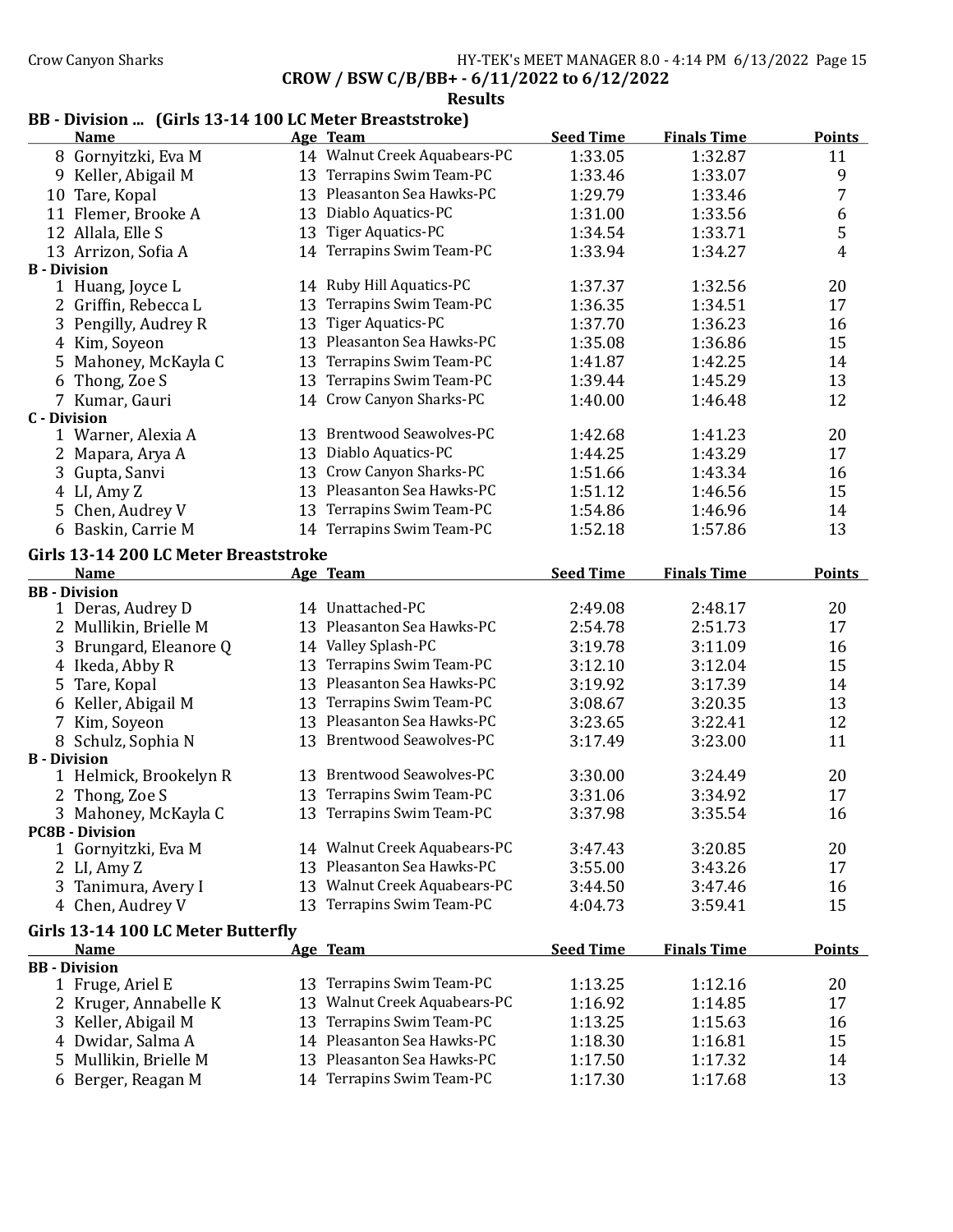### Crow Canyon Sharks **HY-TEK's MEET MANAGER 8.0 - 4:14 PM 6/13/2022** Page 16 CROW / BSW C/B/BB+ - 6/11/2022 to 6/12/2022

Results

# BB - Division ... (Girls 13-14 100 LC Meter Butterfly)

| <b>Name</b>                 |    | Age Team                      | <b>Seed Time</b> | <b>Finals Time</b> | <b>Points</b> |
|-----------------------------|----|-------------------------------|------------------|--------------------|---------------|
| 7 Salgarino, Eilidh P       |    | 13 Pleasanton Sea Hawks-PC    | 1:15.06          | 1:18.05            | 12            |
| 8 Ikeda, Abby R             |    | 13 Terrapins Swim Team-PC     | 1:15.87          | 1:19.29            | 11            |
| 9 Mehmood, Zara             |    | 14 Crow Canyon Sharks-PC      | 1:20.33          | 1:22.32            | 9             |
| 10 Barretto, Sequoia G      |    | 13 Pleasanton Sea Hawks-PC    | 1:18.58          | 1:22.47            | 7             |
| <b>B</b> - Division         |    |                               |                  |                    |               |
| 1 Brungard, Eleanore Q      |    | 14 Valley Splash-PC           | 1:20.74          | 1:18.40            | 20            |
| 2 Chang, Andrea E           |    | 13 Brentwood Seawolves-PC     | 1:20.96          | 1:19.17            | 17            |
| 3 Griffin, Rebecca L        |    | 13 Terrapins Swim Team-PC     | 1:21.50          | 1:20.61            | 16            |
| 4 Gornyitzki, Eva M         |    | 14 Walnut Creek Aquabears-PC  | 1:20.40          | 1:21.69            | 15            |
| 5 Arrizon, Sofia A          | 14 | Terrapins Swim Team-PC        | 1:22.05          | 1:25.76            | 14            |
| 6 Bailey, Vivienne M        |    | 13 Crow Canyon Sharks-PC      | 1:26.47          | 1:26.75            | 13            |
| <b>C</b> - Division         |    |                               |                  |                    |               |
| 1 Roncal, Katelyn W         |    | 14 Crow Canyon Sharks-PC      | 1:28.31          | 1:17.40            | 20            |
| 2 Tare, Kopal               |    | 13 Pleasanton Sea Hawks-PC    | 1:37.28          | 1:23.12            | 17            |
| 3 Gupta, Sanvi              |    | 13 Crow Canyon Sharks-PC      | 1:28.88          | 1:24.54            | 16            |
| 4 Kim, Soyeon               |    | 13 Pleasanton Sea Hawks-PC    | 1:32.27          | 1:28.60            | 15            |
| 5 Huang, Joyce L            |    | 14 Ruby Hill Aquatics-PC      | 1:38.50          | 1:32.27            | 14            |
| 6 Nakazato, Emma E          |    | 14 Diablo Aquatics-PC         | 1:30.00          | 1:34.11            | 13            |
| 7 LI, Amy Z                 |    | 13 Pleasanton Sea Hawks-PC    | 1:40.00          | 1:35.49            | 12            |
| 8 Thong, Zoe S              | 13 | Terrapins Swim Team-PC        | 1:46.77          | 1:35.70            | 11            |
| 9 Mahoney, McKayla C        | 13 | Terrapins Swim Team-PC        | 1:34.89          | 1:39.53            | 9             |
| Girls 13-14 200 LC Meter IM |    |                               |                  |                    |               |
| <b>Name</b>                 |    | Age Team                      | <b>Seed Time</b> | <b>Finals Time</b> | <b>Points</b> |
| <b>BB</b> - Division        |    |                               |                  |                    |               |
| 1 Mullikin, Brielle M       |    | 13 Pleasanton Sea Hawks-PC    | 2:33.52          | 2:35.36            | 20            |
| 2 Carmichael, Luciana R     |    | 14 Terrapins Swim Team-PC     | 2:56.63          | 2:44.67            | 17            |
| 3 Fruge, Ariel E            |    | 13 Terrapins Swim Team-PC     | 2:48.32          | 2:44.85            | 16            |
| 4 Salgarino, Eilidh P       |    | 13 Pleasanton Sea Hawks-PC    | 2:48.64          | 2:47.32            | 15            |
| 5 Brungard, Eleanore Q      |    | 14 Valley Splash-PC           | 2:54.54          | 2:47.39            | 14            |
| 6 Ikeda, Abby R             |    | 13 Terrapins Swim Team-PC     | 2:56.43          | 2:50.68            | 13            |
| Carmichael, Sasha A<br>7    |    | 14 Terrapins Swim Team-PC     | 2:59.23          | 2:50.69            | 12            |
| 8 Gornyitzki, Eva M         |    | 14 Walnut Creek Aquabears-PC  | 2:57.84          | 2:51.58            | 11            |
| 9 Keller, Abigail M         |    | 13 Terrapins Swim Team-PC     | 2:46.83          | 2:52.11            | 9             |
| 10 Dwidar, Salma A          |    | 14 Pleasanton Sea Hawks-PC    | 2:54.56          | 2:53.96            | 7             |
| 11 Schulz, Sophia N         |    | 13 Brentwood Seawolves-PC     | 2:57.22          | 2:53.99            | 6             |
| 12 Davis, Carlee J          |    | 14 Walnut Creek Aquabears-PC  | 2:45.80          | 2:56.79            | 5             |
| 13 Berger, Reagan M         |    | 14 Terrapins Swim Team-PC     | 2:49.67          | 3:00.02            | 4             |
| 14 Bailey, Vivienne M       |    | 13 Crow Canyon Sharks-PC      | 3:01.51          | 3:01.18            | 3             |
| 15 Gupta, Sanvi             | 13 | Crow Canyon Sharks-PC         | 2:50.10          | 3:08.14            | 2             |
| --- Faulkner, Addison       | 14 | Terrapins Swim Team-PC        | 2:50.90          | DQ                 |               |
| <b>B</b> - Division         |    |                               |                  |                    |               |
| 1 Griffin, Rebecca L        | 13 | Terrapins Swim Team-PC        | 3:13.18          | 2:50.14            | 20            |
| 2 Chang, Andrea E           | 13 | <b>Brentwood Seawolves-PC</b> | 3:04.57          | 2:52.99            | 17            |
| 3 Tare, Kopal               | 13 | Pleasanton Sea Hawks-PC       | 3:05.50          | 2:59.28            | 16            |
| 4 Anand, Monisha            | 14 | Pleasanton Sea Hawks-PC       | 3:05.83          | 3:05.37            | 15            |
| 5 Huang, Joyce L            | 14 | Ruby Hill Aquatics-PC         | 3:10.00          | 3:09.94            | 14            |
| 6 Mahoney, McKayla C        | 13 | Terrapins Swim Team-PC        | 3:09.52          | 3:15.16            | 13            |
| <b>C</b> - Division         |    |                               |                  |                    |               |
| 1 Kim, Soyeon               |    | 13 Pleasanton Sea Hawks-PC    | 3:16.44          | 3:04.06            | 20            |
| 2 Thong, Zoe S              | 13 | Terrapins Swim Team-PC        | 3:23.08          | 3:12.51            | 17            |
| 3 Palattao, Jenna M         |    | 14 Pleasanton Sea Hawks-PC    | 3:19.85          | 3:15.27            | 16            |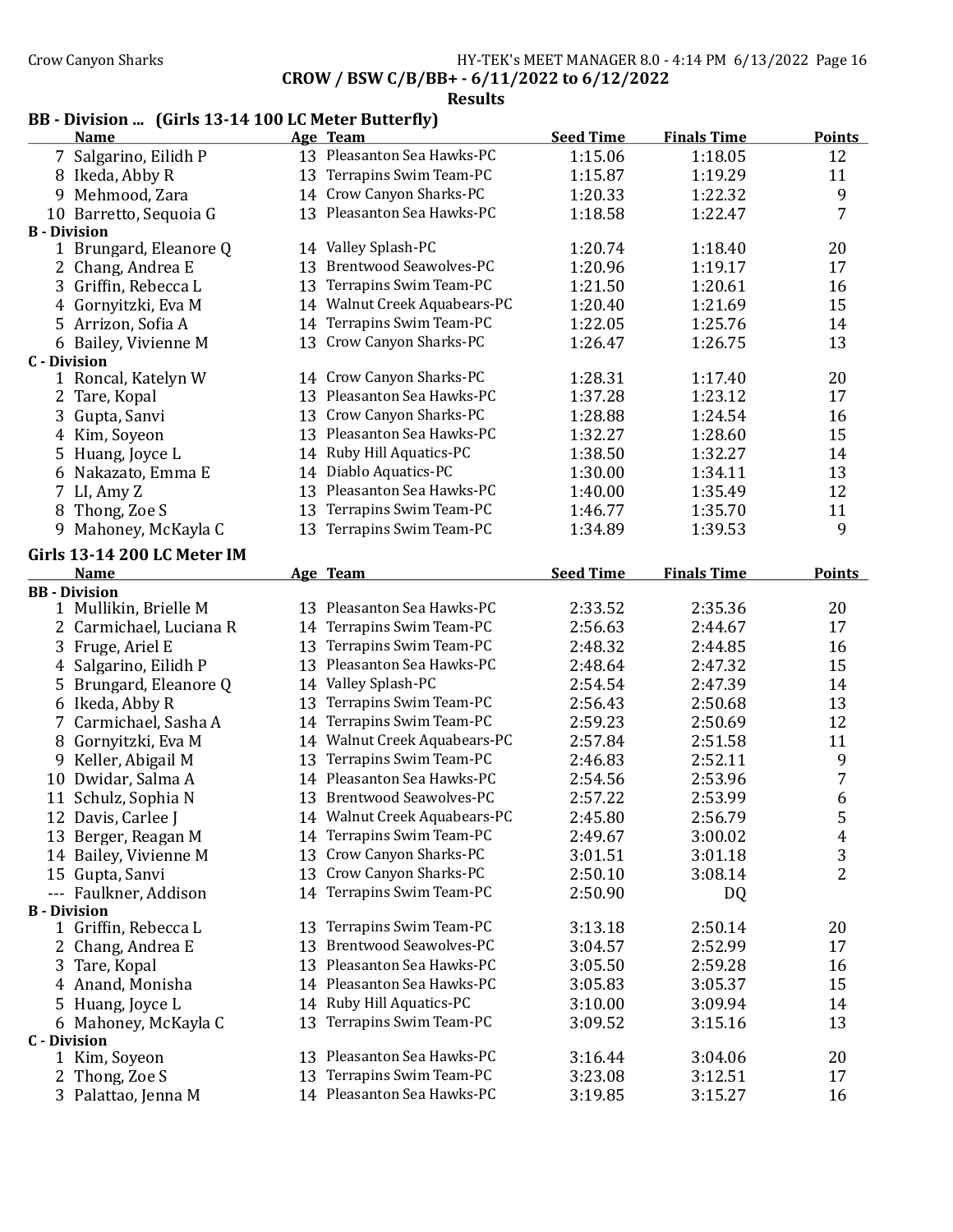#### Crow Canyon Sharks HY-TEK's MEET MANAGER 8.0 - 4:14 PM 6/13/2022 Page 17 CROW / BSW C/B/BB+ - 6/11/2022 to 6/12/2022

|       | C - Division  (Girls 13-14 200 LC Meter IM)          |    |                               |                  |                    |               |
|-------|------------------------------------------------------|----|-------------------------------|------------------|--------------------|---------------|
|       | <b>Name</b>                                          |    | Age Team                      | <b>Seed Time</b> | <b>Finals Time</b> | <b>Points</b> |
|       | 4 Garcia, Andrea M                                   |    | 14 Terrapins Swim Team-PC     | 3:15.99          | 3:15.77            | 15            |
|       | Girls 15-18 50 LC Meter Freestyle                    |    |                               |                  |                    |               |
|       | <b>Name</b>                                          |    | Age Team                      | <b>Seed Time</b> | <b>Finals Time</b> | <b>Points</b> |
|       | 1 Wells, Margaret G                                  |    | 18 Unattached-PC              | 29.15            | 29.10              | 20            |
|       | 2 Chekurova, Vlada                                   |    | 15 Crow Canyon Sharks-PC      | 29.30            | 29.14              | 17            |
|       | 3 Talmadge, Donnamarie                               |    | 15 Walnut Creek Aquabears-PC  | 30.19            | 30.21              | 16            |
|       | 4 Davis, Jenna Y                                     |    | 18 Crow Canyon Sharks-PC      | 29.90            | 30.80              | 15            |
|       | 5 Hall, Lindsey A                                    |    | 15 Brentwood Seawolves-PC     | 31.69            | 30.81              | 14            |
|       | 6 Guo, Madeline                                      |    | 16 Brentwood Seawolves-PC     | 32.60            | 31.91              | 13            |
|       | 7 Loftus, Emmy L                                     |    | 15 Pleasanton Sea Hawks-PC    | 32.29            | 33.01              | 12            |
|       | Girls 15-18 100 LC Meter Freestyle                   |    |                               |                  |                    |               |
|       | <b>Name</b>                                          |    | Age Team                      | <b>Seed Time</b> | <b>Finals Time</b> | <b>Points</b> |
|       | 1 Ling, Elayna J                                     |    | 15 Pleasanton Sea Hawks-PC    | 1:03.13          | 1:02.46            | 20            |
|       | 2 Wells, Margaret G                                  |    | 18 Unattached-PC              | 1:02.95          | 1:04.69            | 17            |
|       | 3 Gornyitzki, Anna V                                 |    | 16 Walnut Creek Aquabears-PC  | 1:04.16          | 1:04.72            | 16            |
|       | 4 Chekurova, Vlada                                   | 15 | Crow Canyon Sharks-PC         | 1:03.24          | 1:05.69            | 15            |
|       | 5 Hall, Lindsey A                                    |    | 15 Brentwood Seawolves-PC     | 1:07.88          | 1:06.51            | 14            |
|       | 6 Davis, Jenna Y                                     |    | 18 Crow Canyon Sharks-PC      | 1:04.50          | 1:08.24            | 13            |
|       | 7 Nguyen, Michelle M                                 |    | 17 Diablo Aquatics-PC         | 1:07.22          | 1:08.76            | 12            |
|       | 8 Loftus, Emmy L                                     |    | 15 Pleasanton Sea Hawks-PC    | 1:08.36          | 1:09.10            | 11            |
|       | 9 Wong, Kobi M                                       |    | 15 Diablo Aquatics-PC         | 1:08.97          | 1:09.79            | 9             |
|       | 10 Guo, Madeline                                     |    | 16 Brentwood Seawolves-PC     | 1:11.48          | 1:10.28            | 7             |
|       | 11 Garfias, Natalie                                  |    | 17 Brentwood Seawolves-PC     | 1:15.89          | 1:16.59            | 6             |
|       | Girls 15-18 100 LC Meter Backstroke                  |    |                               |                  |                    |               |
|       | <b>Name</b>                                          |    | Age Team                      | <b>Seed Time</b> | <b>Finals Time</b> | <b>Points</b> |
|       | 1 Ling, Elayna J                                     |    | 15 Pleasanton Sea Hawks-PC    | 1:13.69          | 1:13.40            | 20            |
|       | 2 Davis, Jenna Y                                     |    | 18 Crow Canyon Sharks-PC      | 1:10.50          | 1:14.23            | 17            |
|       | 3 Hall, Lindsey A                                    |    | 15 Brentwood Seawolves-PC     | 1:19.02          | 1:17.84            | 16            |
|       | 4 Chekurova, Vlada                                   |    | 15 Crow Canyon Sharks-PC      | 1:17.34          | 1:19.41            | 15            |
|       | 5 Guo, Madeline                                      |    | 16 Brentwood Seawolves-PC     | 1:22.07          | 1:19.45            | 14            |
|       | 6 Talmadge, Donnamarie                               |    | 15 Walnut Creek Aquabears-PC  | 1:23.74          | 1:20.63            | 13            |
|       | 7 Loftus, Emmy L                                     |    | 15 Pleasanton Sea Hawks-PC    | 1:29.81          | 1:25.89            | 12            |
|       | Girls 15-18 200 LC Meter Backstroke                  |    |                               |                  |                    |               |
|       | <u>Name</u>                                          |    | Age Team                      | <b>Seed Time</b> | <b>Finals Time</b> | <b>Points</b> |
|       | 1 Ling, Elayna J                                     |    | 15 Pleasanton Sea Hawks-PC    | 2:49.49          | 2:36.81            | 20            |
|       | 2 Davis, Jenna Y                                     |    | 18 Crow Canyon Sharks-PC      | 2:36.00          | 2:43.62            | 17            |
|       | 3 Loftus, Emmy L                                     |    | 15 Pleasanton Sea Hawks-PC    | 2:57.36          | 3:01.61            | 16            |
|       |                                                      |    |                               |                  |                    |               |
|       | Girls 15-18 100 LC Meter Breaststroke<br><b>Name</b> |    | Age Team                      | <b>Seed Time</b> | <b>Finals Time</b> | <b>Points</b> |
|       | 1 Chekurova, Vlada                                   |    | 15 Crow Canyon Sharks-PC      | 1:23.21          | 1:20.42            | 20            |
|       | 2 Wong, Kobi M                                       | 15 | Diablo Aquatics-PC            | 1:25.02          | 1:24.37            | 17            |
|       | 3 Wells, Margaret G                                  | 18 | Unattached-PC                 | 1:27.45          | 1:30.59            | 16            |
|       | 4 Nguyen, Michelle M                                 | 17 | Diablo Aquatics-PC            | 1:30.05          | 1:31.28            | 15            |
| 5.    | Guo, Madeline                                        | 16 | <b>Brentwood Seawolves-PC</b> | 1:37.87          | 1:33.81            | 14            |
|       |                                                      | 15 | <b>Brentwood Seawolves-PC</b> |                  |                    | 13            |
|       | 6 Hall, Lindsey A                                    | 15 | Pleasanton Sea Hawks-PC       | 1:55.00          | 1:36.25            |               |
|       | 7 Loftus, Emmy L                                     | 17 | <b>Brentwood Seawolves-PC</b> | 1:36.56          | 1:37.83            | 12            |
| $---$ | Garfias, Natalie                                     |    |                               | 1:54.24          | DQ                 |               |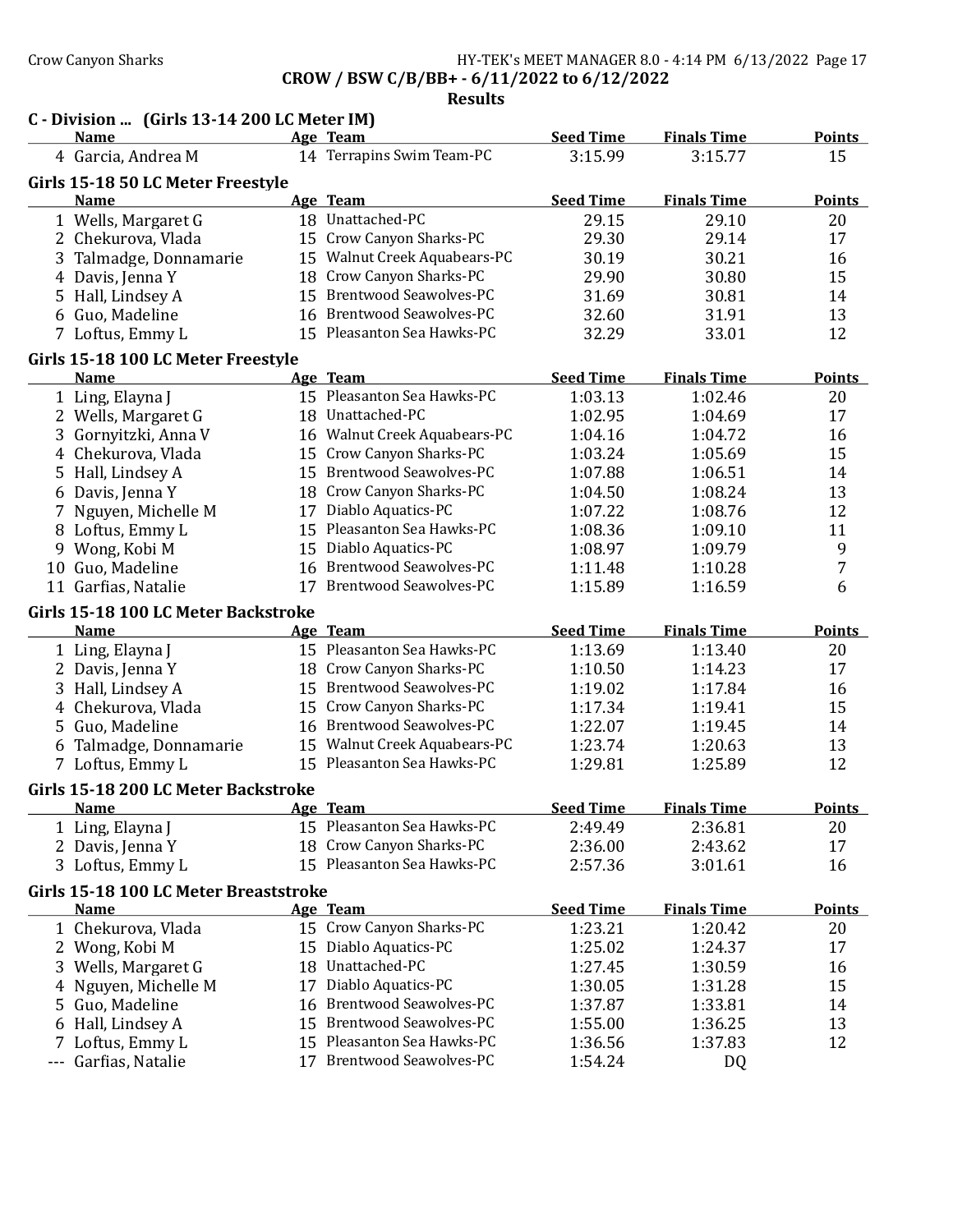# Crow Canyon Sharks HY-TEK's MEET MANAGER 8.0 - 4:14 PM 6/13/2022 Page 18 CROW / BSW C/B/BB+ - 6/11/2022 to 6/12/2022

|    | Girls 15-18 200 LC Meter Breaststroke   |    |                              |                  |                    |               |
|----|-----------------------------------------|----|------------------------------|------------------|--------------------|---------------|
|    | <b>Name</b>                             |    | Age Team                     | <b>Seed Time</b> | <b>Finals Time</b> | <b>Points</b> |
|    | 1 Chekurova, Vlada                      |    | 15 Crow Canyon Sharks-PC     | 2:56.89          | 3:03.59            | 20            |
|    | Girls 15-18 100 LC Meter Butterfly      |    |                              |                  |                    |               |
|    | <b>Name</b>                             |    | Age Team                     | <b>Seed Time</b> | <b>Finals Time</b> | <b>Points</b> |
|    | 1 Gornyitzki, Anna V                    |    | 16 Walnut Creek Aquabears-PC | 1:16.05          | 1:13.44            | 20            |
|    | 2 Chekurova, Vlada                      |    | 15 Crow Canyon Sharks-PC     | 1:09.44          | 1:15.33            | 17            |
|    | 3 Davis, Jenna Y                        |    | 18 Crow Canyon Sharks-PC     | 1:12.00          | 1:16.32            | 16            |
|    | 4 Nguyen, Michelle M                    |    | 17 Diablo Aquatics-PC        | 1:22.17          | 1:18.34            | 15            |
|    | 5 Loftus, Emmy L                        |    | 15 Pleasanton Sea Hawks-PC   | 1:24.93          | 1:24.06            | 14            |
|    | 6 Garfias, Natalie                      |    | 17 Brentwood Seawolves-PC    | 1:32.28          | 1:31.70            | 13            |
|    | Girls 15-18 200 LC Meter IM             |    |                              |                  |                    |               |
|    | <b>Name</b>                             |    | Age Team                     | <b>Seed Time</b> | <b>Finals Time</b> | <b>Points</b> |
|    | 1 Wells, Margaret G                     |    | 18 Unattached-PC             | 2:37.38          | 2:43.02            | 20            |
|    | 2 Chekurova, Vlada                      |    | 15 Crow Canyon Sharks-PC     | 2:38.48          | 2:48.45            | 17            |
|    | 3 Davis, Jenna Y                        |    | 18 Crow Canyon Sharks-PC     | 2:39.00          | 2:49.04            | 16            |
|    | 4 Loftus, Emmy L                        |    | 15 Pleasanton Sea Hawks-PC   | 2:53.98          | 2:56.26            | 15            |
|    | 5 Guo, Madeline                         |    | 16 Brentwood Seawolves-PC    | 2:59.93          | 3:01.38            | 14            |
|    | Girls 19 & Over 50 LC Meter Freestyle   |    |                              |                  |                    |               |
|    | <b>Name</b>                             |    | Age Team                     | <b>Seed Time</b> | <b>Finals Time</b> | <b>Points</b> |
|    | 1 Davis, Jessica S                      |    | 19 Crow Canyon Sharks-PC     | 27.90            | 28.45              | 20            |
|    | Girls 19 & Over 100 LC Meter Freestyle  |    |                              |                  |                    |               |
|    | <b>Name</b>                             |    | Age Team                     | <b>Seed Time</b> | <b>Finals Time</b> | <b>Points</b> |
|    | 1 Davis, Jessica S                      |    | 19 Crow Canyon Sharks-PC     | 1:01.00          | 1:02.46            | 20            |
|    | Girls 19 & Over 100 LC Meter Backstroke |    |                              |                  |                    |               |
|    | <b>Name</b>                             |    | Age Team                     | <b>Seed Time</b> | <b>Finals Time</b> | <b>Points</b> |
|    | 1 Davis, Jessica S                      |    | 19 Crow Canyon Sharks-PC     | 1:05.00          | 1:08.19            | 20            |
|    | Girls 19 & Over 200 LC Meter Backstroke |    |                              |                  |                    |               |
|    | <b>Name</b>                             |    | Age Team                     | <b>Seed Time</b> | <b>Finals Time</b> | <b>Points</b> |
|    | 1 Davis, Jessica S                      |    | 19 Crow Canyon Sharks-PC     | 2:22.00          | 2:28.82            | 20            |
|    | <b>Girls 400 LC Meter Freestyle</b>     |    |                              |                  |                    |               |
|    | <b>Name</b>                             |    | Age Team                     | <b>Seed Time</b> | <b>Finals Time</b> | <b>Points</b> |
|    | 1 Ling, Elayna J                        |    | 15 Pleasanton Sea Hawks-PC   | 4:47.99          | 4:49.28            | 20            |
|    | 2 Wells, Margaret G                     |    | 18 Unattached-PC             | 4:55.90          | 4:57.19            | 17            |
| 3  | Griffin, Rebecca L                      |    | 13 Terrapins Swim Team-PC    | 5:26.29          | 5:00.15            | 16            |
|    | 4 Loftus, Emmy L                        |    | 15 Pleasanton Sea Hawks-PC   | 4:51.51          | 5:01.38            | 15            |
| 5  | Deras, Audrey D                         |    | 14 Unattached-PC             | 5:04.99          | 5:02.13            | 14            |
| 6  | Meissner, Claire E                      | 11 | Terrapins Swim Team-PC       | 5:14.35          | 5:05.12            | 13            |
| 7  | Carmichael, Luciana R                   | 14 | Terrapins Swim Team-PC       | 5:26.50          | 5:13.86            | 12            |
| 8  | Legg, Ella                              | 10 | Crow Canyon Sharks-PC        | 5:56.02          | 5:16.20            | 11            |
| 9  | Mehmood, Zara                           | 14 | Crow Canyon Sharks-PC        | 5:11.64          | 5:16.74            | 9             |
| 10 | Faulkner, Addison                       | 14 | Terrapins Swim Team-PC       | 5:26.20          | 5:21.42            | 7             |
|    | 11 Fruge, Ariel E                       | 13 | Terrapins Swim Team-PC       | 5:20.65          | 5:22.09            | 6             |
|    | 12 Whittlinger, Kaitlyn B               | 11 | Terrapins Swim Team-PC       | 5:39.43          | 5:25.91            | 5             |
|    | 13 Feng, Janet                          | 12 | Pleasanton Sea Hawks-PC      | 5:42.50          | 5:26.09            | 4             |
|    | 14 Jacquay, Alyvia P                    | 12 | Crow Canyon Sharks-PC        | 4:40.00          | 5:31.56            | 3             |
|    | 15 Choe, Emily E                        | 14 | Pleasanton Sea Hawks-PC      | 5:41.94          | 5:34.46            | $\sqrt{2}$    |
|    | 16 Berger, Reagan M                     |    | 14 Terrapins Swim Team-PC    | 5:27.16          | 5:37.40            | $\mathbf{1}$  |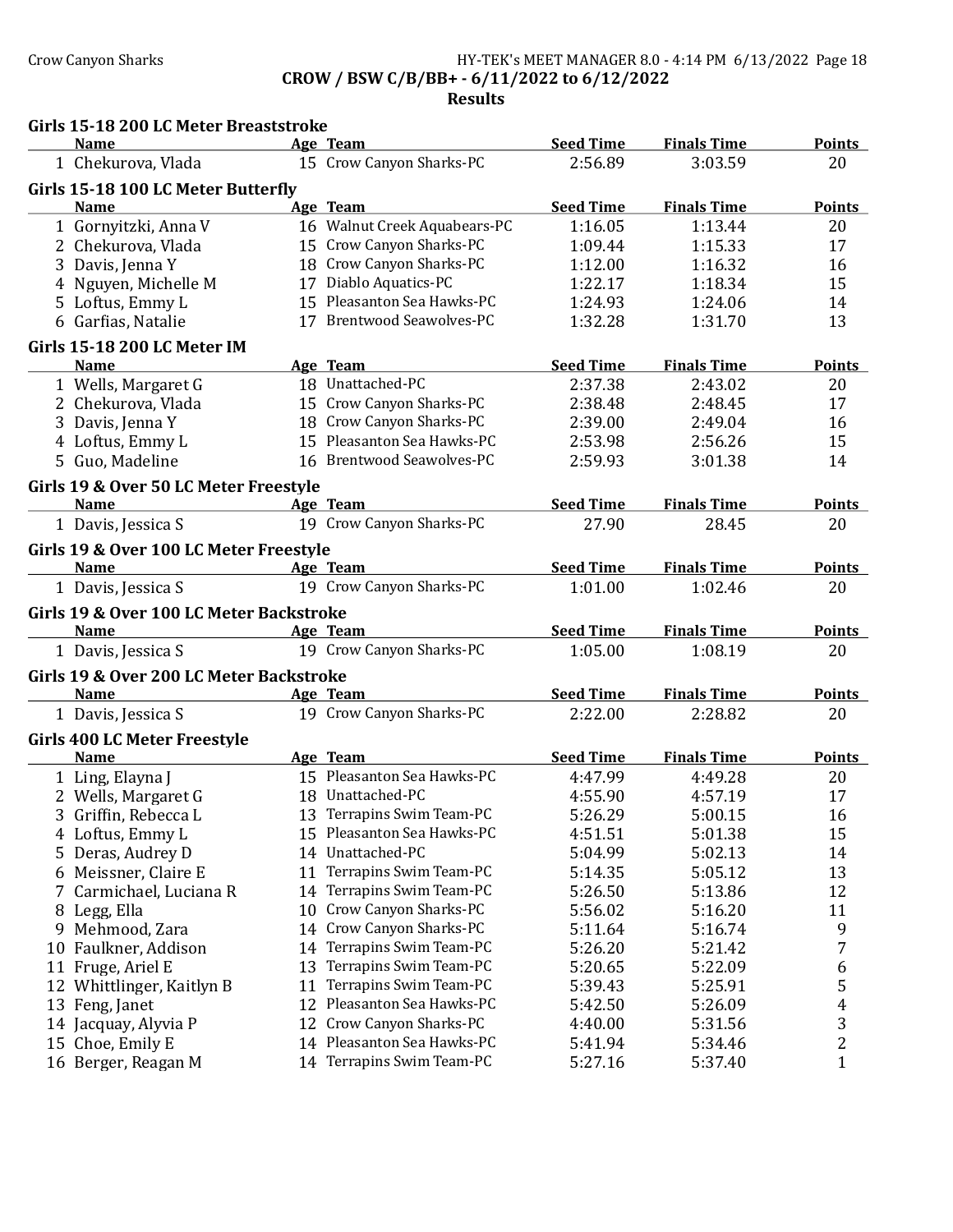# Crow Canyon Sharks **HY-TEK's MEET MANAGER 8.0 - 4:14 PM 6/13/2022** Page 19 CROW / BSW C/B/BB+ - 6/11/2022 to 6/12/2022

Results

### (Girls 400 LC Meter Freestyle)

| <b>Name</b>                                        |    | Age Team                     | <b>Seed Time</b> | <b>Finals Time</b> | <b>Points</b> |
|----------------------------------------------------|----|------------------------------|------------------|--------------------|---------------|
| 17 Vijay Arumugam, Angammai                        |    | 12 Pleasanton Sea Hawks-PC   | 5:38.26          | 5:38.04            |               |
| 18 Otaegi, Katrin D                                |    | 12 Pleasanton Sea Hawks-PC   | 5:55.01          | 5:40.46            |               |
| 19 Carmichael, Sasha A                             |    | 14 Terrapins Swim Team-PC    | 5:45.01          | 5:41.09            |               |
| 20 Fukami, Ellie M                                 |    | 10 Pleasanton Sea Hawks-PC   | 5:50.00          | 5:41.53            |               |
| 21 Logan, Adelyn A                                 |    | 10 Walnut Creek Aquabears-PC | 5:56.49          | 5:41.94            |               |
| 22 XU, Audrey L                                    |    | 12 Pleasanton Sea Hawks-PC   | 5:56.49          | 5:43.74            |               |
| 23 Goerke, Ruby                                    |    | 12 Crow Canyon Sharks-PC     | 5:55.72          | 5:46.83            |               |
| 24 Palattao, Jenna M                               |    | 14 Pleasanton Sea Hawks-PC   | 5:56.00          | 5:46.93            |               |
| 25 Searle, Savannah J                              |    | 9 Crow Canyon Sharks-PC      | 5:56.00          | 5:48.39            |               |
| 26 Huang, Joyce L                                  |    | 14 Ruby Hill Aquatics-PC     | 5:56.40          | 5:53.31            |               |
| 27 Gupta, Sanvi                                    |    | 13 Crow Canyon Sharks-PC     | 4:30.45          | 5:59.32            |               |
| 28 Searle, Sage L                                  |    | 9 Crow Canyon Sharks-PC      | 5:56.00          | 6:05.28            |               |
|                                                    |    |                              |                  |                    |               |
| Boys 8 & Under 50 LC Meter Freestyle               |    |                              |                  |                    |               |
| <b>Name</b>                                        |    | Age Team                     | <b>Seed Time</b> | <b>Finals Time</b> | <b>Points</b> |
| <b>PC8A - Division</b><br>1 Odnoblyudov, Arthur V  |    | 8 Diablo Aquatics-PC         | 42.24            | 40.14              | 20            |
|                                                    |    | 8 Walnut Creek Aquabears-PC  | 43.40            | 46.77              | 17            |
| 2 Saechao, Logan N                                 |    | 6 Crow Canyon Sharks-PC      |                  |                    |               |
| 3 Legg, Robert P<br><b>PC8B - Division</b>         |    |                              | 48.68            | 48.30              | 16            |
| 1 Saechao, Liam T                                  |    | 8 Walnut Creek Aquabears-PC  | 58.05            | 54.19              | 20            |
| <b>C</b> - Division                                |    |                              |                  |                    |               |
| 1 Shao, Huakai                                     |    | 8 Crow Canyon Sharks-PC      | 1:20.00          | 1:16.49            | 20            |
| Boys 8 & Under 100 LC Meter Freestyle              |    |                              |                  |                    |               |
| <b>Name</b>                                        |    | Age Team                     | <b>Seed Time</b> | <b>Finals Time</b> | <b>Points</b> |
| <b>PC8A - Division</b>                             |    |                              |                  |                    |               |
|                                                    |    |                              |                  | 1:34.81            | 20            |
|                                                    |    |                              |                  |                    |               |
| 1 Odnoblyudov, Arthur V                            |    | 8 Diablo Aquatics-PC         | 1:30.03          |                    |               |
| 2 Russell, Magnus M                                |    | 8 Walnut Creek Aquabears-PC  | 1:51.77          | 1:44.62            | 17            |
| Boys 8 & Under 50 LC Meter Backstroke              |    |                              |                  |                    |               |
| <b>Name</b>                                        |    | Age Team                     | <b>Seed Time</b> | <b>Finals Time</b> | <b>Points</b> |
| <b>PC8A - Division</b>                             |    |                              |                  |                    |               |
| 1 Odnoblyudov, Arthur V                            |    | Diablo Aquatics-PC           | 51.25            | 48.71              | 20            |
| 2 Legg, Robert P                                   |    | 6 Crow Canyon Sharks-PC      | 54.28            | 54.81              | 17            |
| 3 Saechao, Logan N                                 |    | 8 Walnut Creek Aquabears-PC  | 57.93            | 56.14              | 16            |
| <b>PC8B - Division</b>                             |    |                              |                  |                    |               |
| 1 Saechao, Liam T                                  | 8. | Walnut Creek Aquabears-PC    | 1:02.82          | 1:00.77            | 20            |
| <b>C</b> - Division                                |    |                              |                  |                    |               |
| 1 Shao, Huakai                                     |    | 8 Crow Canyon Sharks-PC      | 1:30.00          | 1:10.39            | 20            |
| Boys 8 & Under 100 LC Meter Backstroke             |    |                              |                  |                    |               |
| <b>Name</b>                                        |    | Age Team                     | <b>Seed Time</b> | <b>Finals Time</b> | <b>Points</b> |
| 1 Odnoblyudov, Arthur V                            |    | 8 Diablo Aquatics-PC         | 1:55.00          | 1:50.35            | 20            |
| 2 Russell, Magnus M                                |    | 8 Walnut Creek Aquabears-PC  | 1:55.48          | 1:56.66            | 17            |
| <b>Boys 8 &amp; Under 50 LC Meter Breaststroke</b> |    |                              |                  |                    |               |
| <b>Name</b>                                        |    | Age Team                     | <b>Seed Time</b> | <b>Finals Time</b> | <b>Points</b> |
| <b>PC8A - Division</b>                             |    |                              |                  |                    |               |
| 1 Odnoblyudov, Arthur V                            |    | 8 Diablo Aquatics-PC         | 56.17            | 53.19              | 20            |
| <b>PC8B - Division</b><br>1 Russell, Magnus M      |    | 8 Walnut Creek Aquabears-PC  | 1:15.86          | 1:08.44            | 20            |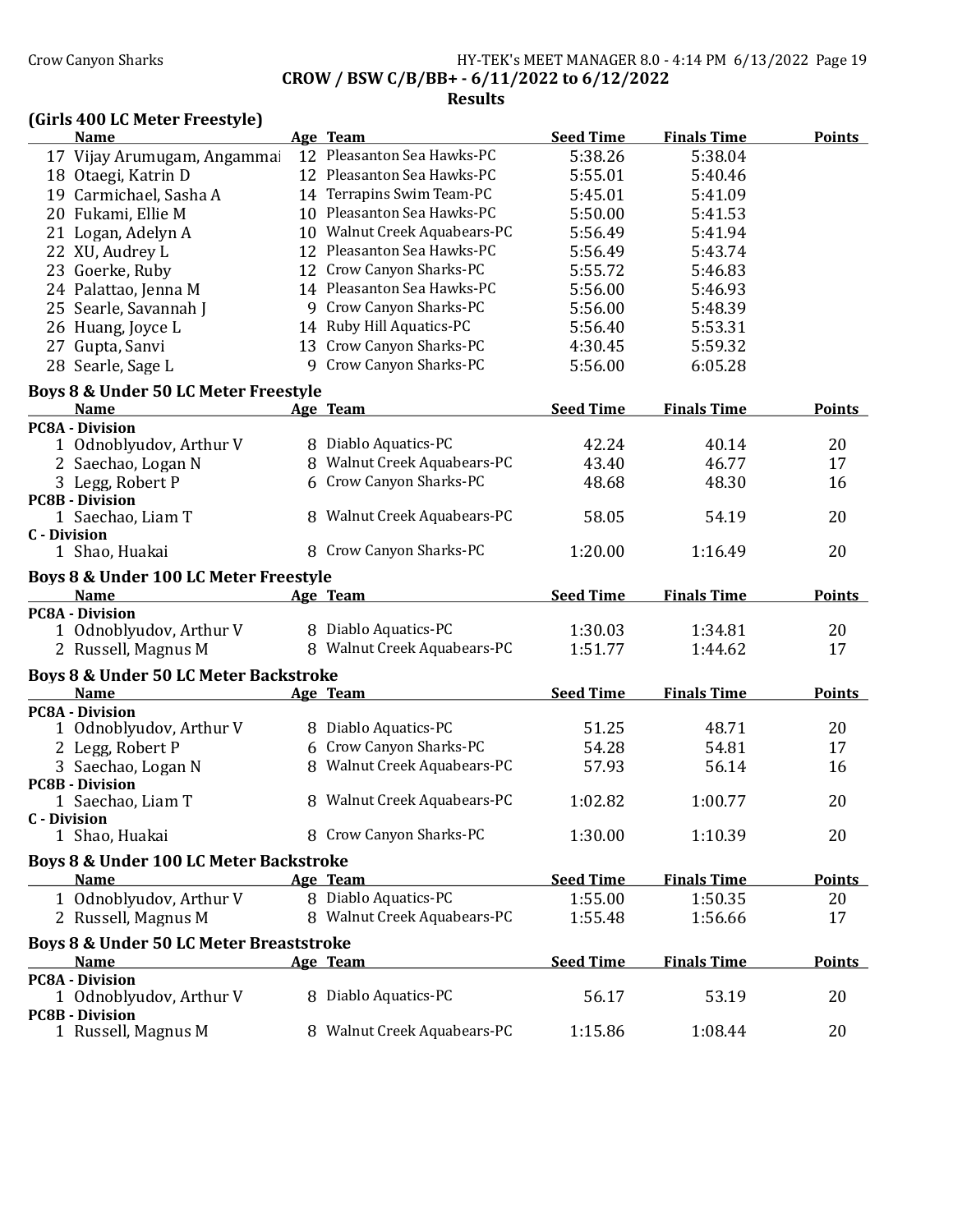CROW / BSW C/B/BB+ - 6/11/2022 to 6/12/2022

|                                                         |    | <b>Results</b>               |                  |                    |               |
|---------------------------------------------------------|----|------------------------------|------------------|--------------------|---------------|
| C - Division  (Boys 8 & Under 50 LC Meter Breaststroke) |    |                              |                  |                    |               |
| <b>Name</b><br><b>C</b> - Division                      |    | Age Team                     | <b>Seed Time</b> | <b>Finals Time</b> | <b>Points</b> |
| --- Shao, Huakai                                        |    | 8 Crow Canyon Sharks-PC      | 1:40.00          | DQ                 |               |
| Boys 8 & Under 100 LC Meter Breaststroke                |    |                              |                  |                    |               |
| <b>Name</b>                                             |    | Age Team                     | <b>Seed Time</b> | <b>Finals Time</b> | <b>Points</b> |
| 1 Odnoblyudov, Arthur V                                 |    | 8 Diablo Aquatics-PC         | 1:59.27          | 1:51.63            | 20            |
| Boys 8 & Under 50 LC Meter Butterfly<br><b>Name</b>     |    | Age Team                     | <b>Seed Time</b> | <b>Finals Time</b> | <b>Points</b> |
| <b>PC8A - Division</b>                                  |    |                              |                  |                    |               |
| 1 Odnoblyudov, Arthur V                                 |    | 8 Diablo Aquatics-PC         | 45.22            | 45.80              | 20            |
| <b>C</b> - Division                                     |    |                              |                  |                    |               |
| --- Shao, Huakai                                        |    | 8 Crow Canyon Sharks-PC      | 1:40.00          | DQ                 |               |
| <b>Boys 9-10 50 LC Meter Freestyle</b>                  |    |                              |                  |                    |               |
| <b>Name</b>                                             |    | Age Team                     | <b>Seed Time</b> | <b>Finals Time</b> | <b>Points</b> |
| <b>BB</b> - Division                                    |    |                              |                  |                    |               |
| 1 Palattao, Hanz J                                      |    | 10 Pleasanton Sea Hawks-PC   | 31.55            | 31.64              | 20            |
| 2 Arneson, Jack H                                       |    | 9 Crow Canyon Sharks-PC      | 36.08            | 34.69              | 17            |
| 3 Reed, Thomas S                                        |    | 10 Terrapins Swim Team-PC    | 36.91            | 35.36              | 16            |
| 4 Orians, Ace K                                         |    | 10 Walnut Creek Aquabears-PC | 35.71            | 35.81              | 15            |
| 5 Keller, Jonathan T                                    |    | 10 Terrapins Swim Team-PC    | 38.81            | 38.34              | 14            |
| 6 Bhatia, Angad S                                       |    | 10 Pleasanton Sea Hawks-PC   | 39.26            | 38.54              | 13            |
| 7 Cobb, Liam T                                          |    | 9 Terrapins Swim Team-PC     | 39.08            | 40.25              | 12            |
| 8 Forster, Patrick C                                    |    | 9 Terrapins Swim Team-PC     | 38.96            | 43.31              | 11            |
| <b>B</b> - Division                                     |    |                              |                  |                    |               |
| 1 Bryant, Liam V                                        |    | 10 Crow Canyon Sharks-PC     | 41.56            | 43.17              | 20            |
| <b>C</b> - Division                                     |    |                              |                  |                    |               |
| 1 Talmadge, Calvin B                                    |    | 9 Walnut Creek Aquabears-PC  | 44.36            | 40.40              | 20            |
| 2 Andren, Dean                                          |    | 9 Crow Canyon Sharks-PC      | 47.98            | 42.54              | 17            |
| 3 Malmstrom, Luke A                                     |    | 9 Terrapins Swim Team-PC     | 45.02            | 44.62              | 16            |
| 4 Brungard, Grant Q                                     |    | 10 Walnut Creek Aquabears-PC | 55.00            | 47.76              | 15            |
| Boys 9-10 100 LC Meter Freestyle                        |    |                              |                  |                    |               |
| <b>Name</b>                                             |    | Age Team                     | <b>Seed Time</b> | <b>Finals Time</b> | <b>Points</b> |
| <b>BB</b> - Division                                    |    |                              |                  |                    |               |
| 1 Palattao, Hanz J                                      |    | 10 Pleasanton Sea Hawks-PC   | 1:12.56          | 1:10.61            | 20            |
| 2 Barretto, Kai R                                       |    | 10 Pleasanton Sea Hawks-PC   | 1:24.94          | 1:17.61            | 17            |
| 3 Arneson, Jack H                                       |    | 9 Crow Canyon Sharks-PC      | 1:24.95          | 1:17.98            | 16            |
| 4 Linares Danzos, Leonardo                              | 10 | Crow Canyon Sharks-PC        | 1:22.74          | 1:21.01            | 15            |
| 5 Reed, Thomas S                                        |    | 10 Terrapins Swim Team-PC    | 1:23.58          | 1:22.91            | 14            |
| 6 Keller, Jonathan T                                    |    | 10 Terrapins Swim Team-PC    | 1:23.57          | 1:23.40            | 13            |
| Forster, Patrick C                                      |    | 9 Terrapins Swim Team-PC     | 1:28.62          | 1:26.82            | 12            |
| 8 Bhatia, Angad S                                       |    | 10 Pleasanton Sea Hawks-PC   | 1:23.07          | 1:27.62            | 11            |
| 9 Cobb, Liam T                                          |    | 9 Terrapins Swim Team-PC     | 1:25.00          | 1:33.24            | 9             |
| <b>B</b> - Division                                     |    |                              |                  |                    |               |
| 1 Talmadge, Calvin B                                    |    | 9 Walnut Creek Aquabears-PC  | 1:34.53          | 1:25.71            | 20            |
| 2 Kaplenko, Carson J                                    |    | 9 Crow Canyon Sharks-PC      | 1:36.32          | 1:39.04            | 17            |
| <b>C</b> - Division                                     |    | 9 Crow Canyon Sharks-PC      |                  |                    |               |
| 1 Andren, Dean                                          |    | 10 Walnut Creek Aquabears-PC | 1:53.54          | 1:37.24            | 20            |
| 2 Brungard, Grant Q                                     |    |                              | 2:15.00          | 1:40.73            | 17            |
| 3 Bryant, Liam V                                        |    | 10 Crow Canyon Sharks-PC     | 2:10.18          | 1:43.06            | 16            |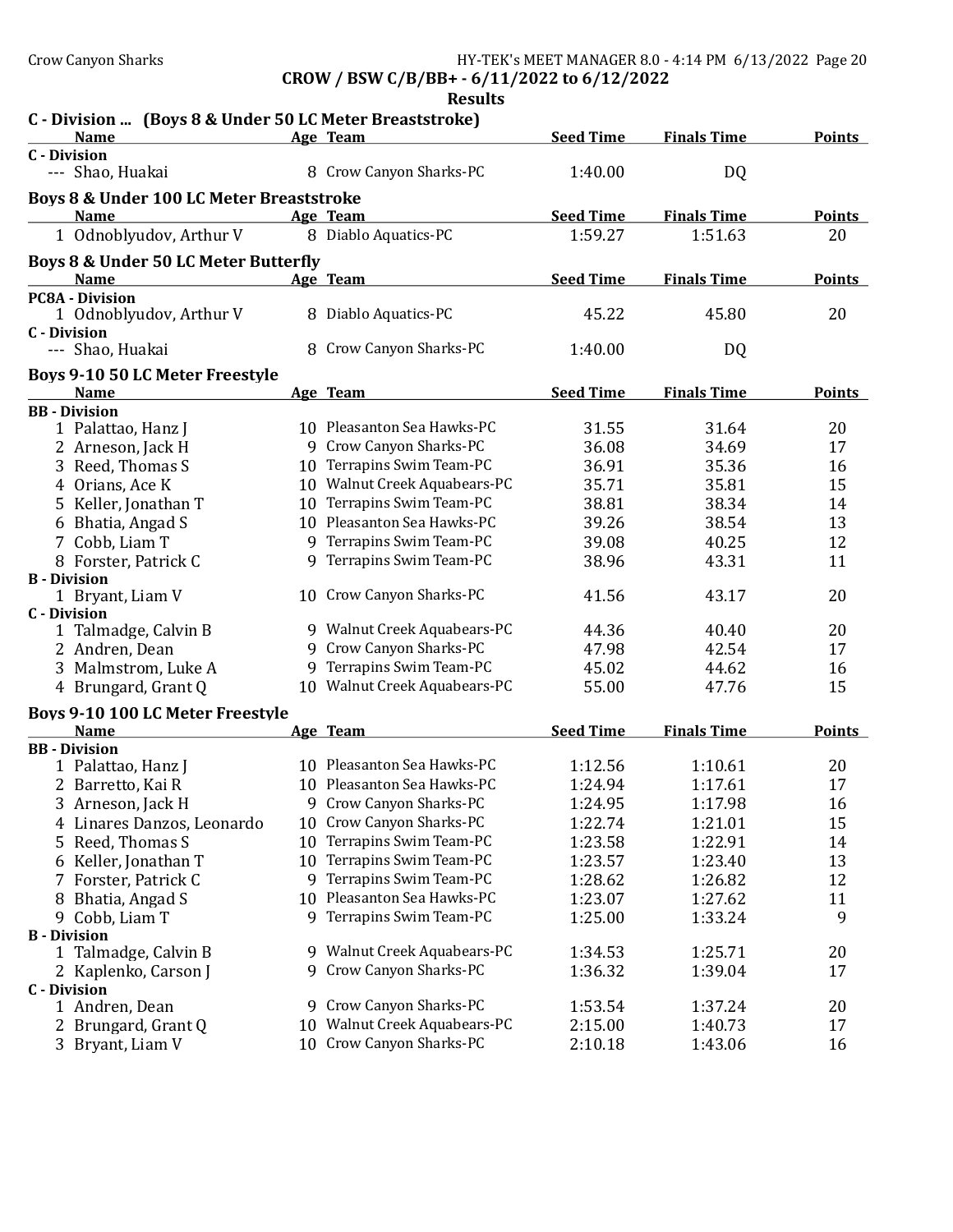## Crow Canyon Sharks **HY-TEK's MEET MANAGER 8.0 - 4:14 PM 6/13/2022** Page 21 CROW / BSW C/B/BB+ - 6/11/2022 to 6/12/2022

Results

# Boys 9-10 200 LC Meter Freestyle

| <b>Name</b>                               |    | Age Team                     | <b>Seed Time</b> | <b>Finals Time</b> | <b>Points</b> |
|-------------------------------------------|----|------------------------------|------------------|--------------------|---------------|
| <b>BB</b> - Division                      |    |                              |                  |                    |               |
| 1 Cheng, Ethan                            |    | 10 Pleasanton Sea Hawks-PC   | 2:43.00          | 2:32.26            | 20            |
| 2 Palattao, Hanz J                        |    | 10 Pleasanton Sea Hawks-PC   | 2:54.11          | 2:37.21            | 17            |
| 3 Reed, Thomas S                          |    | 10 Terrapins Swim Team-PC    | 3:02.63          | 2:56.66            | 16            |
| 4 Arneson, Jack H                         | 9  | Crow Canyon Sharks-PC        | 3:10.00          | 2:57.15            | 15            |
| 5 Keller, Jonathan T                      | 10 | Terrapins Swim Team-PC       | 2:55.00          | 2:59.27            | 14            |
| <b>B</b> - Division                       |    |                              |                  |                    |               |
| 1 Forster, Patrick C                      |    | 9 Terrapins Swim Team-PC     | 3:18.04          | 3:11.24            | 20            |
| 2 Cobb, Liam T                            |    | 9 Terrapins Swim Team-PC     | 3:20.00          | 3:20.39            | 17            |
| <b>C</b> - Division                       |    |                              |                  |                    |               |
| 1 Andren, Dean                            | 9  | Crow Canyon Sharks-PC        | 3:35.97          | 3:37.61            | 20            |
| <b>Boys 9-10 50 LC Meter Backstroke</b>   |    |                              |                  |                    |               |
| <b>Name</b>                               |    | Age Team                     | <b>Seed Time</b> | <b>Finals Time</b> | <b>Points</b> |
| <b>BB</b> - Division                      |    |                              |                  |                    |               |
| 1 Cheng, Ethan                            |    | 10 Pleasanton Sea Hawks-PC   | 35.44            | 35.65              | 20            |
| 2 Palattao, Hanz J                        |    | 10 Pleasanton Sea Hawks-PC   | 42.33            | 37.36              | 17            |
| 3 Reed, Thomas S                          |    | 10 Terrapins Swim Team-PC    | 41.35            | 42.17              | 16            |
| 4 Arneson, Jack H                         |    | 9 Crow Canyon Sharks-PC      | 45.64            | 42.94              | 15            |
| 5 Keller, Jonathan T                      | 10 | Terrapins Swim Team-PC       | 44.11            | 43.88              | 14            |
| 6 Bhatia, Angad S                         |    | 10 Pleasanton Sea Hawks-PC   | 45.28            | 44.21              | 13            |
| 7 Forster, Patrick C                      | 9  | Terrapins Swim Team-PC       | 43.81            | 45.94              | 12            |
| 8 Cobb, Liam T                            |    | 9 Terrapins Swim Team-PC     | 45.02            | 48.31              | 11            |
| <b>B</b> - Division                       |    |                              |                  |                    |               |
| 1 Talmadge, Calvin B                      |    | 9 Walnut Creek Aquabears-PC  | 50.58            | 45.09              | 20            |
| 2 Malmstrom, Luke A                       | 9  | Terrapins Swim Team-PC       | 52.55            | 51.24              | 17            |
| 3 Bryant, Liam V                          | 10 | Crow Canyon Sharks-PC        | 52.47            | 54.61              | 16            |
| <b>C</b> - Division                       |    |                              |                  |                    |               |
| 1 Andren, Dean                            |    | 9 Crow Canyon Sharks-PC      | 1:07.48          | 47.82              | 20            |
| 2 Orians, Ace K                           |    | 10 Walnut Creek Aquabears-PC | 56.84            | 48.10              | 17            |
| <b>Boys 9-10 100 LC Meter Backstroke</b>  |    |                              |                  |                    |               |
| <b>Name</b>                               |    | Age Team                     | <b>Seed Time</b> | <b>Finals Time</b> | <b>Points</b> |
| <b>BB</b> - Division                      |    |                              |                  |                    |               |
| 1 Cheng, Ethan                            |    | 10 Pleasanton Sea Hawks-PC   | 1:19.20          | 1:16.74            | 20            |
| 2 Barretto, Kai R                         |    | 10 Pleasanton Sea Hawks-PC   | 1:30.78          | 1:30.38            | 17            |
| 3 Reed, Thomas S                          |    | 10 Terrapins Swim Team-PC    | 1:30.70          | 1:30.39            | 16            |
| 4 Keller, Jonathan T                      |    | 10 Terrapins Swim Team-PC    | 1:34.93          | 1:31.36            | 15            |
| 5 Linares Danzos, Leonardo                |    | 10 Crow Canyon Sharks-PC     | 1:33.92          | 1:34.13            | 14            |
|                                           |    | 9 Crow Canyon Sharks-PC      |                  |                    |               |
| 6 Arneson, Jack H                         |    |                              | 1:42.83          | 1:35.00            | 13            |
| 7 Forster, Patrick C                      |    | 9 Terrapins Swim Team-PC     | 1:34.27          | 1:36.46            | 12            |
| Bhatia, Angad S<br>8                      |    | 10 Pleasanton Sea Hawks-PC   | 1:39.67          | 1:38.92            | 11            |
| 9 Cobb, Liam T                            | 9. | Terrapins Swim Team-PC       | 1:40.00          | 1:39.14            | 9             |
| <b>B</b> - Division                       |    | Crow Canyon Sharks-PC        | 1:48.20          |                    | 20            |
| 1 Andren, Dean                            | 9  | Walnut Creek Aquabears-PC    |                  | 1:44.30            |               |
| 2 Talmadge, Calvin B                      | 9  |                              | 1:47.92          | 1:47.04            | 17            |
| --- Kaplenko, Carson J                    | 9  | Crow Canyon Sharks-PC        | 1:50.83          | DQ                 |               |
| <b>Boys 9-10 50 LC Meter Breaststroke</b> |    |                              |                  |                    |               |
| <b>Name</b>                               |    | Age Team                     | <b>Seed Time</b> | <b>Finals Time</b> | <b>Points</b> |
| <b>BB</b> - Division                      |    |                              |                  |                    |               |
| 1 Cheng, Ethan                            |    | 10 Pleasanton Sea Hawks-PC   | 46.00            | 45.15              | 20            |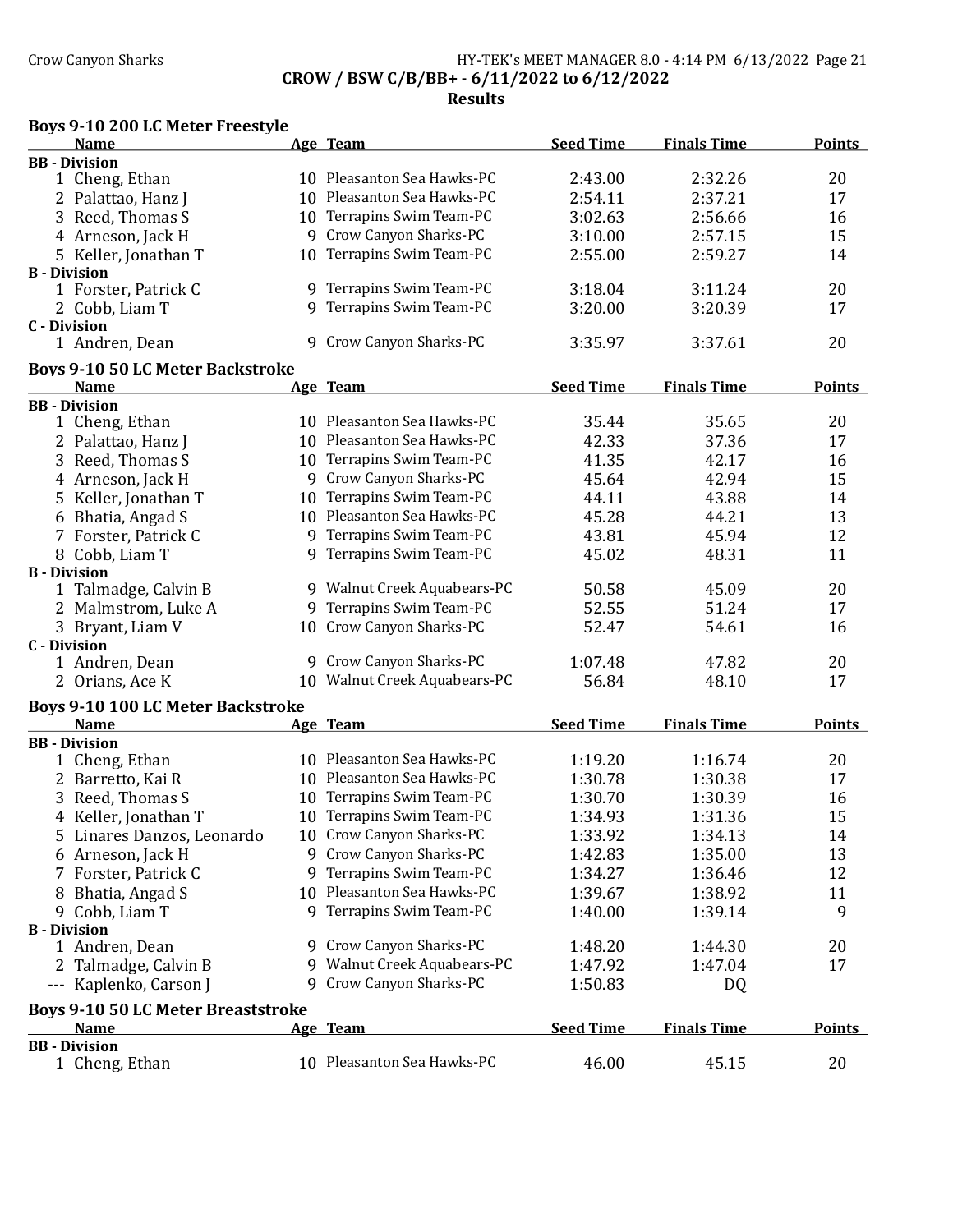### Crow Canyon Sharks **HY-TEK's MEET MANAGER 8.0 - 4:14 PM 6/13/2022** Page 22 CROW / BSW C/B/BB+ - 6/11/2022 to 6/12/2022

Results

## BB - Division ... (Boys 9-10 50 LC Meter Breaststroke)

|                     | <b>Name</b>                                |   | Age Team                     | <b>Seed Time</b> | <b>Finals Time</b> | <b>Points</b> |
|---------------------|--------------------------------------------|---|------------------------------|------------------|--------------------|---------------|
|                     | 2 Reed, Thomas S                           |   | 10 Terrapins Swim Team-PC    | 51.27            | 46.50              | 17            |
|                     | 3 Barretto, Kai R                          |   | 10 Pleasanton Sea Hawks-PC   | 48.04            | 49.14              | 16            |
| <b>B</b> - Division |                                            |   |                              |                  |                    |               |
|                     | 1 Gupta, Kiaan M                           |   | 9 Crow Canyon Sharks-PC      | 56.40            | 52.08              | 20            |
|                     | 2 Arneson, Jack H                          |   | 9 Crow Canyon Sharks-PC      | 54.79            | 52.58              | 17            |
|                     | 3 Forster, Patrick C                       |   | 9 Terrapins Swim Team-PC     | 55.11            | 53.47              | 16            |
|                     | 4 Cobb, Liam T                             |   | 9 Terrapins Swim Team-PC     | 53.36            | 54.91              | 15            |
|                     | 5 Bhatia, Angad S                          |   | 10 Pleasanton Sea Hawks-PC   | 57.45            | 58.08              | 14            |
| <b>C</b> - Division |                                            |   |                              |                  |                    |               |
|                     | 1 Keller, Jonathan T                       |   | 10 Terrapins Swim Team-PC    | 1:02.75          | 51.23              | 20            |
|                     | 2 Andren, Dean                             |   | 9 Crow Canyon Sharks-PC      | 1:13.69          | 57.79              | 17            |
|                     | 3 Kaplenko, Carson J                       |   | 9 Crow Canyon Sharks-PC      | 1:03.79          | 1:01.92            | 16            |
|                     | <b>Boys 9-10 100 LC Meter Breaststroke</b> |   |                              |                  |                    |               |
|                     | <b>Name</b>                                |   | Age Team                     | <b>Seed Time</b> | <b>Finals Time</b> | <b>Points</b> |
|                     | <b>BB</b> - Division                       |   |                              |                  |                    |               |
|                     | 1 Palattao, Hanz J                         |   | 10 Pleasanton Sea Hawks-PC   | 1:30.04          | 1:29.27            | 20            |
|                     | 2 Cheng, Ethan                             |   | 10 Pleasanton Sea Hawks-PC   | 1:42.00          | 1:37.34            | 17            |
|                     | 3 Reed, Thomas S                           |   | 10 Terrapins Swim Team-PC    | 1:50.07          | 1:46.04            | 16            |
|                     | 4 Cobb, Liam T                             |   | 9 Terrapins Swim Team-PC     | 1:53.83          | 1:57.49            | 15            |
|                     | --- Forster, Patrick C                     |   | 9 Terrapins Swim Team-PC     | 1:55.05          | DQ                 |               |
| <b>B</b> - Division |                                            |   |                              |                  |                    |               |
|                     | 1 Keller, Jonathan T                       |   | 10 Terrapins Swim Team-PC    | 2:03.79          | 1:51.87            | 20            |
|                     | 2 Orians, Ace K                            |   | 10 Walnut Creek Aquabears-PC | 2:03.33          | 2:03.58            | 17            |
|                     | 3 Bhatia, Angad S                          |   | 10 Pleasanton Sea Hawks-PC   | 2:07.25          | 2:05.28            | 16            |
| <b>C</b> - Division |                                            |   |                              |                  |                    |               |
|                     | 1 Andren, Dean                             |   | 9 Crow Canyon Sharks-PC      | 2:11.03          | 2:06.41            | 20            |
|                     | 2 Malmstrom, Luke A                        |   | 9 Terrapins Swim Team-PC     | 2:25.00          | 2:12.87            | 17            |
|                     | 3 Brungard, Grant Q                        |   | 10 Walnut Creek Aquabears-PC | 2:45.00          | 2:21.13            | 16            |
|                     | <b>Boys 9-10 50 LC Meter Butterfly</b>     |   |                              |                  |                    |               |
|                     | <b>Name</b>                                |   | Age Team                     | <b>Seed Time</b> | <b>Finals Time</b> | <b>Points</b> |
|                     | <b>BB</b> - Division                       |   |                              |                  |                    |               |
|                     | 1 Cheng, Ethan                             |   | 10 Pleasanton Sea Hawks-PC   | 34.41            | 33.85              | 20            |
|                     | 2 Palattao, Hanz J                         |   | 10 Pleasanton Sea Hawks-PC   | 41.56            | 36.55              | 17            |
|                     | 3 Linares Danzos, Leonardo                 |   | 10 Crow Canyon Sharks-PC     | 39.20            | 39.28              | 16            |
|                     | 4 Barretto, Kai R                          |   | 10 Pleasanton Sea Hawks-PC   | 40.96            | 40.20              | 15            |
|                     | 5 Arneson, Jack H                          |   | 9 Crow Canyon Sharks-PC      | 43.93            | 41.72              | 14            |
| <b>B</b> - Division |                                            |   |                              |                  |                    |               |
|                     | 1 Reed, Thomas S                           |   | 10 Terrapins Swim Team-PC    | 47.07            | 44.94              | 20            |
|                     | 2 Cobb, Liam T                             | 9 | Terrapins Swim Team-PC       | 46.03            | 45.76              | 17            |
|                     | 3 Forster, Patrick C                       | 9 | Terrapins Swim Team-PC       | 46.43            | 47.52              | 16            |
|                     | 4 Andren, Dean                             |   | 9 Crow Canyon Sharks-PC      | 50.63            | 49.83              | 15            |
|                     | --- Kaplenko, Carson J                     |   | 9 Crow Canyon Sharks-PC      | 50.37            | DQ                 |               |
| <b>C</b> - Division |                                            |   |                              |                  |                    |               |
|                     | 1 Gupta, Kiaan M                           |   | 9 Crow Canyon Sharks-PC      | 52.00            | 49.90              | 20            |
|                     | 2 Bhatia, Angad S                          |   | 10 Pleasanton Sea Hawks-PC   | 58.13            | 50.34              | 17            |
|                     | 3 Bryant, Liam V                           |   | 10 Crow Canyon Sharks-PC     | 1:00.12          | 1:01.50            | 16            |
|                     | 4 Brungard, Grant Q                        |   | 10 Walnut Creek Aquabears-PC | 1:05.00          | 1:02.09            | 15            |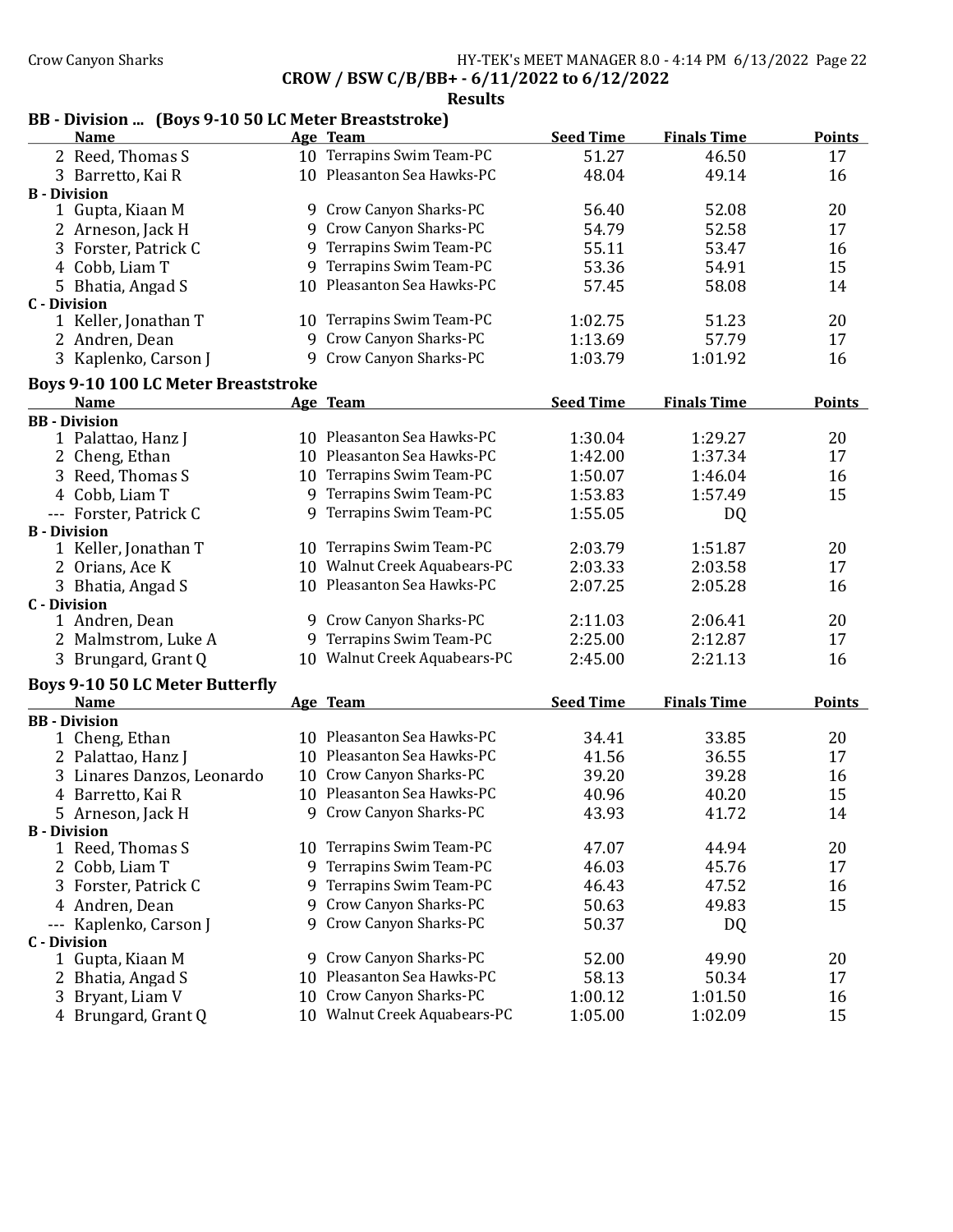# Crow Canyon Sharks **HY-TEK's MEET MANAGER 8.0 - 4:14 PM 6/13/2022** Page 23 CROW / BSW C/B/BB+ - 6/11/2022 to 6/12/2022

## Results

# Boys 11-12 50 LC Meter Freestyle

|                     | Name                              |    | Age Team                      | <b>Seed Time</b> | <b>Finals Time</b> | <b>Points</b>           |
|---------------------|-----------------------------------|----|-------------------------------|------------------|--------------------|-------------------------|
|                     | <b>BB</b> - Division              |    |                               |                  |                    |                         |
|                     | 1 Lee, Cornel W                   |    | 12 Crow Canyon Sharks-PC      | 27.97            | 27.69              | 20                      |
|                     | 2 Wendler, Morgan T               | 12 | Terrapins Swim Team-PC        | 29.74            | 27.75              | 17                      |
|                     | 3 Wong, Ryan                      |    | 12 Pleasanton Sea Hawks-PC    | 29.27            | 28.09              | 16                      |
|                     | 4 Guo, Jonathan R                 |    | 12 Brentwood Seawolves-PC     | 29.53            | 29.37              | 15                      |
|                     | 5 LI, Robert                      |    | 12 Pleasanton Sea Hawks-PC    | 32.11            | 30.25              | 14                      |
|                     | 6 LY, Nathan A                    |    | 11 Pleasanton Sea Hawks-PC    | 32.15            | 30.31              | 13                      |
|                     | 7 Aboutaleb, Khaled S             |    | 12 Ruby Hill Aquatics-PC      | 30.78            | 30.32              | 12                      |
|                     | 8 Huang, Toby L                   | 11 | Ruby Hill Aquatics-PC         | 31.48            | 30.50              | 11                      |
|                     | 9 Hung, Quinn                     | 12 | Crow Canyon Sharks-PC         | 30.95            | 30.65              | 9                       |
|                     | 10 Van DE Veerdonk, Adrian J      | 12 | Pleasanton Sea Hawks-PC       | 31.68            | 30.77              | 7                       |
|                     | 11 Wang, Ryan T                   |    | 12 Pleasanton Sea Hawks-PC    | 31.47            | 30.86              | 6                       |
|                     | 12 Logan, Avery A                 |    | 12 Walnut Creek Aquabears-PC  | 30.92            | 30.90              | 5                       |
|                     | 13 Lloyd, Logan K                 |    | 12 Walnut Creek Aquabears-PC  | 30.85            | 31.26              | 4                       |
|                     | 14 LI, Michael Z                  | 12 | Pleasanton Sea Hawks-PC       | 32.85            | 31.37              | 3                       |
|                     | 15 Aboutaleb, Mohamed S           |    | 12 Ruby Hill Aquatics-PC      | 30.54            | 31.58              | $\overline{\mathbf{c}}$ |
|                     | 16 WU, Jack J                     |    | 12 Pleasanton Sea Hawks-PC    | 31.92            | 31.92              | $\mathbf{1}$            |
|                     | 17 Kim, Dylan B                   |    | 11 Pleasanton Sea Hawks-PC    | 33.61            | 32.43              |                         |
|                     |                                   |    | 11 Pleasanton Sea Hawks-PC    |                  |                    |                         |
|                     | 18 Bansal, Aarav                  |    | 12 Pleasanton Sea Hawks-PC    | 30.25            | 33.15              |                         |
|                     | 19 Tang, Kyle T                   |    |                               | 33.63            | 33.49              |                         |
|                     | 20 Aprelev, Mark A                |    | 12 Pleasanton Sea Hawks-PC    | 32.88            | 34.15              |                         |
|                     | 21 Loftus, Jacob P                |    | 11 Pleasanton Sea Hawks-PC    | 34.47            | 34.61              |                         |
| <b>B</b> - Division | 1 Zenooz, Aiden                   | 11 | Crow Canyon Sharks-PC         | 35.60            | 34.43              | 20                      |
|                     | 2 Nausin, Gabriel A               |    | 11 Pleasanton Sea Hawks-PC    | 37.20            | 36.74              | 17                      |
|                     |                                   |    | 12 Pleasanton Sea Hawks-PC    |                  | 36.85              |                         |
| <b>C</b> - Division | 3 LI, Maxwell Z                   |    |                               | 36.84            |                    | 16                      |
|                     | 1 Tambuwun, Dylan A               |    | 12 Pleasanton Sea Hawks-PC    | 37.66            | 29.73              | 20                      |
|                     | 2 Yavuzer-Judd, Throyden          |    | 12 Walnut Creek Aquabears-PC  | 38.86            | 34.87              | 17                      |
|                     | 3 Malmstrom, Zachary D            | 12 | Terrapins Swim Team-PC        | 37.68            | 37.50              | 16                      |
|                     | 4 Krivtsov, Danyl A               | 11 | Terrapins Swim Team-PC        | 39.67            | 37.93              | 15                      |
|                     | 5 Aboutaleb, Youssef              | 11 | Ruby Hill Aquatics-PC         | 40.10            | 38.74              | 14                      |
|                     | 6 Sun, Dilan A                    | 11 | Walnut Creek Aquabears-PC     | 40.29            | 39.35              | 13                      |
|                     | 7 Tavisala, Sohum R               |    | 11 Unattached                 | 48.92            | 48.25              | 12                      |
|                     |                                   |    |                               |                  |                    |                         |
|                     | Boys 11-12 100 LC Meter Freestyle |    |                               |                  |                    |                         |
|                     | <b>Name</b>                       |    | Age Team                      | <b>Seed Time</b> | <b>Finals Time</b> | <b>Points</b>           |
|                     | <b>BB</b> - Division              |    | 12 Crow Canyon Sharks-PC      |                  |                    |                         |
|                     | 1 Lee, Cornel W                   |    |                               | 59.50            | 59.53              | 20                      |
| 2                   | Guo, Jonathan R                   | 12 | <b>Brentwood Seawolves-PC</b> | 1:05.31          | 1:04.47            | 17                      |
|                     | 3 Hung, Quinn                     | 12 | Crow Canyon Sharks-PC         | 1:07.02          | 1:05.97            | 16                      |
|                     | 4 LY, Nathan A                    |    | 11 Pleasanton Sea Hawks-PC    | 1:05.44          | 1:06.06            | 15                      |
| 5.                  | Ding, Jasper                      | 11 | Pleasanton Sea Hawks-PC       | 1:10.38          | 1:07.57            | 14                      |
|                     | 6 LI, Robert                      |    | 12 Pleasanton Sea Hawks-PC    | 1:09.68          | 1:07.62            | 13                      |
|                     | 7 Huang, Toby L                   | 11 | Ruby Hill Aquatics-PC         | 1:09.23          | 1:07.82            | 12                      |
|                     | 8 Aboutaleb, Mohamed S            | 12 | Ruby Hill Aquatics-PC         | 1:09.30          | 1:07.87            | 11                      |
| 9.                  | Aboutaleb, Khaled S               | 12 | Ruby Hill Aquatics-PC         | 1:09.31          | 1:08.14            | 9                       |
|                     | 10 Van DE Veerdonk, Adrian J      |    | 12 Pleasanton Sea Hawks-PC    | 1:08.35          | 1:08.40            | 7                       |
| 11                  | LI, Michael Z                     |    | 12 Pleasanton Sea Hawks-PC    | 1:11.59          | 1:08.90            | 6                       |
|                     | 12 Kim, Dylan B                   |    | 11 Pleasanton Sea Hawks-PC    | 1:11.89          | 1:10.29            | 5                       |
|                     | 13 Aprelev, Mark A                |    | 12 Pleasanton Sea Hawks-PC    | 1:10.91          | 1:10.79            | 4                       |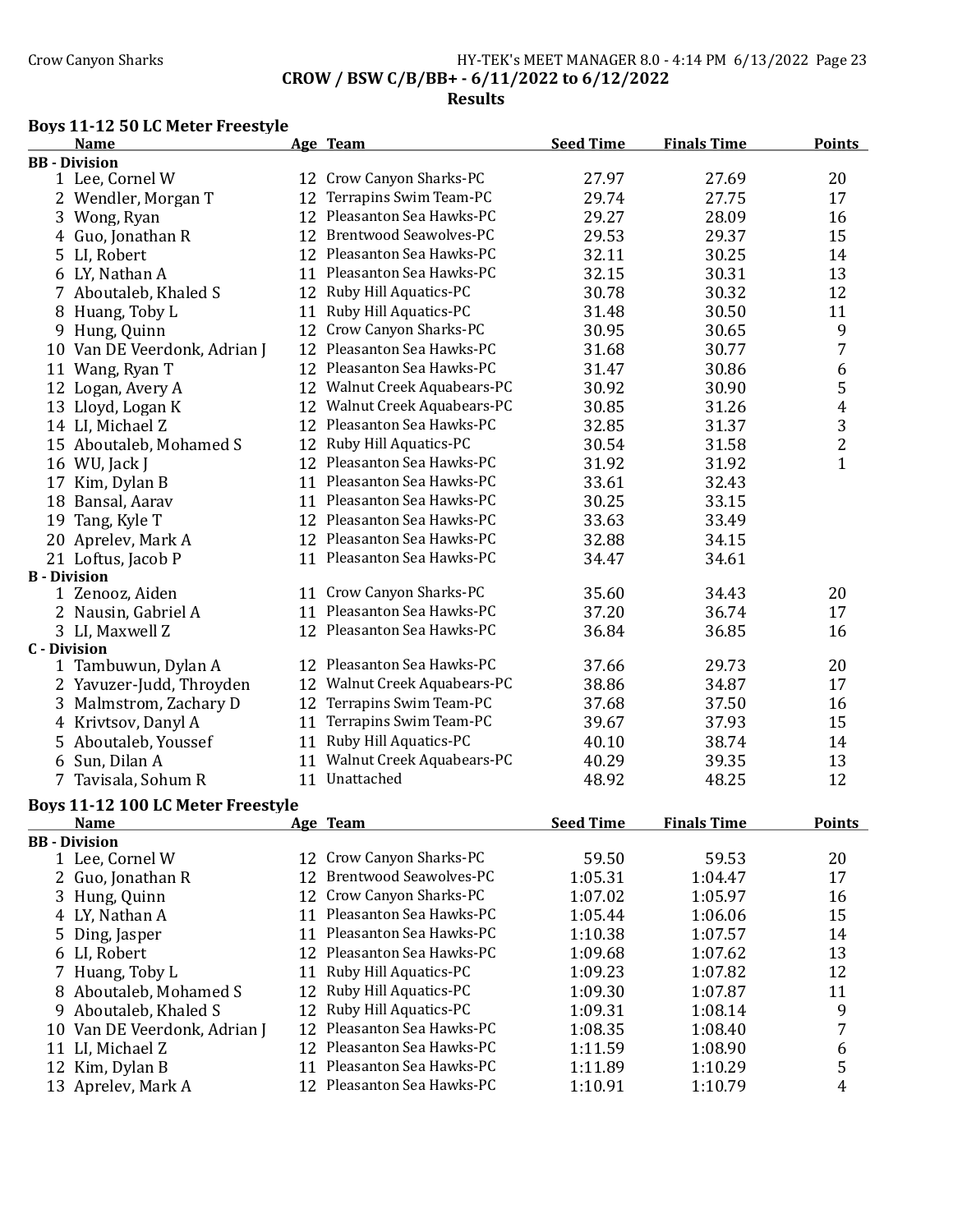### Crow Canyon Sharks HY-TEK's MEET MANAGER 8.0 - 4:14 PM 6/13/2022 Page 24 CROW / BSW C/B/BB+ - 6/11/2022 to 6/12/2022

Results

# BB - Division ... (Boys 11-12 100 LC Meter Freestyle)

| <b>Name</b>                               |    | Age Team                     | <b>Seed Time</b> | <b>Finals Time</b> | <b>Points</b> |
|-------------------------------------------|----|------------------------------|------------------|--------------------|---------------|
| 14 Mak, Ryan P                            |    | 11 Crow Canyon Sharks-PC     | 1:14.32          | 1:14.02            | 3             |
| 15 Loftus, Jacob P                        |    | 11 Pleasanton Sea Hawks-PC   | 1:11.51          | 1:14.63            | 2             |
| 16 Barclay, Gavin W                       |    | 11 Walnut Creek Aquabears-PC | 1:15.00          | 1:17.70            | 1             |
| <b>B</b> - Division                       |    |                              |                  |                    |               |
| 1 Keene, Blake A                          |    | 12 Pleasanton Sea Hawks-PC   | 1:16.46          | 1:16.24            | 20            |
| 2 Zenooz, Aiden                           |    | 11 Crow Canyon Sharks-PC     | 1:19.17          | 1:17.55            | 17            |
| 3 LI, Maxwell Z                           |    | 12 Pleasanton Sea Hawks-PC   | 1:18.67          | 1:20.55            | 16            |
| <b>C</b> - Division                       |    |                              |                  |                    |               |
| 1 Yavuzer-Judd, Throyden                  |    | 12 Walnut Creek Aquabears-PC | 1:30.04          | 1:13.89            | 20            |
| 2 Lam, Joshua W                           |    | 12 Pleasanton Sea Hawks-PC   | 1:24.12          | 1:19.73            | 17            |
| 3 Aboutaleb, Youssef                      |    | 11 Ruby Hill Aquatics-PC     | 1:29.59          | 1:29.22            | 16            |
| 4 Khutornenko, Matthew J                  |    | 11 Pleasanton Sea Hawks-PC   | 1:32.21          | 1:31.96            | 15            |
| 5 Sun, Dilan A                            |    | 11 Walnut Creek Aquabears-PC | 1:36.17          | 1:34.06            | 14            |
| 6 Tavisala, Sohum R                       |    | 11 Unattached                | 1:47.28          | 1:53.10            | 13            |
| <b>Boys 11-12 50 LC Meter Backstroke</b>  |    |                              |                  |                    |               |
| <b>Name</b>                               |    | Age Team                     | <b>Seed Time</b> | <b>Finals Time</b> | <b>Points</b> |
| <b>BB</b> - Division                      |    |                              |                  |                    |               |
| 1 Wendler, Morgan T                       |    | 12 Terrapins Swim Team-PC    | 32.41            | 31.34              | 20            |
| 2 Huang, Toby L                           | 11 | Ruby Hill Aquatics-PC        | 39.76            | 34.02              | 17            |
| 3 Tambuwun, Dylan A                       |    | 12 Pleasanton Sea Hawks-PC   | 37.50            | 34.22              | 16            |
| 4 Castaneda, Giovanni F                   |    | 11 Terrapins Swim Team-PC    | 37.56            | 35.03              | 15            |
| 5 Wang, Ryan T                            |    | 12 Pleasanton Sea Hawks-PC   | 35.67            | 35.11              | 14            |
| 6 Aboutaleb, Mohamed S                    |    | 12 Ruby Hill Aquatics-PC     | 36.00            | 36.63              | 13            |
| 7 Bailey, Jackson T                       |    | 11 Crow Canyon Sharks-PC     | 39.10            | 38.67              | 12            |
| <b>B</b> - Division                       |    |                              |                  |                    |               |
| 1 Van DE Veerdonk, Adrian J               |    | 12 Pleasanton Sea Hawks-PC   | 43.43            | 37.02              | 20            |
| 2 Tang, Kyle T                            |    | 12 Pleasanton Sea Hawks-PC   | 43.17            | 39.58              | 17            |
| 3 Aprelev, Mark A                         |    | 12 Pleasanton Sea Hawks-PC   | 42.87            | 40.45              | 16            |
| 4 Kim, Dylan B                            |    | 11 Pleasanton Sea Hawks-PC   | 43.69            | 42.40              | 15            |
| 5 Lam, Joshua W                           |    | 12 Pleasanton Sea Hawks-PC   | 43.65            | 43.42              | 14            |
| <b>C</b> - Division                       |    |                              |                  |                    |               |
| 1 Wong, Ryan                              |    | 12 Pleasanton Sea Hawks-PC   | 50.00            | 35.77              | 20            |
| 2 Ding, Jasper                            |    | 11 Pleasanton Sea Hawks-PC   | 52.24            | 36.38              | 17            |
| 3 Aboutaleb, Khaled S                     |    | 12 Ruby Hill Aquatics-PC     | 47.00            | 39.55              | 16            |
| 4 Keene, Blake A                          |    | 12 Pleasanton Sea Hawks-PC   | 44.98            | 40.55              | 15            |
| 5 Zenooz, Aiden                           |    | 11 Crow Canyon Sharks-PC     | 44.00            | 43.37              | 14            |
| 6 Loftus, Jacob P                         |    | 11 Pleasanton Sea Hawks-PC   | 46.36            | 44.26              | 13            |
| 7 Aboutaleb, Youssef                      |    | 11 Ruby Hill Aquatics-PC     | 50.00            | 45.95              | 12            |
| 8 Sun, Dilan A                            |    | 11 Walnut Creek Aquabears-PC | 47.69            | 49.61              | 11            |
| 9 Khutornenko, Matthew J                  |    | 11 Pleasanton Sea Hawks-PC   | 49.86            | 52.55              | 9             |
| 10 Tavisala, Sohum R                      |    | 11 Unattached                | 58.47            | 55.15              | 7             |
|                                           |    |                              |                  |                    |               |
| <b>Boys 11-12 100 LC Meter Backstroke</b> |    |                              |                  |                    |               |
| <b>Name</b><br><b>BB</b> - Division       |    | Age Team                     | <b>Seed Time</b> | <b>Finals Time</b> | <b>Points</b> |
| 1 Lee, Cornel W                           |    | 12 Crow Canyon Sharks-PC     | 1:12.70          | 1:12.39            | 20            |
| 2 Wang, Ryan T                            | 12 | Pleasanton Sea Hawks-PC      | 1:13.28          | 1:13.31            | 17            |
|                                           | 11 | Ruby Hill Aquatics-PC        |                  | 1:14.41            | 16            |
| 3 Huang, Toby L                           | 11 | Terrapins Swim Team-PC       | 1:13.80          |                    | 15            |
| 4 Castaneda, Giovanni F                   |    | Ruby Hill Aquatics-PC        | 1:19.28          | 1:15.18            |               |
| 5 Aboutaleb, Mohamed S                    | 12 | 11 Pleasanton Sea Hawks-PC   | 1:21.57          | 1:16.42            | 14            |
| 6 LY, Nathan A                            |    |                              | 1:17.53          | 1:16.83            | 13            |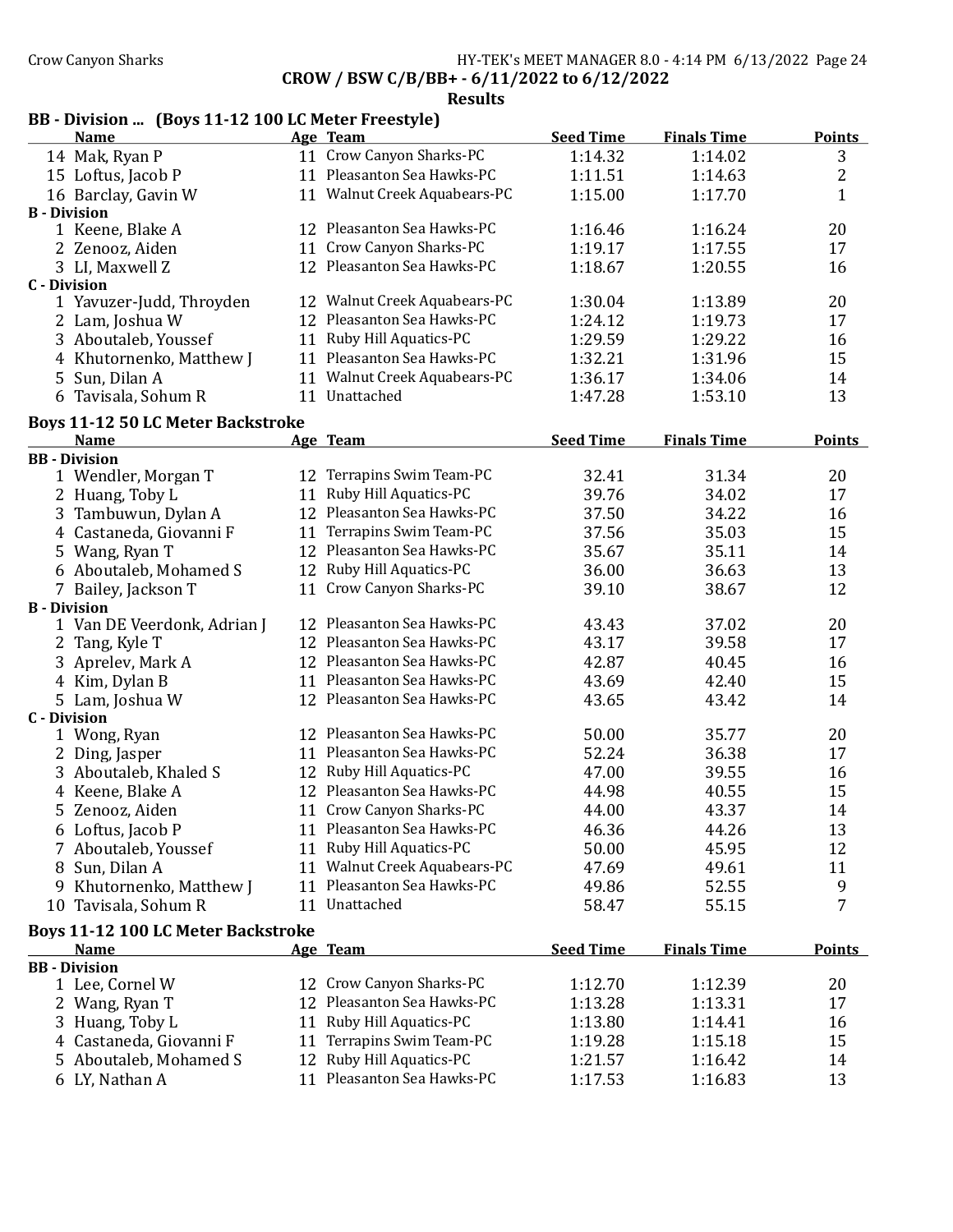### Crow Canyon Sharks **HY-TEK's MEET MANAGER 8.0 - 4:14 PM 6/13/2022** Page 25 CROW / BSW C/B/BB+ - 6/11/2022 to 6/12/2022

#### Results

# BB - Division ... (Boys 11-12 100 LC Meter Backstroke)

|   | <b>Name</b>                                |    | Age Team                      | <b>Seed Time</b> | <b>Finals Time</b> | <b>Points</b>  |
|---|--------------------------------------------|----|-------------------------------|------------------|--------------------|----------------|
|   | 7 Tambuwun, Dylan A                        |    | 12 Pleasanton Sea Hawks-PC    | 1:22.27          | 1:17.01            | 12             |
|   | 8 Guo, Jonathan R                          | 12 | <b>Brentwood Seawolves-PC</b> | 1:19.31          | 1:17.20            | 11             |
|   | 9 LI, Michael Z                            | 12 | Pleasanton Sea Hawks-PC       | 1:26.83          | 1:21.22            | 9              |
|   | 10 Hung, Quinn                             | 12 | Crow Canyon Sharks-PC         | 1:23.39          | 1:22.25            | 7              |
|   | 11 Mak, Ryan P                             | 11 | Crow Canyon Sharks-PC         | 1:20.94          | 1:22.26            | 6              |
|   | 12 Lloyd, Logan K                          | 12 | Walnut Creek Aquabears-PC     | 1:22.44          | 1:23.10            | 5              |
|   | 13 Tang, Kyle T                            | 12 | Pleasanton Sea Hawks-PC       | 1:27.97          | 1:26.31            | $\overline{4}$ |
|   | <b>B</b> - Division                        |    |                               |                  |                    |                |
|   | 1 Logan, Avery A                           |    | 12 Walnut Creek Aquabears-PC  | 1:33.68          | 1:14.94            | 20             |
|   | 2 Van DE Veerdonk, Adrian J                |    | 12 Pleasanton Sea Hawks-PC    | 1:31.41          | 1:22.07            | 17             |
|   | 3 Aprelev, Mark A                          |    | 12 Pleasanton Sea Hawks-PC    | 1:31.78          | 1:29.41            | 16             |
|   | 4 LI, Maxwell Z                            |    | 12 Pleasanton Sea Hawks-PC    | 1:32.91          | 1:32.00            | 15             |
|   | 5 Zenooz, Aiden                            |    | 11 Crow Canyon Sharks-PC      | 1:35.21          | 1:32.60            | 14             |
|   | 6 Kim, Dylan B                             | 11 | Pleasanton Sea Hawks-PC       | 1:29.76          | 1:33.00            | 13             |
|   | --- Wong, Ryan                             |    | 12 Pleasanton Sea Hawks-PC    | 1:30.00          | DQ                 |                |
|   | <b>C</b> - Division                        |    |                               |                  |                    |                |
|   | 1 Keene, Blake A                           |    | 12 Pleasanton Sea Hawks-PC    | 1:42.97          | 1:28.31            | 20             |
|   | 2 Bansal, Aarav                            |    | 11 Pleasanton Sea Hawks-PC    | 1:44.90          | 1:35.66            | 17             |
|   | 3 Aboutaleb, Youssef                       |    | 11 Ruby Hill Aquatics-PC      | 1:47.48          | 1:37.26            | 16             |
|   | 4 Malmstrom, Zachary D                     |    | 12 Terrapins Swim Team-PC     | 1:40.58          | 1:37.60            | 15             |
|   | 5 Nausin, Gabriel A                        | 11 | Pleasanton Sea Hawks-PC       | 1:41.68          | 1:41.49            | 14             |
|   | 6 Krivtsov, Danyl A                        | 11 | Terrapins Swim Team-PC        | 1:47.79          | 1:43.92            | 13             |
|   | 7 Tavisala, Sohum R                        | 11 | Unattached                    | 1:57.12          | 2:00.75            | 12             |
|   | <b>Boys 11-12 200 LC Meter Backstroke</b>  |    |                               |                  |                    |                |
|   | <b>Name</b>                                |    | Age Team                      | <b>Seed Time</b> | <b>Finals Time</b> | <b>Points</b>  |
|   | <b>BB</b> - Division                       |    |                               |                  |                    |                |
|   | 1 Wendler, Morgan T                        |    | 12 Terrapins Swim Team-PC     | 2:30.63          | 2:30.40            | 20             |
|   | 2 Lee, Cornel W                            |    | 12 Crow Canyon Sharks-PC      | 2:38.00          | 2:36.95            | 17             |
|   | 3 Wang, Ryan T                             |    | 12 Pleasanton Sea Hawks-PC    | 2:43.92          | 2:37.00            | 16             |
|   | 4 LY, Nathan A                             |    | 11 Pleasanton Sea Hawks-PC    | 2:42.57          | 2:37.60            | 15             |
|   | 5 Huang, Toby L                            |    | 11 Ruby Hill Aquatics-PC      | 2:38.93          | 2:38.47            | 14             |
|   | 6 Tambuwun, Dylan A                        |    | 12 Pleasanton Sea Hawks-PC    | 2:52.40          | 2:48.85            | 13             |
| 7 | Mak, Ryan P                                |    | 11 Crow Canyon Sharks-PC      | 2:55.00          | 2:52.94            | 12             |
|   | 8 Tang, Kyle T                             |    | 12 Pleasanton Sea Hawks-PC    | 2:51.81          | 2:56.01            | 11             |
|   | <b>B</b> - Division                        |    |                               |                  |                    |                |
|   | 1 Castaneda, Giovanni F                    |    | 11 Terrapins Swim Team-PC     | 3:13.80          | 2:37.99            | 20             |
|   | 2 LI, Maxwell Z                            |    | 12 Pleasanton Sea Hawks-PC    | 3:18.33          | 3:05.84            | 17             |
|   | 3 Kim, Dylan B                             |    | 11 Pleasanton Sea Hawks-PC    | 3:15.49          | 3:09.32            | 16             |
|   | <b>C</b> - Division                        |    |                               |                  |                    |                |
|   | 1 Wong, Ryan                               |    | 12 Pleasanton Sea Hawks-PC    | 4:00.00          | 2:48.99            | 20             |
|   | <b>Boys 11-12 50 LC Meter Breaststroke</b> |    |                               |                  |                    |                |
|   | <b>Name</b>                                |    | Age Team                      | <b>Seed Time</b> | <b>Finals Time</b> | <b>Points</b>  |
|   | <b>BB</b> - Division                       |    |                               |                  |                    |                |
|   | 1 Tambuwun, Dylan A                        |    | 12 Pleasanton Sea Hawks-PC    | 35.21            | 33.77              | 20             |
|   | 2 Lee, Cornel W                            | 12 | Crow Canyon Sharks-PC         | 35.51            | 35.34              | 17             |
|   | 3 Wendler, Morgan T                        | 12 | Terrapins Swim Team-PC        | 37.05            | 35.44              | 16             |
|   | 4 Aboutaleb, Khaled S                      | 12 | Ruby Hill Aquatics-PC         | 39.71            | 37.93              | 15             |
| 5 | Wang, Ryan T                               |    | 12 Pleasanton Sea Hawks-PC    | 37.83            | 38.29              | 14             |
|   | 6 Logan, Avery A                           |    | 12 Walnut Creek Aquabears-PC  | 41.79            | 41.43              | 13             |
|   | 7 Aboutaleb, Mohamed S                     |    | 12 Ruby Hill Aquatics-PC      | 43.44            | 41.70              | 12             |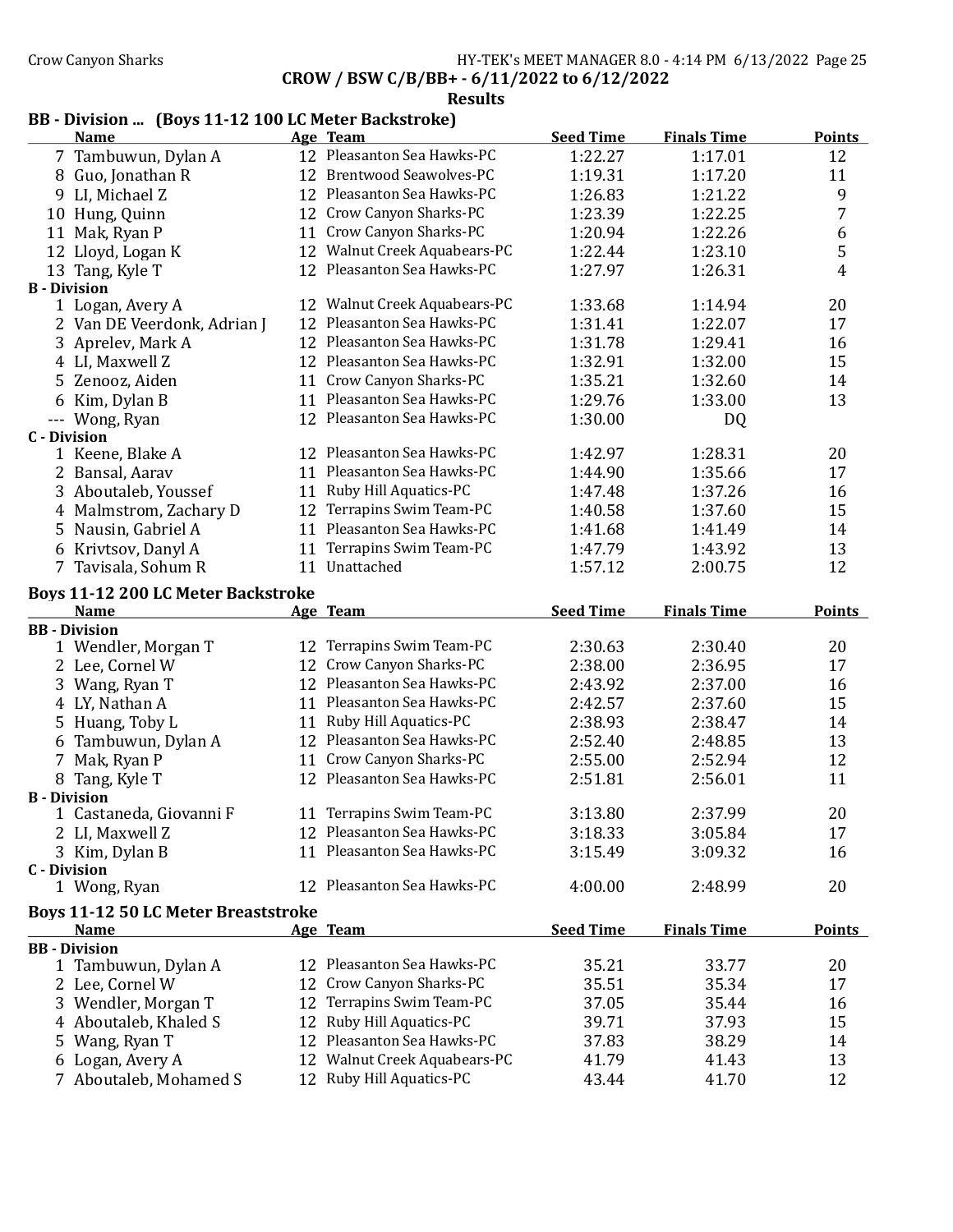### Crow Canyon Sharks **HY-TEK's MEET MANAGER 8.0 - 4:14 PM 6/13/2022** Page 26 CROW / BSW C/B/BB+ - 6/11/2022 to 6/12/2022

#### Results

# BB - Division ... (Boys 11-12 50 LC Meter Breaststroke)

| 12 Pleasanton Sea Hawks-PC<br>42.14<br>11<br>8 Van DE Veerdonk, Adrian J<br>43.57<br>12 Brentwood Seawolves-PC<br>9<br>41.51<br>42.20<br>9 Guo, Jonathan R<br>7<br>12 Pleasanton Sea Hawks-PC<br>42.25<br>10 WU, Jack J<br>42.52<br>Terrapins Swim Team-PC<br>6<br>11 Castaneda, Giovanni F<br>44.93<br>43.13<br>11<br>5<br>12 Crow Canyon Sharks-PC<br>43.54<br>43.54<br>12 Hung, Quinn<br><b>B</b> - Division<br>1 LI, Robert<br>12 Pleasanton Sea Hawks-PC<br>20<br>48.20<br>42.61<br>12 Pleasanton Sea Hawks-PC<br>2 Keene, Blake A<br>47.06<br>42.67<br>17<br>12 Walnut Creek Aquabears-PC<br>16<br>3 Yavuzer-Judd, Throyden<br>46.26<br>44.16<br>12 Pleasanton Sea Hawks-PC<br>15<br>4 Tang, Kyle T<br>47.27<br>44.37<br>11 Ruby Hill Aquatics-PC<br>14<br>5 Huang, Toby L<br>45.27<br>45.16<br>11 Pleasanton Sea Hawks-PC<br>13<br>6 Loftus, Jacob P<br>46.57<br>46.63<br>11 Pleasanton Sea Hawks-PC<br>46.96<br>12<br>7 Bansal, Aarav<br>48.10<br>12 Walnut Creek Aquabears-PC<br>11<br>8 Lloyd, Logan K<br>47.44<br>48.57<br><b>PC8B - Division</b><br>20<br>11 Crow Canyon Sharks-PC<br>52.93<br>48.62<br>1 Zenooz, Aiden<br>11 Crow Canyon Sharks-PC<br>52.04<br>2 Mak, Ryan P<br>49.72<br>17<br>11 Unattached<br>52.46<br>16<br>3 Tavisala, Sohum R<br>57.31<br>Terrapins Swim Team-PC<br>53.26<br>15<br>4 Krivtsov, Danyl A<br>54.47<br>11<br>Walnut Creek Aquabears-PC<br>14<br>5 Sun, Dilan A<br>56.02<br>54.86<br>11<br>Terrapins Swim Team-PC<br>13<br>6 Malmstrom, Zachary D<br>12<br>54.45<br>55.03<br>11 Pleasanton Sea Hawks-PC<br>12<br>7 Nausin, Gabriel A<br>54.48<br>56.09<br>11 Ruby Hill Aquatics-PC<br>1:05.84<br>11<br>8 Aboutaleb, Youssef<br>1:13.78<br><b>Boys 11-12 100 LC Meter Breaststroke</b><br><b>Seed Time</b><br><b>Finals Time</b><br><b>Points</b><br><b>Name</b><br>Age Team<br><b>BB</b> - Division<br>12 Pleasanton Sea Hawks-PC<br>1 Tambuwun, Dylan A<br>1:18.63<br>1:15.58<br>20<br>12 Crow Canyon Sharks-PC<br>17<br>2 Lee, Cornel W<br>1:24.96<br>1:18.68<br>12 Pleasanton Sea Hawks-PC<br>3 Wang, Ryan T<br>1:29.63<br>1:23.20<br>16<br>12 Ruby Hill Aquatics-PC<br>1:35.00<br>15<br>4 Aboutaleb, Khaled S<br>1:26.89<br>12 Brentwood Seawolves-PC<br>5 Guo, Jonathan R<br>1:36.20<br>1:28.13<br>14<br>12 Crow Canyon Sharks-PC<br>13<br>6 Hung, Quinn<br>1:27.58<br>1:30.30<br>11 Terrapins Swim Team-PC<br>12<br>7 Castaneda, Giovanni F<br>1:36.70<br>1:31.75<br>11 Crow Canyon Sharks-PC<br>1:35.51<br>11<br>1:33.67<br>8 Bailey, Jackson T<br><b>B</b> - Division<br>11 Pleasanton Sea Hawks-PC<br>20<br>1:38.41<br>1:26.26<br>1 Ding, Jasper<br>2 LI, Michael Z<br>12 Pleasanton Sea Hawks-PC<br>1:29.85<br>1:44.14<br>17 |
|-------------------------------------------------------------------------------------------------------------------------------------------------------------------------------------------------------------------------------------------------------------------------------------------------------------------------------------------------------------------------------------------------------------------------------------------------------------------------------------------------------------------------------------------------------------------------------------------------------------------------------------------------------------------------------------------------------------------------------------------------------------------------------------------------------------------------------------------------------------------------------------------------------------------------------------------------------------------------------------------------------------------------------------------------------------------------------------------------------------------------------------------------------------------------------------------------------------------------------------------------------------------------------------------------------------------------------------------------------------------------------------------------------------------------------------------------------------------------------------------------------------------------------------------------------------------------------------------------------------------------------------------------------------------------------------------------------------------------------------------------------------------------------------------------------------------------------------------------------------------------------------------------------------------------------------------------------------------------------------------------------------------------------------------------------------------------------------------------------------------------------------------------------------------------------------------------------------------------------------------------------------------------------------------------------------------------------------------------------------------------------------------------------------------------------------------------------------------------------------------------------------------------------------------------------------------------------------------------------------------------------------------------------------------------------------|
|                                                                                                                                                                                                                                                                                                                                                                                                                                                                                                                                                                                                                                                                                                                                                                                                                                                                                                                                                                                                                                                                                                                                                                                                                                                                                                                                                                                                                                                                                                                                                                                                                                                                                                                                                                                                                                                                                                                                                                                                                                                                                                                                                                                                                                                                                                                                                                                                                                                                                                                                                                                                                                                                                     |
|                                                                                                                                                                                                                                                                                                                                                                                                                                                                                                                                                                                                                                                                                                                                                                                                                                                                                                                                                                                                                                                                                                                                                                                                                                                                                                                                                                                                                                                                                                                                                                                                                                                                                                                                                                                                                                                                                                                                                                                                                                                                                                                                                                                                                                                                                                                                                                                                                                                                                                                                                                                                                                                                                     |
|                                                                                                                                                                                                                                                                                                                                                                                                                                                                                                                                                                                                                                                                                                                                                                                                                                                                                                                                                                                                                                                                                                                                                                                                                                                                                                                                                                                                                                                                                                                                                                                                                                                                                                                                                                                                                                                                                                                                                                                                                                                                                                                                                                                                                                                                                                                                                                                                                                                                                                                                                                                                                                                                                     |
|                                                                                                                                                                                                                                                                                                                                                                                                                                                                                                                                                                                                                                                                                                                                                                                                                                                                                                                                                                                                                                                                                                                                                                                                                                                                                                                                                                                                                                                                                                                                                                                                                                                                                                                                                                                                                                                                                                                                                                                                                                                                                                                                                                                                                                                                                                                                                                                                                                                                                                                                                                                                                                                                                     |
|                                                                                                                                                                                                                                                                                                                                                                                                                                                                                                                                                                                                                                                                                                                                                                                                                                                                                                                                                                                                                                                                                                                                                                                                                                                                                                                                                                                                                                                                                                                                                                                                                                                                                                                                                                                                                                                                                                                                                                                                                                                                                                                                                                                                                                                                                                                                                                                                                                                                                                                                                                                                                                                                                     |
|                                                                                                                                                                                                                                                                                                                                                                                                                                                                                                                                                                                                                                                                                                                                                                                                                                                                                                                                                                                                                                                                                                                                                                                                                                                                                                                                                                                                                                                                                                                                                                                                                                                                                                                                                                                                                                                                                                                                                                                                                                                                                                                                                                                                                                                                                                                                                                                                                                                                                                                                                                                                                                                                                     |
|                                                                                                                                                                                                                                                                                                                                                                                                                                                                                                                                                                                                                                                                                                                                                                                                                                                                                                                                                                                                                                                                                                                                                                                                                                                                                                                                                                                                                                                                                                                                                                                                                                                                                                                                                                                                                                                                                                                                                                                                                                                                                                                                                                                                                                                                                                                                                                                                                                                                                                                                                                                                                                                                                     |
|                                                                                                                                                                                                                                                                                                                                                                                                                                                                                                                                                                                                                                                                                                                                                                                                                                                                                                                                                                                                                                                                                                                                                                                                                                                                                                                                                                                                                                                                                                                                                                                                                                                                                                                                                                                                                                                                                                                                                                                                                                                                                                                                                                                                                                                                                                                                                                                                                                                                                                                                                                                                                                                                                     |
|                                                                                                                                                                                                                                                                                                                                                                                                                                                                                                                                                                                                                                                                                                                                                                                                                                                                                                                                                                                                                                                                                                                                                                                                                                                                                                                                                                                                                                                                                                                                                                                                                                                                                                                                                                                                                                                                                                                                                                                                                                                                                                                                                                                                                                                                                                                                                                                                                                                                                                                                                                                                                                                                                     |
|                                                                                                                                                                                                                                                                                                                                                                                                                                                                                                                                                                                                                                                                                                                                                                                                                                                                                                                                                                                                                                                                                                                                                                                                                                                                                                                                                                                                                                                                                                                                                                                                                                                                                                                                                                                                                                                                                                                                                                                                                                                                                                                                                                                                                                                                                                                                                                                                                                                                                                                                                                                                                                                                                     |
|                                                                                                                                                                                                                                                                                                                                                                                                                                                                                                                                                                                                                                                                                                                                                                                                                                                                                                                                                                                                                                                                                                                                                                                                                                                                                                                                                                                                                                                                                                                                                                                                                                                                                                                                                                                                                                                                                                                                                                                                                                                                                                                                                                                                                                                                                                                                                                                                                                                                                                                                                                                                                                                                                     |
|                                                                                                                                                                                                                                                                                                                                                                                                                                                                                                                                                                                                                                                                                                                                                                                                                                                                                                                                                                                                                                                                                                                                                                                                                                                                                                                                                                                                                                                                                                                                                                                                                                                                                                                                                                                                                                                                                                                                                                                                                                                                                                                                                                                                                                                                                                                                                                                                                                                                                                                                                                                                                                                                                     |
|                                                                                                                                                                                                                                                                                                                                                                                                                                                                                                                                                                                                                                                                                                                                                                                                                                                                                                                                                                                                                                                                                                                                                                                                                                                                                                                                                                                                                                                                                                                                                                                                                                                                                                                                                                                                                                                                                                                                                                                                                                                                                                                                                                                                                                                                                                                                                                                                                                                                                                                                                                                                                                                                                     |
|                                                                                                                                                                                                                                                                                                                                                                                                                                                                                                                                                                                                                                                                                                                                                                                                                                                                                                                                                                                                                                                                                                                                                                                                                                                                                                                                                                                                                                                                                                                                                                                                                                                                                                                                                                                                                                                                                                                                                                                                                                                                                                                                                                                                                                                                                                                                                                                                                                                                                                                                                                                                                                                                                     |
|                                                                                                                                                                                                                                                                                                                                                                                                                                                                                                                                                                                                                                                                                                                                                                                                                                                                                                                                                                                                                                                                                                                                                                                                                                                                                                                                                                                                                                                                                                                                                                                                                                                                                                                                                                                                                                                                                                                                                                                                                                                                                                                                                                                                                                                                                                                                                                                                                                                                                                                                                                                                                                                                                     |
|                                                                                                                                                                                                                                                                                                                                                                                                                                                                                                                                                                                                                                                                                                                                                                                                                                                                                                                                                                                                                                                                                                                                                                                                                                                                                                                                                                                                                                                                                                                                                                                                                                                                                                                                                                                                                                                                                                                                                                                                                                                                                                                                                                                                                                                                                                                                                                                                                                                                                                                                                                                                                                                                                     |
|                                                                                                                                                                                                                                                                                                                                                                                                                                                                                                                                                                                                                                                                                                                                                                                                                                                                                                                                                                                                                                                                                                                                                                                                                                                                                                                                                                                                                                                                                                                                                                                                                                                                                                                                                                                                                                                                                                                                                                                                                                                                                                                                                                                                                                                                                                                                                                                                                                                                                                                                                                                                                                                                                     |
|                                                                                                                                                                                                                                                                                                                                                                                                                                                                                                                                                                                                                                                                                                                                                                                                                                                                                                                                                                                                                                                                                                                                                                                                                                                                                                                                                                                                                                                                                                                                                                                                                                                                                                                                                                                                                                                                                                                                                                                                                                                                                                                                                                                                                                                                                                                                                                                                                                                                                                                                                                                                                                                                                     |
|                                                                                                                                                                                                                                                                                                                                                                                                                                                                                                                                                                                                                                                                                                                                                                                                                                                                                                                                                                                                                                                                                                                                                                                                                                                                                                                                                                                                                                                                                                                                                                                                                                                                                                                                                                                                                                                                                                                                                                                                                                                                                                                                                                                                                                                                                                                                                                                                                                                                                                                                                                                                                                                                                     |
|                                                                                                                                                                                                                                                                                                                                                                                                                                                                                                                                                                                                                                                                                                                                                                                                                                                                                                                                                                                                                                                                                                                                                                                                                                                                                                                                                                                                                                                                                                                                                                                                                                                                                                                                                                                                                                                                                                                                                                                                                                                                                                                                                                                                                                                                                                                                                                                                                                                                                                                                                                                                                                                                                     |
|                                                                                                                                                                                                                                                                                                                                                                                                                                                                                                                                                                                                                                                                                                                                                                                                                                                                                                                                                                                                                                                                                                                                                                                                                                                                                                                                                                                                                                                                                                                                                                                                                                                                                                                                                                                                                                                                                                                                                                                                                                                                                                                                                                                                                                                                                                                                                                                                                                                                                                                                                                                                                                                                                     |
|                                                                                                                                                                                                                                                                                                                                                                                                                                                                                                                                                                                                                                                                                                                                                                                                                                                                                                                                                                                                                                                                                                                                                                                                                                                                                                                                                                                                                                                                                                                                                                                                                                                                                                                                                                                                                                                                                                                                                                                                                                                                                                                                                                                                                                                                                                                                                                                                                                                                                                                                                                                                                                                                                     |
|                                                                                                                                                                                                                                                                                                                                                                                                                                                                                                                                                                                                                                                                                                                                                                                                                                                                                                                                                                                                                                                                                                                                                                                                                                                                                                                                                                                                                                                                                                                                                                                                                                                                                                                                                                                                                                                                                                                                                                                                                                                                                                                                                                                                                                                                                                                                                                                                                                                                                                                                                                                                                                                                                     |
|                                                                                                                                                                                                                                                                                                                                                                                                                                                                                                                                                                                                                                                                                                                                                                                                                                                                                                                                                                                                                                                                                                                                                                                                                                                                                                                                                                                                                                                                                                                                                                                                                                                                                                                                                                                                                                                                                                                                                                                                                                                                                                                                                                                                                                                                                                                                                                                                                                                                                                                                                                                                                                                                                     |
|                                                                                                                                                                                                                                                                                                                                                                                                                                                                                                                                                                                                                                                                                                                                                                                                                                                                                                                                                                                                                                                                                                                                                                                                                                                                                                                                                                                                                                                                                                                                                                                                                                                                                                                                                                                                                                                                                                                                                                                                                                                                                                                                                                                                                                                                                                                                                                                                                                                                                                                                                                                                                                                                                     |
|                                                                                                                                                                                                                                                                                                                                                                                                                                                                                                                                                                                                                                                                                                                                                                                                                                                                                                                                                                                                                                                                                                                                                                                                                                                                                                                                                                                                                                                                                                                                                                                                                                                                                                                                                                                                                                                                                                                                                                                                                                                                                                                                                                                                                                                                                                                                                                                                                                                                                                                                                                                                                                                                                     |
|                                                                                                                                                                                                                                                                                                                                                                                                                                                                                                                                                                                                                                                                                                                                                                                                                                                                                                                                                                                                                                                                                                                                                                                                                                                                                                                                                                                                                                                                                                                                                                                                                                                                                                                                                                                                                                                                                                                                                                                                                                                                                                                                                                                                                                                                                                                                                                                                                                                                                                                                                                                                                                                                                     |
|                                                                                                                                                                                                                                                                                                                                                                                                                                                                                                                                                                                                                                                                                                                                                                                                                                                                                                                                                                                                                                                                                                                                                                                                                                                                                                                                                                                                                                                                                                                                                                                                                                                                                                                                                                                                                                                                                                                                                                                                                                                                                                                                                                                                                                                                                                                                                                                                                                                                                                                                                                                                                                                                                     |
|                                                                                                                                                                                                                                                                                                                                                                                                                                                                                                                                                                                                                                                                                                                                                                                                                                                                                                                                                                                                                                                                                                                                                                                                                                                                                                                                                                                                                                                                                                                                                                                                                                                                                                                                                                                                                                                                                                                                                                                                                                                                                                                                                                                                                                                                                                                                                                                                                                                                                                                                                                                                                                                                                     |
|                                                                                                                                                                                                                                                                                                                                                                                                                                                                                                                                                                                                                                                                                                                                                                                                                                                                                                                                                                                                                                                                                                                                                                                                                                                                                                                                                                                                                                                                                                                                                                                                                                                                                                                                                                                                                                                                                                                                                                                                                                                                                                                                                                                                                                                                                                                                                                                                                                                                                                                                                                                                                                                                                     |
|                                                                                                                                                                                                                                                                                                                                                                                                                                                                                                                                                                                                                                                                                                                                                                                                                                                                                                                                                                                                                                                                                                                                                                                                                                                                                                                                                                                                                                                                                                                                                                                                                                                                                                                                                                                                                                                                                                                                                                                                                                                                                                                                                                                                                                                                                                                                                                                                                                                                                                                                                                                                                                                                                     |
|                                                                                                                                                                                                                                                                                                                                                                                                                                                                                                                                                                                                                                                                                                                                                                                                                                                                                                                                                                                                                                                                                                                                                                                                                                                                                                                                                                                                                                                                                                                                                                                                                                                                                                                                                                                                                                                                                                                                                                                                                                                                                                                                                                                                                                                                                                                                                                                                                                                                                                                                                                                                                                                                                     |
|                                                                                                                                                                                                                                                                                                                                                                                                                                                                                                                                                                                                                                                                                                                                                                                                                                                                                                                                                                                                                                                                                                                                                                                                                                                                                                                                                                                                                                                                                                                                                                                                                                                                                                                                                                                                                                                                                                                                                                                                                                                                                                                                                                                                                                                                                                                                                                                                                                                                                                                                                                                                                                                                                     |
|                                                                                                                                                                                                                                                                                                                                                                                                                                                                                                                                                                                                                                                                                                                                                                                                                                                                                                                                                                                                                                                                                                                                                                                                                                                                                                                                                                                                                                                                                                                                                                                                                                                                                                                                                                                                                                                                                                                                                                                                                                                                                                                                                                                                                                                                                                                                                                                                                                                                                                                                                                                                                                                                                     |
|                                                                                                                                                                                                                                                                                                                                                                                                                                                                                                                                                                                                                                                                                                                                                                                                                                                                                                                                                                                                                                                                                                                                                                                                                                                                                                                                                                                                                                                                                                                                                                                                                                                                                                                                                                                                                                                                                                                                                                                                                                                                                                                                                                                                                                                                                                                                                                                                                                                                                                                                                                                                                                                                                     |
|                                                                                                                                                                                                                                                                                                                                                                                                                                                                                                                                                                                                                                                                                                                                                                                                                                                                                                                                                                                                                                                                                                                                                                                                                                                                                                                                                                                                                                                                                                                                                                                                                                                                                                                                                                                                                                                                                                                                                                                                                                                                                                                                                                                                                                                                                                                                                                                                                                                                                                                                                                                                                                                                                     |
|                                                                                                                                                                                                                                                                                                                                                                                                                                                                                                                                                                                                                                                                                                                                                                                                                                                                                                                                                                                                                                                                                                                                                                                                                                                                                                                                                                                                                                                                                                                                                                                                                                                                                                                                                                                                                                                                                                                                                                                                                                                                                                                                                                                                                                                                                                                                                                                                                                                                                                                                                                                                                                                                                     |
| 12 Pleasanton Sea Hawks-PC<br>1:39.72<br>1:32.44<br>3 Keene, Blake A<br>16                                                                                                                                                                                                                                                                                                                                                                                                                                                                                                                                                                                                                                                                                                                                                                                                                                                                                                                                                                                                                                                                                                                                                                                                                                                                                                                                                                                                                                                                                                                                                                                                                                                                                                                                                                                                                                                                                                                                                                                                                                                                                                                                                                                                                                                                                                                                                                                                                                                                                                                                                                                                          |
| 12 Pleasanton Sea Hawks-PC<br>1:33.17<br>15<br>4 LI, Robert<br>1:41.75                                                                                                                                                                                                                                                                                                                                                                                                                                                                                                                                                                                                                                                                                                                                                                                                                                                                                                                                                                                                                                                                                                                                                                                                                                                                                                                                                                                                                                                                                                                                                                                                                                                                                                                                                                                                                                                                                                                                                                                                                                                                                                                                                                                                                                                                                                                                                                                                                                                                                                                                                                                                              |
| 12 Pleasanton Sea Hawks-PC<br>Tang, Kyle T<br>1:41.41<br>1:38.94<br>14<br>5.                                                                                                                                                                                                                                                                                                                                                                                                                                                                                                                                                                                                                                                                                                                                                                                                                                                                                                                                                                                                                                                                                                                                                                                                                                                                                                                                                                                                                                                                                                                                                                                                                                                                                                                                                                                                                                                                                                                                                                                                                                                                                                                                                                                                                                                                                                                                                                                                                                                                                                                                                                                                        |
| 12 Pleasanton Sea Hawks-PC<br>6 Lam, Joshua W<br>1:40.58<br>13<br>1:46.55                                                                                                                                                                                                                                                                                                                                                                                                                                                                                                                                                                                                                                                                                                                                                                                                                                                                                                                                                                                                                                                                                                                                                                                                                                                                                                                                                                                                                                                                                                                                                                                                                                                                                                                                                                                                                                                                                                                                                                                                                                                                                                                                                                                                                                                                                                                                                                                                                                                                                                                                                                                                           |
| 11 Walnut Creek Aquabears-PC<br>1:52.26<br>12<br>7 Barclay, Gavin W<br>1:46.00                                                                                                                                                                                                                                                                                                                                                                                                                                                                                                                                                                                                                                                                                                                                                                                                                                                                                                                                                                                                                                                                                                                                                                                                                                                                                                                                                                                                                                                                                                                                                                                                                                                                                                                                                                                                                                                                                                                                                                                                                                                                                                                                                                                                                                                                                                                                                                                                                                                                                                                                                                                                      |
| <b>C</b> - Division                                                                                                                                                                                                                                                                                                                                                                                                                                                                                                                                                                                                                                                                                                                                                                                                                                                                                                                                                                                                                                                                                                                                                                                                                                                                                                                                                                                                                                                                                                                                                                                                                                                                                                                                                                                                                                                                                                                                                                                                                                                                                                                                                                                                                                                                                                                                                                                                                                                                                                                                                                                                                                                                 |
| 12 Pleasanton Sea Hawks-PC<br>3:00.00<br>20<br>1 Wong, Ryan<br>1:29.90                                                                                                                                                                                                                                                                                                                                                                                                                                                                                                                                                                                                                                                                                                                                                                                                                                                                                                                                                                                                                                                                                                                                                                                                                                                                                                                                                                                                                                                                                                                                                                                                                                                                                                                                                                                                                                                                                                                                                                                                                                                                                                                                                                                                                                                                                                                                                                                                                                                                                                                                                                                                              |
| 12 Pleasanton Sea Hawks-PC<br>2 Van DE Veerdonk, Adrian J<br>1:53.83<br>1:32.46<br>17                                                                                                                                                                                                                                                                                                                                                                                                                                                                                                                                                                                                                                                                                                                                                                                                                                                                                                                                                                                                                                                                                                                                                                                                                                                                                                                                                                                                                                                                                                                                                                                                                                                                                                                                                                                                                                                                                                                                                                                                                                                                                                                                                                                                                                                                                                                                                                                                                                                                                                                                                                                               |
| 12 Walnut Creek Aquabears-PC<br>Yavuzer-Judd, Throyden<br>1:50.07<br>1:39.24<br>16<br>3                                                                                                                                                                                                                                                                                                                                                                                                                                                                                                                                                                                                                                                                                                                                                                                                                                                                                                                                                                                                                                                                                                                                                                                                                                                                                                                                                                                                                                                                                                                                                                                                                                                                                                                                                                                                                                                                                                                                                                                                                                                                                                                                                                                                                                                                                                                                                                                                                                                                                                                                                                                             |
| Crow Canyon Sharks-PC<br>15<br>4 Zenooz, Aiden<br>1:53.70<br>1:51.59<br>11                                                                                                                                                                                                                                                                                                                                                                                                                                                                                                                                                                                                                                                                                                                                                                                                                                                                                                                                                                                                                                                                                                                                                                                                                                                                                                                                                                                                                                                                                                                                                                                                                                                                                                                                                                                                                                                                                                                                                                                                                                                                                                                                                                                                                                                                                                                                                                                                                                                                                                                                                                                                          |
| 11 Unattached<br>Tavisala, Sohum R<br>2:13.18<br>1:53.62<br>14<br>5.                                                                                                                                                                                                                                                                                                                                                                                                                                                                                                                                                                                                                                                                                                                                                                                                                                                                                                                                                                                                                                                                                                                                                                                                                                                                                                                                                                                                                                                                                                                                                                                                                                                                                                                                                                                                                                                                                                                                                                                                                                                                                                                                                                                                                                                                                                                                                                                                                                                                                                                                                                                                                |
| 11 Walnut Creek Aquabears-PC<br>Sun, Dilan A<br>13<br>2:00.00<br>2:03.23<br>6                                                                                                                                                                                                                                                                                                                                                                                                                                                                                                                                                                                                                                                                                                                                                                                                                                                                                                                                                                                                                                                                                                                                                                                                                                                                                                                                                                                                                                                                                                                                                                                                                                                                                                                                                                                                                                                                                                                                                                                                                                                                                                                                                                                                                                                                                                                                                                                                                                                                                                                                                                                                       |
| 11 Pleasanton Sea Hawks-PC<br>12<br>7 Khutornenko, Matthew J<br>2:02.93<br>2:03.24                                                                                                                                                                                                                                                                                                                                                                                                                                                                                                                                                                                                                                                                                                                                                                                                                                                                                                                                                                                                                                                                                                                                                                                                                                                                                                                                                                                                                                                                                                                                                                                                                                                                                                                                                                                                                                                                                                                                                                                                                                                                                                                                                                                                                                                                                                                                                                                                                                                                                                                                                                                                  |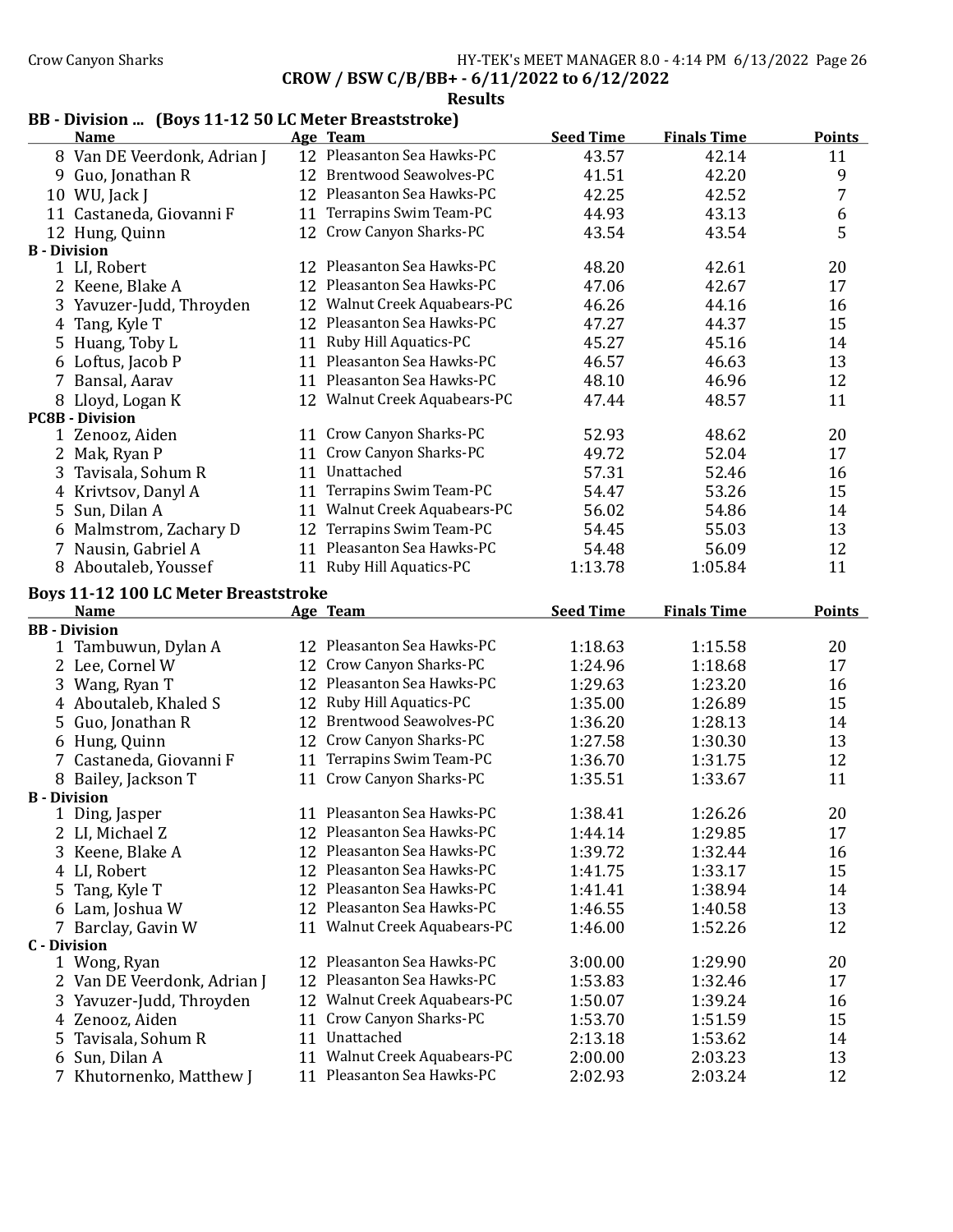# Crow Canyon Sharks **HY-TEK's MEET MANAGER 8.0 - 4:14 PM 6/13/2022** Page 27 CROW / BSW C/B/BB+ - 6/11/2022 to 6/12/2022

#### Results

### Boys 11-12 50 LC Meter Butterfly

B - Division<br>1 Castaneda, Giovanni F

|                     | <b>Name</b>                              |                 | Age Team                     | <b>Seed Time</b> | <b>Finals Time</b> | <b>Points</b>  |
|---------------------|------------------------------------------|-----------------|------------------------------|------------------|--------------------|----------------|
|                     | <b>BB</b> - Division                     |                 |                              |                  |                    |                |
|                     | 1 Wendler, Morgan T                      | 12              | Terrapins Swim Team-PC       | 29.50            | 29.00              | 20             |
|                     | 2 Tambuwun, Dylan A                      | 12 <sub>1</sub> | Pleasanton Sea Hawks-PC      | 30.22            | 30.87              | 17             |
|                     | 3 Castaneda, Giovanni F                  | 11              | Terrapins Swim Team-PC       | 31.66            | 31.59              | 16             |
|                     | 4 Wong, Ryan                             |                 | 12 Pleasanton Sea Hawks-PC   | 31.47            | 31.73              | 15             |
| 5                   | Guo, Jonathan R                          |                 | 12 Brentwood Seawolves-PC    | 33.57            | 33.09              | 14             |
|                     | 6 LI, Robert                             |                 | 12 Pleasanton Sea Hawks-PC   | 36.63            | 33.30              | 13             |
|                     | 7 Aboutaleb, Mohamed S                   | 12              | Ruby Hill Aquatics-PC        | 34.46            | 33.52              | 12             |
| 8                   | Huang, Toby L                            | 11              | Ruby Hill Aquatics-PC        | 33.86            | 33.88              | 11             |
| 9                   | Hung, Quinn                              | 12              | Crow Canyon Sharks-PC        | 35.54            | 34.33              | 9              |
| 10                  | Ding, Jasper                             |                 | 11 Pleasanton Sea Hawks-PC   | 34.56            | 34.71              | $\overline{7}$ |
|                     | 11 Aboutaleb, Khaled S                   | 12              | Ruby Hill Aquatics-PC        | 35.53            | 34.84              | 6              |
|                     | 12 Aprelev, Mark A                       |                 | 12 Pleasanton Sea Hawks-PC   | 36.31            | 35.24              | 5              |
|                     | 13 Bailey, Jackson T                     |                 | 11 Crow Canyon Sharks-PC     | 35.22            | 35.49              | $\overline{4}$ |
|                     | 14 Mak, Ryan P                           | 11              | Crow Canyon Sharks-PC        | 37.03            | 35.57              | $\frac{3}{2}$  |
|                     | 15 Van DE Veerdonk, Adrian J             |                 | 12 Pleasanton Sea Hawks-PC   | 38.28            | 36.22              |                |
|                     | 16 Loftus, Jacob P                       |                 | 11 Pleasanton Sea Hawks-PC   | 36.91            | 36.33              | $\mathbf{1}$   |
| <b>B</b> - Division |                                          |                 |                              |                  |                    |                |
|                     | 1 Zenooz, Aiden                          | 11              | Crow Canyon Sharks-PC        | 39.49            | 39.18              | 20             |
| <b>C</b> - Division |                                          |                 |                              |                  |                    |                |
|                     | 1 Keene, Blake A                         |                 | 12 Pleasanton Sea Hawks-PC   | 46.13            | 38.43              | 20             |
|                     | 2 Lam, Joshua W                          |                 | 12 Pleasanton Sea Hawks-PC   | 43.25            | 40.99              | 17             |
|                     | 3 Barclay, Gavin W                       |                 | 11 Walnut Creek Aquabears-PC | 48.00            | 45.59              | 16             |
|                     | 4 Aboutaleb, Youssef                     | 11              | Ruby Hill Aquatics-PC        | 52.42            | 51.99              | 15             |
|                     | 5 Khutornenko, Matthew J                 | 11              | Pleasanton Sea Hawks-PC      | 46.42            | 52.21              | 14             |
|                     | 6 Tavisala, Sohum R                      |                 | 11 Unattached                | 57.32            | 53.48              | 13             |
|                     | 7 Sun, Dilan A                           |                 | 11 Walnut Creek Aquabears-PC | 59.04            | 57.12              | 12             |
|                     | <b>Boys 11-12 200 LC Meter Butterfly</b> |                 |                              |                  |                    |                |
|                     | <b>Name</b>                              |                 | Age Team                     | <b>Seed Time</b> | <b>Finals Time</b> | <b>Points</b>  |
|                     | <b>BB</b> - Division                     |                 |                              |                  |                    |                |
|                     | 1 Wendler, Morgan T                      |                 | 12 Terrapins Swim Team-PC    | 2:30.32          | 2:27.24            | 20             |
|                     | 2 LY, Nathan A                           |                 | 11 Pleasanton Sea Hawks-PC   | 2:40.49          | 2:34.53            | 17             |

| 3 Kim, Dylan B                    | 11 Pleasanton Sea Hawks-PC | 3:10.49          | 3:18.04            | 16            |
|-----------------------------------|----------------------------|------------------|--------------------|---------------|
| C - Division                      |                            |                  |                    |               |
| 1 Wang, Ryan T                    | 12 Pleasanton Sea Hawks-PC | 2:48.71          | 2:33.43            | 20            |
| 2 Keene, Blake A                  | 12 Pleasanton Sea Hawks-PC | 4:06.29          | 3:13.90            | 17            |
| <b>Boys 11-12 200 LC Meter IM</b> |                            |                  |                    |               |
|                                   |                            |                  |                    |               |
| <b>Name</b>                       | Age Team                   | <b>Seed Time</b> | <b>Finals Time</b> | <b>Points</b> |
| <b>BB</b> - Division              |                            |                  |                    |               |
| 1 Lee, Cornel W                   | 12 Crow Canyon Sharks-PC   | 2:30.62          | 2:25.70            | 20            |
| 2 Wendler, Morgan T               | 12 Terrapins Swim Team-PC  | 2:29.03          | 2:26.85            | 17            |

3 Tambuwun, Dylan A 12 Pleasanton Sea Hawks-PC 2:42.05 2:44.81 16 Loftus, Jacob P 11 Pleasanton Sea Hawks-PC 2:52.59 2:45.63 15 LI, Robert 12 Pleasanton Sea Hawks-PC 2:57.56 2:50.24 14 6 WU, Jack J 12 Pleasanton Sea Hawks-PC 3:06.00 2:55.09 13

1 Castaneda, Giovanni F 11 Terrapins Swim Team-PC 3:12.73 2:34.00 20<br>
2 Aprelev, Mark A 12 Pleasanton Sea Hawks-PC 3:12.04 3:02.43 17

12 Pleasanton Sea Hawks-PC 3:12.04 3:02.43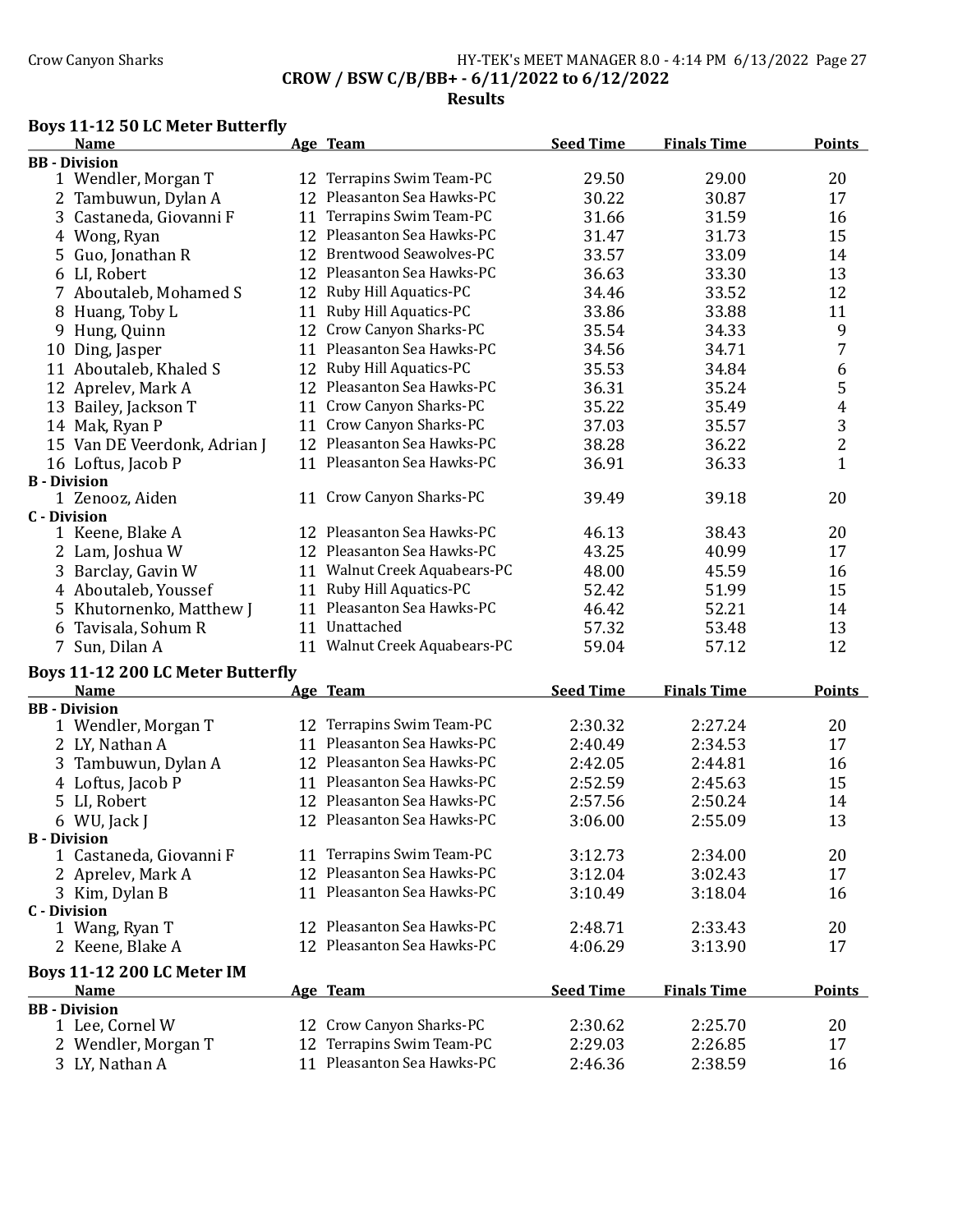### Crow Canyon Sharks **HY-TEK's MEET MANAGER 8.0 - 4:14 PM 6/13/2022** Page 28 CROW / BSW C/B/BB+ - 6/11/2022 to 6/12/2022

## Results

# BB - Division ... (Boys 11-12 200 LC Meter IM)

|                     | <b>Name</b>                             |    | Age Team                     | <b>Seed Time</b> | <b>Finals Time</b> | <b>Points</b>           |
|---------------------|-----------------------------------------|----|------------------------------|------------------|--------------------|-------------------------|
|                     | 4 Castaneda, Giovanni F                 |    | 11 Terrapins Swim Team-PC    | 2:49.17          | 2:39.96            | 15                      |
|                     | 5 Wong, Ryan                            |    | 12 Pleasanton Sea Hawks-PC   | 3:00.00          | 2:40.77            | 14                      |
|                     | 6 LI, Robert                            |    | 12 Pleasanton Sea Hawks-PC   | 3:01.62          | 2:43.66            | 13                      |
|                     | 7 Hung, Quinn                           |    | 12 Crow Canyon Sharks-PC     | 2:48.52          | 2:46.79            | 12                      |
|                     | 8 LI, Michael Z                         |    | 12 Pleasanton Sea Hawks-PC   | 3:08.30          | 2:49.54            | 11                      |
|                     | 9 WU, Jack J                            |    | 12 Pleasanton Sea Hawks-PC   | 3:08.00          | 2:50.06            | 9                       |
|                     | 10 Huang, Toby L                        | 11 | Ruby Hill Aquatics-PC        | 2:55.00          | 2:50.26            | 7                       |
|                     | 11 Lloyd, Logan K                       | 12 | Walnut Creek Aquabears-PC    | 3:05.13          | 2:55.56            | 6                       |
|                     | 12 Kim, Dylan B                         | 11 | Pleasanton Sea Hawks-PC      | 2:57.89          | 2:55.61            | 5                       |
|                     | 13 Mak, Ryan P                          |    | 11 Crow Canyon Sharks-PC     | 3:05.00          | 2:57.47            | 4                       |
| <b>B</b> - Division |                                         |    |                              |                  |                    |                         |
|                     | *1 Van DE Veerdonk, Adrian J            | 12 | Pleasanton Sea Hawks-PC      | 3:17.06          | 2:47.41            | 18.50                   |
|                     | *1 Aboutaleb, Khaled S                  |    | 12 Ruby Hill Aquatics-PC     | 3:12.56          | 2:47.41            | 18.50                   |
| 3                   | Tang, Kyle T                            |    | 12 Pleasanton Sea Hawks-PC   | 3:10.80          | 2:54.62            | 16                      |
|                     | 4 Keene, Blake A                        |    | 12 Pleasanton Sea Hawks-PC   | 3:21.00          | 2:59.92            | 15                      |
|                     | 5 Loftus, Jacob P                       |    | 11 Pleasanton Sea Hawks-PC   | 3:09.46          | 3:00.77            | 14                      |
| <b>C</b> - Division |                                         |    |                              |                  |                    |                         |
|                     | 1 Aprelev, Mark A                       |    | 12 Pleasanton Sea Hawks-PC   | 3:52.55          | 3:01.84            | 20                      |
|                     | 2 LI, Maxwell Z                         |    | 12 Pleasanton Sea Hawks-PC   | 3:27.62          | 3:13.41            | 17                      |
|                     | 3 Bansal, Aarav                         |    | 11 Pleasanton Sea Hawks-PC   | 3:34.91          | 3:14.49            | 16                      |
|                     | 4 Zenooz, Aiden                         |    | 11 Crow Canyon Sharks-PC     | 3:35.00          | 3:15.41            | 15                      |
|                     | 5 Krivtsov, Danyl A                     |    | 11 Terrapins Swim Team-PC    | 3:43.47          | 3:26.08            | 14                      |
|                     | 6 Nausin, Gabriel A                     |    | 11 Pleasanton Sea Hawks-PC   | 3:58.41          | 3:28.22            | 13                      |
|                     |                                         |    |                              |                  |                    |                         |
|                     | <b>Boys 13-14 50 LC Meter Freestyle</b> |    |                              |                  |                    |                         |
|                     | <b>Name</b>                             |    | Age Team                     | <b>Seed Time</b> | <b>Finals Time</b> | <b>Points</b>           |
|                     | <b>BB</b> - Division<br>1 WU, Songrui   |    | 13 Pleasanton Sea Hawks-PC   | 25.79            | 25.38              | 20                      |
|                     |                                         |    | 14 Brentwood Seawolves-PC    | 26.86            | 26.78              | 17                      |
|                     | 2 Woolery, Nicholas I                   |    | 14 Crow Canyon Sharks-PC     | 27.93            | 27.06              | 16                      |
|                     | 3 Hill, Blake E                         |    | Crow Canyon Sharks-PC        |                  |                    |                         |
|                     | 4 Wong, Kaden L                         | 13 | 14 Pleasanton Sea Hawks-PC   | 26.31            | 27.10              | 15                      |
|                     | 5 Bian, Hunter                          |    | 14 Pleasanton Sea Hawks-PC   | 31.35            | 27.12              | 14                      |
|                     | 6 Estimo, Jordan J                      |    |                              | 27.68            | 27.27              | 13                      |
|                     | 7 Nonaka, Benjamin M                    |    | 14 Walnut Creek Aquabears-PC | 28.00            | 27.72              | 12                      |
| 8                   | Wong, Lawrence J                        |    | 13 Pleasanton Sea Hawks-PC   | 29.27            | 27.89              | 11                      |
| 9                   | Yang, Ziyue                             |    | 13 Pleasanton Sea Hawks-PC   | 27.80            | 27.93              | 9                       |
|                     | 10 WU, Songpu                           |    | 13 Pleasanton Sea Hawks-PC   | 27.79            | 28.13              | 7                       |
|                     | 11 Wang, Christopher T                  |    | 13 Pleasanton Sea Hawks-PC   | 28.51            | 28.43              | 6                       |
|                     | 12 Kann, Blake R                        |    | 13 Pleasanton Sea Hawks-PC   | 28.16            | 28.58              | 5                       |
|                     | 13 Zhou, Andrew L                       |    | 13 Pleasanton Sea Hawks-PC   | 28.52            | 28.82              | 4                       |
|                     | 14 Whittlinger, Grant O                 | 14 | Terrapins Swim Team-PC       | 29.50            | 28.98              | 3                       |
|                     | 15 Oranskiy, Dmitriy                    | 13 | Crow Canyon Sharks-PC        | 29.50            | 29.44              | $\overline{\mathbf{c}}$ |
|                     | 16 Tanimura, Andrew K                   | 13 | Walnut Creek Aquabears-PC    | 29.26            | 29.69              | $\mathbf{1}$            |
|                     | *17 MACDONALD, Wyatt J                  | 13 | Crow Canyon Sharks-PC        | 30.66            | 29.89              |                         |
|                     | *17 Wang, Aiden                         | 14 | Pleasanton Sea Hawks-PC      | 30.64            | 29.89              |                         |
| 19                  | Tong, Ethan                             |    | 14 Pleasanton Sea Hawks-PC   | 30.09            | 29.90              |                         |
| 20                  | Kang, Junyeong                          | 14 | Crow Canyon Sharks-PC        | 30.56            | 30.04              |                         |
| 21                  | Cheung, David M                         | 13 | Walnut Creek Aquabears-PC    | 29.19            | 30.14              |                         |
|                     | 22 Patel, Lucas                         | 13 | Crow Canyon Sharks-PC        | 30.95            | 30.60              |                         |
| 23                  | Tupper, Kealan P                        | 13 | Pleasanton Sea Hawks-PC      | 31.99            | 31.06              |                         |
|                     | 24 Ceja, Jacob A                        | 13 | Terrapins Swim Team-PC       | 31.01            | 31.46              |                         |
|                     | 25 Siu, Aidan C                         |    | 14 Diablo Aquatics-PC        | 31.24            | 31.55              |                         |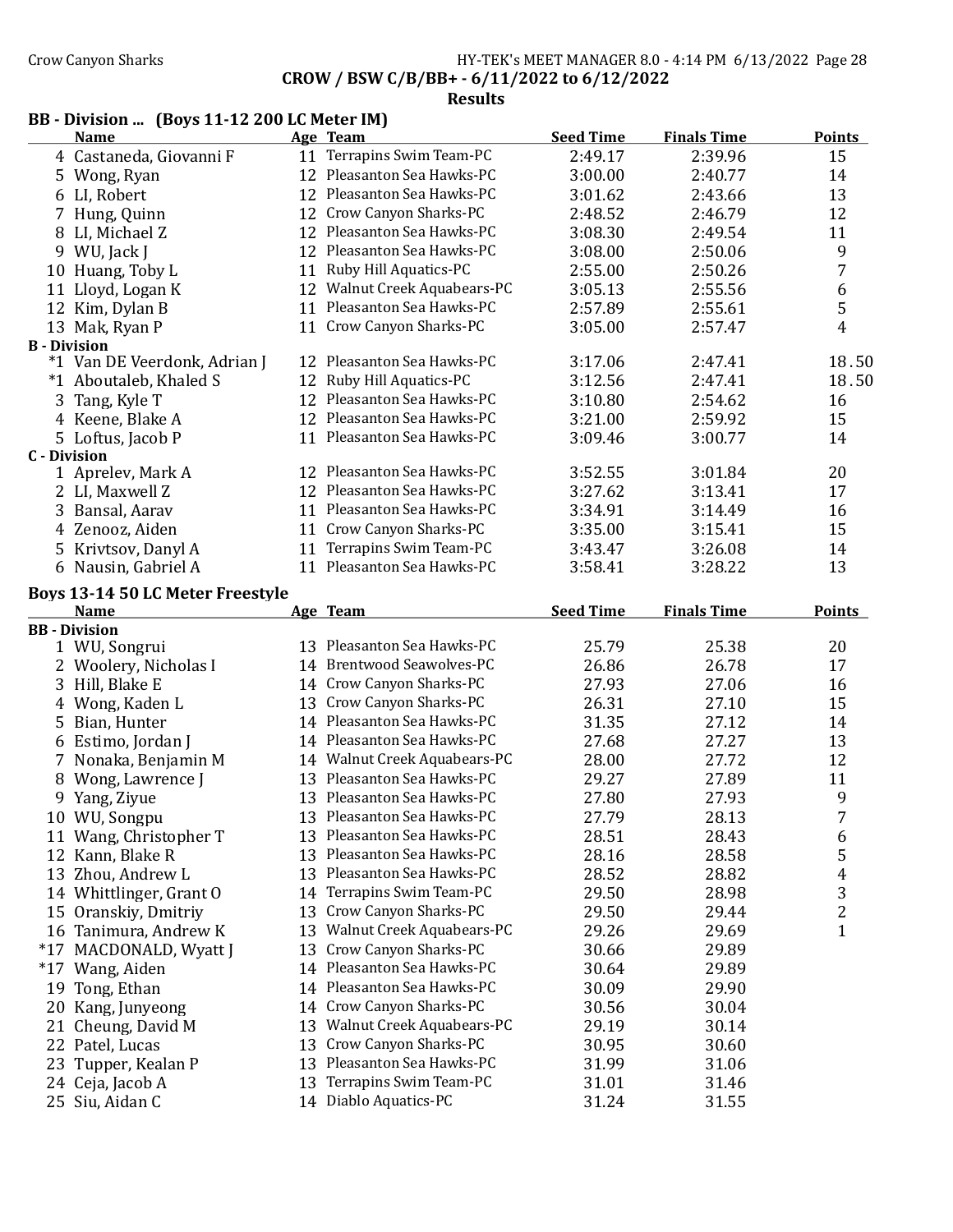Crow Canyon Sharks **HY-TEK's MEET MANAGER 8.0 - 4:14 PM 6/13/2022** Page 29

CROW / BSW C/B/BB+ - 6/11/2022 to 6/12/2022

Results

# B - Division ... (Boys 13-14 50 LC Meter Freestyle)

|                     | <b>Name</b>             | Age Team                   | <b>Seed Time</b> | <b>Finals Time</b> | <b>Points</b> |
|---------------------|-------------------------|----------------------------|------------------|--------------------|---------------|
| <b>B</b> - Division |                         |                            |                  |                    |               |
|                     | 1 Ting, Jeremy T        | 14 Crow Canyon Sharks-PC   | 32.28            | 26.57              | 20            |
|                     | 2 Loo, Christopher P    | 13 Brentwood Seawolves-PC  | 32.57            | 30.00              | 17            |
|                     | 3 Jiang, Aiden S        | 13 Crow Canyon Sharks-PC   | 34.33            | 32.27              | 16            |
|                     | 4 Muggli, Anderson J    | 13 Pleasanton Sea Hawks-PC | 33.33            | 32.75              | 15            |
| C - Division        |                         |                            |                  |                    |               |
|                     | 1 Khilko, Rastsislau    | 13 Crow Canyon Sharks-PC   | 35.28            | 29.44              | 20            |
|                     | 2 Kirasirov, Konstantin | 14 Terrapins Swim Team-PC  | 40.58            | 32.90              | 17            |
|                     | 3 Liao, Alex            | 13 Pleasanton Sea Hawks-PC | 40.14            | 33.59              | 16            |
|                     | 4 Ybanez, Marcus        | 13 Brentwood Seawolves-PC  | 42.00            | 35.88              | 15            |
|                     | 5 Shao, Yingkai         | 13 Crow Canyon Sharks-PC   | 35.00            | 36.44              | 14            |

# Boys 13-14 100 LC Meter Freestyle

|                     | Boys 13-14 100 LC Meter Freestyle |    |                                    |                  |                    |                  |  |
|---------------------|-----------------------------------|----|------------------------------------|------------------|--------------------|------------------|--|
|                     | <b>Name</b>                       |    | Age Team                           | <b>Seed Time</b> | <b>Finals Time</b> | <b>Points</b>    |  |
|                     | <b>BB</b> - Division              |    |                                    |                  |                    |                  |  |
|                     | 1 WU, Songrui                     |    | 13 Pleasanton Sea Hawks-PC         | 56.71            | 56.06              | 20               |  |
|                     | 2 Wang, Ethan                     |    | 14 Pleasanton Sea Hawks-PC         | 58.83            | 57.68              | 17               |  |
| 3                   | Ting, Jeremy T                    |    | 14 Crow Canyon Sharks-PC           | 57.90            | 57.91              | 16               |  |
|                     | 4 Wong, Kaden L                   |    | 13 Crow Canyon Sharks-PC           | 57.38            | 58.69              | 15               |  |
|                     | 5 Woolery, Nicholas I             |    | 14 Brentwood Seawolves-PC          | 57.76            | 59.07              | 14               |  |
|                     | 6 Hill, Blake E                   |    | 14 Crow Canyon Sharks-PC           | 1:01.02          | 59.10              | 13               |  |
| 7                   | Bian, Hunter                      |    | 14 Pleasanton Sea Hawks-PC         | 1:03.19          | 59.69              | 12               |  |
| 8                   | Yang, Ziyue                       |    | 13 Pleasanton Sea Hawks-PC         | 1:00.89          | 1:00.37            | 11               |  |
|                     | 9 Wang, Christopher T             |    | 13 Pleasanton Sea Hawks-PC         | 1:01.34          | 1:01.14            | 9                |  |
|                     | 10 WU, Songpu                     |    | 13 Pleasanton Sea Hawks-PC         | 1:00.93          | 1:01.70            | $\overline{7}$   |  |
|                     | 11 Zhou, Andrew L                 |    | 13 Pleasanton Sea Hawks-PC         | 1:02.76          | 1:03.26            | $\boldsymbol{6}$ |  |
|                     | 12 Whittlinger, Grant O           |    | 14 Terrapins Swim Team-PC          | 1:04.27          | 1:03.63            | 5                |  |
|                     | 13 Wong, Lawrence J               |    | 13 Pleasanton Sea Hawks-PC         | 1:05.15          | 1:03.95            | $\overline{4}$   |  |
|                     | 14 Tong, Ethan                    |    | 14 Pleasanton Sea Hawks-PC         | 1:06.14          | 1:04.99            | 3                |  |
|                     | 15 MACDONALD, Wyatt J             | 13 | Crow Canyon Sharks-PC              | 1:07.15          | 1:05.48            | $\overline{2}$   |  |
|                     | 16 Kang, Junyeong                 |    | 14 Crow Canyon Sharks-PC           | 1:06.52          | 1:06.27            | $\mathbf{1}$     |  |
| 17                  | Ceja, Jacob A                     | 13 | Terrapins Swim Team-PC             | 1:07.12          | 1:07.23            |                  |  |
|                     | 18 Cheung, David M                |    | 13 Walnut Creek Aquabears-PC       | 1:06.59          | 1:07.67            |                  |  |
|                     | 19 Krishnamoorthy, Dakshin        |    | 13 Crow Canyon Sharks-PC           | 1:09.28          | 1:07.80            |                  |  |
|                     | 20 Gurjar, Shiv                   |    | 14 California Dolphin Swim Team-PC | 1:05.59          | 1:22.67            |                  |  |
| <b>B</b> - Division |                                   |    |                                    |                  |                    |                  |  |
|                     | 1 Wang, Aiden                     |    | 14 Pleasanton Sea Hawks-PC         | 1:10.65          | 1:04.38            | 20               |  |
|                     | 2 Ding, Asher Z                   |    | 13 Pleasanton Sea Hawks-PC         | 1:12.49          | 1:06.67            | 17               |  |
|                     | 3 Rodriguez, Aeden V              |    | 13 Diablo Aquatics-PC              | 1:10.13          | 1:08.38            | 16               |  |
|                     | 4 Siu, Aidan C                    |    | 14 Diablo Aquatics-PC              | 1:10.27          | 1:09.87            | 15               |  |
|                     | 5 Kirasirov, Konstantin           |    | 14 Terrapins Swim Team-PC          | 1:11.57          | 1:10.13            | 14               |  |
|                     | 6 Muggli, Anderson J              |    | 13 Pleasanton Sea Hawks-PC         | 1:12.75          | 1:11.42            | 13               |  |
| <b>C</b> - Division |                                   |    |                                    |                  |                    |                  |  |
|                     | 1 Khilko, Rastsislau              |    | 13 Crow Canyon Sharks-PC           | 1:26.49          | 1:05.31            | 20               |  |
|                     | 2 Loo, Christopher P              |    | 13 Brentwood Seawolves-PC          | 1:27.15          | 1:08.58            | 17               |  |
|                     | 3 Jiang, Aiden S                  |    | 13 Crow Canyon Sharks-PC           | 1:31.71          | 1:10.50            | 16               |  |
|                     | 4 Gupta, Anay M                   |    | 13 Crow Canyon Sharks-PC           | 1:16.25          | 1:13.76            | 15               |  |
|                     | 5 Shao, Yingkai                   |    | 13 Crow Canyon Sharks-PC           | 1:20.00          | 1:22.06            | 14               |  |
|                     | 6 Wentworth, Grayson              |    | 13 Terrapins Swim Team-PC          | 1:22.78          | 1:26.36            | 13               |  |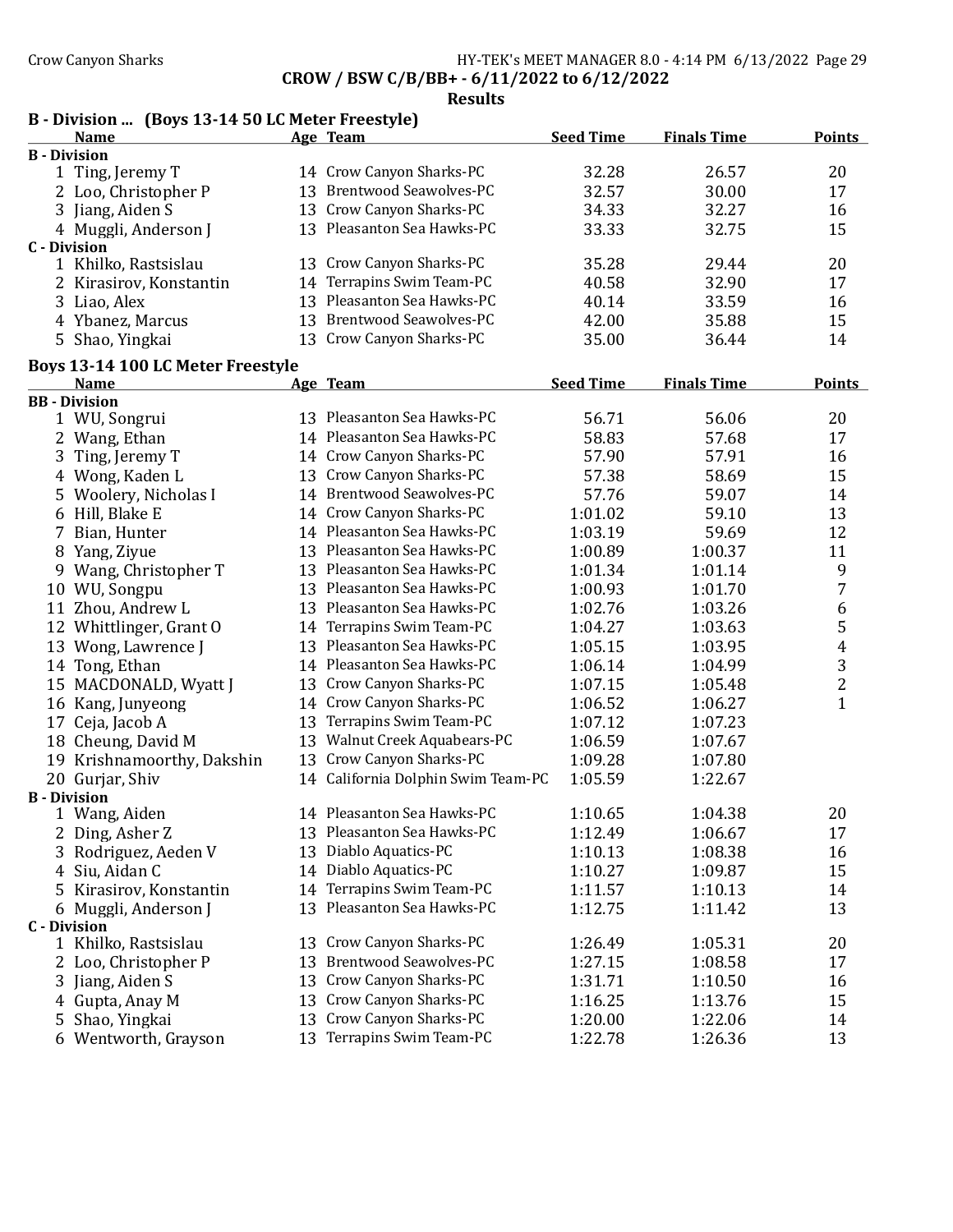### Crow Canyon Sharks **HY-TEK's MEET MANAGER 8.0 - 4:14 PM 6/13/2022** Page 30 CROW / BSW C/B/BB+ - 6/11/2022 to 6/12/2022

Results

### Boys 13-14 100 LC Meter Backstroke

|                     | Name                                      |    | Age Team                                            | <b>Seed Time</b> | <b>Finals Time</b> | <b>Points</b>  |
|---------------------|-------------------------------------------|----|-----------------------------------------------------|------------------|--------------------|----------------|
|                     | <b>BB</b> - Division                      |    |                                                     |                  |                    |                |
|                     | 1 WU, Songrui                             |    | 13 Pleasanton Sea Hawks-PC                          | 1:04.09          | 1:04.74            | 20             |
|                     | 2 Hill, Blake E                           |    | 14 Crow Canyon Sharks-PC                            | 1:06.49          | 1:04.99            | 17             |
|                     | 3 Ting, Jeremy T                          | 14 | Crow Canyon Sharks-PC                               | 1:06.39          | 1:05.63            | 16             |
|                     | 4 Wong, Kaden L                           | 13 | Crow Canyon Sharks-PC                               | 1:07.08          | 1:06.06            | 15             |
| 5                   | Woolery, Nicholas I                       | 14 | <b>Brentwood Seawolves-PC</b>                       | 1:08.96          | 1:08.33            | 14             |
|                     | 6 Kang, Junyeong                          |    | 14 Crow Canyon Sharks-PC                            | 1:10.77          | 1:09.26            | 13             |
|                     | 7 Bian, Hunter                            |    | 14 Pleasanton Sea Hawks-PC                          | 1:11.14          | 1:09.46            | 12             |
| 8                   | Wong, Lawrence J                          |    | 13 Pleasanton Sea Hawks-PC                          | 1:11.99          | 1:10.55            | 11             |
| 9                   | Zhou, Andrew L                            |    | 13 Pleasanton Sea Hawks-PC                          | 1:09.22          | 1:10.80            | 9              |
|                     | 10 Yang, Ziyue                            |    | 13 Pleasanton Sea Hawks-PC                          | 1:12.33          | 1:11.17            | $\overline{7}$ |
|                     | 11 Estimo, Jordan J                       | 14 | Pleasanton Sea Hawks-PC                             | 1:12.20          | 1:11.44            | 6              |
|                     | 12 Wang, Christopher T                    | 13 | Pleasanton Sea Hawks-PC                             | 1:14.42          | 1:11.66            | 5              |
|                     | 13 Wang, Ethan                            | 14 | Pleasanton Sea Hawks-PC                             | 1:14.41          | 1:11.74            | $\overline{4}$ |
|                     | 14 Kann, Blake R                          | 13 | Pleasanton Sea Hawks-PC                             | 1:13.21          | 1:11.81            | 3              |
|                     | 15 Whittlinger, Grant O                   | 14 | Terrapins Swim Team-PC                              | 1:12.19          | 1:12.84            | $\overline{2}$ |
|                     | 16 Oranskiy, Dmitriy                      | 13 | Crow Canyon Sharks-PC                               | 1:12.79          | 1:13.27            | $\mathbf{1}$   |
|                     | 17 WU, Songpu                             | 13 | Pleasanton Sea Hawks-PC                             | 1:13.46          | 1:13.65            |                |
|                     | 18 Tupper, Kealan P                       | 13 | Pleasanton Sea Hawks-PC                             | 1:14.45          | 1:15.20            |                |
|                     | --- Mijatovic, Luka V                     |    | 13 Pleasanton Sea Hawks-PC                          | 1:05.42          |                    |                |
| <b>B</b> - Division |                                           |    |                                                     |                  | DQ                 |                |
|                     | 1 Burnes, Jared K                         |    | 14 Pleasanton Sea Hawks-PC                          | 1:20.06          | 1:14.47            | 20             |
|                     | 2 Tanimura, Andrew K                      |    | 13 Walnut Creek Aquabears-PC                        | 1:20.66          | 1:16.70            | 17             |
|                     | 3 Patel, Lucas                            | 13 | Crow Canyon Sharks-PC                               | 1:20.90          | 1:17.09            | 16             |
|                     | 4 Kirasirov, Konstantin                   | 14 | Terrapins Swim Team-PC                              | 1:19.84          | 1:17.83            | 15             |
|                     | MACDONALD, Wyatt J                        | 13 | Crow Canyon Sharks-PC                               | 1:20.82          |                    | 14             |
| 5.                  |                                           | 13 | Terrapins Swim Team-PC                              |                  | 1:17.95            | 13             |
|                     | 6 Ceja, Jacob A                           |    | Pleasanton Sea Hawks-PC                             | 1:21.80          | 1:19.93            |                |
|                     | 7 Wang, Aiden                             | 14 |                                                     | 1:23.05          | 1:20.39            | 12             |
|                     | 8 Burnes, Iian R                          |    | 14 Pleasanton Sea Hawks-PC                          | 1:22.15          | 1:22.54            | 11             |
| 9                   | Cheung, David M                           |    | 13 Walnut Creek Aquabears-PC                        | 1:22.31          | 1:22.80            | 9              |
|                     | 10 Siu, Aidan C                           |    | 14 Diablo Aquatics-PC                               | 1:23.85          | 1:25.16            | 7              |
| <b>C</b> - Division | 1 Jiang, Aiden S                          |    | 13 Crow Canyon Sharks-PC                            | 1:25.85          | 1:18.59            | 20             |
|                     |                                           | 14 | Pleasanton Sea Hawks-PC                             | 1:32.40          | 1:18.70            | 17             |
|                     | 2 Tong, Ethan                             |    | 13 Crow Canyon Sharks-PC                            |                  |                    | 16             |
|                     | 3 Khilko, Rastsislau                      |    | 13 Brentwood Seawolves-PC                           | 1:32.18          | 1:20.30            |                |
|                     | 4 Loo, Christopher P                      |    | 13 Pleasanton Sea Hawks-PC                          | 1:28.84          | 1:23.90            | 15             |
|                     | 5 Muggli, Anderson J                      |    |                                                     | 1:27.15          | 1:27.42            | 14             |
|                     | 6 Krishnamoorthy, Dakshin                 | 13 | Crow Canyon Sharks-PC<br>13 Pleasanton Sea Hawks-PC | 1:28.90          | 1:29.34            | 13             |
|                     | 7 Liao, Alex                              |    |                                                     | 1:55.47          | 1:29.43            | 12             |
|                     | 8 Ybanez, Marcus                          | 13 | <b>Brentwood Seawolves-PC</b>                       | 1:40.00          | 1:31.60            | 11             |
|                     | <b>Boys 13-14 200 LC Meter Backstroke</b> |    |                                                     |                  |                    |                |
|                     | <b>Name</b>                               |    | Age Team                                            | <b>Seed Time</b> | <b>Finals Time</b> | <b>Points</b>  |
|                     | <b>BB</b> - Division                      |    |                                                     |                  |                    |                |
|                     | 1 Hill, Blake E                           |    | 14 Crow Canyon Sharks-PC                            | 2:10.97          | 2:19.46            | 20             |
|                     | 2 WU, Songrui                             |    | 13 Pleasanton Sea Hawks-PC                          | 2:24.50          | 2:20.00            | 17             |
|                     | 3 Ting, Jeremy T                          | 14 | Crow Canyon Sharks-PC                               | 2:27.76          | 2:20.56            | 16             |
|                     | 4 Kang, Junyeong                          | 14 | Crow Canyon Sharks-PC                               | 2:31.30          | 2:24.16            | 15             |
| 5.                  | Bian, Hunter                              | 14 | Pleasanton Sea Hawks-PC                             | 2:34.86          | 2:32.81            | 14             |
|                     | 6 Estimo, Jordan J                        |    | 14 Pleasanton Sea Hawks-PC                          | 2:37.00          | 2:33.11            | 13             |
|                     | 7 Kann, Blake R                           |    | 13 Pleasanton Sea Hawks-PC                          | 2:35.78          | 2:33.74            | 12             |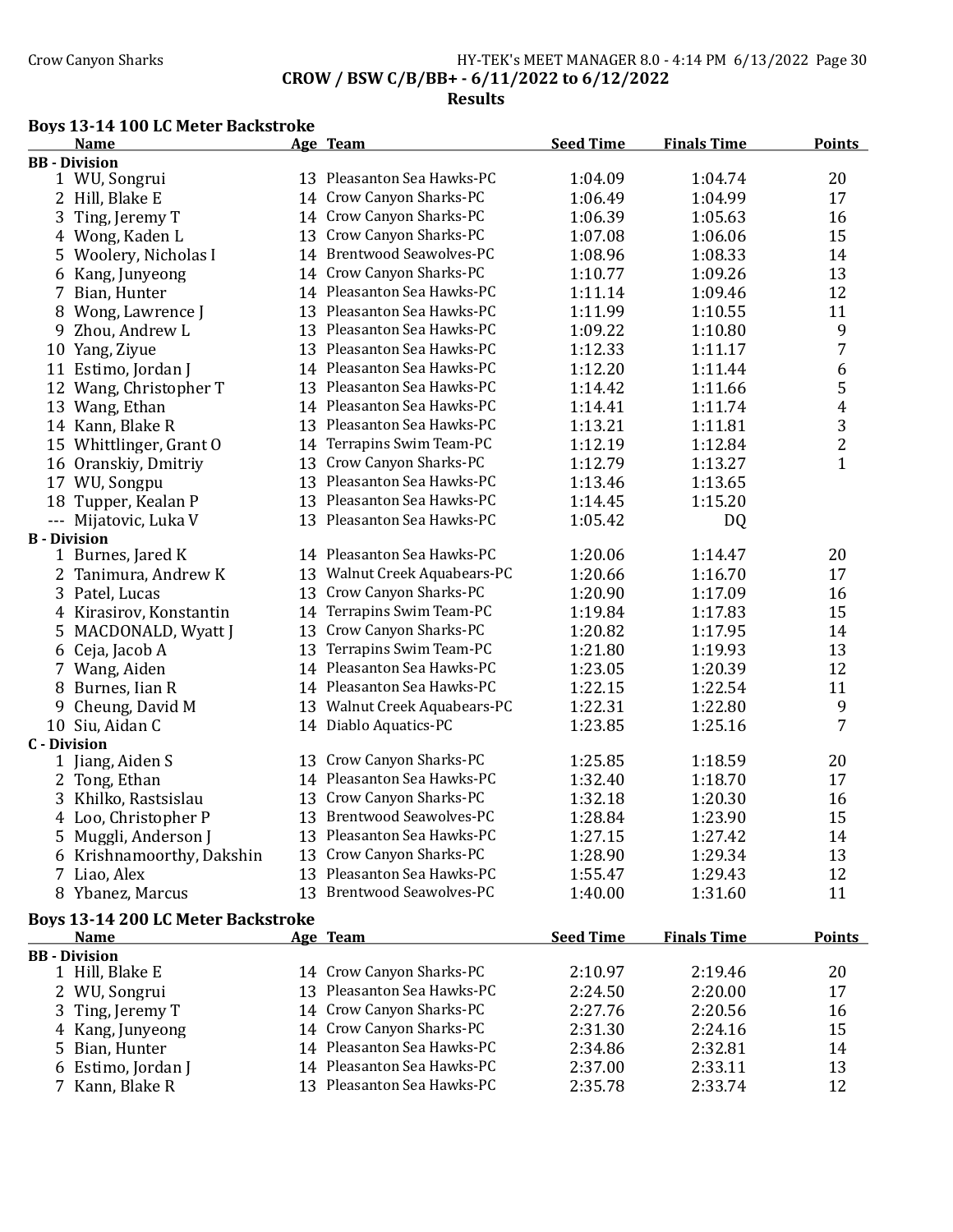### Crow Canyon Sharks **HY-TEK's MEET MANAGER 8.0 - 4:14 PM 6/13/2022** Page 31 CROW / BSW C/B/BB+ - 6/11/2022 to 6/12/2022

#### Results

# BB - Division ... (Boys 13-14 200 LC Meter Backstroke)

|                     | <b>Name</b>                                 |    | Age Team                           | <b>Seed Time</b> | <b>Finals Time</b> | <b>Points</b>           |
|---------------------|---------------------------------------------|----|------------------------------------|------------------|--------------------|-------------------------|
|                     | 8 Burnes, Jared K                           |    | 14 Pleasanton Sea Hawks-PC         | 2:45.01          | 2:33.83            | 11                      |
|                     | 9 Zhou, Andrew L                            |    | 13 Pleasanton Sea Hawks-PC         | 2:30.98          | 2:34.45            | 9                       |
|                     | 10 Oranskiy, Dmitriy                        |    | 13 Crow Canyon Sharks-PC           | 2:35.91          | 2:35.00            | $\overline{7}$          |
|                     | 11 Wong, Lawrence J                         |    | 13 Pleasanton Sea Hawks-PC         | 2:39.75          | 2:36.09            | 6                       |
|                     | 12 Tupper, Kealan P                         |    | 13 Pleasanton Sea Hawks-PC         | 2:44.97          | 2:37.69            | 5                       |
|                     | 13 WU, Songpu                               |    | 13 Pleasanton Sea Hawks-PC         | 2:44.67          | 2:37.81            | $\overline{\mathbf{r}}$ |
|                     | 14 Kirasirov, Konstantin                    |    | 14 Terrapins Swim Team-PC          | 2:47.39          | 2:45.73            | 3                       |
| <b>B</b> - Division |                                             |    |                                    |                  |                    |                         |
|                     | 1 MACDONALD, Wyatt J                        |    | 13 Crow Canyon Sharks-PC           | 2:51.43          | 2:47.34            | 20                      |
|                     | 2 Ceja, Jacob A                             |    | 13 Terrapins Swim Team-PC          | 2:55.77          | 2:50.78            | 17                      |
| <b>C</b> - Division |                                             |    |                                    |                  |                    |                         |
|                     | 1 Khilko, Rastsislau                        |    | 13 Crow Canyon Sharks-PC           | 3:14.93          | 2:45.34            | 20                      |
|                     | 2 Wang, Aiden                               |    | 14 Pleasanton Sea Hawks-PC         | 3:06.21          | 2:50.07            | 17                      |
|                     | 3 Burnes, Iian R                            |    | 14 Pleasanton Sea Hawks-PC         | 3:04.96          | 2:50.45            | 16                      |
|                     | 4 Jiang, Aiden S                            |    | 13 Crow Canyon Sharks-PC           | 3:10.00          | 2:50.64            | 15                      |
|                     | 5 Siu, Aidan C                              |    | 14 Diablo Aquatics-PC              | 3:21.28          | 2:57.02            | 14                      |
|                     | <b>Boys 13-14 100 LC Meter Breaststroke</b> |    |                                    |                  |                    |                         |
|                     | <b>Name</b>                                 |    | Age Team                           | <b>Seed Time</b> | <b>Finals Time</b> | <b>Points</b>           |
|                     | <b>BB</b> - Division                        |    |                                    |                  |                    |                         |
|                     | 1 Wang, Ethan                               |    | 14 Pleasanton Sea Hawks-PC         | 1:10.99          | 1:11.46            | 20                      |
|                     | 2 Wong, Kaden L                             |    | 13 Crow Canyon Sharks-PC           | 1:13.84          | 1:12.91            | 17                      |
|                     | 3 WU, Songrui                               |    | 13 Pleasanton Sea Hawks-PC         | 1:17.77          | 1:14.50            | 16                      |
|                     | 4 Ting, Jeremy T                            |    | 14 Crow Canyon Sharks-PC           | 1:13.88          | 1:14.58            | 15                      |
|                     | 5 Estimo, Jordan J                          |    | 14 Pleasanton Sea Hawks-PC         | 1:17.10          | 1:17.42            | 14                      |
|                     | 6 Wang, Aiden                               |    | 14 Pleasanton Sea Hawks-PC         | 1:22.19          | 1:17.49            | 13                      |
|                     | 7 Ding, Asher Z                             |    | 13 Pleasanton Sea Hawks-PC         | 1:19.65          | 1:17.99            | 12                      |
|                     | 8 Kann, Blake R                             |    | 13 Pleasanton Sea Hawks-PC         | 1:17.53          | 1:18.32            | 11                      |
|                     | 9 Yang, Ziyue                               |    | 13 Pleasanton Sea Hawks-PC         | 1:18.27          | 1:19.44            | 9                       |
|                     | 10 Woolery, Nicholas I                      |    | 14 Brentwood Seawolves-PC          | 1:23.97          | 1:20.52            | $\boldsymbol{7}$        |
|                     | 11 WU, Songpu                               |    | 13 Pleasanton Sea Hawks-PC         | 1:23.07          | 1:21.00            | $\boldsymbol{6}$        |
|                     | 12 Whittlinger, Grant O                     |    | 14 Terrapins Swim Team-PC          | 1:23.97          | 1:22.13            | $\mathsf S$             |
|                     | 13 Cheung, David M                          |    | 13 Walnut Creek Aquabears-PC       | 1:22.76          | 1:24.72            | $\boldsymbol{4}$        |
|                     | 14 Siu, Aidan C                             |    | 14 Diablo Aquatics-PC              | 1:25.80          | 1:25.14            | $\mathbf{3}$            |
|                     | 15 Kang, Junyeong                           |    | 14 Crow Canyon Sharks-PC           | 1:27.92          | 1:28.36            | $\overline{2}$          |
| <b>B</b> - Division |                                             |    |                                    |                  |                    |                         |
|                     | 1 Tupper, Kealan P                          |    | 13 Pleasanton Sea Hawks-PC         | 1:28.82          | 1:23.46            | 20                      |
|                     | 2 Loo, Christopher P                        |    | 13 Brentwood Seawolves-PC          | 1:32.13          | 1:24.67            | 17                      |
|                     | 3 Tong, Ethan                               |    | 14 Pleasanton Sea Hawks-PC         | 1:28.15          | 1:27.71            | 16                      |
|                     | 4 Ceja, Jacob A                             |    | 13 Terrapins Swim Team-PC          | 1:29.35          | 1:29.90            | 15                      |
|                     | 5 Shao, Yingkai                             | 13 | Crow Canyon Sharks-PC              | 1:34.00          | 1:47.87            | 14                      |
| <b>C</b> - Division |                                             |    |                                    |                  |                    |                         |
|                     | 1 Khilko, Rastsislau                        | 13 | Crow Canyon Sharks-PC              | 1:51.14          | 1:17.89            | 20                      |
|                     | 2 Wang, Christopher T                       | 13 | Pleasanton Sea Hawks-PC            | 1:47.57          | 1:24.86            | 17                      |
|                     | 3 Jiang, Aiden S                            | 13 | Crow Canyon Sharks-PC              | 1:36.31          | 1:27.64            | 16                      |
|                     | 4 Gupta, Anay M                             | 13 | Crow Canyon Sharks-PC              | 1:36.10          | 1:33.27            | 15                      |
|                     | 5 Kirasirov, Konstantin                     | 14 | Terrapins Swim Team-PC             | 1:36.97          | 1:35.60            | 14                      |
| 6                   | Muggli, Anderson J                          |    | 13 Pleasanton Sea Hawks-PC         | 1:39.01          | 1:38.77            | 13                      |
|                     | 7 Gurjar, Shiv                              |    | 14 California Dolphin Swim Team-PC | 1:46.36          | 1:52.08            | 12                      |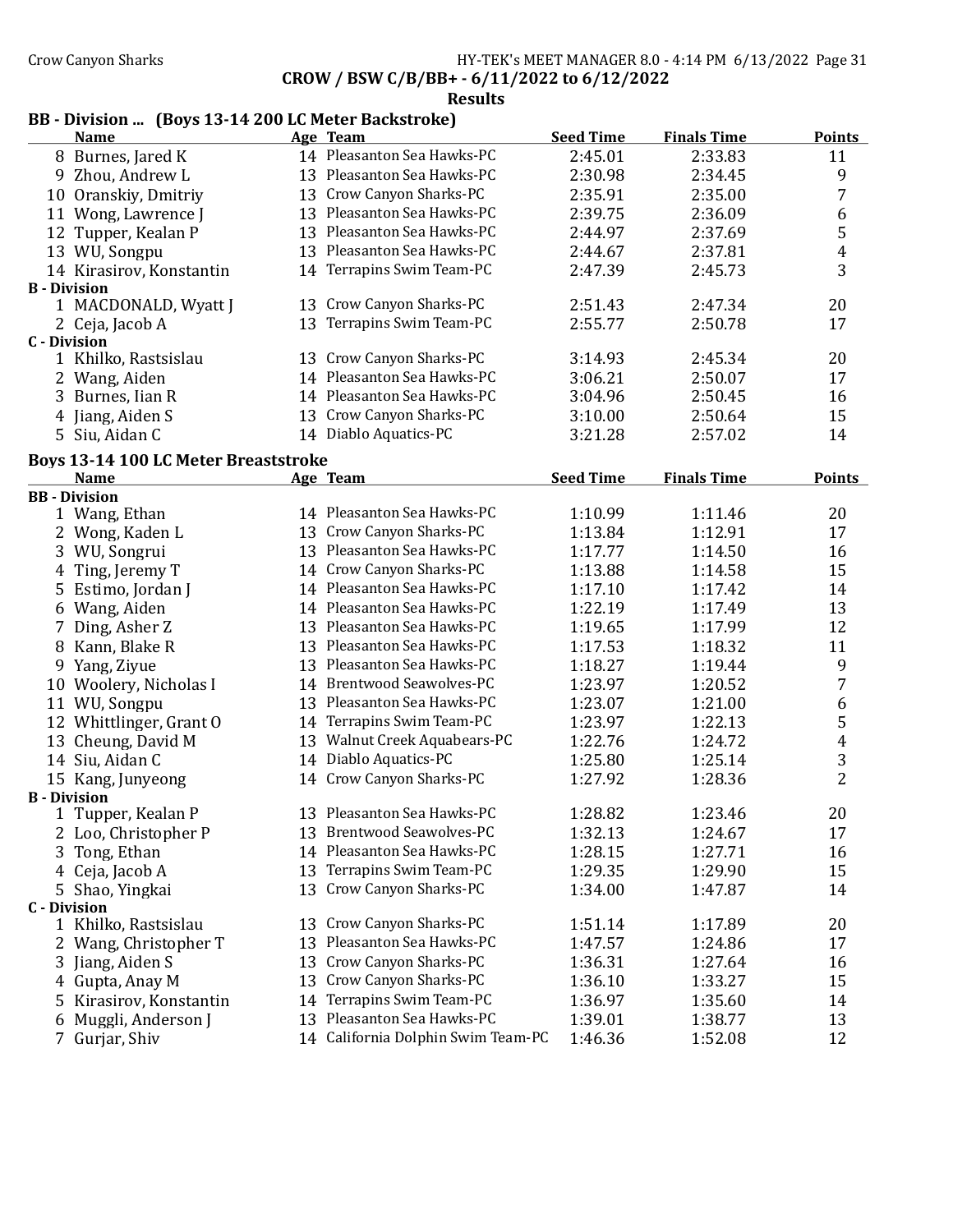### Crow Canyon Sharks **HY-TEK's MEET MANAGER 8.0 - 4:14 PM 6/13/2022** Page 32 CROW / BSW C/B/BB+ - 6/11/2022 to 6/12/2022

#### Results

### Boys 13-14 200 LC Meter Breaststroke

|                     | <b>Name</b>           |    | Age Team                     | <b>Seed Time</b> | <b>Finals Time</b> | <b>Points</b>  |
|---------------------|-----------------------|----|------------------------------|------------------|--------------------|----------------|
|                     | <b>BB</b> - Division  |    |                              |                  |                    |                |
|                     | 1 Wong, Kaden L       |    | 13 Crow Canyon Sharks-PC     | 2:45.00          | 2:35.28            | 20             |
| 2                   | Ting, Jeremy T        | 14 | Crow Canyon Sharks-PC        | 2:45.86          | 2:37.72            | 17             |
| 3                   | WU, Songrui           |    | 13 Pleasanton Sea Hawks-PC   | 2:46.14          | 2:40.06            | 16             |
|                     | Yang, Ziyue           |    | 13 Pleasanton Sea Hawks-PC   | 2:36.30          | 2:49.32            | 15             |
|                     | 5 Wang, Aiden         |    | 14 Pleasanton Sea Hawks-PC   | 3:03.24          | 2:52.61            | 14             |
| 6                   | Burnes, Jared K       |    | 14 Pleasanton Sea Hawks-PC   | 2:56.56          | 2:53.28            | 13             |
| 7                   | WU, Songpu            |    | 13 Pleasanton Sea Hawks-PC   | 2:58.47          | 2:54.18            | 12             |
| 8                   | Nonaka, Benjamin M    |    | 14 Walnut Creek Aquabears-PC | 2:54.00          | 2:54.83            | 11             |
| 9                   | Tupper, Kealan P      | 13 | Pleasanton Sea Hawks-PC      | 3:04.88          | 2:55.52            | 9              |
| 10                  | Zhou, Andrew L        | 13 | Pleasanton Sea Hawks-PC      | 3:05.66          | 2:55.65            | 7              |
| 11                  | Wang, Christopher T   |    | 13 Pleasanton Sea Hawks-PC   | 3:00.68          | 2:57.20            | 6              |
|                     | 12 Khilko, Rastsislau | 13 | Crow Canyon Sharks-PC        | 2:46.01          | 2:58.49            | 5              |
| 13                  | Kann, Blake R         |    | 13 Pleasanton Sea Hawks-PC   | 2:48.60          | 2:58.84            | 4              |
| 14                  | Burnes, Iian R        |    | 14 Pleasanton Sea Hawks-PC   | 3:06.95          | 3:06.41            | 3              |
| 15                  | Siu, Aidan C          |    | 14 Diablo Aquatics-PC        | 3:08.94          | 3:06.86            | $\overline{c}$ |
| 16                  | Cheung, David M       | 13 | Walnut Creek Aquabears-PC    | 3:06.07          | 3:07.30            | $\mathbf{1}$   |
| 17                  | Tong, Ethan           |    | 14 Pleasanton Sea Hawks-PC   | 3:07.67          | 3:10.02            |                |
| <b>B</b> - Division |                       |    |                              |                  |                    |                |
|                     | 1 Woolery, Nicholas I |    | 14 Brentwood Seawolves-PC    | 3:12.47          | 2:52.57            | 20             |
|                     | 2 Jiang, Aiden S      | 13 | Crow Canyon Sharks-PC        | 3:25.00          | 3:07.25            | 17             |
|                     | 3 Tanimura, Andrew K  | 13 | Walnut Creek Aquabears-PC    | 3:14.87          | 3:12.17            | 16             |
| 4                   | Ceja, Jacob A         | 13 | Terrapins Swim Team-PC       | 3:11.88          | 3:14.24            | 15             |
|                     | 5 Muggli, Anderson J  | 13 | Pleasanton Sea Hawks-PC      | 3:25.49          | 3:29.62            | 14             |
| <b>C</b> - Division |                       |    |                              |                  |                    |                |
|                     | 1 Patel, Lucas        |    | 13 Crow Canyon Sharks-PC     | 3:34.54          | 3:22.62            | 20             |
|                     | 2 Liao, Alex          |    | 13 Pleasanton Sea Hawks-PC   | 4:19.41          | 3:32.52            | 17             |

# Boys 13-14 100 LC Meter Butterfly

|    | <b>Name</b>          |    | Age Team                      | <b>Seed Time</b> | <b>Finals Time</b> | <b>Points</b> |
|----|----------------------|----|-------------------------------|------------------|--------------------|---------------|
|    | <b>BB</b> - Division |    |                               |                  |                    |               |
|    | 1 WU, Songrui        |    | 13 Pleasanton Sea Hawks-PC    | 59.88            | 59.06              | 20            |
|    | 2 Hill, Blake E      |    | 14 Crow Canyon Sharks-PC      | 1:01.72          | 1:00.72            | 17            |
|    | 3 Wong, Kaden L      | 13 | Crow Canyon Sharks-PC         | 1:00.88          | 1:02.98            | 16            |
| 4  | Ting, Jeremy T       | 14 | Crow Canyon Sharks-PC         | 1:02.33          | 1:03.07            | 15            |
|    | 5 Wang, Ethan        |    | 14 Pleasanton Sea Hawks-PC    | 1:04.56          | 1:04.21            | 14            |
| 6  | Woolery, Nicholas I  | 14 | <b>Brentwood Seawolves-PC</b> | 1:03.82          | 1:04.64            | 13            |
|    | 7 WU, Songpu         | 13 | Pleasanton Sea Hawks-PC       | 1:05.49          | 1:05.40            | 12            |
| 8  | Estimo, Jordan J     |    | 14 Pleasanton Sea Hawks-PC    | 1:12.48          | 1:06.03            | 11            |
| 9  | Kann, Blake R        |    | 13 Pleasanton Sea Hawks-PC    | 1:04.62          | 1:06.34            | 9             |
| 10 | Wang, Christopher T  |    | 13 Pleasanton Sea Hawks-PC    | 1:11.75          | 1:07.38            | 7             |
| 11 | Bian, Hunter         | 14 | Pleasanton Sea Hawks-PC       | 1:07.91          | 1:07.77            | 6             |
| 12 | Zhou, Andrew L       |    | 13 Pleasanton Sea Hawks-PC    | 1:07.79          | 1:09.26            | 5             |
| 13 | Burnes, Jared K      |    | 14 Pleasanton Sea Hawks-PC    | 1:10.24          | 1:10.14            | 4             |
| 14 | Tupper, Kealan P     |    | 13 Pleasanton Sea Hawks-PC    | 1:11.47          | 1:11.29            | 3             |
|    | 15 Ceja, Jacob A     |    | 13 Terrapins Swim Team-PC     | 1:12.88          | 1:13.17            | 2             |
|    | <b>B</b> - Division  |    |                               |                  |                    |               |
|    | 1 Oranskiy, Dmitriy  | 13 | Crow Canyon Sharks-PC         | 1:16.79          | 1:11.63            | 20            |
|    | Ding, Asher Z        | 13 | Pleasanton Sea Hawks-PC       | 1:17.49          | 1:11.75            | 17            |
|    | 3 Burnes, Iian R     | 14 | Pleasanton Sea Hawks-PC       | 1:15.66          | 1:14.25            | 16            |
|    | 4 MACDONALD, Wyatt J |    | 13 Crow Canyon Sharks-PC      | 1:16.42          | 1:16.22            | 15            |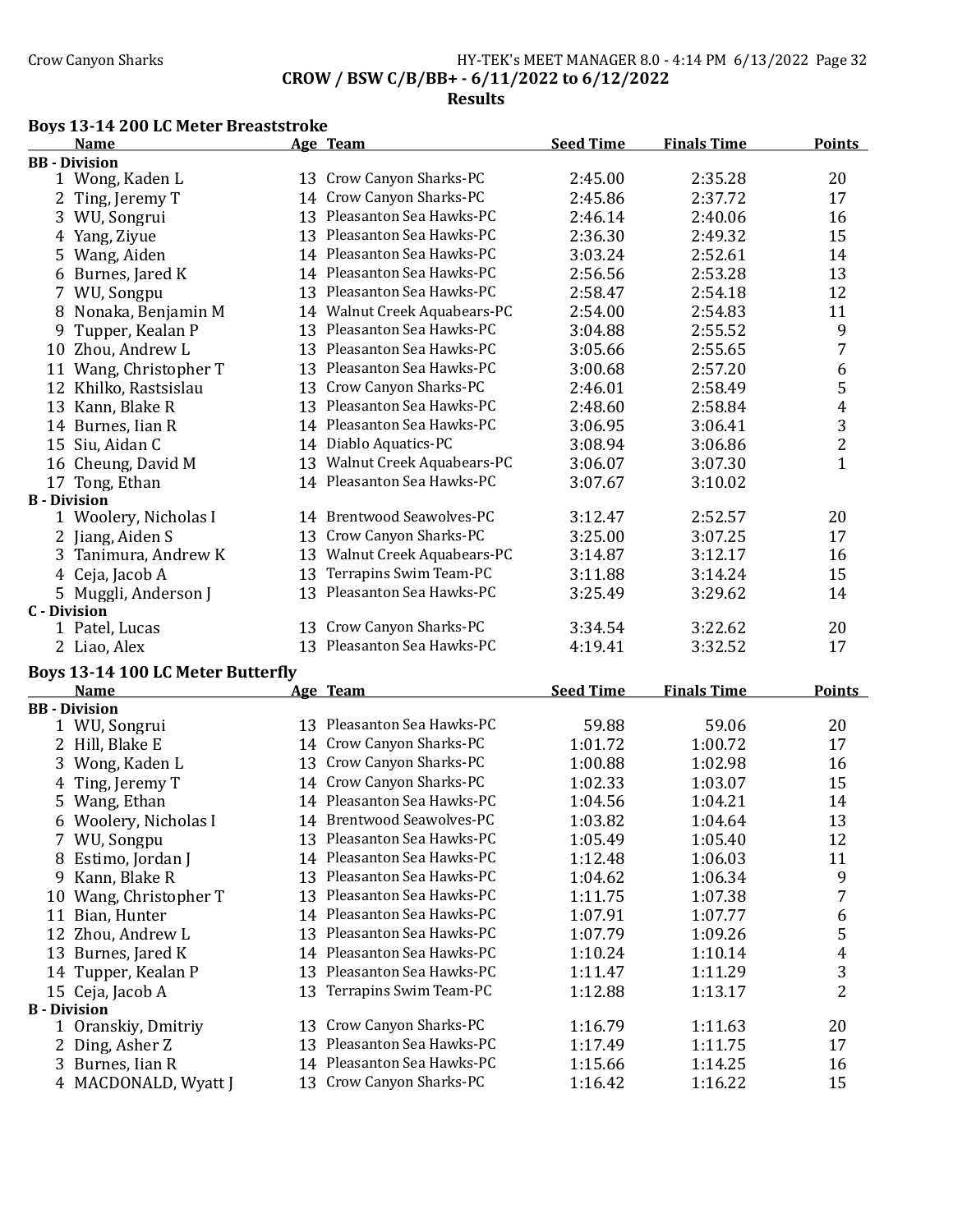### Crow Canyon Sharks **HY-TEK's MEET MANAGER 8.0 - 4:14 PM 6/13/2022** Page 33 CROW / BSW C/B/BB+ - 6/11/2022 to 6/12/2022

|                     | <b>Name</b>                       |    | Age Team                     | <b>Seed Time</b> | <b>Finals Time</b> | <b>Points</b>  |
|---------------------|-----------------------------------|----|------------------------------|------------------|--------------------|----------------|
|                     | 5 Krishnamoorthy, Dakshin         |    | 13 Crow Canyon Sharks-PC     | 1:18.36          | 1:16.43            | 14             |
| <b>C</b> - Division |                                   |    |                              |                  |                    |                |
|                     | 1 Wong, Lawrence J                |    | 13 Pleasanton Sea Hawks-PC   | 1:29.68          | 1:12.11            | 20             |
|                     | 2 Loo, Christopher P              |    | 13 Brentwood Seawolves-PC    | 1:44.19          | 1:16.66            | 17             |
|                     | 3 Jiang, Aiden S                  |    | 13 Crow Canyon Sharks-PC     | 1:21.67          | 1:21.04            | 16             |
|                     | 4 Khilko, Rastsislau              |    | 13 Crow Canyon Sharks-PC     | 1:52.93          | 1:22.96            | 15             |
|                     | 5 Cheung, David M                 |    | 13 Walnut Creek Aquabears-PC | 1:41.16          | 1:23.84            | 14             |
|                     | 6 Siu, Aidan C                    |    | 14 Diablo Aquatics-PC        | 1:23.05          | 1:25.05            | 13             |
|                     | 7 Muggli, Anderson J              |    | 13 Pleasanton Sea Hawks-PC   | 1:29.38          | 1:26.21            | 12             |
|                     | --- Wentworth, Grayson            |    | 13 Terrapins Swim Team-PC    | 2:00.00          | DQ                 |                |
|                     | <b>Boys 13-14 200 LC Meter IM</b> |    |                              |                  |                    |                |
|                     | <b>Name</b>                       |    | Age Team                     | <b>Seed Time</b> | <b>Finals Time</b> | <b>Points</b>  |
|                     | <b>BB</b> - Division              |    | 13 Pleasanton Sea Hawks-PC   |                  |                    |                |
|                     | 1 WU, Songrui                     |    |                              | 2:17.98          | 2:16.97            | 20             |
| 2                   | Ting, Jeremy T                    |    | 14 Crow Canyon Sharks-PC     | 2:28.10          | 2:17.17            | 17             |
| 3                   | Wong, Kaden L                     |    | 13 Crow Canyon Sharks-PC     | 2:14.17          | 2:18.01            | 16             |
|                     | 4 Wang, Ethan                     |    | 14 Pleasanton Sea Hawks-PC   | 2:21.08          | 2:20.04            | 15             |
|                     | 5 Hill, Blake E                   |    | 14 Crow Canyon Sharks-PC     | 2:21.50          | 2:20.82            | 14             |
|                     | 6 Estimo, Jordan J                |    | 14 Pleasanton Sea Hawks-PC   | 2:35.73          | 2:26.87            | 13             |
|                     | 7 Bian, Hunter                    |    | 14 Pleasanton Sea Hawks-PC   | 2:32.20          | 2:27.32            | 12             |
|                     | 8 Nonaka, Benjamin M              |    | 14 Walnut Creek Aquabears-PC | 2:28.09          | 2:27.55            | 11             |
| 9                   | Zhou, Andrew L                    |    | 13 Pleasanton Sea Hawks-PC   | 2:29.93          | 2:28.48            | 9              |
|                     | 10 Kann, Blake R                  |    | 13 Pleasanton Sea Hawks-PC   | 2:28.27          | 2:29.09            | 7              |
|                     | 11 Burnes, Jared K                |    | 14 Pleasanton Sea Hawks-PC   | 2:40.96          | 2:29.22            | 6              |
|                     | 12 Wang, Christopher T            |    | 13 Pleasanton Sea Hawks-PC   | 2:39.54          | 2:29.59            | 5              |
|                     | 13 WU, Songpu                     |    | 13 Pleasanton Sea Hawks-PC   | 2:32.57          | 2:31.12            | 4              |
|                     | 14 Whittlinger, Grant O           |    | 14 Terrapins Swim Team-PC    | 2:35.81          | 2:35.29            | 3              |
|                     | 15 Kang, Junyeong                 |    | 14 Crow Canyon Sharks-PC     | 2:48.00          | 2:35.30            | $\overline{c}$ |
|                     | 16 Tupper, Kealan P               |    | 13 Pleasanton Sea Hawks-PC   | 2:41.54          | 2:35.35            | $\mathbf{1}$   |
|                     | 17 Wong, Lawrence J               |    | 13 Pleasanton Sea Hawks-PC   | 2:42.38          | 2:37.45            |                |
|                     | 18 Tanimura, Andrew K             |    | 13 Walnut Creek Aquabears-PC | 2:50.00          | 2:38.40            |                |
|                     | 19 Wang, Aiden                    |    | 14 Pleasanton Sea Hawks-PC   | 2:51.17          | 2:38.80            |                |
|                     | 20 Oranskiy, Dmitriy              |    | 13 Crow Canyon Sharks-PC     | 2:43.88          | 2:40.00            |                |
|                     | 21 MACDONALD, Wyatt J             |    | 13 Crow Canyon Sharks-PC     | 2:50.53          | 2:42.27            |                |
|                     | 22 Ceja, Jacob A                  |    | 13 Terrapins Swim Team-PC    | 2:48.81          | 2:43.58            |                |
|                     | 23 Krishnamoorthy, Dakshin        |    | 13 Crow Canyon Sharks-PC     | 2:40.00          | 3:08.34            |                |
|                     | --- Mijatovic, Luka V             |    | 13 Pleasanton Sea Hawks-PC   | 2:20.16          | DQ                 |                |
| <b>B</b> - Division |                                   |    |                              |                  |                    |                |
|                     | 1 Burnes, Iian R                  |    | 14 Pleasanton Sea Hawks-PC   | 2:51.46          | 2:43.78            | 20             |
|                     | 2 Patel, Lucas                    |    | 13 Crow Canyon Sharks-PC     | 2:58.01          | 2:47.91            | 17             |
|                     | 3 Kirasirov, Konstantin           | 14 | Terrapins Swim Team-PC       | 2:55.93          | 2:50.09            | 16             |
|                     | 4 Jiang, Aiden S                  | 13 | Crow Canyon Sharks-PC        | 2:58.94          | 2:50.22            | 15             |
|                     | 5 Muggli, Anderson J              |    | 13 Pleasanton Sea Hawks-PC   | 3:01.78          | 2:59.24            | 14             |
| <b>C</b> - Division |                                   |    |                              |                  |                    |                |
|                     | 1 Khilko, Rastsislau              |    | 13 Crow Canyon Sharks-PC     | 3:27.84          | 2:41.75            | 20             |
|                     | 2 Siu, Aidan C                    |    | 14 Diablo Aquatics-PC        | 3:16.81          | 2:49.09            | 17             |
|                     | 3 Cheung, David M                 |    | 13 Walnut Creek Aquabears-PC | 3:07.13          | 2:50.93            | 16             |
|                     | 4 Ybanez, Marcus                  |    | 13 Brentwood Seawolves-PC    | 3:29.00          | 3:13.12            | 15             |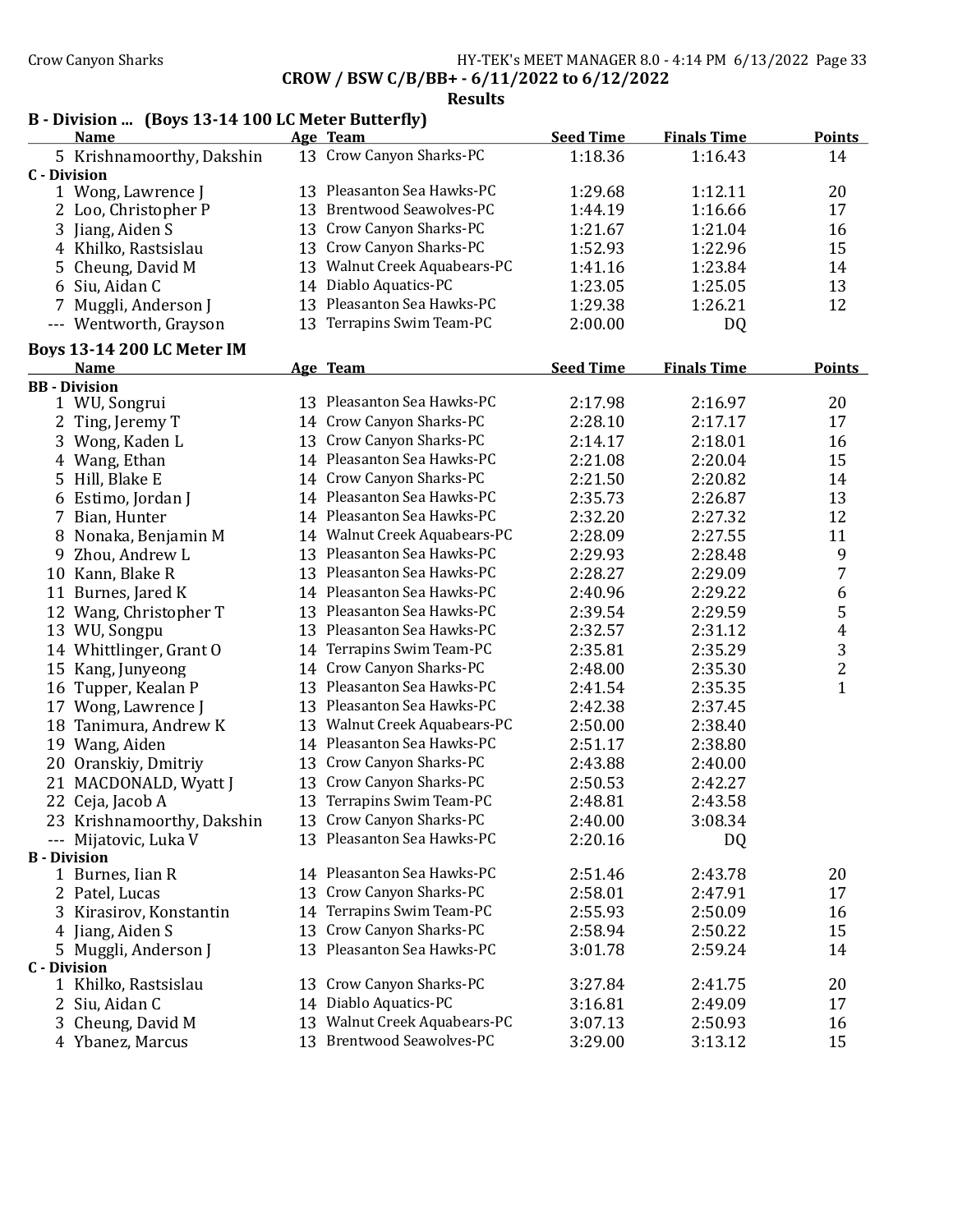$\overline{a}$ 

### Crow Canyon Sharks **HY-TEK's MEET MANAGER 8.0 - 4:14 PM 6/13/2022** Page 34 CROW / BSW C/B/BB+ - 6/11/2022 to 6/12/2022 Results

### Boys 15-18 50 LC Meter Freestyle

|       | <b>Name</b>               |    | Age Team                      | <b>Seed Time</b> | <b>Finals Time</b> | Points      |
|-------|---------------------------|----|-------------------------------|------------------|--------------------|-------------|
|       | 1 Kann, Connor A          |    | 16 Pleasanton Sea Hawks-PC    | 25.03            | 25.36              | 20          |
|       | 2 Zhang, Edi L            | 17 | Crow Canyon Sharks-PC         | 29.31            | 26.35              | 17          |
| 3     | Fusinati, Michael T       | 17 | Crow Canyon Sharks-PC         | 26.42            | 26.53              | 16          |
|       | 4 Nicholson, Alexander G  |    | 15 Crow Canyon Sharks-PC      | 26.00            | 26.87              | 15          |
| 5.    | Ohrr, Benjamin H          |    | 15 Pleasanton Sea Hawks-PC    | 27.10            | 27.03              | 14          |
| 6     | Nguy, Dereck D            | 15 | Pleasanton Sea Hawks-PC       | 27.72            | 27.07              | 13          |
|       | 7 Xiao, Andrew S          | 17 | Unattached                    | 27.19            | 27.26              | 12          |
|       | 8 Ruy, William S          |    | 16 Crow Canyon Sharks-PC      | 27.41            | 27.32              | 11          |
| 9     | Mehmood, Zeeshan          | 16 | Crow Canyon Sharks-PC         | 28.46            | 27.51              | 9           |
| 10    | Goel, Ayan                | 15 | Pleasanton Sea Hawks-PC       | 28.08            | 27.58              | 7           |
| 11    | Kannan, Amit              | 15 | Crow Canyon Sharks-PC         | 28.42            | 27.59              | 6           |
| 12    | Harandi, Kushawn          | 15 | Crow Canyon Sharks-PC         | 28.26            | 27.61              | 5           |
|       | 13 Choi, Brian H          | 16 | Crow Canyon Sharks-PC         | 27.36            | 27.63              | 4           |
| $*14$ | Bryant, Ian W             | 17 | Crow Canyon Sharks-PC         | 27.34            | 27.70              | 2.50        |
|       | *14 Bhatia, Aryaa S       | 15 | Pleasanton Sea Hawks-PC       | 27.57            | 27.70              | 2.50        |
|       | 16 Chandrasekaran, Rishi  | 16 | Crow Canyon Sharks-PC         | 30.13            | 28.04              | $\mathbf 1$ |
| 17    | Wang, Samuel T            |    | 16 Pleasanton Sea Hawks-PC    | 28.70            | 28.10              |             |
|       | 18 Ceja, Christian A      | 15 | Terrapins Swim Team-PC        | 28.68            | 28.32              |             |
| 19    | Anugraham, Ashwin         | 15 | Pleasanton Sea Hawks-PC       | 29.00            | 28.47              |             |
| 20    | Corrallo, Jaedi S         | 15 | Diablo Aquatics-PC            | 28.80            | 28.53              |             |
|       | 21 Rocha, William A       | 18 | <b>Brentwood Seawolves-PC</b> | 31.07            | 28.65              |             |
|       | 22 WU, Jason T            | 15 | Pleasanton Sea Hawks-PC       | 28.12            | 28.73              |             |
|       | 23 Loo, Anderson J        | 15 | <b>Brentwood Seawolves-PC</b> | 31.90            | 29.00              |             |
|       | 24 Cleveland, Alexander D | 15 | Diablo Aquatics-PC            | 31.74            | 29.51              |             |
|       | 25 Chen, Eric B           | 15 | Crow Canyon Sharks-PC         | 31.47            | 30.81              |             |
|       | Wendler, Mason J          |    | 15 Terrapins Swim Team-PC     | 24.89            | DQ                 |             |

### Boys 15-18 100 LC Meter Freestyle

|       | Name                     |    | Age Team                      | <b>Seed Time</b> | <b>Finals Time</b> | <b>Points</b> |
|-------|--------------------------|----|-------------------------------|------------------|--------------------|---------------|
|       | 1 Kann, Connor A         |    | 16 Pleasanton Sea Hawks-PC    | 55.79            | 55.57              | 20            |
|       | 2 Zhang, Edi L           | 17 | Crow Canyon Sharks-PC         | 56.98            | 57.13              | 17            |
|       | 3 Chang, Brendon E       | 17 | <b>Brentwood Seawolves-PC</b> | 56.19            | 57.25              | 16            |
|       | 4 Ruy, William S         |    | 16 Crow Canyon Sharks-PC      | 59.70            | 58.35              | 15            |
|       | 5 Ohrr, Benjamin H       | 15 | Pleasanton Sea Hawks-PC       | 1:02.29          | 58.55              | 14            |
|       | 6 Bryant, Ian W          | 17 | Crow Canyon Sharks-PC         | 56.97            | 59.01              | 13            |
|       | 7 Nicholson, Alexander G | 15 | Crow Canyon Sharks-PC         | 57.03            | 59.64              | 12            |
| 8     | Warner, Isaiah G         | 15 | <b>Brentwood Seawolves-PC</b> | 1:00.36          | 59.73              | 11            |
| 9     | Mehmood, Zeeshan         | 16 | Crow Canyon Sharks-PC         | 1:03.18          | 59.77              | 9             |
| 10    | Choi, Brian H            |    | 16 Crow Canyon Sharks-PC      | 59.73            | 59.90              | 7             |
| 11    | Fusinati, Michael T      | 17 | Crow Canyon Sharks-PC         | 56.98            | 1:00.14            | 6             |
| 12    | Goel, Ayan               | 15 | Pleasanton Sea Hawks-PC       | 1:02.52          | 1:00.75            | 5             |
|       | 13 Xiao, Andrew S        | 17 | Unattached                    | 1:01.21          | 1:00.80            | 4             |
| 14    | Harandi, Kushawn         |    | 15 Crow Canyon Sharks-PC      | 1:01.54          | 1:01.10            | 3             |
| 15    | Wang, Samuel T           |    | 16 Pleasanton Sea Hawks-PC    | 1:00.21          | 1:01.14            | 2             |
|       | 16 Leary, Connor         | 16 | Diablo Aquatics-PC            | 1:00.08          | 1:01.64            | $\mathbf{1}$  |
| $*17$ | Bhatia, Aryaa S          | 15 | Pleasanton Sea Hawks-PC       | 1:02.11          | 1:01.77            |               |
| $*17$ | Ceja, Christian A        | 15 | Terrapins Swim Team-PC        | 1:02.82          | 1:01.77            |               |
| 19    | Kannan, Amit             | 15 | Crow Canyon Sharks-PC         | 1:02.89          | 1:02.83            |               |
|       | 20 Khutornenko, Michael  | 15 | Pleasanton Sea Hawks-PC       | 1:00.73          | 1:03.17            |               |
|       | 21 Chandrasekaran, Rishi |    | 16 Crow Canyon Sharks-PC      | 1:05.14          | 1:03.22            |               |
|       | 22 Rocha, William A      |    | 18 Brentwood Seawolves-PC     | 1:10.55          | 1:03.31            |               |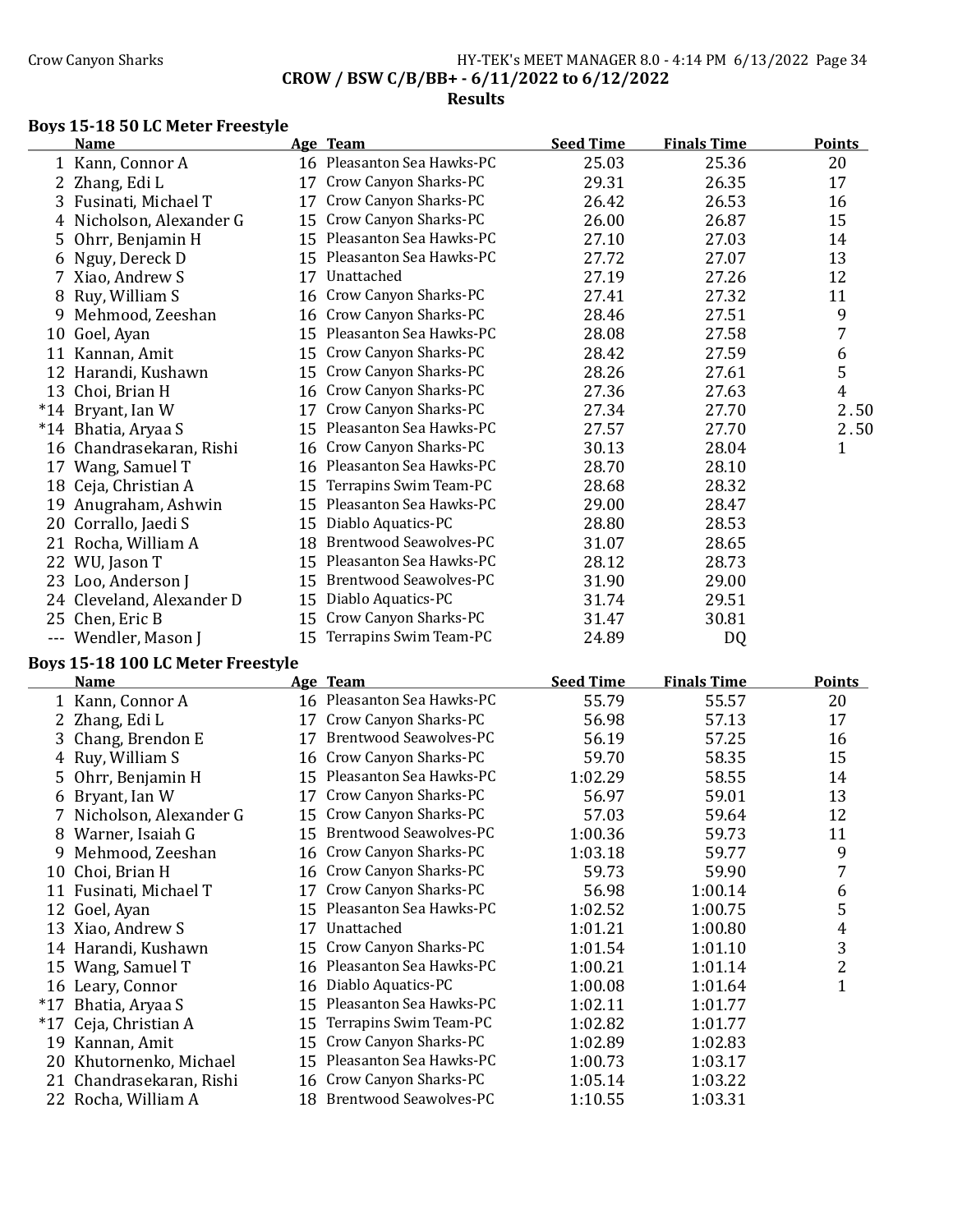## Crow Canyon Sharks **HY-TEK's MEET MANAGER 8.0 - 4:14 PM 6/13/2022** Page 35 CROW / BSW C/B/BB+ - 6/11/2022 to 6/12/2022

|    | <b>Name</b>                                              |    | Age Team                      | <b>Seed Time</b> | <b>Finals Time</b> | <b>Points</b>           |
|----|----------------------------------------------------------|----|-------------------------------|------------------|--------------------|-------------------------|
|    | 23 Vuong, Jalen W                                        |    | 15 Crow Canyon Sharks-PC      | 1:08.60          | 1:03.53            |                         |
|    | 24 Cleary, Finn M                                        |    | 15 Terrapins Swim Team-PC     | 1:04.16          | 1:03.88            |                         |
|    | 25 Anugraham, Ashwin                                     |    | 15 Pleasanton Sea Hawks-PC    | 1:05.63          | 1:03.90            |                         |
| 26 | Boland, Shawn J                                          |    | 15 Terrapins Swim Team-PC     | 1:03.44          | 1:05.39            |                         |
|    | 27 Vuong, Julian W                                       |    | 17 Crow Canyon Sharks-PC      | 1:02.00          | 1:05.98            |                         |
|    | 28 Cleveland, Alexander D                                |    | 15 Diablo Aquatics-PC         | 1:13.77          | 1:07.09            |                         |
|    | 29 Chen, Eric B                                          |    | 15 Crow Canyon Sharks-PC      | 1:07.13          | 1:07.48            |                         |
|    | <b>Boys 15-18 100 LC Meter Backstroke</b>                |    |                               |                  |                    |                         |
|    | <b>Name</b>                                              |    | Age Team                      | <b>Seed Time</b> | <b>Finals Time</b> | <b>Points</b>           |
|    | 1 Ohrr, Benjamin H                                       |    | 15 Pleasanton Sea Hawks-PC    | 1:07.42          | 1:04.23            | 20                      |
|    | Chang, Brendon E                                         |    | 17 Brentwood Seawolves-PC     | 1:04.01          | 1:04.93            | 17                      |
| 3  | Wendler, Mason J                                         |    | 15 Terrapins Swim Team-PC     | 1:02.36          | 1:04.94            | 16                      |
| 4  | Kann, Connor A                                           |    | 16 Pleasanton Sea Hawks-PC    | 1:03.76          | 1:04.97            | 15                      |
| 5  | Kannan, Amit                                             |    | 15 Crow Canyon Sharks-PC      | 1:05.79          | 1:05.68            | 14                      |
| 6  | Goel, Ayan                                               |    | 15 Pleasanton Sea Hawks-PC    | 1:05.75          | 1:06.92            | 13                      |
| 7  | Mehmood, Zeeshan                                         |    | 16 Crow Canyon Sharks-PC      | 1:10.81          | 1:08.31            | 12                      |
| 8  | Wang, Samuel T                                           |    | 16 Pleasanton Sea Hawks-PC    | 1:10.78          | 1:08.43            | 11                      |
| 9  | Liu, Tyler Z                                             |    | 15 Pleasanton Sea Hawks-PC    | 1:14.61          | 1:09.69            | 9                       |
| 10 | Fusinati, Michael T                                      |    | 17 Crow Canyon Sharks-PC      | 1:08.21          | 1:10.03            | 7                       |
| 11 | Nguy, Dereck D                                           |    | 15 Pleasanton Sea Hawks-PC    | 1:09.06          | 1:11.12            | 6                       |
|    | 12 Harandi, Kushawn                                      |    | 15 Crow Canyon Sharks-PC      | 1:10.00          | 1:11.55            | 5                       |
|    | 13 Liu, Tysen Z                                          |    | 17 Pleasanton Sea Hawks-PC    | 1:14.87          | 1:11.78            | $\overline{\mathbf{r}}$ |
|    | 14 Anugraham, Ashwin                                     |    | 15 Pleasanton Sea Hawks-PC    | 1:10.78          | 1:12.52            | 3                       |
|    | 15 Bryant, Ian W                                         |    | 17 Crow Canyon Sharks-PC      | 1:08.53          | 1:13.17            | $\sqrt{2}$              |
|    | 16 Nicholson, Alexander G                                |    | 15 Crow Canyon Sharks-PC      | 1:09.00          | 1:13.28            | $\mathbf{1}$            |
|    | 17 Xiao, Andrew S                                        |    | 17 Unattached                 | 1:14.46          | 1:14.08            |                         |
|    | 18 Chandrasekaran, Rishi                                 |    | 16 Crow Canyon Sharks-PC      | 1:16.80          | 1:14.54            |                         |
|    | 19 Cleveland, Alexander D                                |    | 15 Diablo Aquatics-PC         | 1:28.65          | 1:16.72            |                         |
|    | 20 WU, Jason T                                           |    | 15 Pleasanton Sea Hawks-PC    | 1:30.00          | 1:18.44            |                         |
|    | 21 Rocha, William A                                      |    | 18 Brentwood Seawolves-PC     | 1:21.19          | 1:22.85            |                         |
|    | 22 Chen, Eric B                                          |    | 15 Crow Canyon Sharks-PC      | 1:27.86          | 1:25.29            |                         |
|    |                                                          |    |                               |                  |                    |                         |
|    | <b>Boys 15-18 200 LC Meter Backstroke</b><br><b>Name</b> |    | Age Team                      | <b>Seed Time</b> | <b>Finals Time</b> | <b>Points</b>           |
|    | 1 Kann, Connor A                                         |    | 16 Pleasanton Sea Hawks-PC    | 2:19.65          | 2:19.62            | 20                      |
|    | 2 Chang, Brendon E                                       |    | 17 Brentwood Seawolves-PC     | 2:19.95          | 2:24.05            | 17                      |
|    | 3 Ohrr, Benjamin H                                       |    | 15 Pleasanton Sea Hawks-PC    | 2:19.92          | 2:24.75            | 16                      |
| 4  | Kannan, Amit                                             |    | 15 Crow Canyon Sharks-PC      | 2:25.80          | 2:26.19            | 15                      |
| 5  | Wang, Samuel T                                           | 16 | Pleasanton Sea Hawks-PC       | 2:30.51          | 2:28.62            | 14                      |
| 6  | Mehmood, Zeeshan                                         | 16 | Crow Canyon Sharks-PC         | 2:34.36          | 2:28.72            | 13                      |
| 7  | Liu, Tyler Z                                             | 15 | Pleasanton Sea Hawks-PC       | 2:37.20          | 2:29.24            | 12                      |
| 8  | Choi, Brian H                                            | 16 | Crow Canyon Sharks-PC         | 2:40.50          | 2:33.65            | 11                      |
| 9  | Nguy, Dereck D                                           | 15 | Pleasanton Sea Hawks-PC       | 2:38.48          | 2:34.63            | 9                       |
| 10 | Anugraham, Ashwin                                        | 15 | Pleasanton Sea Hawks-PC       | 2:31.72          | 2:36.32            | 7                       |
| 11 | Tang, Kevin K                                            | 15 | Pleasanton Sea Hawks-PC       | 2:56.76          | 2:36.77            | 6                       |
| 12 | Ceja, Christian A                                        | 15 | Terrapins Swim Team-PC        | 2:38.64          | 2:40.08            | 5                       |
| 13 | Boland, Shawn J                                          | 15 | Terrapins Swim Team-PC        | 3:12.47          | 2:44.96            | $\boldsymbol{4}$        |
|    | 14 Cleveland, Alexander D                                | 15 | Diablo Aquatics-PC            | 3:13.67          | 2:46.50            | 3                       |
|    | 15 Lewis, Petros X                                       | 15 | <b>Brentwood Seawolves-PC</b> | 3:12.00          | 2:50.49            | $\sqrt{2}$              |
|    | 16 Rocha, William A                                      |    | 18 Brentwood Seawolves-PC     | 2:56.38          | 2:57.42            | $\mathbf{1}$            |
|    |                                                          |    |                               |                  |                    |                         |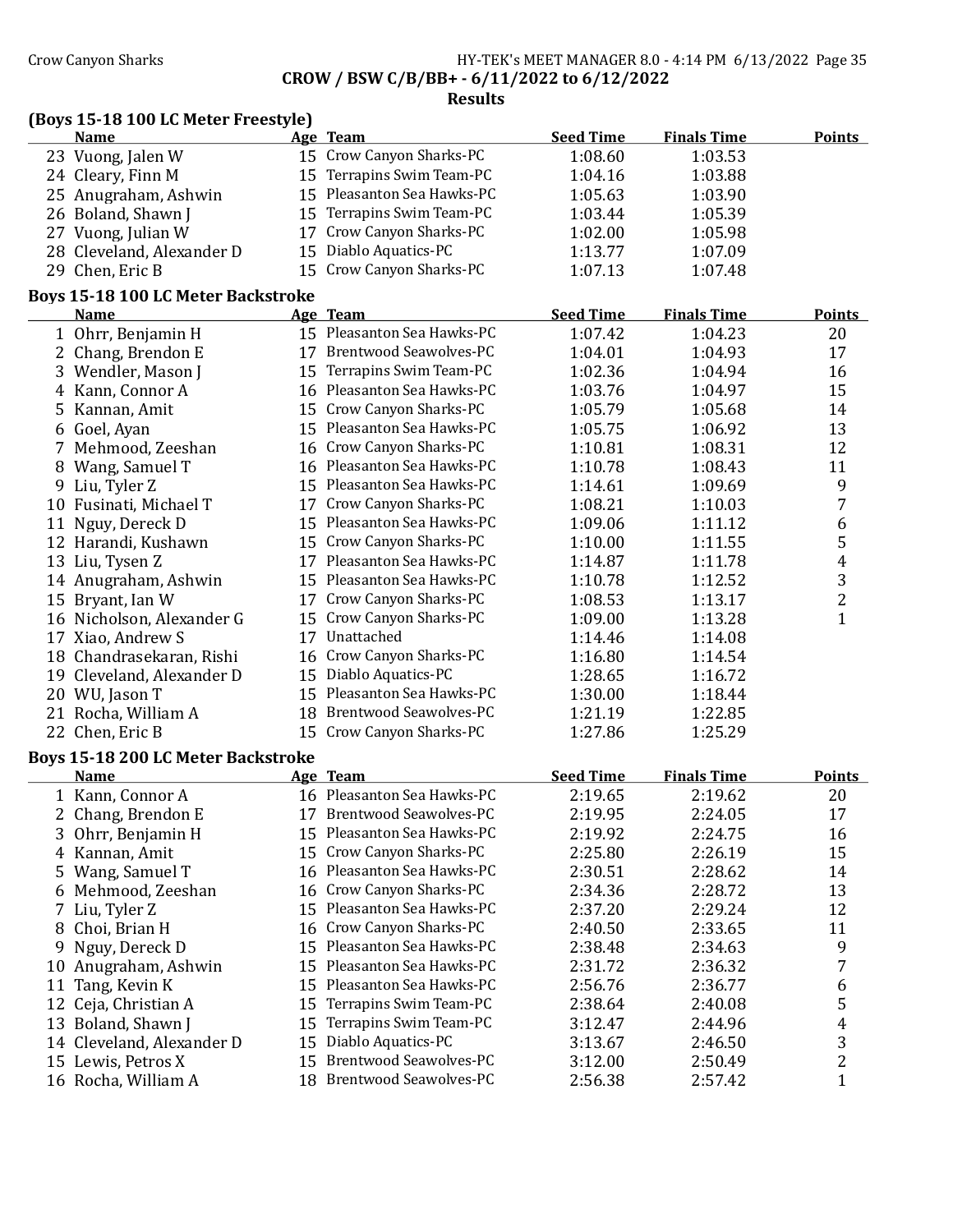# Crow Canyon Sharks **HY-TEK's MEET MANAGER 8.0 - 4:14 PM 6/13/2022** Page 36 CROW / BSW C/B/BB+ - 6/11/2022 to 6/12/2022

#### Results

### Boys 15-18 100 LC Meter Breaststroke

|    | <b>Name</b>                                 | Age Team                                             | <b>Seed Time</b>   | <b>Finals Time</b> | <b>Points</b>       |
|----|---------------------------------------------|------------------------------------------------------|--------------------|--------------------|---------------------|
|    | 1 Ruy, William S                            | 16 Crow Canyon Sharks-PC                             | 1:14.57            | 1:11.89            | 20                  |
|    | 2 Kann, Connor A                            | 16 Pleasanton Sea Hawks-PC                           | 1:15.76            | 1:13.74            | 17                  |
|    | 3 Vuong, Julian W                           | 17 Crow Canyon Sharks-PC                             | 1:11.00            | 1:14.39            | 16                  |
|    | 4 Lewis, Daniel G                           | 16 Terrapins Swim Team-PC                            | 1:15.18            | 1:17.05            | 15                  |
| 5. | Cleary, Finn M                              | 15 Terrapins Swim Team-PC                            | 1:14.43            | 1:17.46            | 14                  |
|    | 6 Loo, Anderson J                           | 15 Brentwood Seawolves-PC                            | 1:19.91            | 1:18.45            | 13                  |
|    | 7 Liu, Tysen Z                              | 17 Pleasanton Sea Hawks-PC                           | 1:17.25            | 1:18.46            | 12                  |
|    | 8 Fusinati, Michael T                       | 17 Crow Canyon Sharks-PC                             | 1:17.00            | 1:18.54            | 11                  |
| 9  | Ceja, Christian A                           | 15 Terrapins Swim Team-PC                            | 1:21.08            | 1:20.08            | 9                   |
|    | 10 Bhatia, Aryaa S                          | 15 Pleasanton Sea Hawks-PC                           | 1:22.14            | 1:20.33            | 7                   |
|    | 11 Kannan, Amit                             | 15 Crow Canyon Sharks-PC                             | 1:21.77            | 1:22.98            | 6                   |
|    | 12 Nguy, Dereck D                           | 15 Pleasanton Sea Hawks-PC                           | 1:23.09            | 1:23.46            | 5                   |
|    | 13 Goel, Ayan                               | 15 Pleasanton Sea Hawks-PC                           | 1:23.88            | 1:24.08            | 4                   |
|    | 14 Vuong, Jalen W                           | 15 Crow Canyon Sharks-PC                             | 1:31.65            | 1:24.46            | 3                   |
|    | 15 Chandrasekaran, Rishi                    | 16 Crow Canyon Sharks-PC                             | 1:40.75            | 1:24.98            | $\overline{c}$      |
|    | 16 Xiao, Andrew S                           | 17 Unattached                                        | 1:27.66            | 1:26.59            | $\mathbf{1}$        |
|    | 17 Chen, Eric B                             | 15 Crow Canyon Sharks-PC                             | 1:27.94            | 1:27.09            |                     |
|    | 18 Anugraham, Ashwin                        | 15 Pleasanton Sea Hawks-PC                           | 1:49.43            | 1:27.38            |                     |
|    | 19 Cleveland, Alexander D                   | 15 Diablo Aquatics-PC                                | 1:42.59            | 1:28.31            |                     |
|    | 20 Lewis, Petros X                          | 15 Brentwood Seawolves-PC                            | 1:31.92            | 1:32.02            |                     |
|    | 21 Khutornenko, Michael                     | 15 Pleasanton Sea Hawks-PC                           | 1:32.37            | 1:34.14            |                     |
|    | <b>Boys 15-18 200 LC Meter Breaststroke</b> |                                                      |                    |                    |                     |
|    | <b>Name</b>                                 | Age Team                                             | <b>Seed Time</b>   | <b>Finals Time</b> | <b>Points</b>       |
|    |                                             |                                                      |                    |                    |                     |
|    |                                             | 15 Pleasanton Sea Hawks-PC                           | 2:37.16            | 2:35.42            | 20                  |
|    | 1 Liu, Tyler Z<br>2 Wendler, Mason J        | 15 Terrapins Swim Team-PC                            | 2:37.26            | 2:43.92            | 17                  |
| 3  |                                             | 17 Pleasanton Sea Hawks-PC                           | 2:45.08            | 2:45.78            | 16                  |
| 4  | Liu, Tysen Z                                | 16 Crow Canyon Sharks-PC                             | 2:42.31            | 2:46.11            | 15                  |
|    | Ruy, William S                              | 16 Pleasanton Sea Hawks-PC                           | 3:01.62            | 2:50.40            | 14                  |
|    | 5 Wang, Samuel T                            | 15 Brentwood Seawolves-PC                            | 2:52.11            | 2:51.88            | 13                  |
|    | 6 Loo, Anderson J<br>7 Ceja, Christian A    | 15 Terrapins Swim Team-PC                            | 2:53.36            | 2:53.49            | 12                  |
|    |                                             | 15 Pleasanton Sea Hawks-PC                           | 2:57.70            | 2:54.48            | 11                  |
|    | 8 Bhatia, Aryaa S                           | 15 Pleasanton Sea Hawks-PC                           | 2:55.00            | 2:55.83            | 9                   |
|    | 9 WU, Jason T                               | 15 Crow Canyon Sharks-PC                             | 3:22.84            | 2:57.20            | 7                   |
|    | 10 Kannan, Amit<br>11 Choi, Brian H         | 16 Crow Canyon Sharks-PC                             | 2:58.74            | 2:58.26            | 6                   |
|    | 12 Nguy, Dereck D                           | 15 Pleasanton Sea Hawks-PC                           | 2:56.95            | 2:58.87            | 5                   |
|    |                                             | 15 Diablo Aquatics-PC                                | 3:02.01            |                    |                     |
|    | 13 Corrallo, Jaedi S<br>14 Chen, Eric B     | 15 Crow Canyon Sharks-PC                             | 3:07.93            | 2:59.70<br>3:08.04 | $\overline{4}$<br>3 |
|    |                                             |                                                      |                    |                    |                     |
|    | <b>Boys 15-18 100 LC Meter Butterfly</b>    |                                                      |                    |                    |                     |
|    | <b>Name</b>                                 | Age Team                                             | <b>Seed Time</b>   | <b>Finals Time</b> | <b>Points</b>       |
|    | 1 Chang, Brendon E                          | 17 Brentwood Seawolves-PC                            | 1:01.30            | 1:01.67            | 20                  |
|    | 2 Nicholson, Alexander G<br>3 Choi, Brian H | 15 Crow Canyon Sharks-PC<br>16 Crow Canyon Sharks-PC | 1:03.79<br>1:02.77 | 1:03.22<br>1:03.26 | 17<br>16            |

5 Harandi, Kushawn 15 Crow Canyon Sharks-PC 1:04.54 1:03.70 14 Fusinati, Michael T 17 Crow Canyon Sharks-PC 1:06.00 1:04.09 13 7 Lewis, Daniel G 16 Terrapins Swim Team-PC 1:05.50 1:05.59 12 8 Warner, Isaiah G 15 Brentwood Seawolves-PC 1:08.45 1:05.66 11 9 Bryant, Ian W 17 Crow Canyon Sharks-PC 1:04.05 1:05.84 9<br>10 Ruy, William S 16 Crow Canyon Sharks-PC 1:04.64 1:06.01 7

16 Crow Canyon Sharks-PC 1:04.64 1:06.01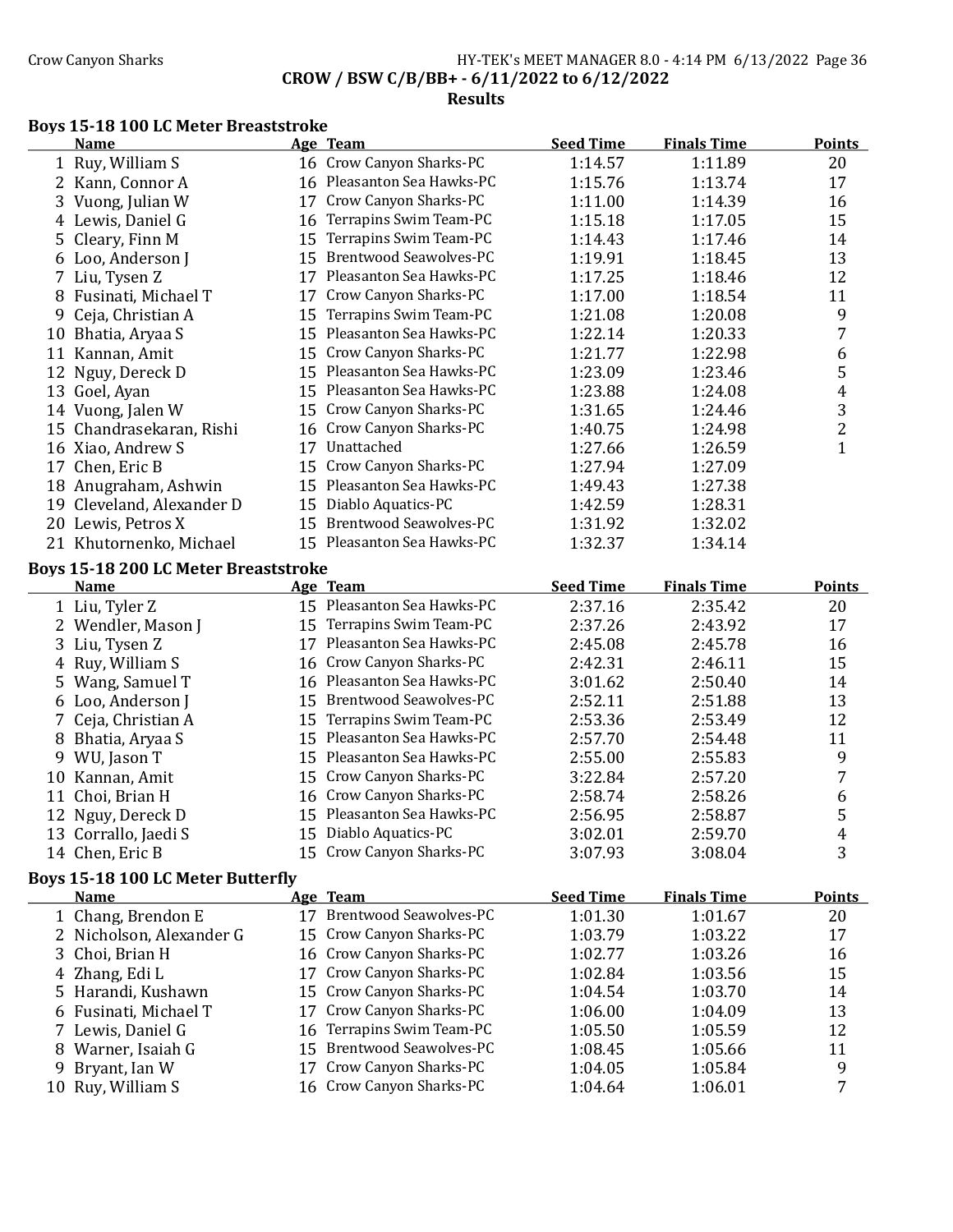### Crow Canyon Sharks **HY-TEK's MEET MANAGER 8.0 - 4:14 PM 6/13/2022** Page 37 CROW / BSW C/B/BB+ - 6/11/2022 to 6/12/2022

Results

### (Boys 15-18 100 LC Meter Butterfly)

|     | <b>Name</b>                        | Age Team                   | <b>Seed Time</b> | <b>Finals Time</b> | <b>Points</b>           |
|-----|------------------------------------|----------------------------|------------------|--------------------|-------------------------|
|     | 11 Liu, Tyler Z                    | 15 Pleasanton Sea Hawks-PC | 1:08.07          | 1:06.02            | 6                       |
|     | 12 Kannan, Amit                    | 15 Crow Canyon Sharks-PC   | 1:08.40          | 1:06.58            | 5                       |
|     | 13 Bhatia, Aryaa S                 | 15 Pleasanton Sea Hawks-PC | 1:08.18          | 1:06.64            | $\overline{4}$          |
|     | 14 Nguy, Dereck D                  | 15 Pleasanton Sea Hawks-PC | 1:09.89          | 1:06.96            | 3                       |
|     | 15 Ceja, Christian A               | 15 Terrapins Swim Team-PC  | 1:12.04          | 1:07.72            | $\overline{\mathbf{c}}$ |
|     | 16 Tang, Kevin K                   | 15 Pleasanton Sea Hawks-PC | 1:07.72          | 1:07.76            | $\overline{1}$          |
| 17  | Liu, Tysen Z                       | 17 Pleasanton Sea Hawks-PC | 1:14.50          | 1:08.09            |                         |
|     | 18 Wang, Samuel T                  | 16 Pleasanton Sea Hawks-PC | 1:15.76          | 1:08.59            |                         |
|     | 19 Chandrasekaran, Rishi           | 16 Crow Canyon Sharks-PC   | 1:11.92          | 1:08.62            |                         |
|     | 20 Khutornenko, Michael            | 15 Pleasanton Sea Hawks-PC | 1:12.56          | 1:11.91            |                         |
|     | 21 Boland, Shawn J                 | 15 Terrapins Swim Team-PC  | 1:24.92          | 1:12.39            |                         |
|     | 22 Corrallo, Jaedi S               | 15 Diablo Aquatics-PC      | 1:16.24          | 1:15.73            |                         |
|     | 23 Loo, Anderson J                 | 15 Brentwood Seawolves-PC  | 1:21.76          | 1:16.74            |                         |
|     | 24 Lewis, Petros X                 | 15 Brentwood Seawolves-PC  | 1:15.90          | 1:21.24            |                         |
|     |                                    |                            |                  |                    |                         |
|     | <b>Boys 15-18 200 LC Meter IM</b>  |                            |                  |                    |                         |
|     | <b>Name</b>                        | Age Team                   | <b>Seed Time</b> | <b>Finals Time</b> | <b>Points</b>           |
|     | 1 Liu, Tyler Z                     | 15 Pleasanton Sea Hawks-PC | 2:22.68          | 2:19.98            | 20                      |
|     | 2 Wendler, Mason J                 | 15 Terrapins Swim Team-PC  | 2:12.94          | 2:20.97            | 17                      |
| 3   | Zhang, Edi L                       | 17 Crow Canyon Sharks-PC   | 2:21.37          | 2:21.26            | 16                      |
|     | 4 Kann, Connor A                   | 16 Pleasanton Sea Hawks-PC | 2:18.91          | 2:22.27            | 15                      |
| 5   | Chang, Brendon E                   | 17 Brentwood Seawolves-PC  | 2:22.10          | 2:22.45            | 14                      |
|     | 6 Fusinati, Michael T              | 17 Crow Canyon Sharks-PC   | 2:14.00          | 2:25.42            | 13                      |
| 7   | Liu, Tysen Z                       | 17 Pleasanton Sea Hawks-PC | 2:29.07          | 2:26.08            | 12                      |
|     | 8 Wang, Samuel T                   | 16 Pleasanton Sea Hawks-PC | 2:34.03          | 2:29.38            | 11                      |
|     | 9 Kannan, Amit                     | 15 Crow Canyon Sharks-PC   | 2:32.77          | 2:29.45            | 9                       |
|     | 10 Harandi, Kushawn                | 15 Crow Canyon Sharks-PC   | 2:30.00          | 2:30.21            | 7                       |
|     | 11 Bhatia, Aryaa S                 | 15 Pleasanton Sea Hawks-PC | 2:31.07          | 2:31.82            | 6                       |
|     | 12 Nicholson, Alexander G          | 15 Crow Canyon Sharks-PC   | 2:22.00          | 2:32.18            | 5                       |
|     | 13 Choi, Brian H                   | 16 Crow Canyon Sharks-PC   | 2:26.25          | 2:32.82            | 4                       |
|     | 14 Ceja, Christian A               | 15 Terrapins Swim Team-PC  | 2:32.58          | 2:34.25            | 3                       |
|     | 15 WU, Jason T                     | 15 Pleasanton Sea Hawks-PC | 2:56.00          | 2:34.51            | $\overline{\mathbf{c}}$ |
|     | 16 Chandrasekaran, Rishi           | 16 Crow Canyon Sharks-PC   | 2:41.82          | 2:35.90            | $\mathbf{1}$            |
|     | 17 Nguy, Dereck D                  | 15 Pleasanton Sea Hawks-PC | 2:34.57          | 2:36.60            |                         |
|     | 18 Mehmood, Zeeshan                | 16 Crow Canyon Sharks-PC   | 2:36.82          | 2:37.71            |                         |
|     | 19 Xiao, Andrew S                  | 17 Unattached              | 2:43.70          | 2:37.91            |                         |
|     | 20 Loo, Anderson J                 | 15 Brentwood Seawolves-PC  | 2:47.57          | 2:38.70            |                         |
|     |                                    | 15 Pleasanton Sea Hawks-PC | 2:42.05          | 2:40.42            |                         |
|     | 21 Anugraham, Ashwin               | 15 Diablo Aquatics-PC      | 3:12.04          |                    |                         |
|     | 22 Cleveland, Alexander D          | 15 Crow Canyon Sharks-PC   |                  | 2:47.86            |                         |
|     | 23 Chen, Eric B                    |                            | 2:53.80          | 2:49.60            |                         |
|     | --- Castaneda, Diego J             | 15 Terrapins Swim Team-PC  | 2:15.39          | DQ                 |                         |
| --- | Bryant, Ian W                      | 17 Crow Canyon Sharks-PC   | 2:31.56          | DQ                 |                         |
|     | <b>Boys 400 LC Meter Freestyle</b> |                            |                  |                    |                         |
|     | <b>Name</b>                        | Age Team                   | <b>Seed Time</b> | <b>Finals Time</b> | <b>Points</b>           |
|     | 1 Wong, Kaden L                    | 13 Crow Canyon Sharks-PC   | 4:19.00          | 4:22.22            | 20                      |
|     | 2 Liu, Tyler Z                     | 15 Pleasanton Sea Hawks-PC | 4:30.85          | 4:23.29            | 17                      |
|     | 3 Liu, Tysen Z                     | 17 Pleasanton Sea Hawks-PC | 4:30.71          | 4:23.37            | 16                      |
|     | 4 Wang, Ethan                      | 14 Pleasanton Sea Hawks-PC | 4:28.75          | 4:23.58            | 15                      |
|     | 5 Lee, Cornel W                    | 12 Crow Canyon Sharks-PC   | 4:58.00          | 4:31.46            | 14                      |
|     | 6 Fusinati, Michael T              | 17 Crow Canyon Sharks-PC   | 4:39.51          | 4:32.67            | 13                      |
|     | 7 Wang, Christopher T              | 13 Pleasanton Sea Hawks-PC | 4:47.53          | 4:33.16            | 12                      |